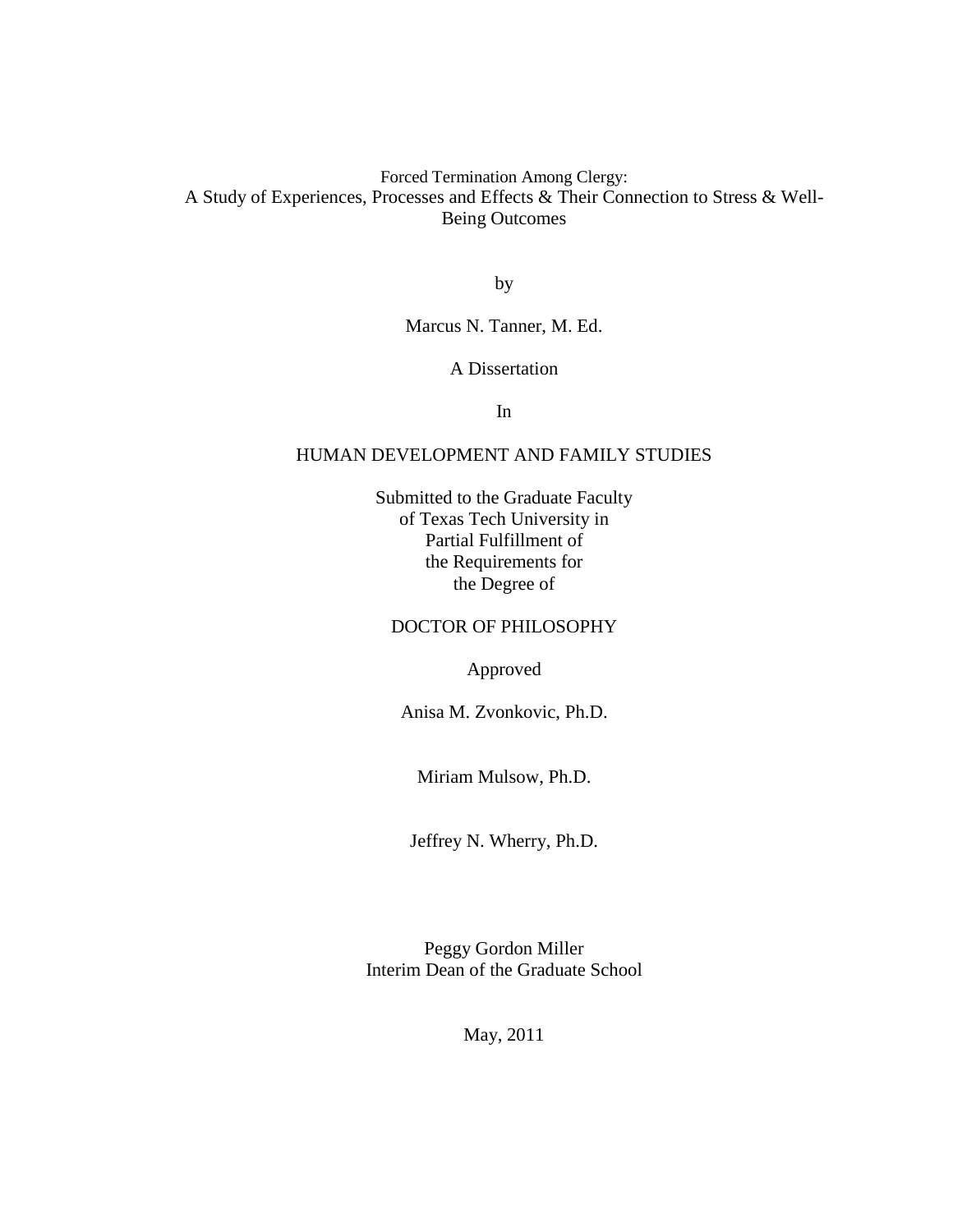Copyright 2011©, Marcus N. Tanner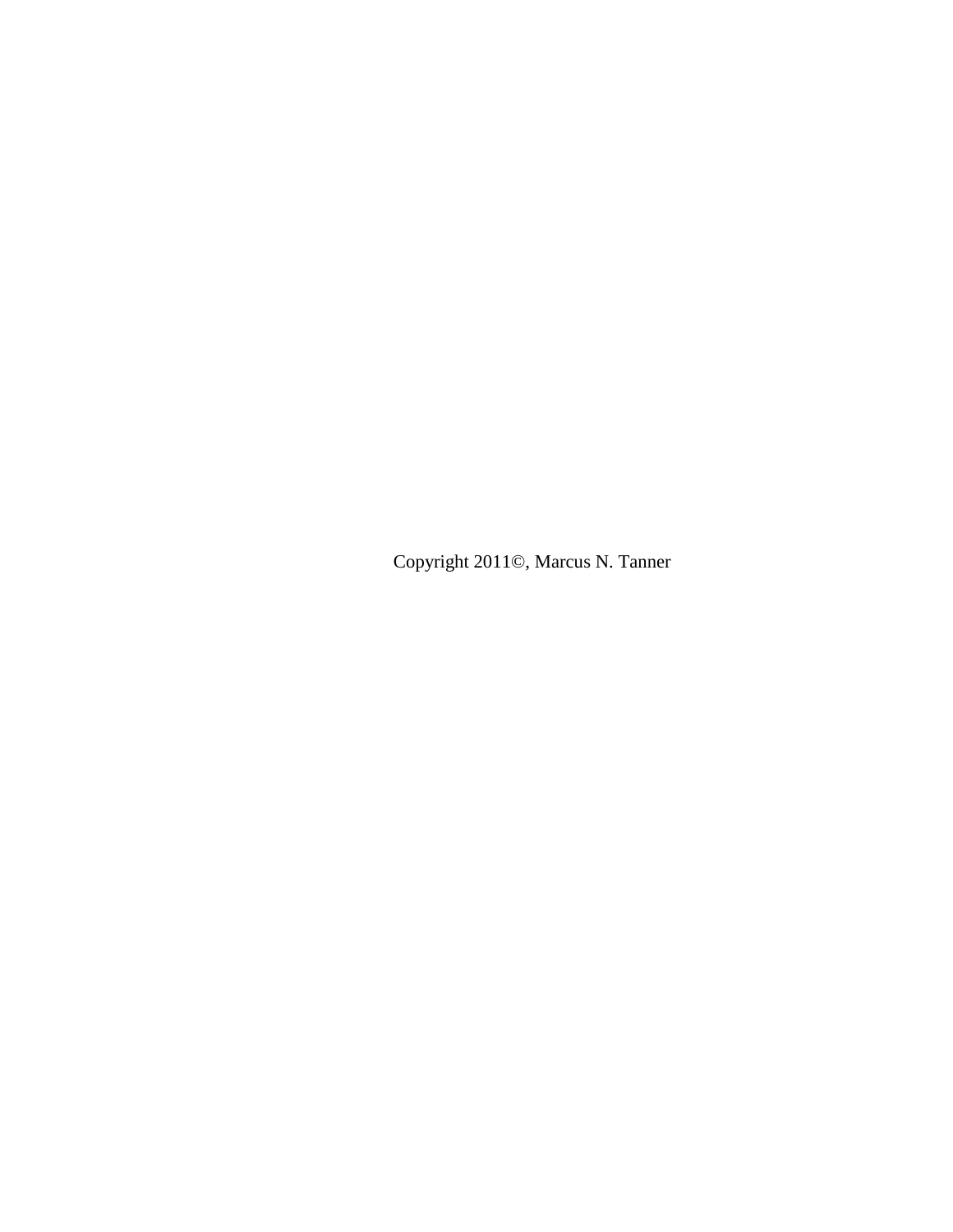#### **ACKNOWLEDGMENTS**

<span id="page-2-0"></span>I purposely waited until after I had defended to write this section of the dissertation. When I first entered the doctoral program here at Texas Tech, I thought of the dissertation as one of the hardest documents I would ever write. In reality this constrained, rarely read portion, at the beginning of this document is the most difficult to write.

There are so many people that had a part in my arriving at this point in life. Usually, one would acknowledge all of the positive reinforcement, the encouragement of others, the ability of certain professors to move a doctoral student along in the program, and a host of other prodding from other individuals. I will do that, however, I also must acknowledge the negative experiences I have had in "another life" so to speak. My research up to this point, my future research agenda, and a portion of my current professional work is largely due to experiences I had while working in the Church and for certain people. Not all my experiences were negative; I met and served some really great people over the last fifteen years. There is a verse of scripture in the Bible that reads in part, "You intended to harm me, but God intended it for good to accomplish what is now being done" (Genesis 50:20). I do not know that some of the people I came in contact with "intended" to harm me and my family but I can say that all we have experienced was meant for good and a Godly purpose; which we are attempting to accomplish now. It is important for people to recognize that even hurt can serve purpose and lead one to accomplish great things.

I have to thank my family, my wife Michelle, who has endured my fervor for education and pursuit of this degree. Her encouragement to me has meant more than any words I write here can express. Although they"ll probably not remember much of this

ii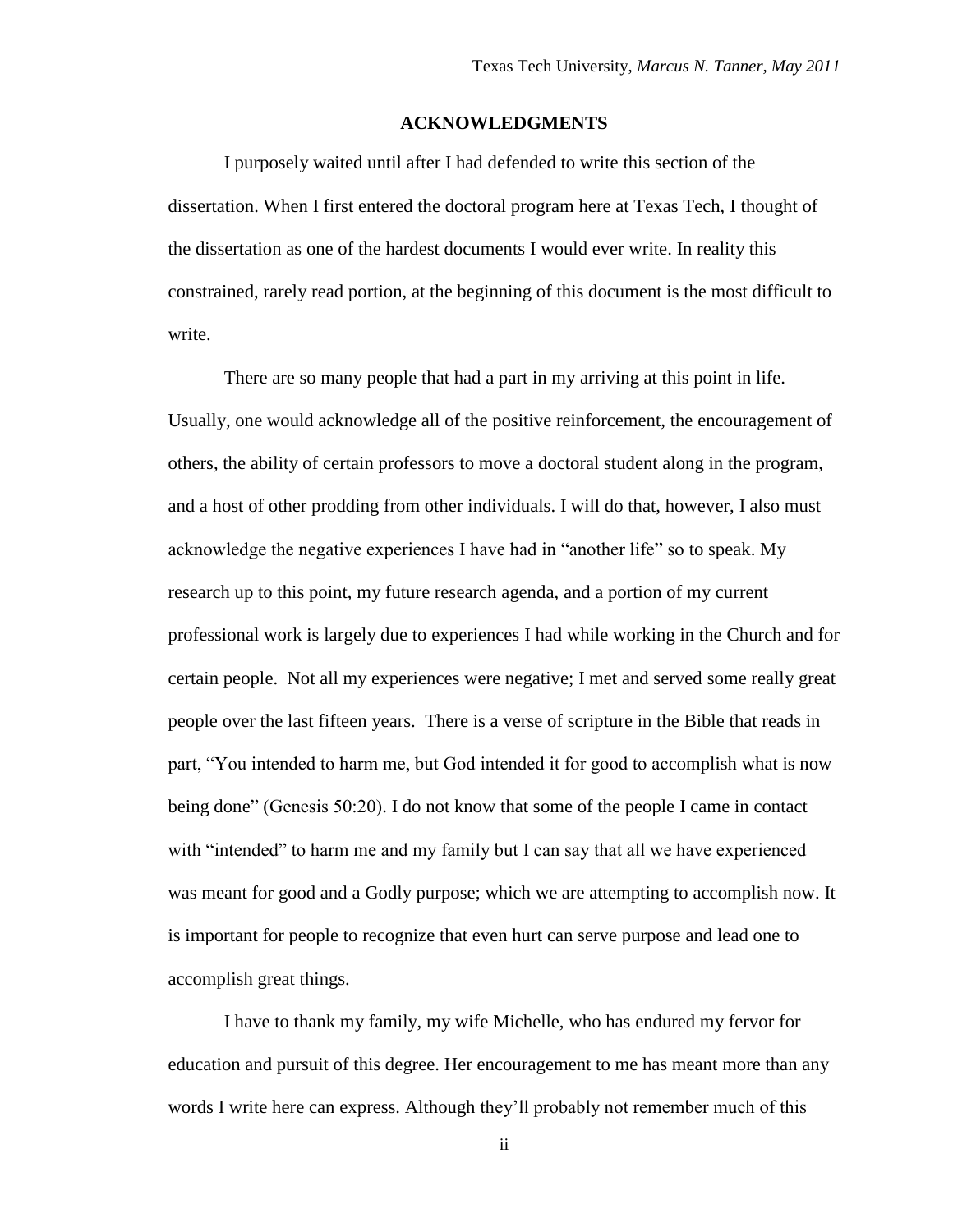time, I want to thank my kids, who had to let me read, study, and write instead spending time playing with them. I also want to thank my mom and dad who always said I could accomplish anything I set out to. They never pushed me to be anyone specific but encouraged me to go after the life I wanted. My in-laws were also instrumental in their encouragement to me during this process, always celebrating with me the small victories and now this big one.

My chair, Dr. Anisa Zvonkovic, deserves much credit and thanks for her mentorship, her teaching, her advice, and the many hours she spent reading manuscripts, papers, surveys, and this dissertation. Her work with me was much more than that though, it was an experience I shall never forget and hope that I will be able to provide to my students one day. My committee members, Dr."s Jeffrey Wherry and Miriam Mulsow were much more involved than just committee members. They were influential in several research projects that made up this dissertation and my time as a student here at Texas Tech. All three of you made this journey as pleasurable as it could be and unforgettable. Please know that you all had a profound impact, not just in my work, but in my life, and I will be eternally grateful!

There are two other people I want to thank, Dr. Charlie Adams and Dr. Clive Beattie. I met Dr. Beattie while working in a church almost ten years ago, although we had many conversations, he said one thing to me that I never forgot; "If you're going to get a doctoral degree, make sure it means something." Dr. Beattie, my PhD means something, rest in peace. Charlie has not only been my supervisor and colleague but a great friend. Thank you! Many more have helped get me to this point, more than I have space for. You know who you are, know that I am thankful to you for your friendship.

iii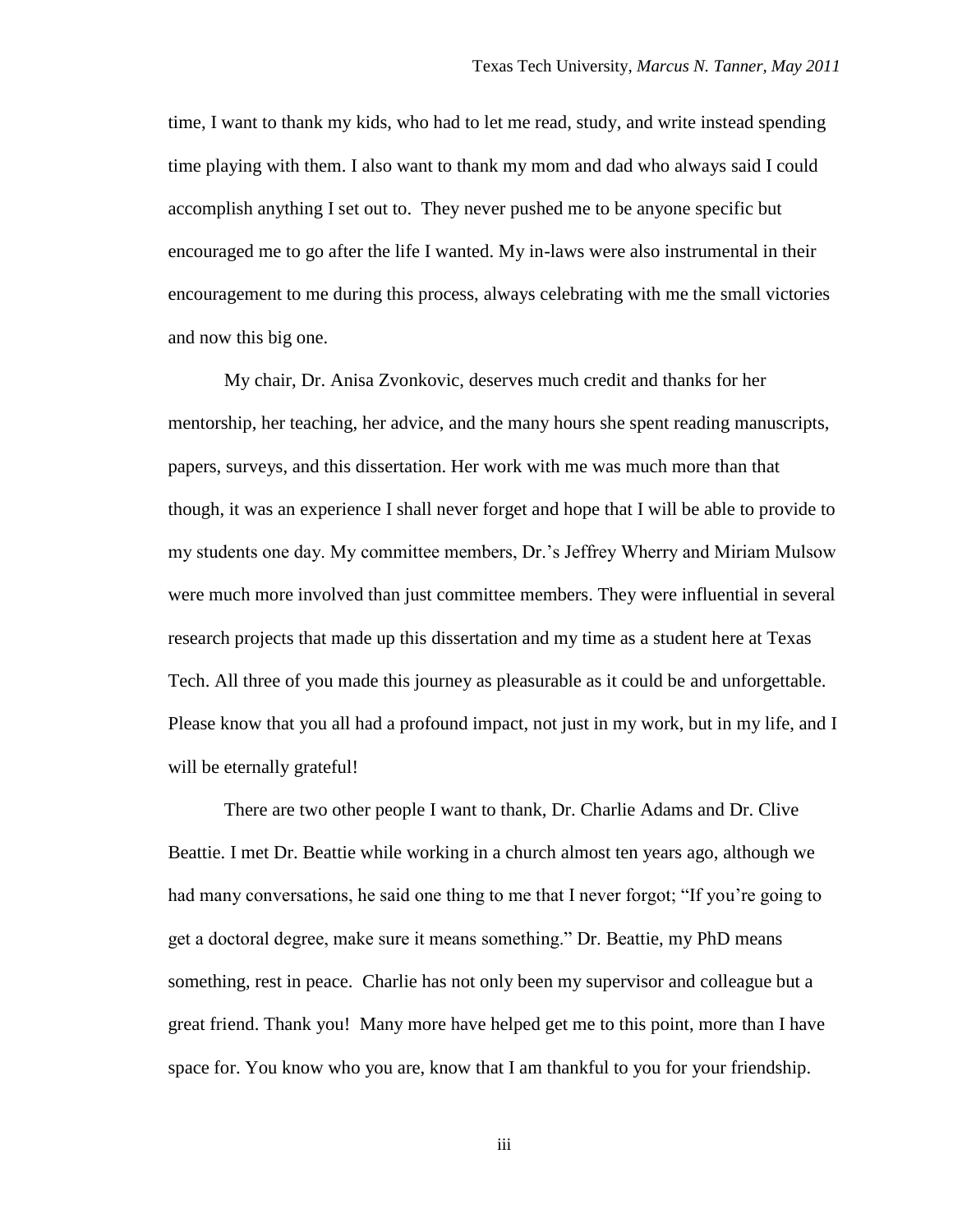## **TABLE OF CONTENTS**

| FORCED TO LEAVE: FORCED TERMINATION EXPERIENCES OF ASSEMBLIES OF GOD     |    |
|--------------------------------------------------------------------------|----|
| CLERGY AND ITS CONNECTION TO STRESS AND WELL-BEING OUTCOMES  14          |    |
|                                                                          |    |
|                                                                          |    |
|                                                                          |    |
|                                                                          |    |
|                                                                          |    |
|                                                                          |    |
|                                                                          |    |
|                                                                          |    |
|                                                                          |    |
|                                                                          |    |
|                                                                          |    |
|                                                                          |    |
|                                                                          |    |
|                                                                          |    |
|                                                                          |    |
|                                                                          |    |
|                                                                          | 29 |
|                                                                          |    |
|                                                                          |    |
| Associations Between Stress and Well-Being Among the Clergy who Had Been |    |
|                                                                          |    |
|                                                                          |    |
|                                                                          |    |
|                                                                          |    |
|                                                                          |    |
|                                                                          |    |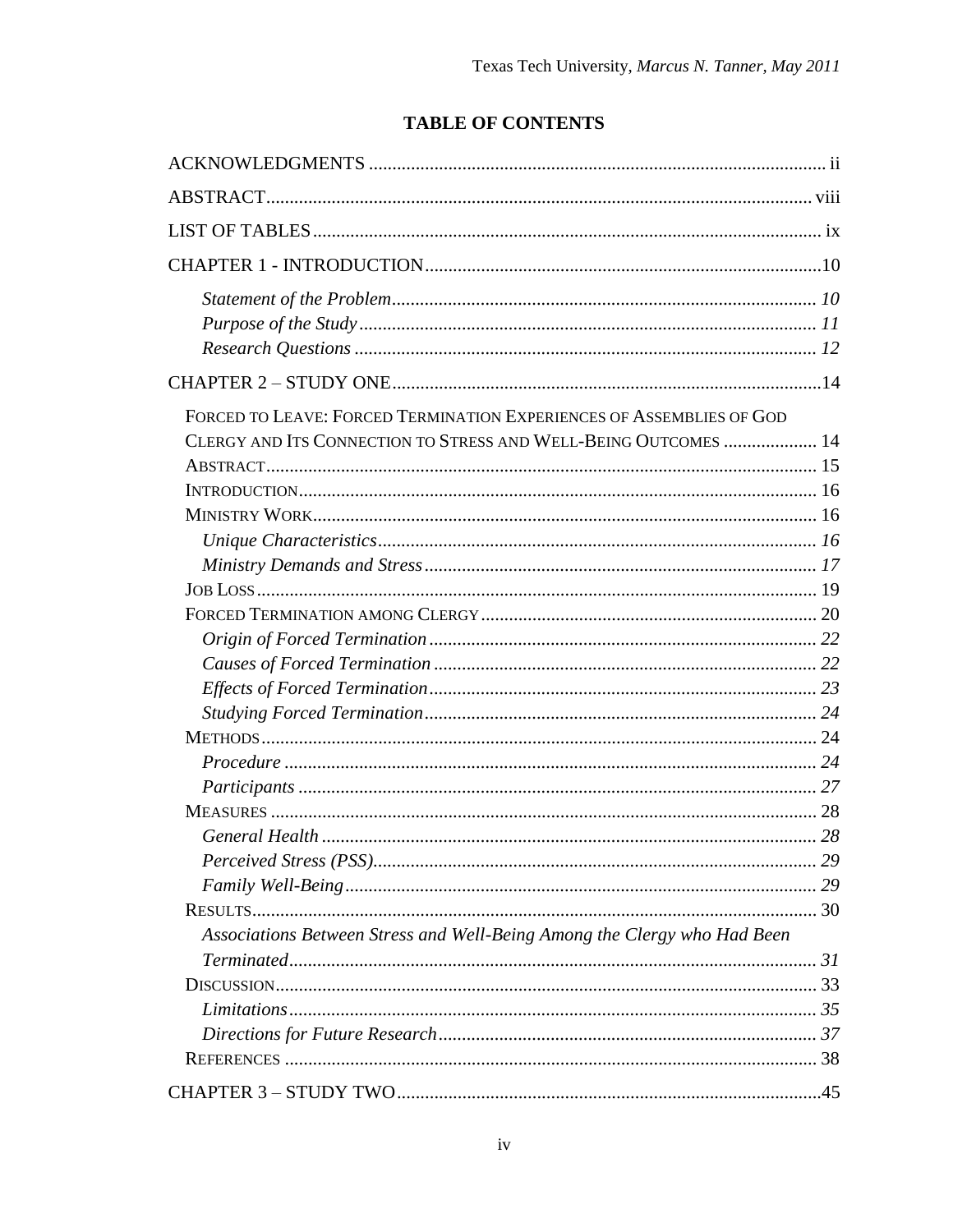| THE FORCED TERMINATION OF AMERICAN CLERGY: ITS EFFECTS AND CONNECTION TO     |  |
|------------------------------------------------------------------------------|--|
|                                                                              |  |
|                                                                              |  |
|                                                                              |  |
|                                                                              |  |
| $Job\ Loss\ {.188}$                                                          |  |
|                                                                              |  |
|                                                                              |  |
|                                                                              |  |
|                                                                              |  |
|                                                                              |  |
|                                                                              |  |
|                                                                              |  |
|                                                                              |  |
|                                                                              |  |
|                                                                              |  |
|                                                                              |  |
|                                                                              |  |
|                                                                              |  |
|                                                                              |  |
|                                                                              |  |
|                                                                              |  |
|                                                                              |  |
|                                                                              |  |
|                                                                              |  |
|                                                                              |  |
|                                                                              |  |
|                                                                              |  |
|                                                                              |  |
| CLERGY WHO EXPERIENCE TRAUMA AS A RESULT OF FORCED TERMINATION 74            |  |
|                                                                              |  |
|                                                                              |  |
|                                                                              |  |
|                                                                              |  |
|                                                                              |  |
|                                                                              |  |
|                                                                              |  |
|                                                                              |  |
|                                                                              |  |
|                                                                              |  |
| Post-Traumatic Stress Disorder (PTSD) and General Anxiety Disorder (GAD)  83 |  |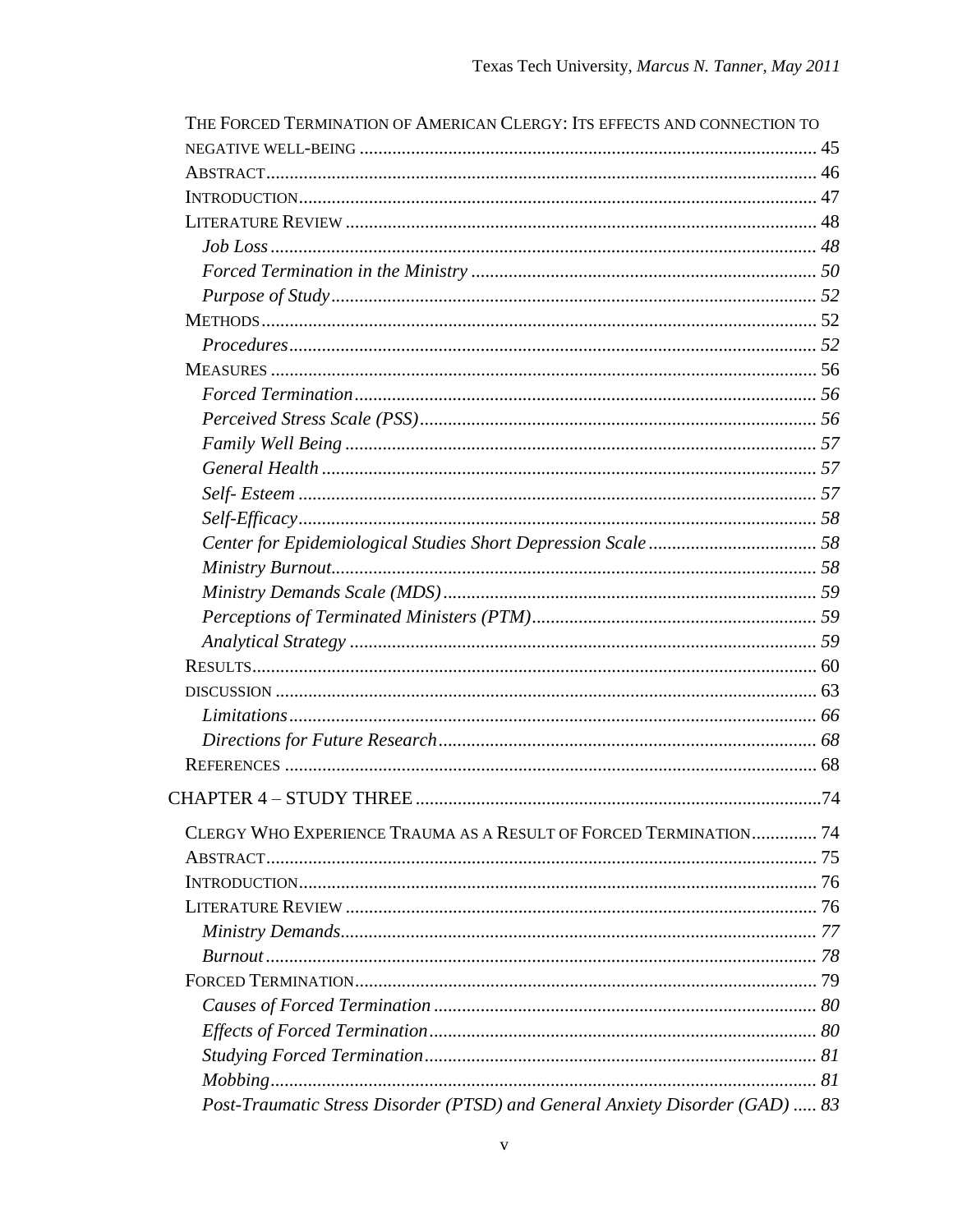| Forced Termination and Its Connection to Physical Health and Family Well-Being |     |
|--------------------------------------------------------------------------------|-----|
|                                                                                |     |
|                                                                                |     |
|                                                                                |     |
| LIMITATIONS AND IMPLICATIONS FOR FUTURE RESEARCH AND OUTREACH  113             |     |
|                                                                                |     |
| <b>Implications</b>                                                            | 114 |
|                                                                                |     |
|                                                                                |     |
|                                                                                |     |
|                                                                                |     |
|                                                                                |     |
|                                                                                |     |
|                                                                                |     |
|                                                                                |     |
|                                                                                |     |
|                                                                                |     |
|                                                                                |     |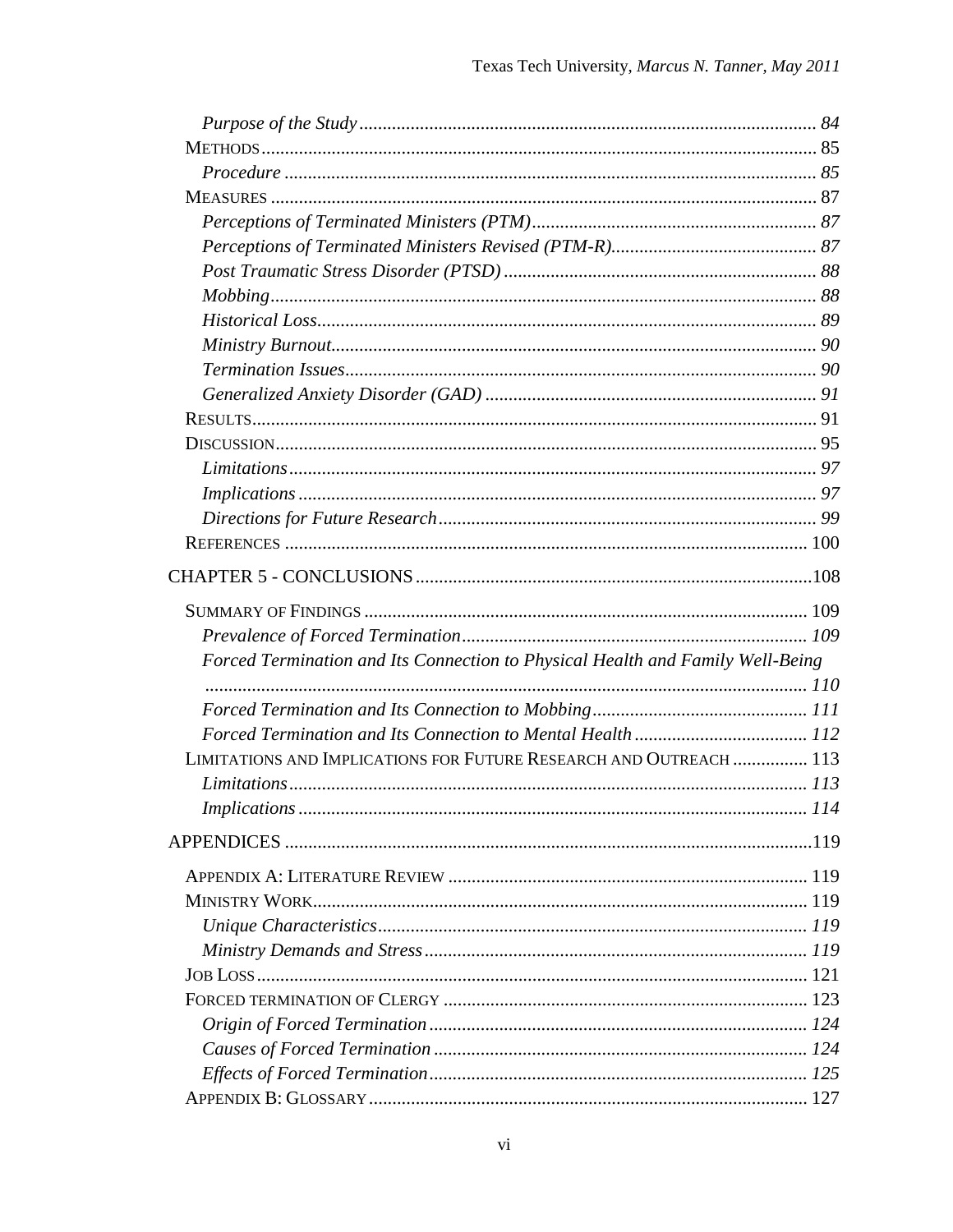| APPENDIX C: PERCEPTIONS OF TERMINATED MINISTERS SCALE - REVISED  129   |  |
|------------------------------------------------------------------------|--|
|                                                                        |  |
|                                                                        |  |
|                                                                        |  |
|                                                                        |  |
|                                                                        |  |
|                                                                        |  |
|                                                                        |  |
| APPENDIX D: PERCEPTIONS OF TERMINATED MINISTERS SCALE - REVISED; SCALE |  |
|                                                                        |  |
|                                                                        |  |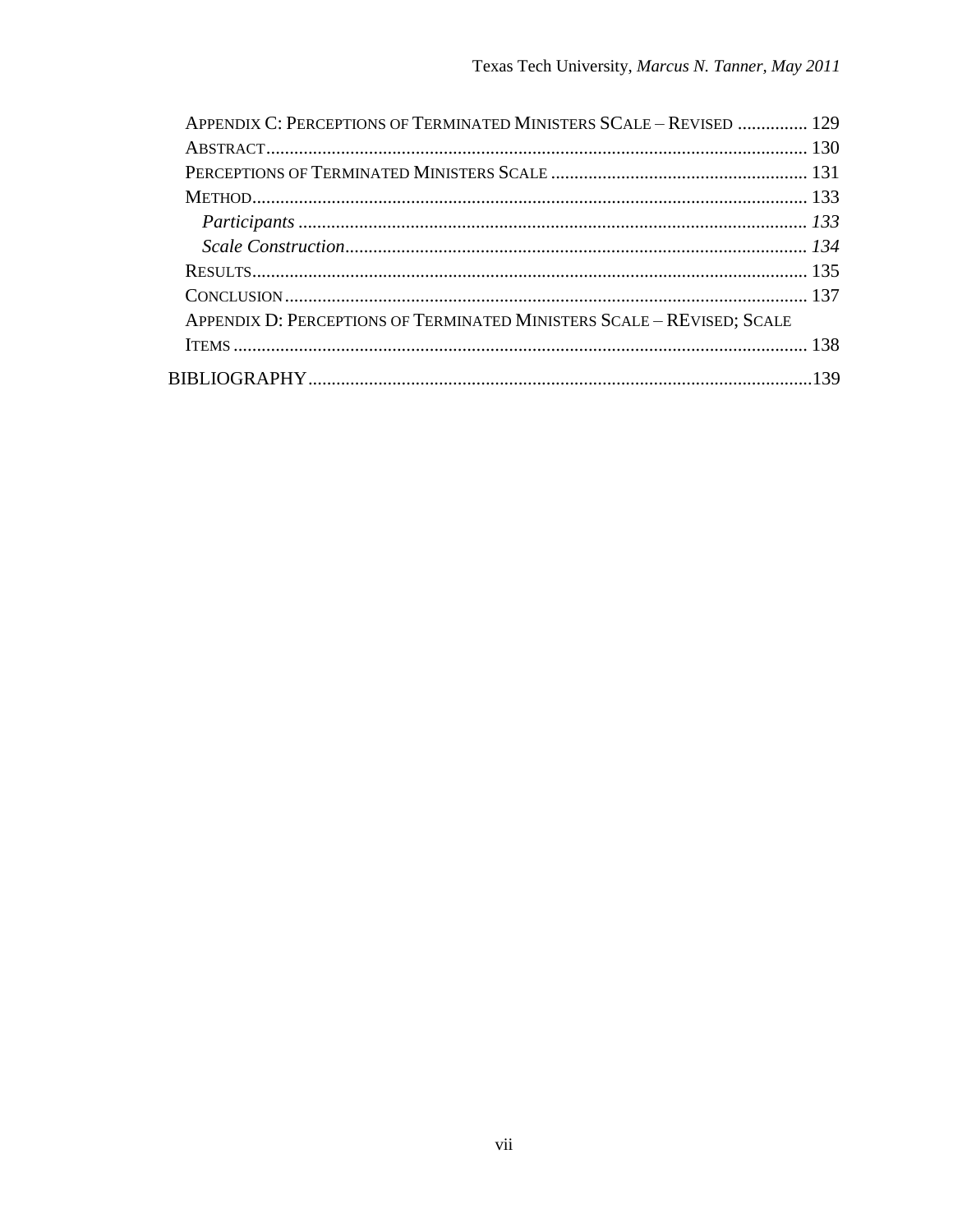#### **ABSTRACT**

<span id="page-8-0"></span>Although forced termination has been a subject of interest to clergy for some time, social scientists have generally studied job loss as if it was the same phenomenon regardless of occupation. Ministry work has always been difficult and stressful, and termination from this occupation has been reported to be the result of a demeaning and systematic process of involuntary removal of paid and non-paid clergy-persons that includes psychological, socio-emotional, and spiritual abuse.

This dissertation is comprised of three separate studies: first a pilot project sampling 227 active ministers from the Assemblies of God denomination; second, an online study among 39 Christian denominations in the United States. Both of these studies revealed a high incidence of forced termination among clergy, 41% and 28%, respectively. Forced termination was correlated with high levels of depression, stress, and health problems. Forced termination was also associated with low levels of self-efficacy, self-esteem, and family well-being.

The third study, examined the mental health of those who had been forcibly terminated. In a convenience sample of 55 ministers who had been forcibly terminated, in general, participants scored above the accepted cut-off score for Post Traumatic Stress Disorder (PTSD) and scored high on a measure of burnout and Generalized Anxiety Disorder (GAD). This project provided an empirical link of PTSD and GAD to the forced termination of clergy. Issues surrounding forced termination significantly predicted the perceptions one would have which in turn predicted the levels of anxiety, burnout, and symptoms of PTSD.

viii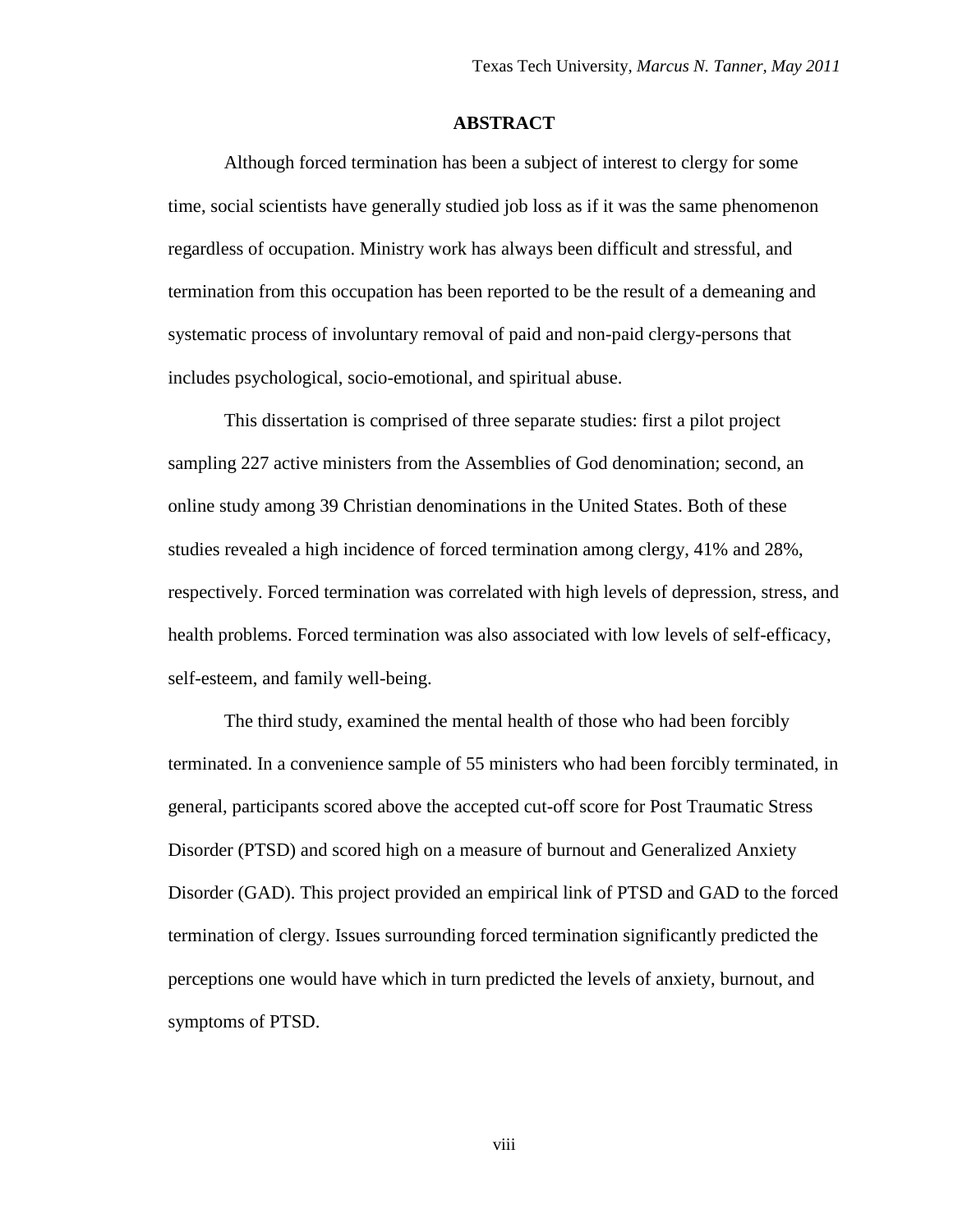## **LIST OF TABLES**

<span id="page-9-0"></span>

| Study One: Summary of Logistic Regression Analysis for Variables   |  |
|--------------------------------------------------------------------|--|
|                                                                    |  |
|                                                                    |  |
|                                                                    |  |
| Study Three: Multiple Regression Analysis on Each of the Dependent |  |
|                                                                    |  |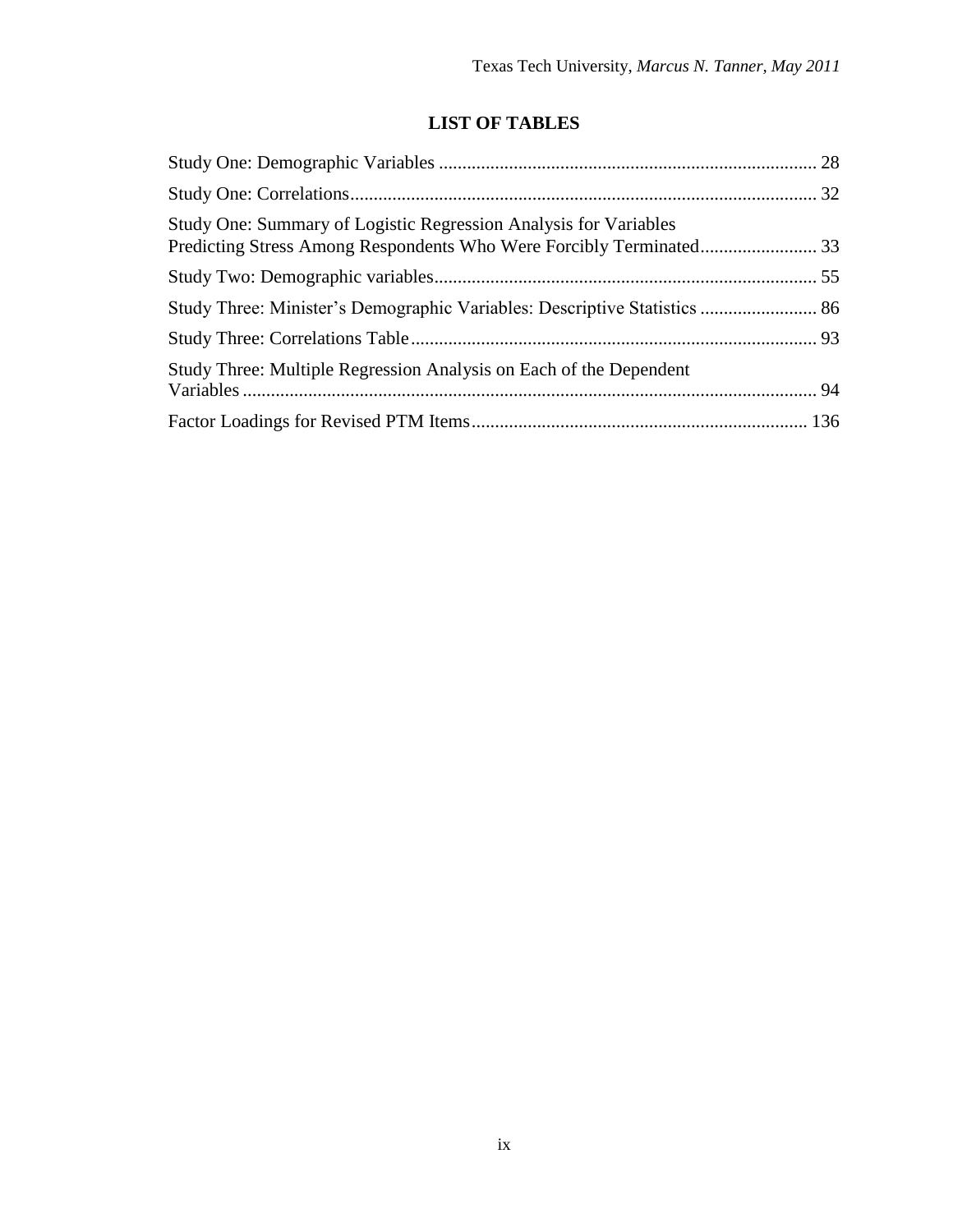#### **CHAPTER 1 - INTRODUCTION**

#### <span id="page-10-1"></span><span id="page-10-0"></span>*Statement of the Problem*

Each month between 1,500 and 1,800 ministers leave the ministry (London  $\&$ Wiseman, 2003). Many of them are believed to have experienced a forced termination. Forced termination happens when a pastor is fired or resigns in lieu of firing due to personal attacks, criticism, or psychological pressure (Greenfield, 2001). Forced termination, a traumatic and demeaning process, is an event that has plagued the church since its inception. Crowell (1995) showed that more than 25% of clergy experience a forced termination at least once during their ministry. LaRue"s (1996a, 1996b, 1996c; 1997a, 1997b) sample revealed 23% of clergy had been forcibly terminated. Barfoot, Winston, and Wickham (2005) documented some of the extreme challenges clergy face when forced from a ministry position. One of the most notable challenges is that 75% of clergy lack the ability to financially survive for more than four months following a forced termination. The effects of a lack of financial resources have been documented (Rankin & Quane, 2002; Vohs, Mead, & Goode, 2006) and include stress, poor family well-being, anxiety, and depression (Tang & Gilbert, 1995).

Anecdotal stories of forced termination reveal the pain and torment experienced by clergy families. Yet, many people do not understand how detrimental forced termination is to the clergy family and to the church. Modern day forced terminations commonly employ a process of threatening and coercive tactics by a small group of church members (Greenfield, 2001). Hoge and Wenger (2005), along with London and Wiseman (2003), present issues that contribute to pastoral exits from local church ministry; however, their work does not focus on the extremely distressing nature of the experience.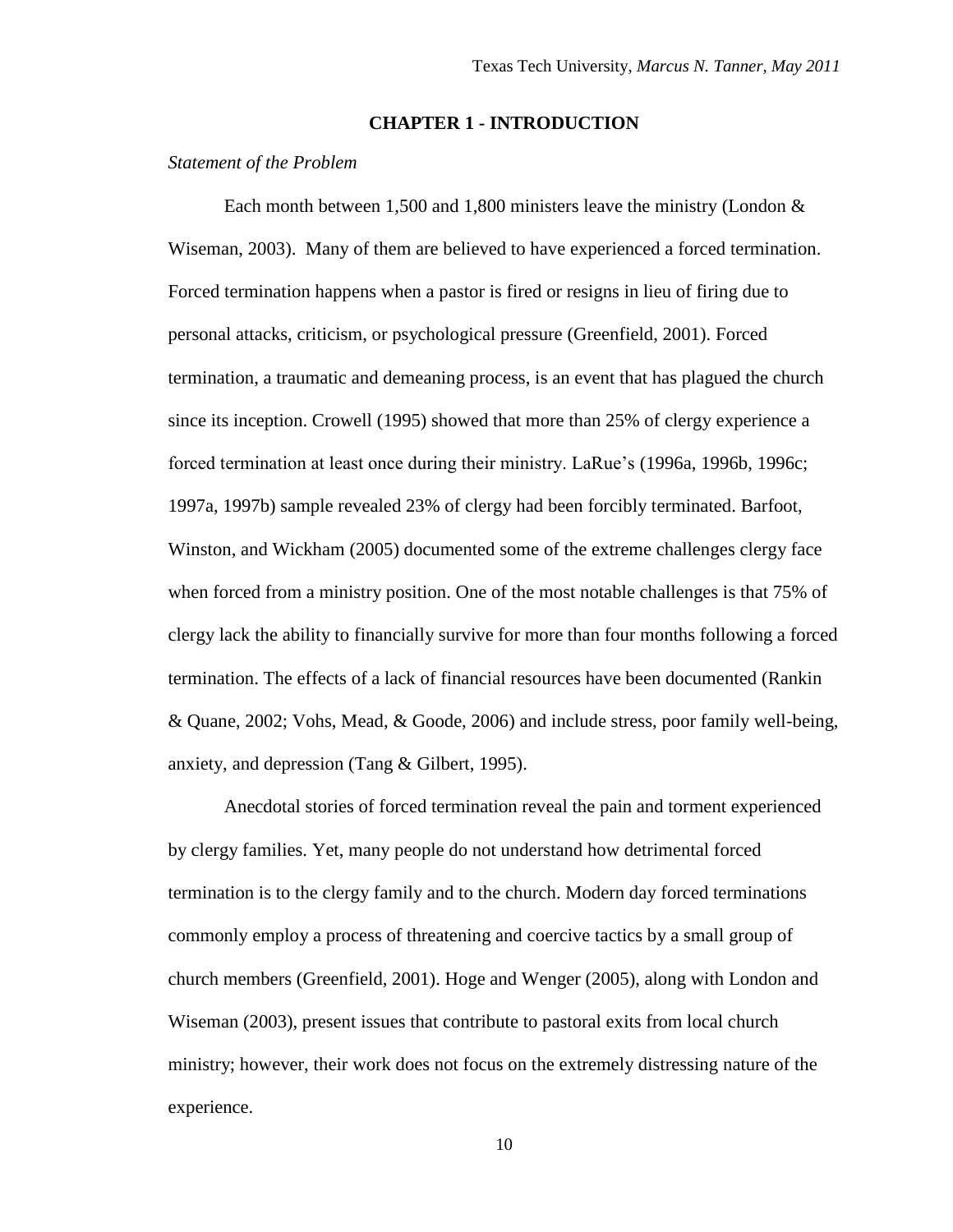Previous research of forced termination among clergy reveals that 25% of clergy experience at least one forced termination during their ministry (Crowell, 1995). Very little is known about forced termination from a scientific perspective. An exhaustive search of the specific literature on forced termination of clergy reveals surprisingly little, and no scholarly peer reviewed publications. There are, however, unpublished dissertations available that have examined the phenomenon. Also, there are several books published by Christian publishers on the subject of forced termination.

Forced terminations and resignations involving evangelical clergy are a subject of increasing concern among church leaders (Beebe, 2007; Croucher, 2002; Lehr, 2006; Sheffield, 2008, July). With more than 20,000 ministers leaving the ministry each year (London & Wiseman, 2003) coupled with the problem of forced termination, it is important that social scientists examine the forced termination of clergy.

#### <span id="page-11-0"></span>*Purpose of the Study*

The purpose of this dissertation is to explore the phenomenon of forced termination. What literature does exist shows a serious problem with the forced termination of clergy, but lacks substantiation from a social scientific perspective. This project, comprised of three different studies, identifies distinguishing characteristics of clergy who have been forcibly terminated and describes the extremely distressing nature of forced termination. It is an early step toward building a scholarly literature on this social problem.

The first study is a quantitative exploration of clergy from a major Evangelical denomination. The exploratory investigation compares descriptive data of forcibly terminated clergy with those who have not experienced forced termination, and explores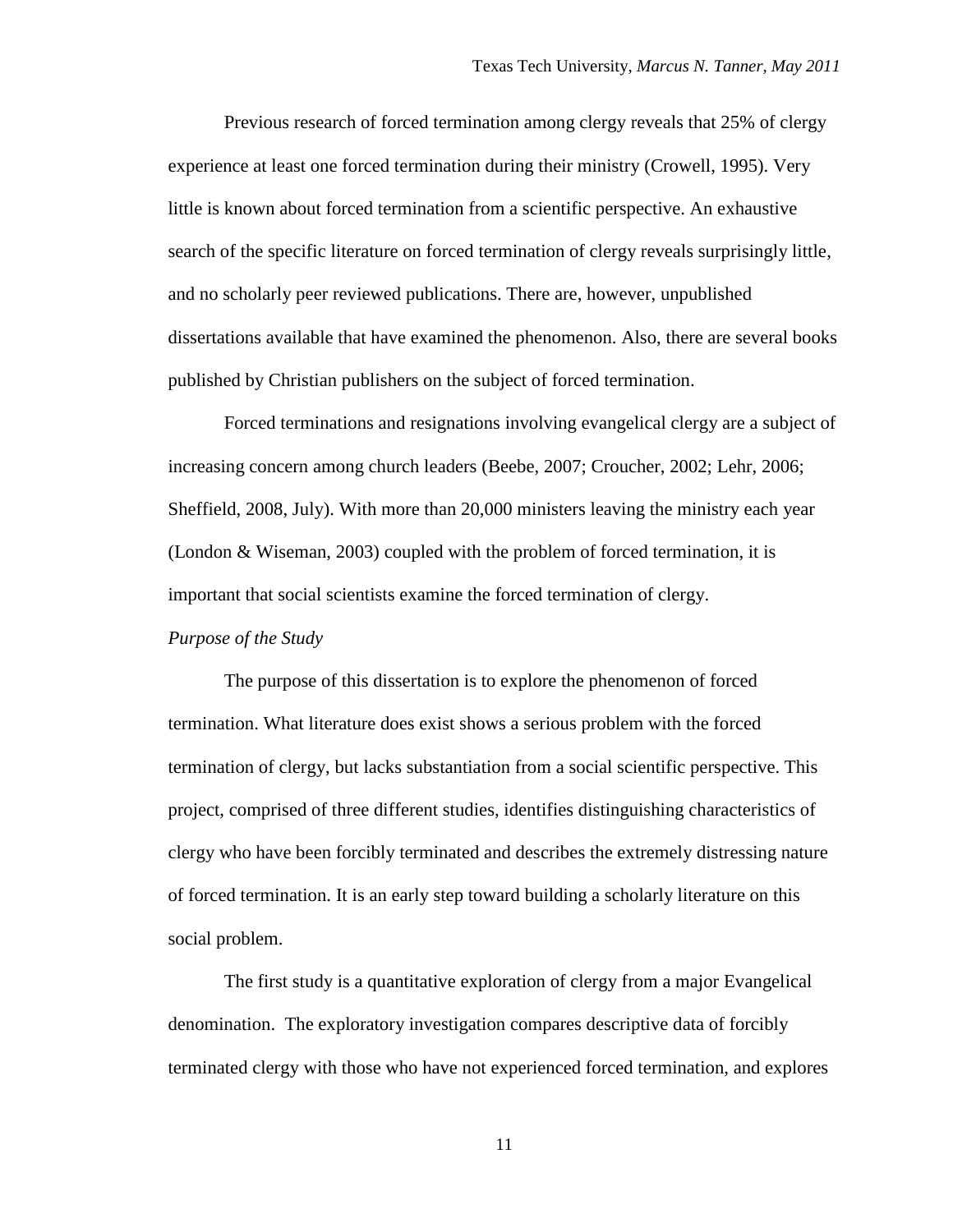the effects of forced termination. This study attempts to estimate among respondents the proportion of actively involved clergy who have experience forced termination. Further, it describes similarities and differences that exist between those who experience forced termination and those who do not. Finally, it identifies some effects of forced termination.

The second study is a quantitative exploration of Christian clergy from more than 39 major denominations in the United States. Although this study is similar to the first study, it expands the sampling to allow for generalizations beyond the scope of the first study, which only used one denomination. In this way, it replicates and adds validity to the findings of the first study. It also broadens the variables examined.

Clergy who have participated in the two previous studies comprise most of the sample of the third study, which focuses on the psychological abuses that clergy experience as a result of a forced termination.

#### <span id="page-12-0"></span>*Research Questions*

To assess the purpose of the entire dissertation project concerning the phenomenon of forced termination of clergy, the following research questions are presented:

> *RQ1*: What is the forced termination experience like for clergy? *RQ2*: Are there any demographic characteristics that distinguish clergy who have experienced a forced termination from those who have not?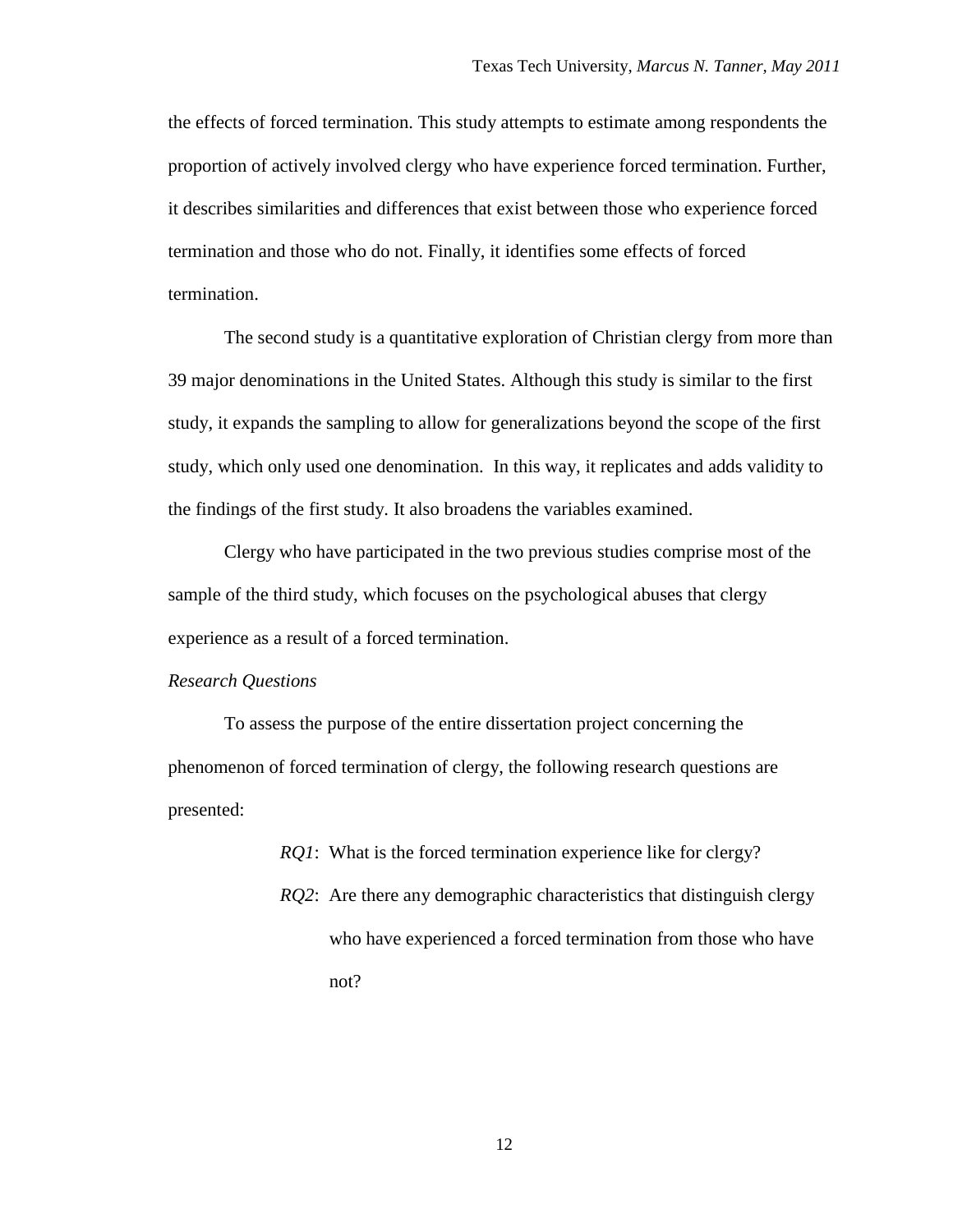- *RQ3*: Are there any differences in clergy who have experienced forced termination and those who have not in terms of stress, general health, family well-being, self-efficacy, anxiety, and depression?
- *RQ4*: What mental health problems do clergy who have been forcibly terminated exhibit?

It is important for the reader to know that minister and clergy are used interchangeably throughout this document.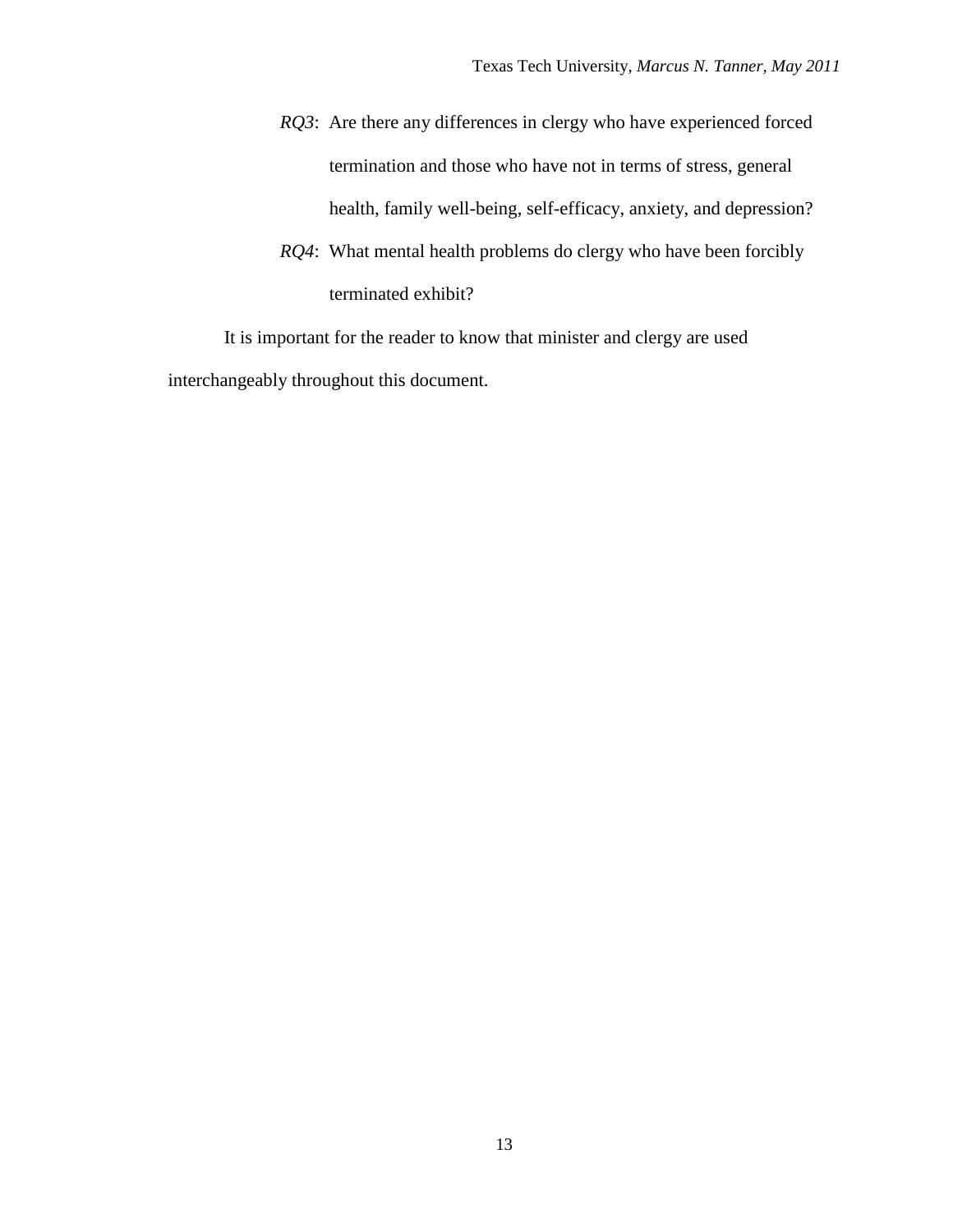## **CHAPTER 2 – STUDY ONE**

# <span id="page-14-1"></span><span id="page-14-0"></span>FORCED TO LEAVE: FORCED TERMINATION EXPERIENCES OF ASSEMBLIES OF GOD CLERGY AND ITS CONNECTION TO STRESS AND WELL-BEING **OUTCOMES**

Marcus N. Tanner and Anisa M. Zvonkovic

Acknowledgement: Portions of this paper were presented at the annual meeting of the Texas Council on Family Relations Conference in Dallas, TX, March 2009 and the annual meeting for the Society for the Scientific Study of Religion Conference in Denver, Colorado, October 2009.

Submitted to the journal of Pastoral Psychology, July, 2010.

Accepted January, 2011.

Published Online, February, 2011.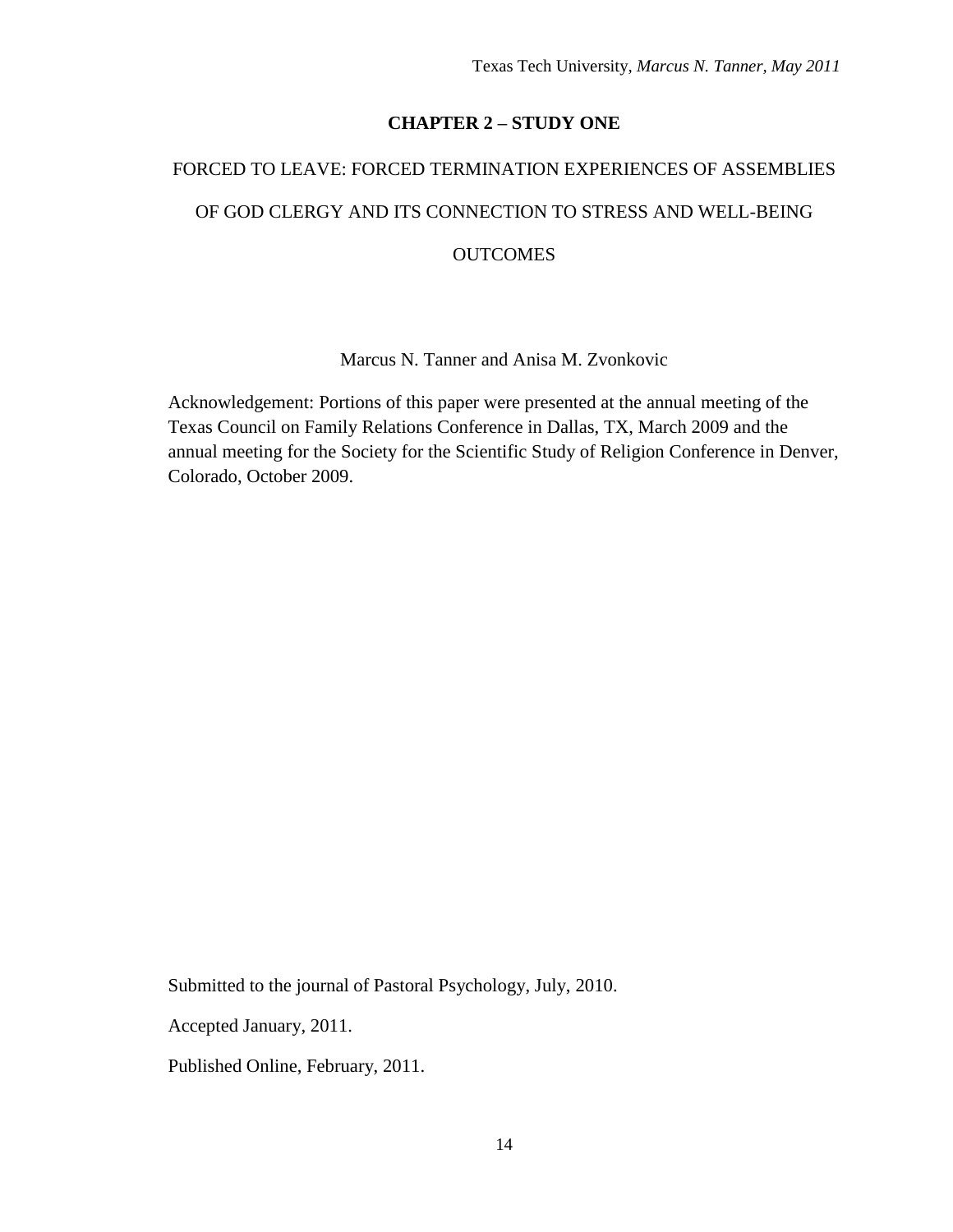#### ABSTRACT

<span id="page-15-0"></span>Although forced termination has been a subject of interest to clergy for some time, social scientists have generally studied job loss as if it was the same phenomenon regardless of occupation. Ministry work by itself has always been difficult and stressful, and termination from this occupation has been reported to be the result of a demeaning and systematic process of involuntary removal of paid and non-paid clergy-persons that includes psychological, socio-emotional, and spiritual abuse. This pilot project sampled 227 active ministers from the Assemblies of God denomination via an online survey and asked about their experiences with forced termination, as well as measures of their personal and family well-being. In general, ministers who had been forced from a ministry position had less family well-being and more health problems than those who had not been forced out.

**Keywords:** Forced termination, Clergy health, Family well-being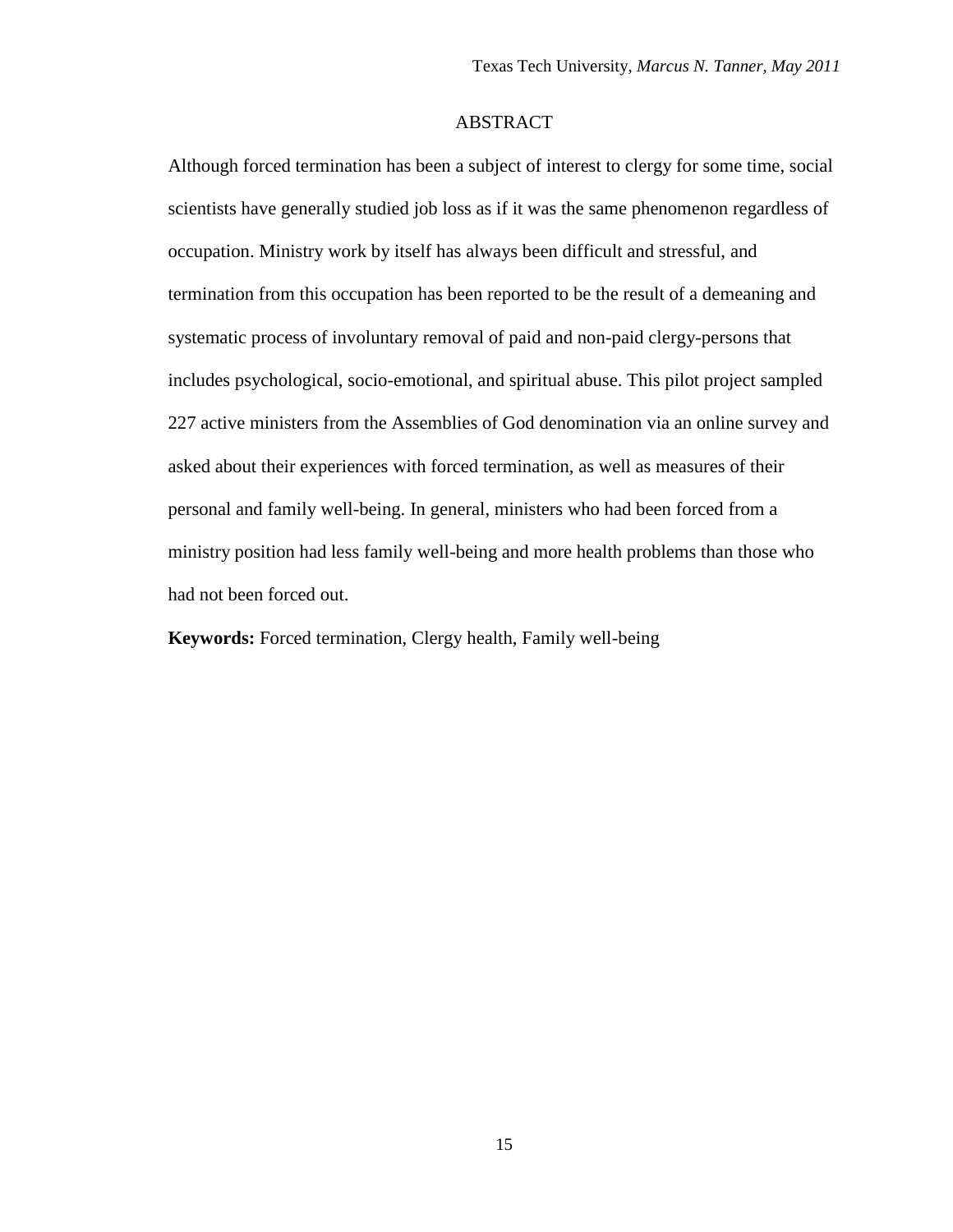#### INTRODUCTION

<span id="page-16-0"></span>Forced termination has been a subject of interest to clergy for some time, yet termination among this select group has garnered very little attention in scientific journals. Ministry work has always been difficult and stressful (Blizzard, 1958). Social science researchers have provided a plethora of research on the effects of stressful work, but have not attended to differences within particular occupations by and large. Though some attention has been paid to the special pressures of ministry work, there has been virtually no scholarly work on one of the most detrimental and psychologically traumatic experiences a minister may have―forced termination. Very little empirical work exists on forced termination of clergy. The following focuses on some of the challenges of ministry work when examined in light of challenges of paid work documented in the literature, and it introduces the concept of forced termination among clergy using job loss research as a backdrop.

#### MINISTRY WORK

#### <span id="page-16-2"></span><span id="page-16-1"></span>*Unique Characteristics*

The church can be viewed as a controlling organization (Kanter, 1977) that makes demands in all aspects of the minister"s life and many aspects in the lives of the entire ministry family (Lee & Balswick, 2006). As with all occupations that may exert strong control over workers, job stress is not easily coped with, mainly because the job environment usually cannot be modified by the individual worker (Iacovides, Fountoulakis, Kaprinis, & Kaprinis, 2003). The clergy work environment is controlled by the people who call a particular church "home" (Monahan, 1999) as opposed to other vocational arenas that are controlled by stock holders, owners, etc. The unique workplace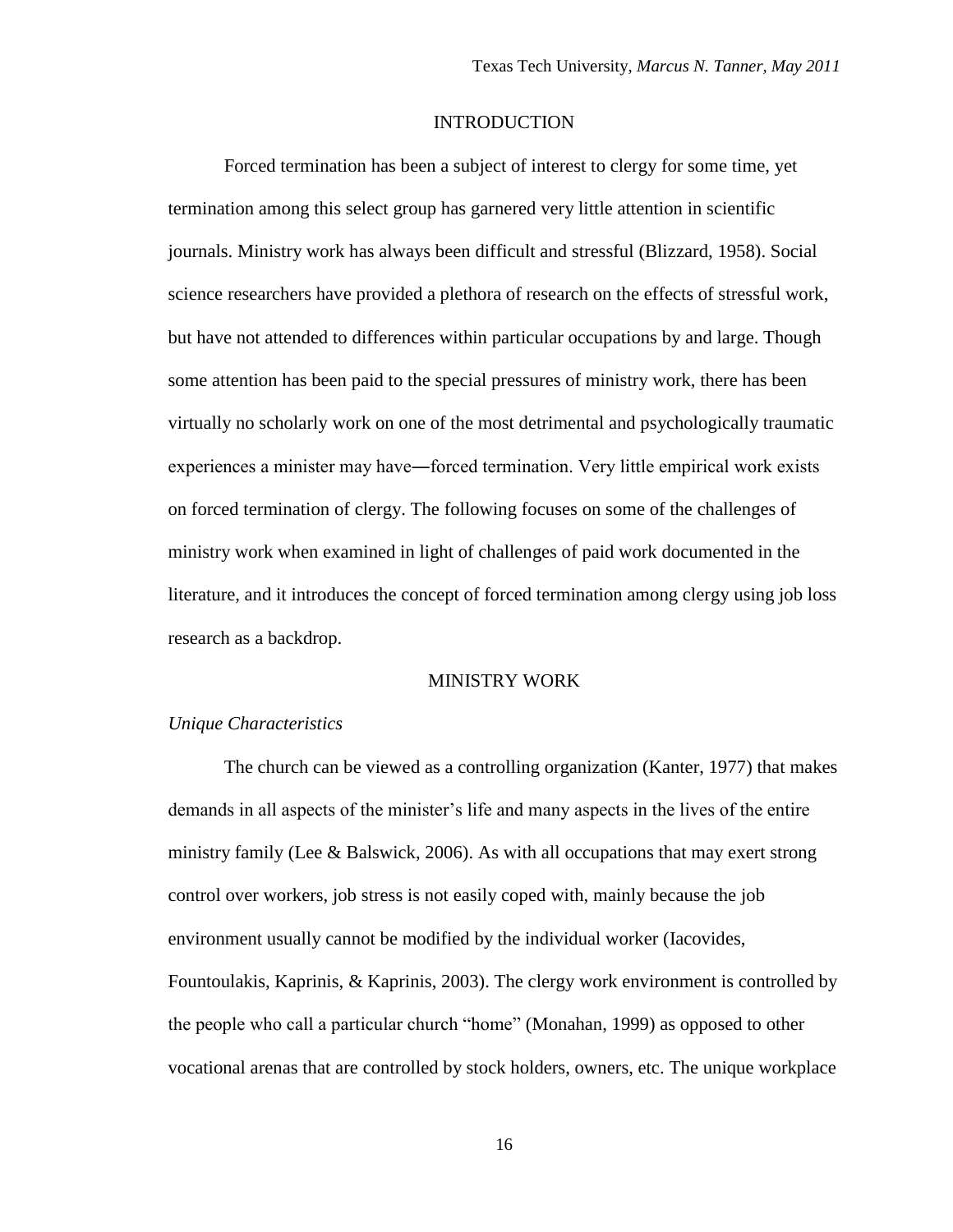configuration of the church allows unmediated stressors to infiltrate the lives of the clergy family at an individual level and at a systemic level. Researchers have identified and studied the effects of ministry demands on both clergy and their spouses.

<span id="page-17-0"></span>*Ministry Demands and Stress*

Empirical research has demonstrated that intrusive demands of the job are detrimental to the attitude and well-being of ministers (Han & Lee, 2004; Lee, 1999; Lee & Balswick, 2006; Lee & Iverson-Gilbert, 2003; Morris & Blanton, 1994b). Research has connected job demands to marital and family well-being. Four classifications of intrusive demands have been identified by Lee (1999) in a survey of 312 ministers from 5 Protestant dominations: personal criticism, presumptive expectations, boundary ambiguity, and family criticism. Ministers experienced higher levels of presumptive expectations and boundary ambiguity than criticisms in Lee"s study. When both the frequency and the impact to the minister of each intrusive demand were taken into account by Lee, the frequency and impact of personal criticism, presumptive expectations, and boundary ambiguity were significantly correlated with measures of burnout.

The nature of pastoral stress typically stems from emotional stress (Mills & Koval, 1971), unrealistic and intrusive expectations (Lee & Balswick, 2006; Morris & Blanton, 1994a), and financial concerns (Morris & Blanton, 1994b). Pastoral stress, stemming from intrusive job demands, has been demonstrated to affect the quality of marital and family life as indicated by Morris and Blanton"s (1994a) study of 272 clergy husbands and wives and their follow-up of 132 clergy couples (1998). In particular, boundary intrusiveness was associated with lower marital and parental satisfaction, an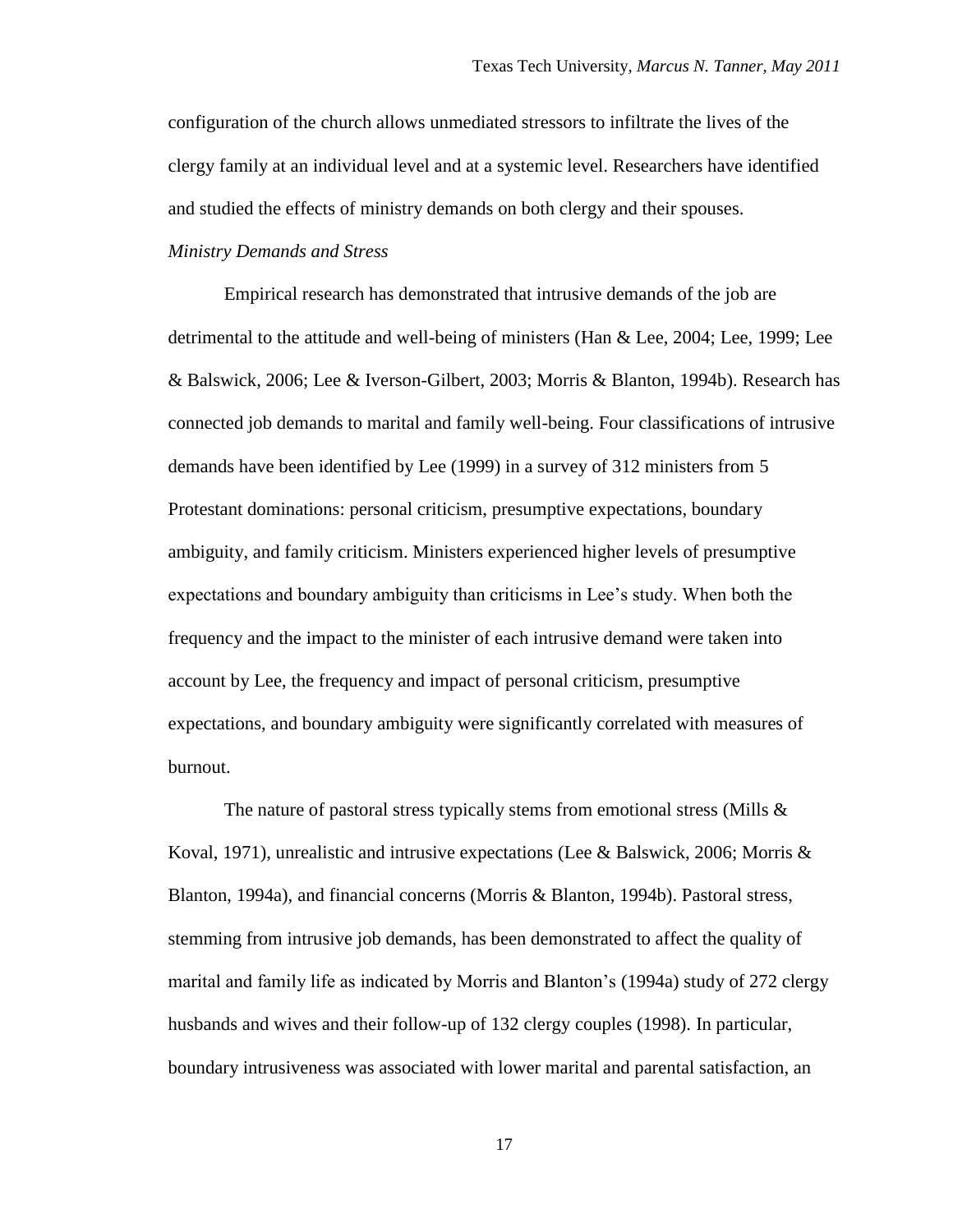issue with time demands was connected to lower parental satisfaction, and a lack of social support was negatively associated with life satisfaction. Disengagement with the marital partner occurred with increased stress, as did marital conflict, and a more permissive family atmosphere (Morris & Blanton, 1998). It is commonly known that religious conservatives tend to be more strict in regards to parenting and marriage relationships thus having a more permissive family atmosphere would be in opposition to the typical conservative family atmosphere of clergy (Mahoney, Pargament, Tarakeshwar, & Swank, 2001). Husbands―the clergy members in this sample―who had higher time demands perceived less family cohesion and perceived that their family atmosphere became more authoritarian. Wives" stress from increased time demands was positively correlated with their perception of enmeshment and authoritarian atmosphere. Bolstering Lee"s (1999) conclusion of the impact of stress from work on personal life, Morris and Blanton (1998) concluded that perceptions of social context stressors negatively affect the family functioning capabilities of both clergy husbands and wives.

Chronic stress as a result of the constant barrage of demanding churchgoers has led many ministers to burnout. Burnout is defined as emotional exhaustion, a result of chronic stress from working with people (Maslach, Schaufeli, & Leiter, 2001). There are three dimensions of burnout: emotional exhaustion, depersonalization (an uncaring or dehumanized attitude), and a reduced sense of personal accomplishment (Randall, 2004). Ministers experience a range of physical and psychological problems associated with burnout (Kaldor & Bullpitt, 2001).

Serious health repercussions of the stress of ministry work have been identified when research studies have inquired. Duke Divinity School conducted a survey among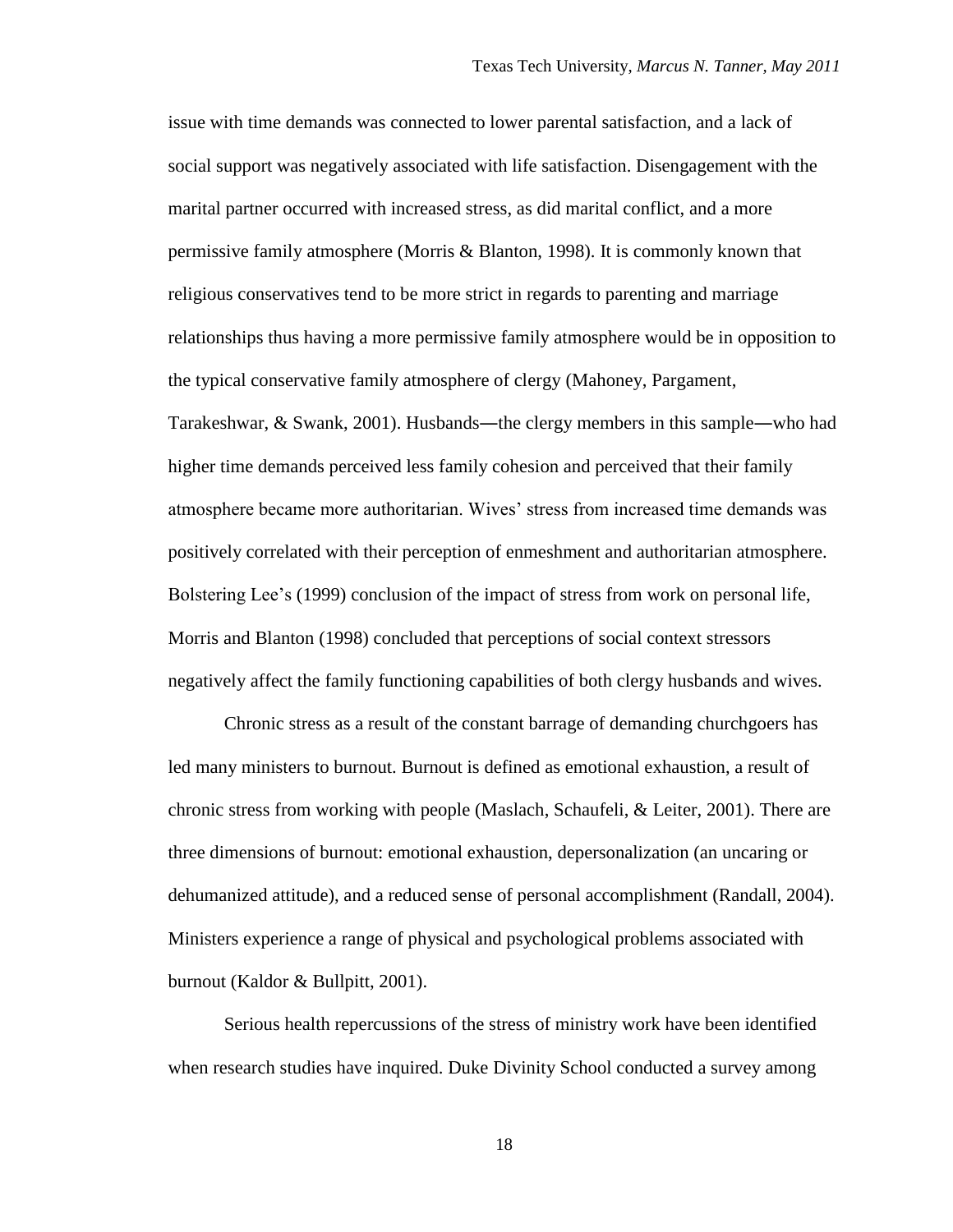2,500 religious leaders and found that 10% reported being depressed, while 40% reported being depressed at times or "worn out" some or most of the time. Serious health problems also were uncovered in the study; for example, 76% of clergy were either overweight or obese (McMillan, 2003; Wells, 2002). Ministry demands and other unique characteristics lead to stress and burnout and sometimes result in clergy making the decision to change vocations, leaving the ministry altogether (Hoge & Wenger, 2005).

#### JOB LOSS

<span id="page-19-0"></span>While job loss can be considered a discrete event and a process, a relevant review of research on the consequences of forced job termination among ministers must focus primarily on the connection between job loss and psychological and physiological outcomes. Because the impact of job loss is generally detrimental to individuals by virtually any criteria a researcher chooses to examine, researchers have tried to understand the process of how people cope with job loss (Kinicki & Latack, 1990; Leana & Feldman, 1992). Researchers have linked involuntary job loss to diminished selfesteem (Gurney, 1981; Winefield, Tiggemann, & Smith, 1987), decreased life satisfaction (Fagin, 1981), depression (Tiggemann & Winefield, 1984), increased levels of stress (Baum, Fleming, & Reddy, 1986; Dooley & Catalano, 1988; Winefield & Tiggemann, 1989), and a general reduction in well-being (Kinicki, 1985; Winefield  $\&$ Tiggemann, 1990).

Depression has emerged as the prominent mental health outcome of job loss (Dew, Bromet, & Penkower, 1992; Dooley & Catalano, 1988; Kasl, Rodriguez, & Lasch, 1998). Financial strain and its consequences are critical mediators in the relationship between unemployment and depression (Vinokur & Schul, 1997). Kessler, House, and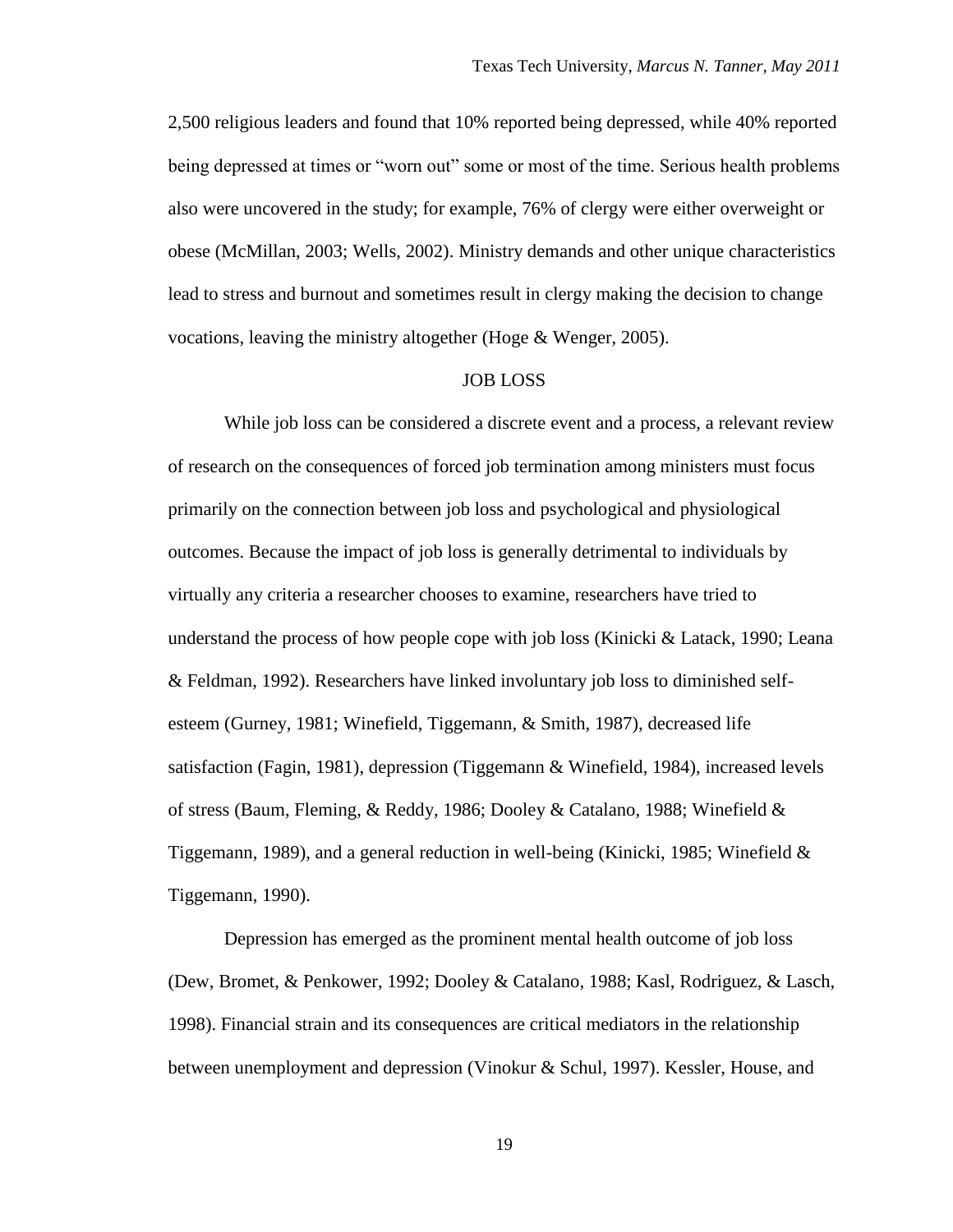Turner (1987) found that financial strain accounted for 90% of the explained variance in mental health problems.

Considering how job loss might affect a given individual and family, it is important to consider functioning prior to the job loss. Since clergy work is known to be associated with health challenges including stress and being overweight, the experience of job loss among this population may be especially challenging. Furthermore, the financial status of the family prior to the job loss has a role to play in their financial strain after the job loss. It has been widely reported that the occupation of clergy is associated with financial stress (Lavender, 1983; Lee & Balswick, 1989; Morris & Blanton, 1998). In fact, Lavender (1983) reported that 95% of all clergy are grossly underpaid, indicating that clergy are five times more likely than the rest of the labor force to hold two or more jobs. Lee and Balswick (1989) found that the clergy ranked inadequate finances as the second most pressing problem endemic to ministry. Job loss that occurs after chronic financial strain is likely to have even stronger effects on mental health and stress than other circumstances surrounding job loss.

#### FORCED TERMINATION AMONG CLERGY

<span id="page-20-0"></span>Forced termination in the ministry has been studied anecdotally for many years, particularly in connection with pastor advocacy, support, and outreach programs. Primary, information concerning forced termination comes from five sources: Barfoot, Winston, and Wickman"s (2005) descriptive information from the pastors-in-residence program they administer, a 1984 and 2000 study of the Southwestern Baptist Conference published by Willis (2001), a report by the LifeWay Christian Resources (Turner, 2007) on forced terminations, an unpublished empirical dissertation (Crowell, 1995), and a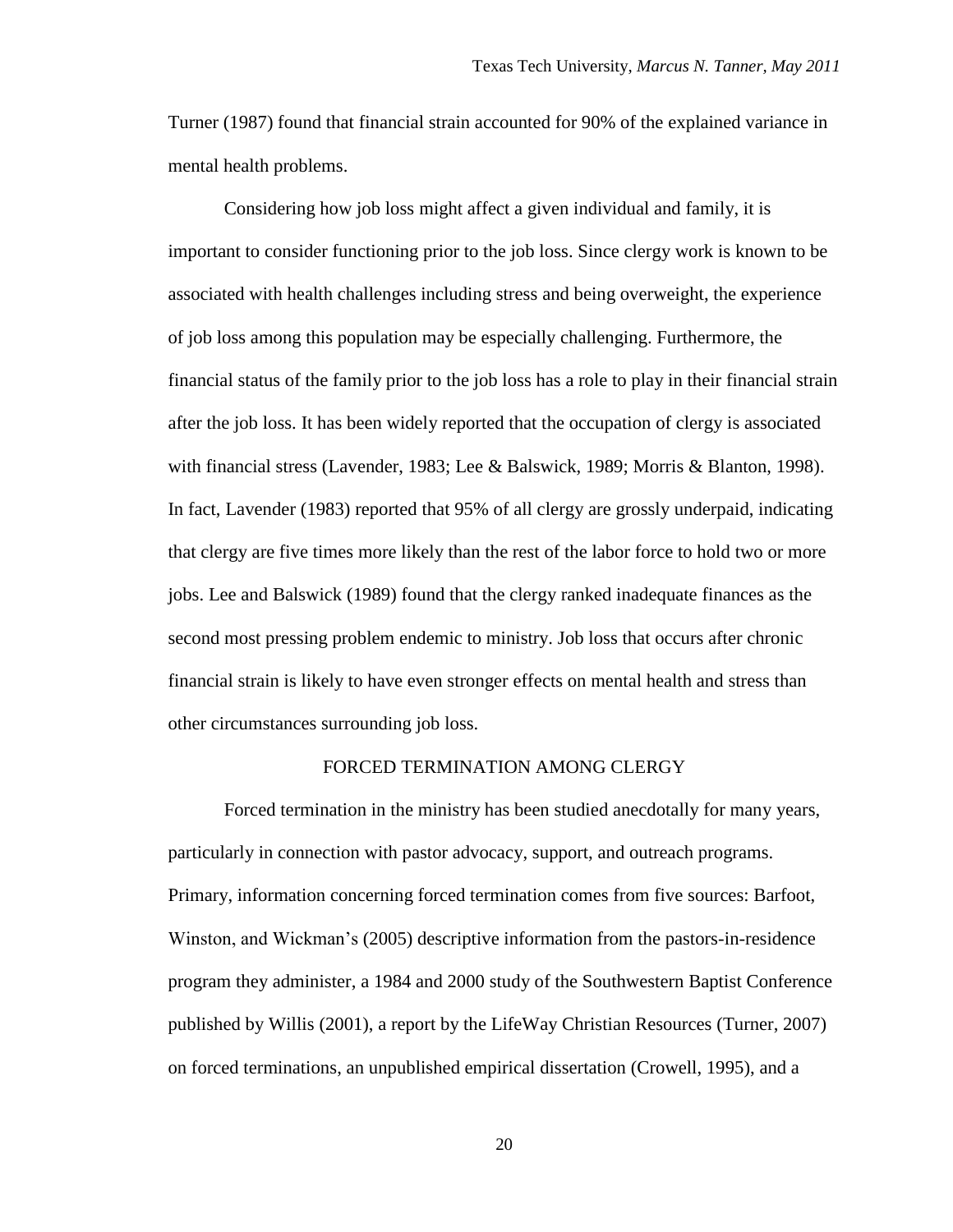convenience sample of magazine subscribers (J. C. LaRue, Jr., 1996a, 1996b, 1996c; LaRue, 1997a, 1997b). Barfoot et al. (2005) described forced termination as occurring when "a pastor may abdicate his post due to the constant negativity found in personal attacks and criticism from a small faction within the congregation from whom the minister feels psychologically pressured to step down from his or her service of ministry" (p. 2). Greenfield (2001) described forced termination as a process whereby "clergy killers" blame the minister and/or family for the church"s problems in highly public attacks. The authors define forced termination as the result of a process of involuntary removal of paid and non-paid clergy-persons that includes psychological, emotional, social, and spiritual abuse. This definition does not account for those clergy who are terminated for cause. Some clergy decide to leave the ministry entirely and enter a different line of work after experiencing forced termination.

The prevalence of forced termination is a matter of interest in the literature. Crowell"s (1995) survey of 386 ministers from 48 denominations found 25.3% of pastors had been forcibly terminated at some point in their career. LaRue's body of research (all involving a nonrandom sample of 593 respondents who were subscribers to a popular Christian periodical) identified 23% of respondents had been forcibly terminated (1996a, 1996b, 1996c; 1997a, 1997b). A 1984 study of the Southwestern Baptist Conference reported that 1,056 pastors were forcibly terminated; Willis (2001) noted that in the year 2000 study, the prevalence of forced termination among ministers had decreased to 750. However, including staff members brought the total up to 987. A later report by LifeWay Christian Resources (Turner, 2007) showed 1,302 ministers had been terminated in 2005, but there was no indication of what percentage of ministers is represented.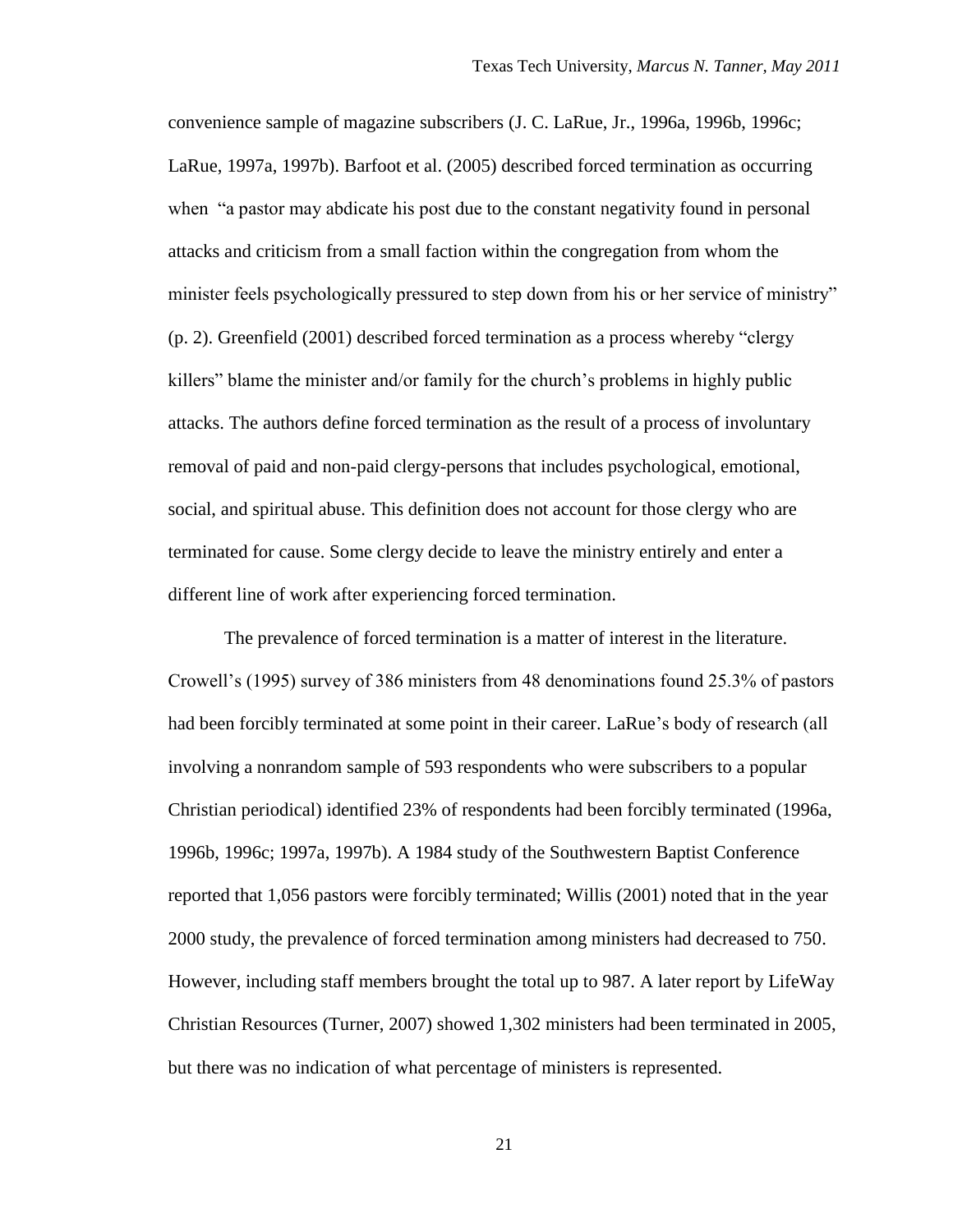#### <span id="page-22-0"></span>*Origin of Forced Termination*

The origin of forced termination appears to be different for ministers as compared to other professions (Winefield, Tiggemann, & Winefield, 1992). For ministers, forced termination often has nothing to do with organizational cutbacks, layoffs, or early retirement. Instead, forced termination often occurs via a much more stressful process, described by Barfoot et al. (2005) as a psychological attack. Greenfield (2001) identified a demeaning and systematic process in which an initial accuser enlists key people in the congregation to become "sympathizers" at a secret meeting, during which time information is gathered to blame the minister and/or family for the church"s problems. Leymann (1996) and Leymann and Gustafsson (1996) described a process of *mobbing* in the work place where a "victim is subjected to a systematic, stigmatizing process and encroachment of his or her civil rights" (p. 165).

#### <span id="page-22-1"></span>*Causes of Forced Termination*

Little is known about the causes of forced termination. Greenfield (2001) suggested that while many commonalities exist among clergy who have experienced forced termination, there is no one set pattern or sequence of events. Barfoot et al. (2005) explicated factors that typically lead to forced termination, such as personality conflicts and conflicting vision for the church. Other causes may be centered around budget issues, poor planning or organization on the part of leadership, and certain groups feeling ignored by the pastoral staff. Greenfield (2001) wrote that, "It doesn"t really matter what the problems are…In most cases the minister is blamed…[and] is responsible for whatever is wrong in the church and its ministry" (p. 24). Distinguishing between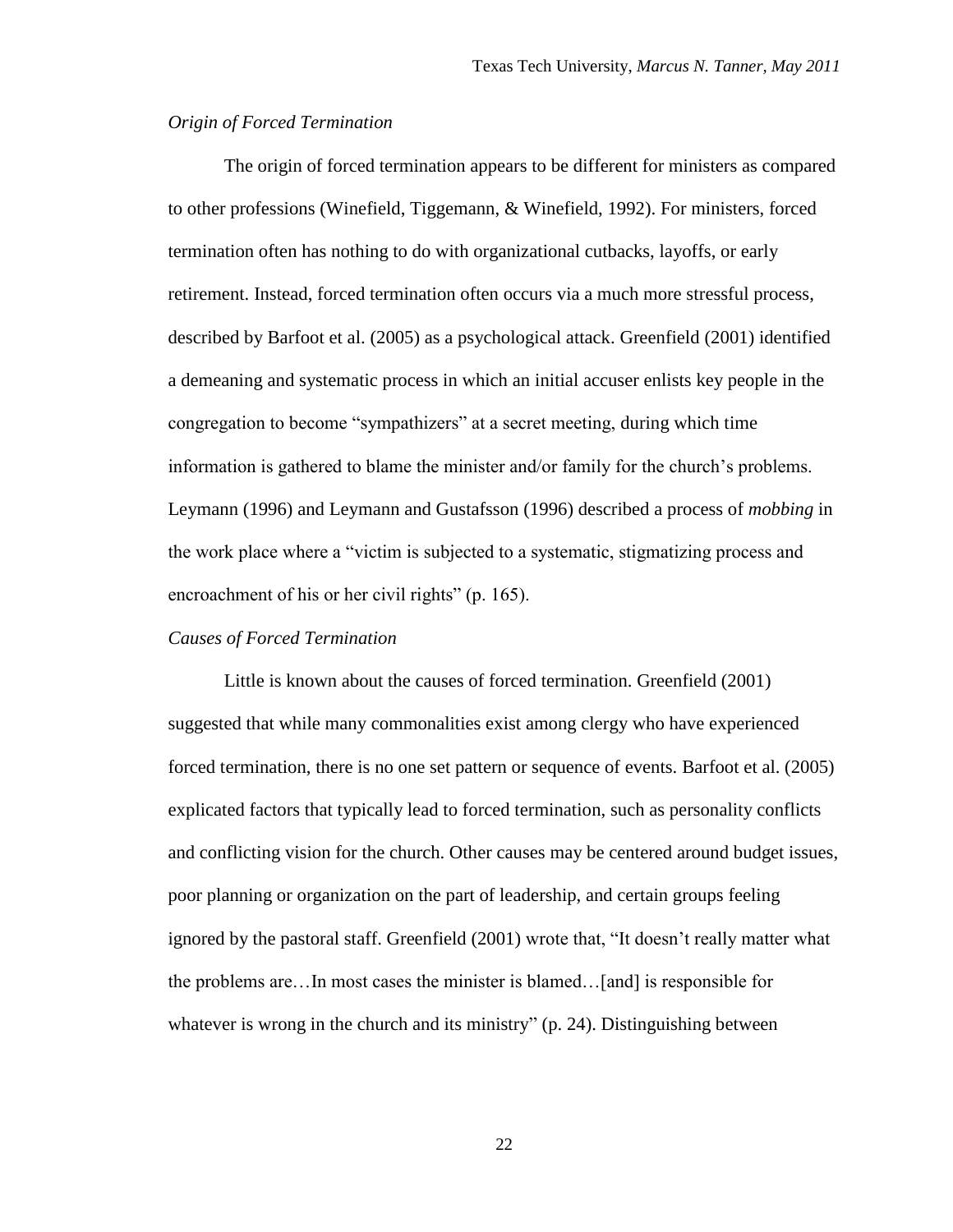different causal processes that result in termination is a complex endeavor that goes beyond this scope of the literature and the current work.

#### <span id="page-23-0"></span>*Effects of Forced Termination*

Financial effects have been well documented. In Barfoot et al.'s (2005) work, financial instability was a challenge for 69% of the pastors, which is understandable since 50% received no severance package. In the Willis (2001) study, only 35.2% received any severance, a frequency that seems more reliable than Barfoot"s findings, which were limited to a select group. Given that Barfoot et al. (2005) reported that 75% of the pastors in residence could not survive financially longer than four months after being terminated, the financial repercussions of forced termination are perhaps even more severe than those in other vocations because clergy are not eligible for unemployment benefits (Gallagher, 2009 ; Hammar, 1998).

The body of work of LaRue (1996a, 1996b, 1996c; 1997a, 1997b) is suggestive of many life changes for clergy who have been forcibly terminated and for their families. Many changes occurred: 64% of clergy spouses had to change jobs, and 66% of children were forced to change schools. Change in the clergy members" self-confidence has been found: 58-59% of pastors had a drop in their self-confidence as a leader in LaRue"s and Barfoot's work (2005). Family problems have been suggested: in LaRue's work, 54% of pastors reported a heavy emotional toll on their spouse, while Barfoot reported that families experienced a diminished ability to trust people (71% and 67%). Health was a concern: emotional health problems were identified by 59% of Barfoot"s sample and 10% of LaRue"s sample reported a major illness within one year of forced termination.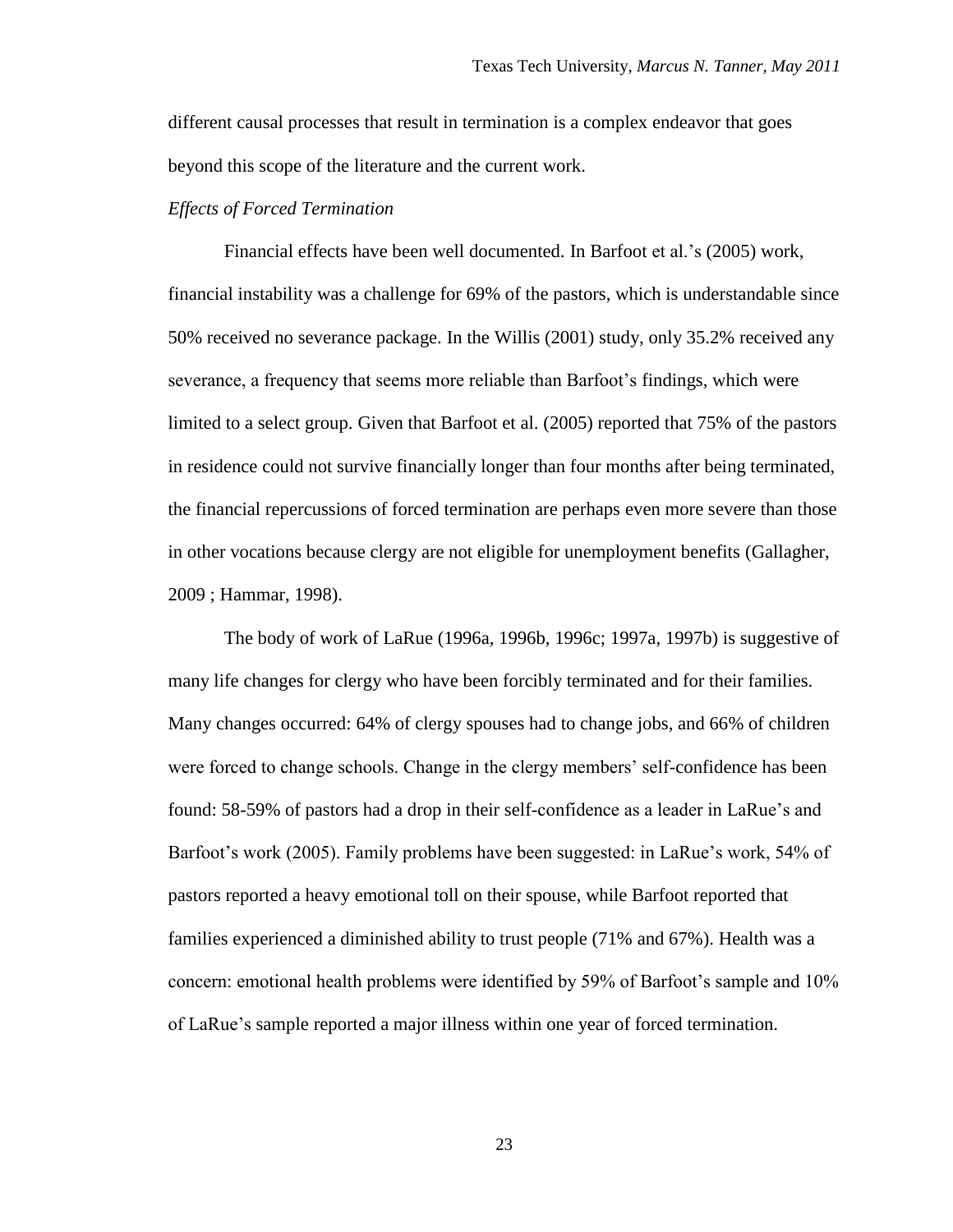#### <span id="page-24-0"></span>*Studying Forced Termination*

Forced termination among clergy appears to be surprisingly prevalent. The systematic process of this particular type of job loss has been suggested to have a collateral effect on the entire clergy family. Given the financial problems, emotional difficulties, and interpersonal challenges documented in the job loss literature and already present in clergy workers prior to termination, it is logical that forced termination among clergy members should affect their stress, family well-being, and general health. Therefore the authors generated the following hypotheses:

> *Hypothesis one predicts significant group differences between ministers who have been terminated and those who have not in terms of marriage and family satisfaction and general health problems.*

*Hypothesis two predicts that reduced marriage and family satisfaction and more general health problems are associated with higher stress levels for those who had been terminated.*

#### METHODS

#### <span id="page-24-2"></span><span id="page-24-1"></span>*Procedure*

Four district offices of the Assemblies of God denomination (West Texas, North Texas, New Mexico, and Rocky Mountain) agreed to publicize a pilot study to the ministers in their respective districts via email, monthly newsletter, or both. This type of recruitment allowed for a sample of Assemblies of God ministers in the Southwestern United States. At the time of the study there were 252 credentialed ministers in New Mexico, 1,687 in North Texas, 534 in the Rocky Mountain districts, and 262 in West Texas, for a total of 2,735. We received 227 responses to the survey giving us a 12%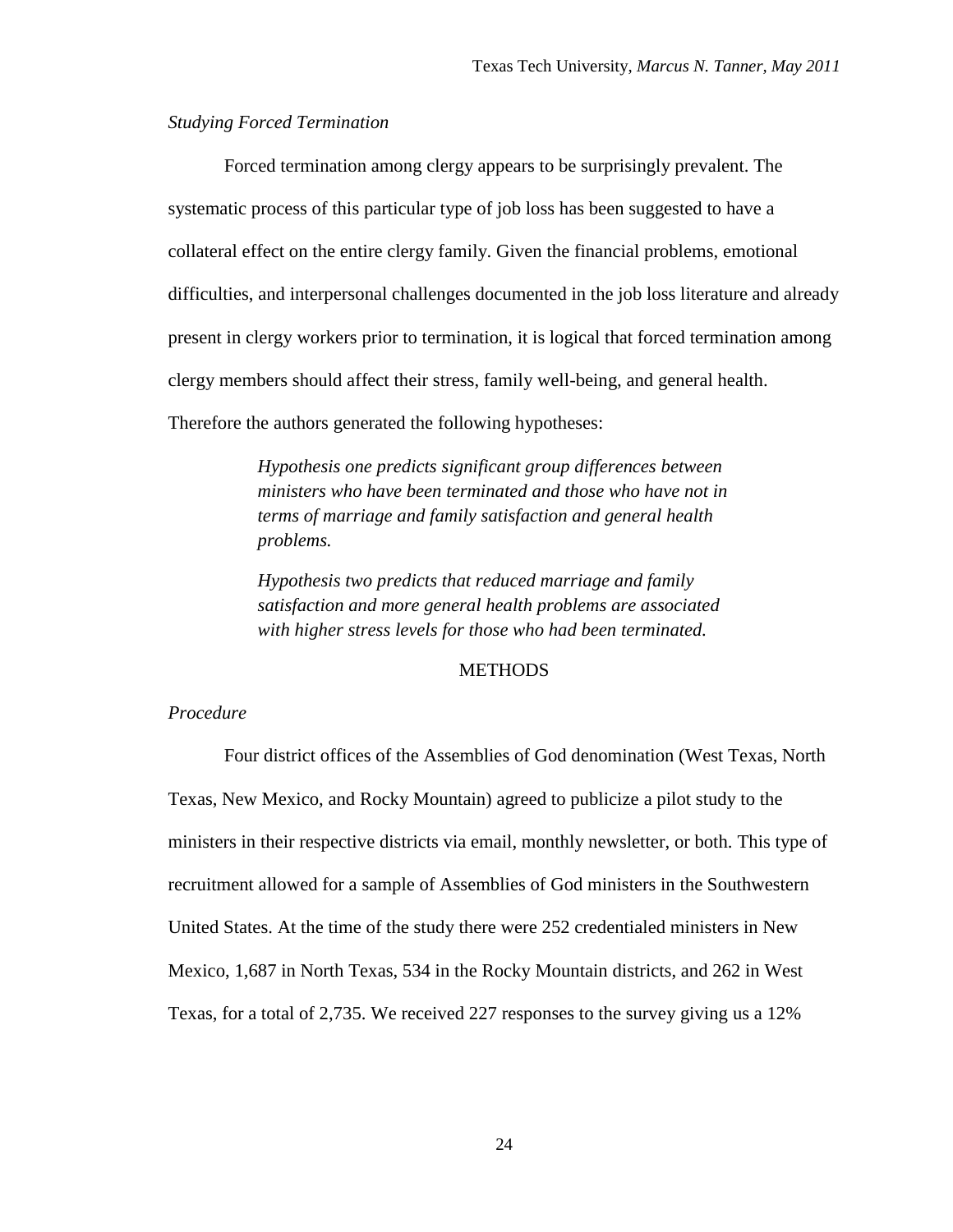participation rate<sup>1</sup>. Several studies have found that response rates for internet surveys are lower than equivalent mail surveys (Couper, Blair, & Triplett, 1999; Medlin, Roy, & Ham Chai, 1999; Solomon, 2001). A study comparing response rates of mail and web surveys revealed a significant difference between mail-only survey response rates and email-only survey response rates (Kaplowitz, Hadlock, & Levine, 2004). Their study showed a response rate of about 20% for email-only. It should further be stated that recruiting clergy for studies such as this can be problematic, as the experience of forced termination is often not validated by their professional network. Clergy who have experienced forced termination could be considered a hard to reach population because of the sensitive nature of the subject. Studies of sensitive subjects have used the social networks of participants to recruit other participants (Browne, 2005; Watters & Biernacki, 1989).

The survey was conducted online and was anonymous. Anonymity is important due to the sensitivity of issues around forced termination. Indeed, all the district offices voiced concern that respondents and congregations would be able to be identified. It is possible that the online administration created some bias because ministers without

 $\overline{a}$ 

 $<sup>1</sup>$  The authors contacted the national or regional offices for the Assemblies of God, Southern Baptist</sup> Conference, Episcopalian, Lutheran, Methodist, Church of God, and Presbyterian denominations. Only one, the Assemblies of God, returned our phone calls and engaged in conversation about the research. The other denominations did not return our multiple attempts to engage with the research. Ultimately, all refused to participate on a national level. Although the Assemblies of God did not participate in the study at the national level, they seemed most receptive to the research. Five district offices for the Assemblies of God were contacted about participating in the study (West Texas, South Texas, North Texas, New Mexico, and Rocky Mountain). One of the authors spoke with district officials for all of the districts and answered questions about the study. This project was approved by the Human Subjects Board at Texas Tech University.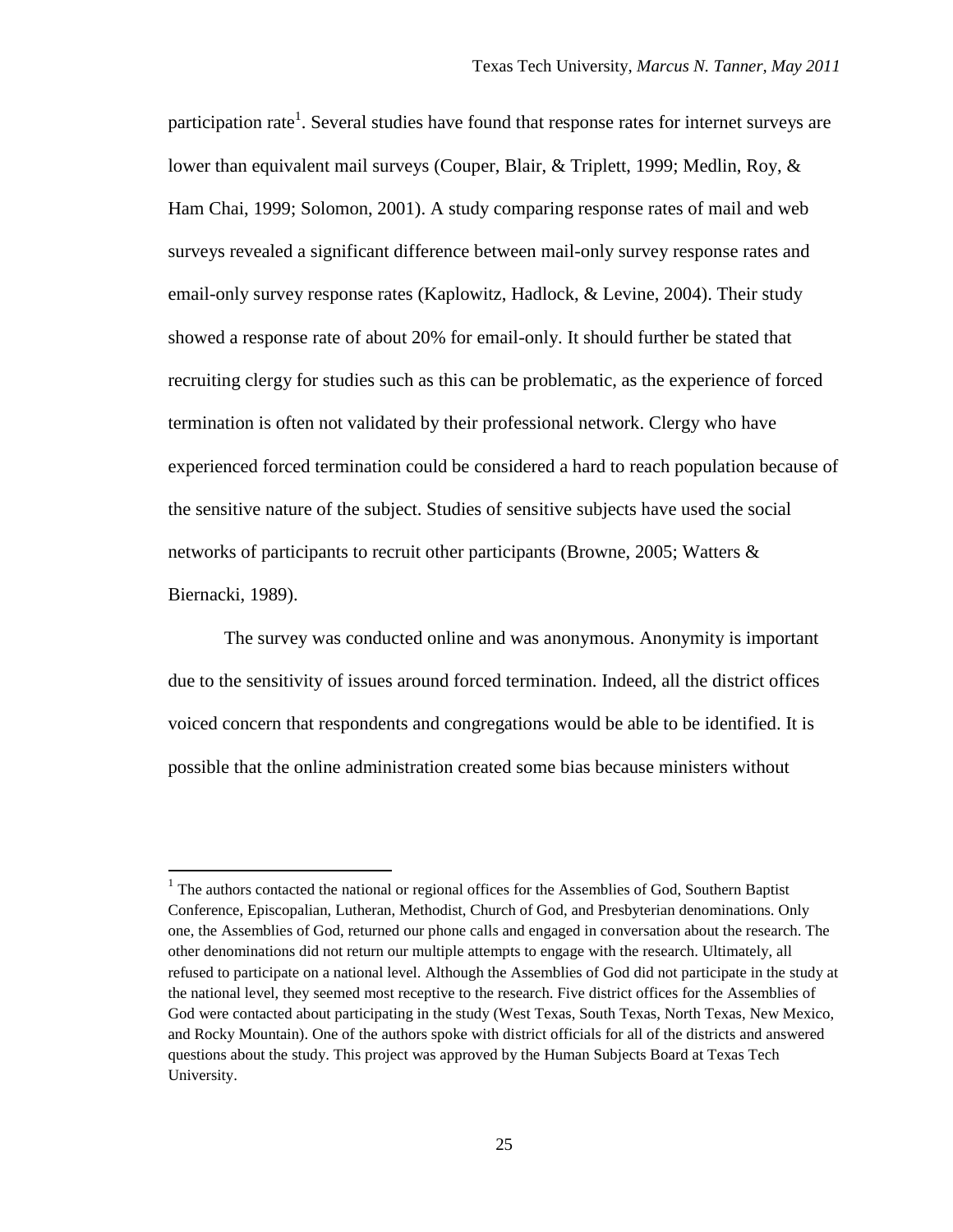access to the internet would have been unable to respond; however, the value of anonymity was viewed as outweighing the sampling bias.

Ministers were invited to participate in the pilot study through email of listserves of the membership of the region and/or advertising in a monthly newsletter. Interested ministers went to the link presented in the recruitment information. There was no login required by the respondent, which maintained anonymity. A URL redirection made it easy for respondents to access the survey, e.g. instead of using the long "coded" link provided by the software provider, the authors used "http://survey.healingchoice.org".

The online survey had 86 questions and took participants about 15 minutes to complete. Each screen gave respondents instructions on the question set, i.e. for the General Health Question set, respondents were asked to identify selected health problems they had experienced over the past year. All respondents were asked questions to determine their views on ministry demands, stress, family satisfaction, marriage satisfaction, and general health. Near the beginning of the survey, respondents were asked whether they had experienced forced termination (*yes* or *no*) and were asked questions concerning their perception of termination (PTM). For those who had not experienced forced termination, the authors used skip-logic to omit the PTM questions. At the end of the survey, the respondents were redirected to a second survey which asked for personal contact information for a forthcoming follow-up study in which ministry couples would be invited to participate. If they agreed to do so, they were asked to enter their contact information, which could not be linked to the previous survey.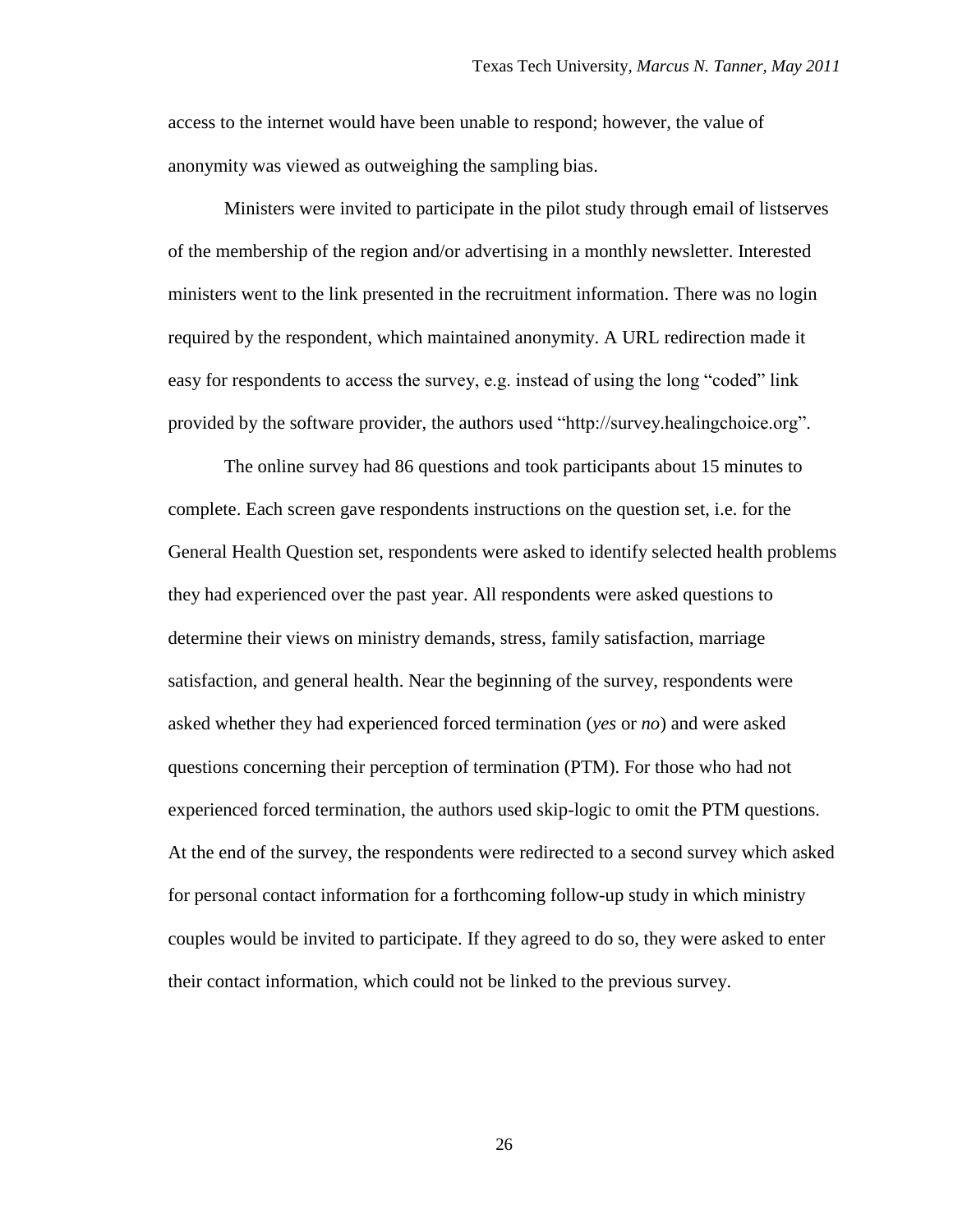#### <span id="page-27-0"></span>*Participants*

We received 227 responses for the survey, including 195 males and 32 females (Table 1). The respondents varied in age, with the largest group (84 respondents) representing the *55 and older* group. Two hundred sixteen were *married*, six were *single/never married*, three were *single/divorced*, and two were *single/widowed*. A little more than half of the respondents had children who were living at home. At the time of the survey over two-thirds (161 respondents) were working *full-time* in ministry, 34 were *part-time*, and 24 were *volunteer*. Of those working in ministry, 96 had been working in ministry between 25 and 50 years. About half of the respondents held the position of senior pastor while a third held a position described as *other (Missionary, Evangelist,*  etc*)*. Forty-one percent of the respondents had experienced forced termination.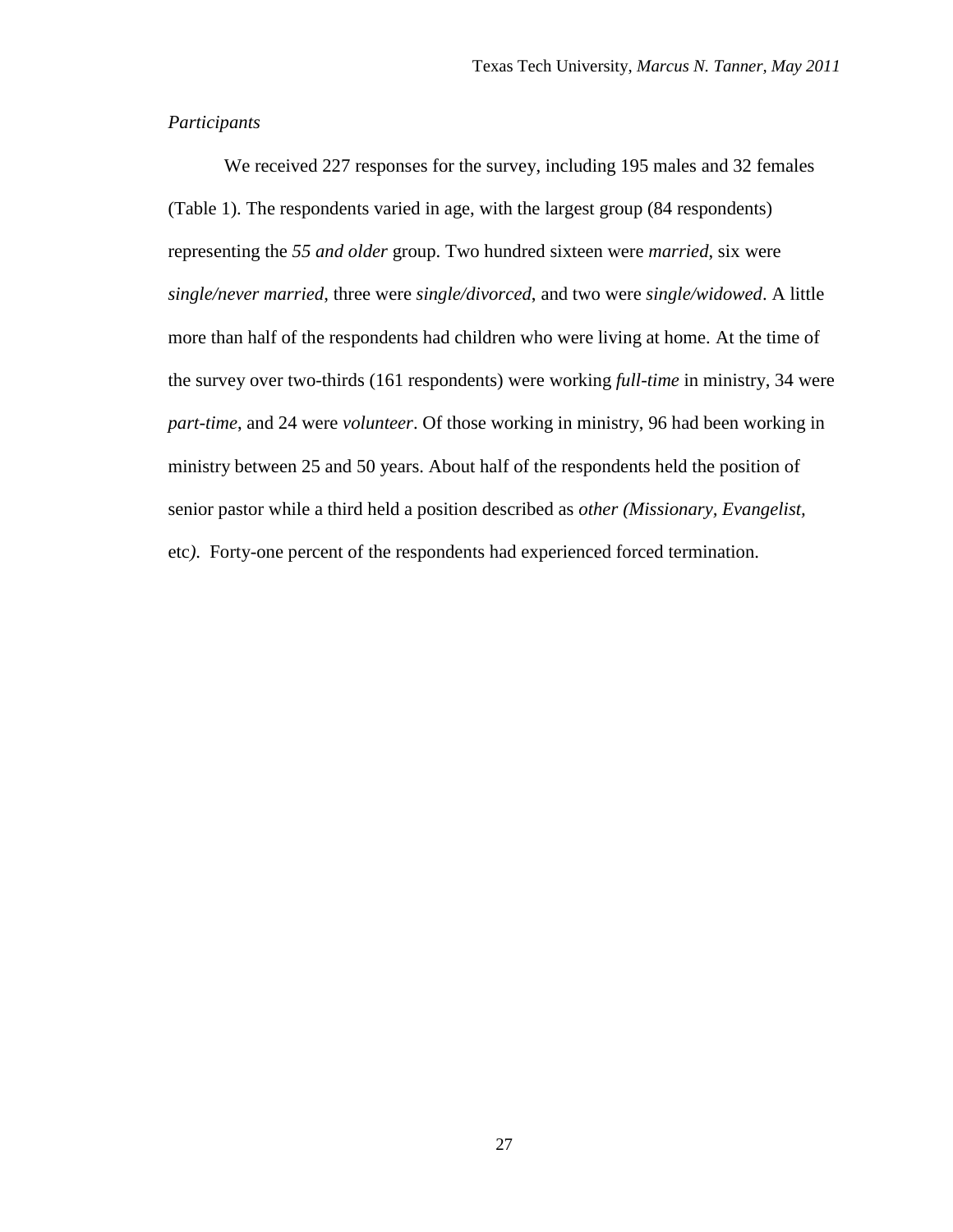#### Table 1

| Variables                              | M     | <b>SD</b> | $\%$ | $\alpha$ | n   |
|----------------------------------------|-------|-----------|------|----------|-----|
| <b>Minister Gender</b>                 |       |           |      |          | 221 |
| Male                                   |       |           | 86   |          |     |
| Female                                 |       |           | 14   |          |     |
| Minister Age <sup>a</sup>              | 3.77  | 1.18      |      |          | 220 |
| Minister's Marital Status <sup>b</sup> |       |           |      |          | 220 |
| Married                                |       |           | 95   |          |     |
| All other Categories                   |       |           | 5    |          |     |
| Ministry Position <sup>c</sup>         | 3.45  | 1.23      |      |          | 222 |
| <b>Terminated Ministers</b>            |       |           |      |          | 217 |
| Yes                                    |       |           | 41   |          |     |
| N <sub>o</sub>                         |       |           | 59   |          |     |
| Perceptions of Termination (PTM)       | 31.36 | 5.76      |      | .75      | 87  |
| Perceived Stress (PSS)                 | 26.59 | 6.77      |      | .90      | 203 |
| Marriage Satisfaction (KMS)            | 16.96 | 4.45      |      | .96      | 191 |
| Family Satisfaction (FS)               | 15.83 | 3.62      |      | .87      | 191 |
| <b>General Health</b>                  | 1.77  | .79       |      | .90      | 194 |

## <span id="page-28-2"></span>*Study One: Demographic Variables*

<sup>a</sup>Minister age:  $1 = 18-25$ ,  $2 = 26-35$ ,  $3 = 36-45$ ,  $4 = 46-55$ ,  $5 = 55$ -Over. <sup>b</sup>Minister's marital status:  $1 = \text{Married}$ ,  $2 = \text{Single/Never}$ ,  $3 = \text{Single/Divored}$ ,  $4 = \text{Single/Windowed}$ .  $\text{``Minister's}$ position: 1 = *Associate*, 2 = *Children's*, 3 = *Senior*, 4 = *Youth*, 5 = *Other*.

#### MEASURES

## <span id="page-28-1"></span><span id="page-28-0"></span>*General Health*

Participants' health was assessed using 17 items from a subscale of the National Institute for Occupational Safety and Health (NIOSH) Generic Job Stress Questionnaire.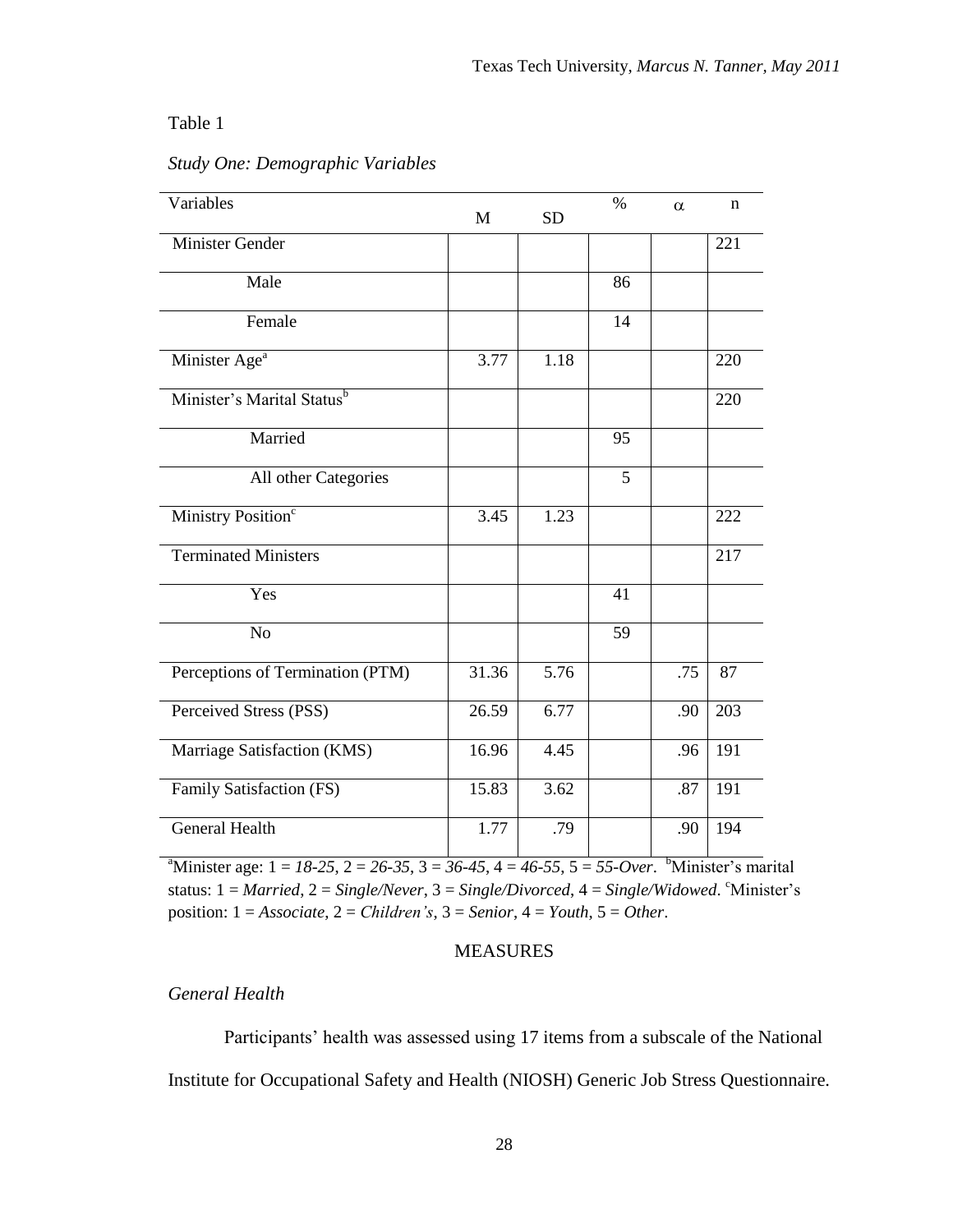The measure has several subscales and the authors endorse the use of the subscales independently (Hurrell & McLaney, 1988). In this study, the authors focused on assessing somatic complaints. A sample item from the "General Health" sub-scale is "you were in ill health which affected your work." The respondents answered using a Likert scale; 1 (strongly disagree) to 5 (strongly agree). A high score indicates poor health. Cronbach's alpha for this study was .90. High scores on this measure indicate poorer health.

#### <span id="page-29-0"></span>*Perceived Stress (PSS)*

Participants were assessed using the perceived stress scale (PSS-10). The PSS-10 is a ten-item scale designed to measure general stress (Cohen, Kamarck, & Mermelstien, 1983). A sample item is "In the last month, how often have you been upset because of something that happened unexpectedly?" The five-point ratings range from zero (never) to four (very often), indicating the frequency in which the participants experienced each of the items; a high score indicates high stress. Cronbach"s alpha for this study was .90. *Family Well-Being*

<span id="page-29-1"></span>Family well-being was assessed by combining the Kansas Marital Satisfaction (KMS) scale (Schumm et al., 1986) with an adapted version of the KMS. The KMS is a three-item scale with scores ranging from one (extremely dissatisfied) to seven (extremely satisfied); a high score will indicate being extremely satisfied with family well-being. The authors used the same three questions from the KMS but changed the word "spouse" to "family". The adapted scale had six questions. A sample item is, "How satisfied have you been with your spouse?" The adapted scale with all six items had a Cronbach"s Alpha of .91.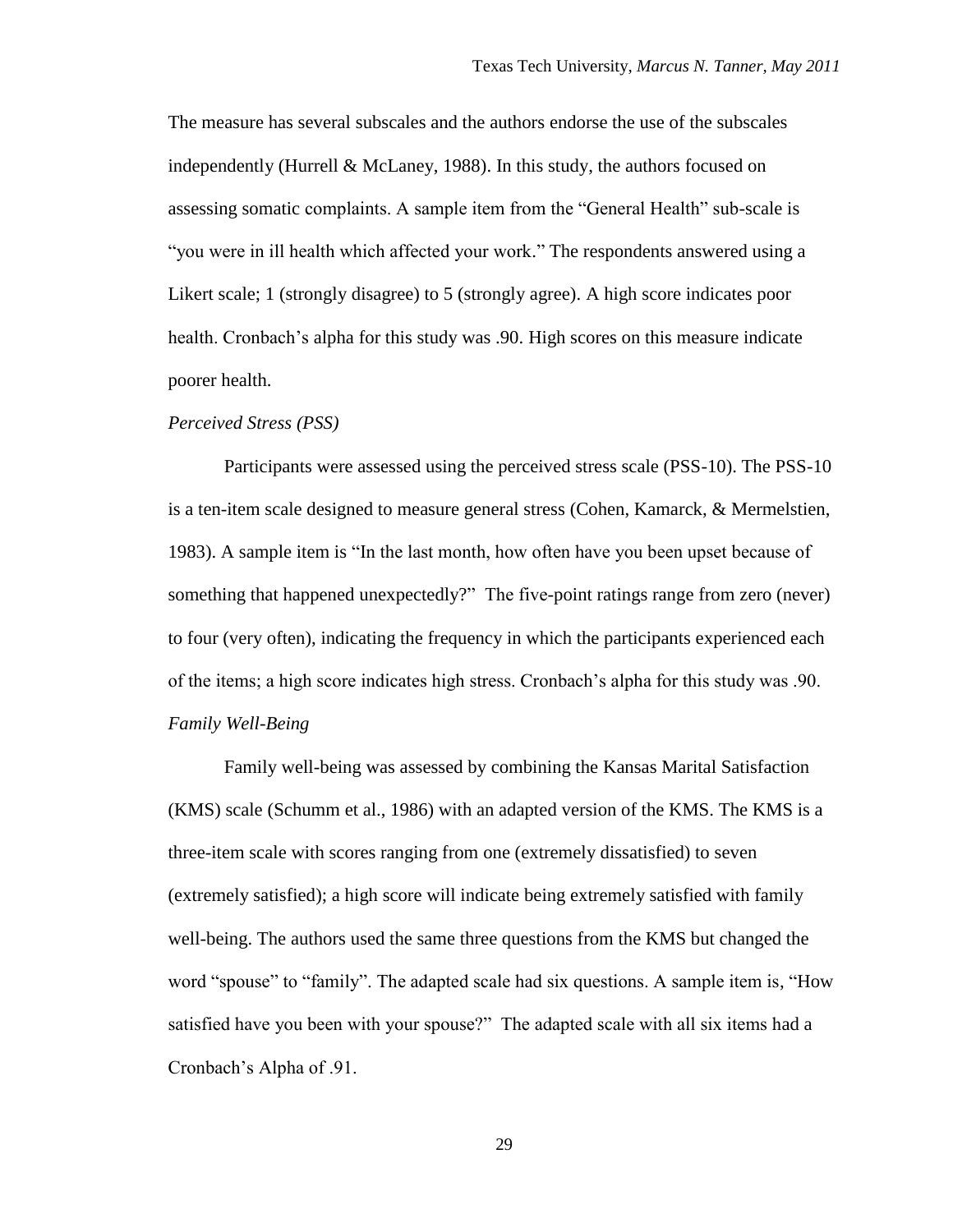#### RESULTS

<span id="page-30-0"></span>*Hypothesis one* predicted significant group differences between ministers who have been terminated compared and those who have not in terms of family well-being and general health problems. Data were screened in order to determine if the group of ministers who had experienced forcible termination differed in age, income, or ministry position from the group who had not experienced termination. There were no significant differences between the groups on this background information based on the means between groups:  $(t = -0.91, -0.05, -0.96,$  respectively,  $p > 0.10$ . Therefore, subsequent analyses did not account for the potential covariation between background characteristics and well-being or health. Thus, a MANOVA was used to compare those who had been forced from a ministry position and those who had not on scores of family well-being, health, and stress. The multivariate result was significant (Pillai's Trace  $=$  .141,  $F =$ 8.573,  $df = (1,159)$ ,  $p < .001$ ), indicating differences in levels of family well-being, stress, and health between those who have been forced from a ministry position and those who have not. The univariate *F* tests showed there was a significant difference between the forcibly terminated group and the never-terminated group on family well-being,  $F =$ 6.128,  $df = (1,160)$ ,  $p < .01$ , and health,  $F = 20.753$ ,  $df = (1,159)$ ,  $p < .001$ . However, the *F* tests on the stress scale were not significant,  $F = 1.64$ ,  $df = (1.159)$ ,  $p > 10$ . Thus, those who had been forced out were not significantly different in their stress level from those who had not been forced out.

The dependent variables that were significant via the multivariate analysis of variance strategy were then analyzed using a one-way ANOVA as a follow-up, and means comparisons were then employed. First, family well-being was significantly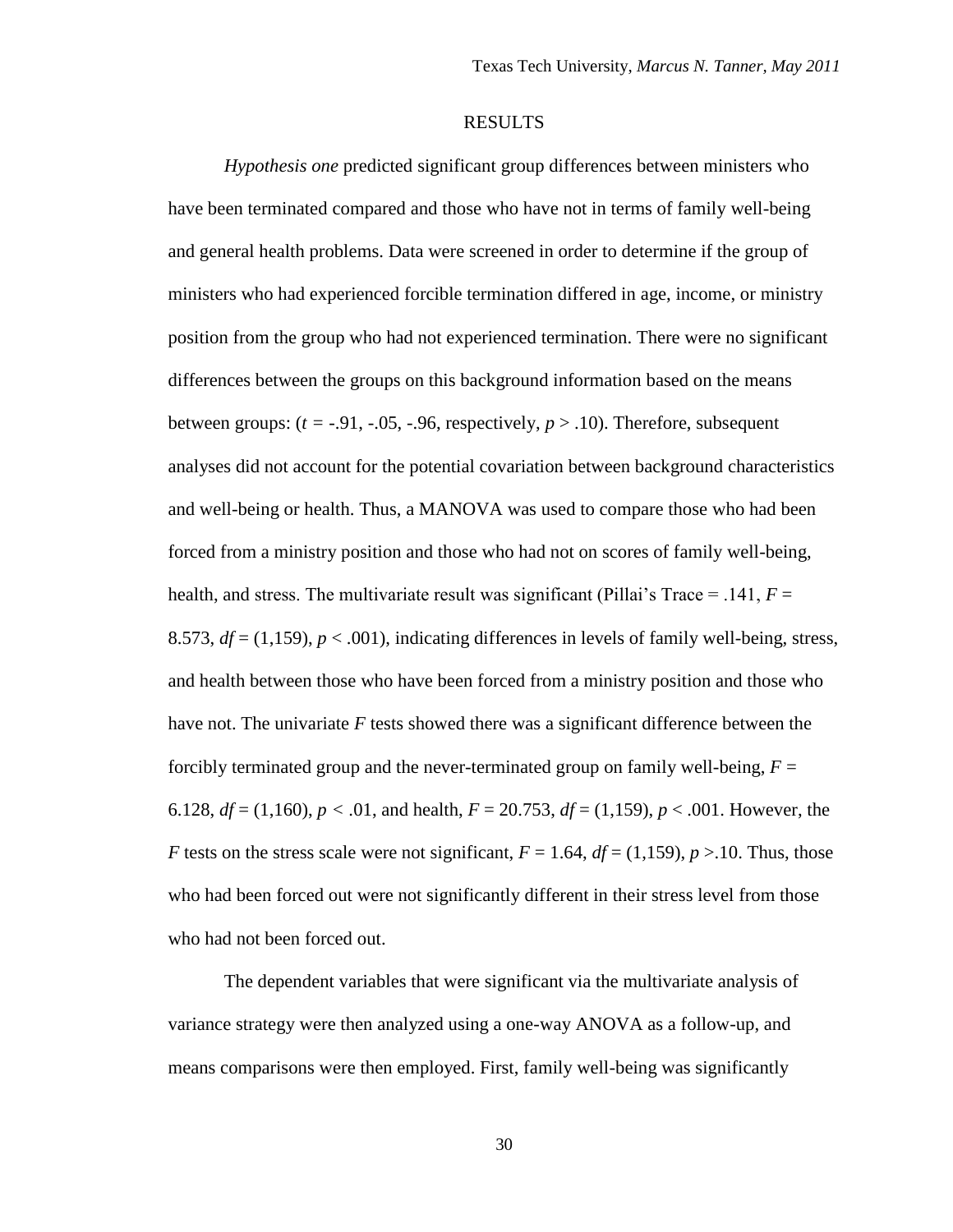different between the groups;  $F(1, 171) = 7.67$ ,  $p < .01$ ,  $eta^2 = .21$ . Ministers who had been terminated  $(M = 31.31, SD = 7.68)$  were more dissatisfied with family well-being than those who had not been terminated  $(M = 34.17, SD = 5.87)$ .

Secondly, general health was significantly different between the groups; *F* (1, 184) = 25.95,  $p < .001$ ,  $eta^2 = .35$ . Those who had been terminated ( $M = 21.77$ , SD = 8.73) had poorer health than those who had not been terminated ( $M = 16.70$ , SD = 4.77). High scores on the health measure indicate poorer health. Because age seems to be a natural indicator for poor health, an ANCOVA was utilized as a follow-up to control for the age variable. Age was not a significant control variable for poor health among the two clergy groups, those who have been forced out compared to those who had not, *F* (1, 185)  $= 2.46, p > .11.$ 

# <span id="page-31-0"></span>*Associations Between Stress and Well-Being Among the Clergy who Had Been Terminated*

*Hypothesis two* turns attention specifically to the group of clergy who had been forcibly terminated from clergy positions. In attempting to account for the outcomes of family well-being and poor health, hypothesis two asserts that higher stress levels will account for lower family well-being and poor health among clergy who were forcibly terminated. At the zero-order level, stress (PSS) was significantly correlated with family well-being,  $r = -.515$ ,  $p < .001$ ; such that the more satisfied clergy were with their family well-being, the less stress they had. General health was also correlated with stress ( $r =$ .499,  $p < .001$ ), such that the more stress clergy experienced, the poorer the health (Table 2).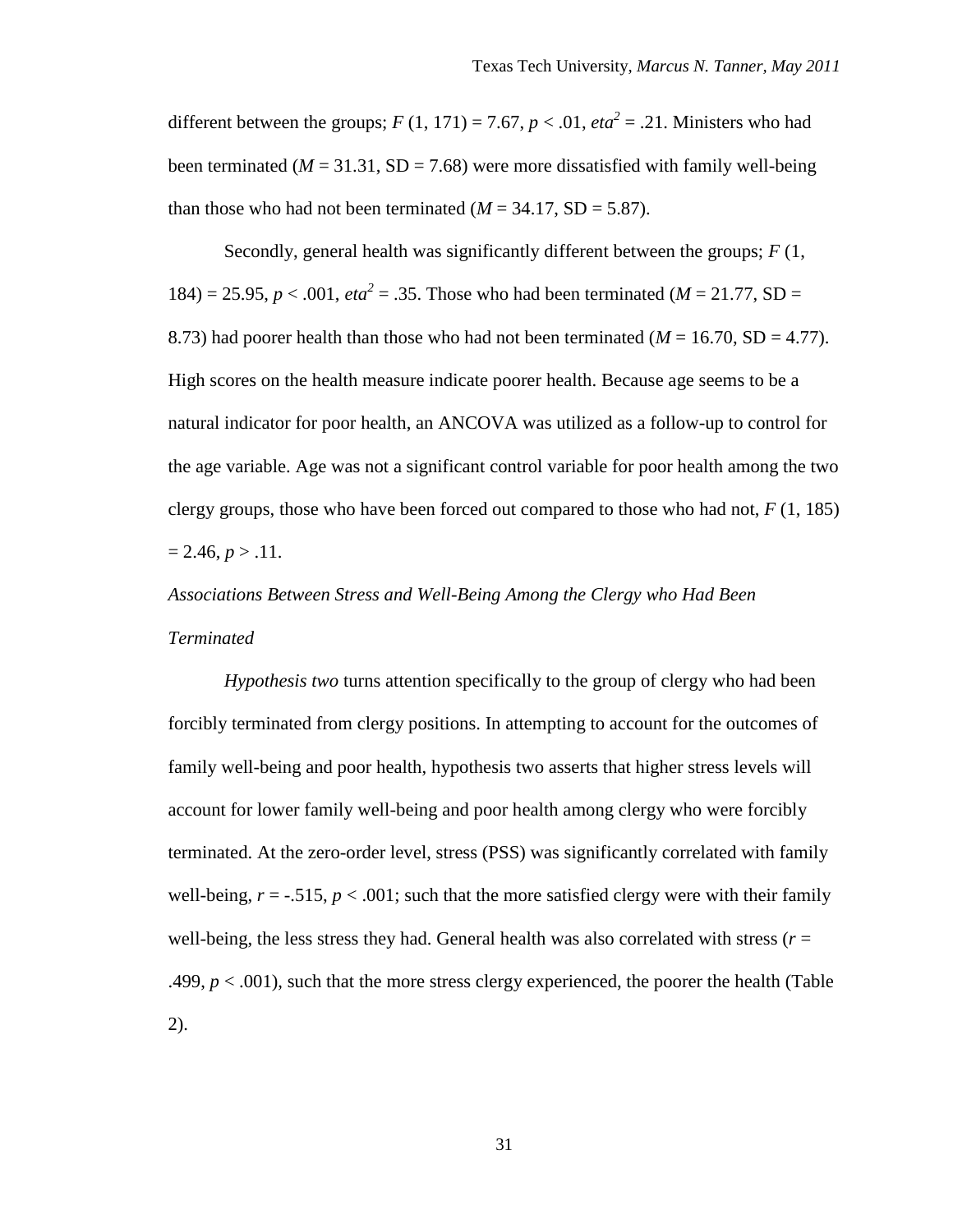Table 2

<span id="page-32-0"></span>Study One: *Correlations* 

| Variables            |            |          |   |
|----------------------|------------|----------|---|
| 1. Family Well-Being |            |          |   |
| 2. General Health    | $-.288***$ |          |   |
| 3.<br><b>Stress</b>  | $-.515***$ | $499***$ | - |

\*\*\**p* < .001. (two-tailed)

Utilizing a multivariate strategy, regression analysis was used to account for the experience of family well-being and health. Table 3 shows that among ministers who had been forcibly terminated, family well-being and health were significantly associated with stress, such that low family well-being and low health were associated with higher stress. The *n* for the regression analysis is lower than earlier reported because of missing data. There were a total of 89 ministers who reported being forcibly terminated, but only 63 of those completed the measures for this analysis. The regression model accounted for 48.5% of the variance in the stress experienced by clergy who had been terminated.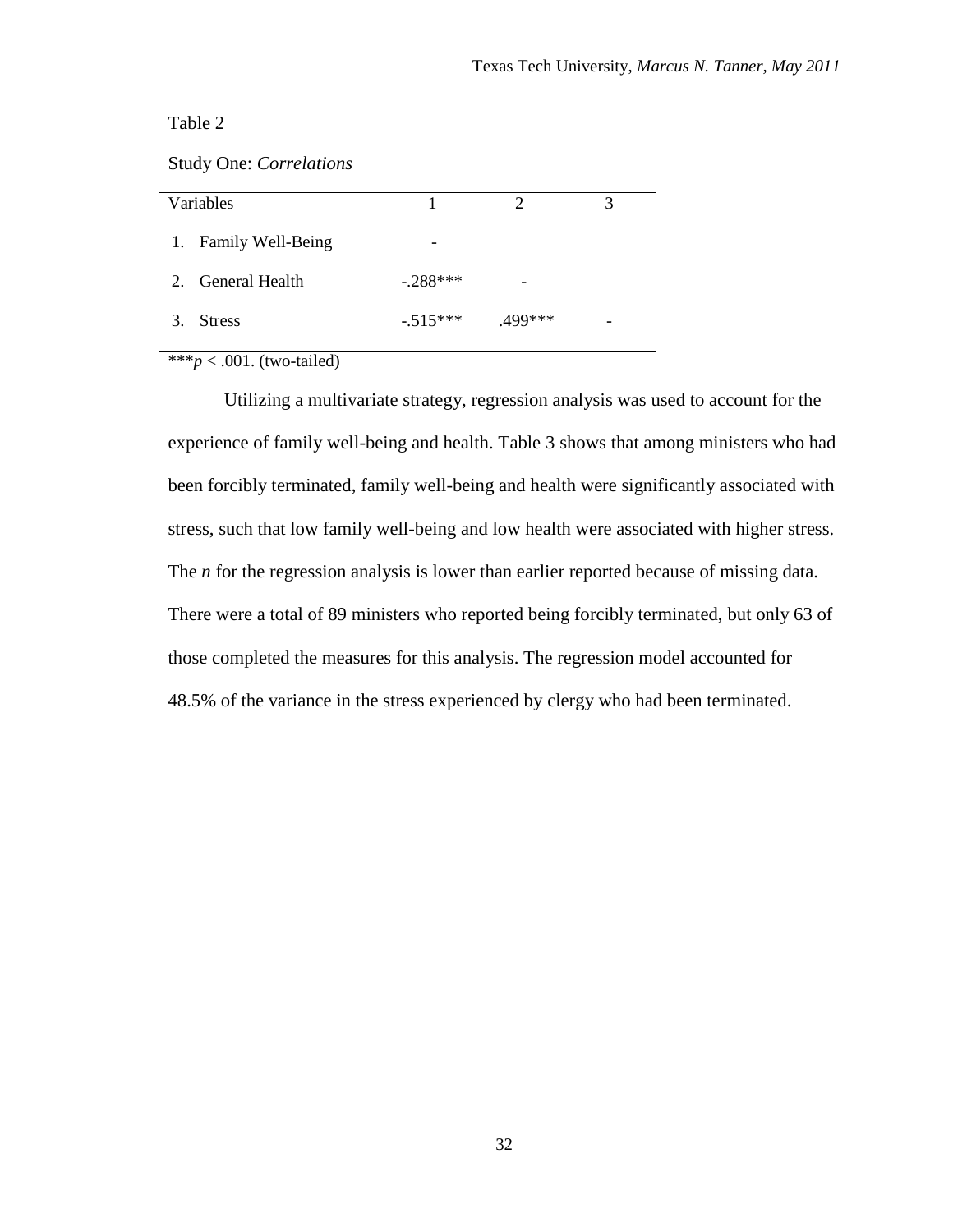#### Table 3

<span id="page-33-1"></span>Study One: *Summary of Logistic Regression Analysis for Variables Predicting Stress Among Respondents Who Were Forcibly Terminated*

| Predictor                            | B      | <b>SEB</b> |         |
|--------------------------------------|--------|------------|---------|
| General Health                       | .37    | .07        | $.50*$  |
| Family Well-Being                    | $-.28$ | .08        | $-3.5*$ |
|                                      |        |            |         |
| Constant                             | 28.47  | 3.32       |         |
| R <sub>2</sub>                       |        | .485       |         |
| $F$ for change in $R2$               |        | 28.19*     |         |
| <i>Note:</i> $* p < .001$ . $n = 63$ |        |            |         |

#### DISCUSSION

<span id="page-33-0"></span>Forced termination of clergy is a needed line of research inquiry. Literature, both systematic and anecdotal, reveals that such termination is quite prevalent among ministers, is distinct for that occupation, and has not been adequately investigated. While it has features in common with other types of job loss, elements of the clergy position and of the termination experience suggested that stress and well-being subsequent to termination would be worthy of scientific inquiry. Although scholarly research on the topic had not heretofore been conducted, what has been written concerning forced termination of clergy provided a strong rationale for the study.

This pilot study, with a narrow sample, demonstrated that almost half of the respondents had experienced forced termination. Non-scholarly work had offered that a quarter of clergy in all denominations have experienced forced termination. Among those who responded to this research, 41% had experienced forced termination. For such a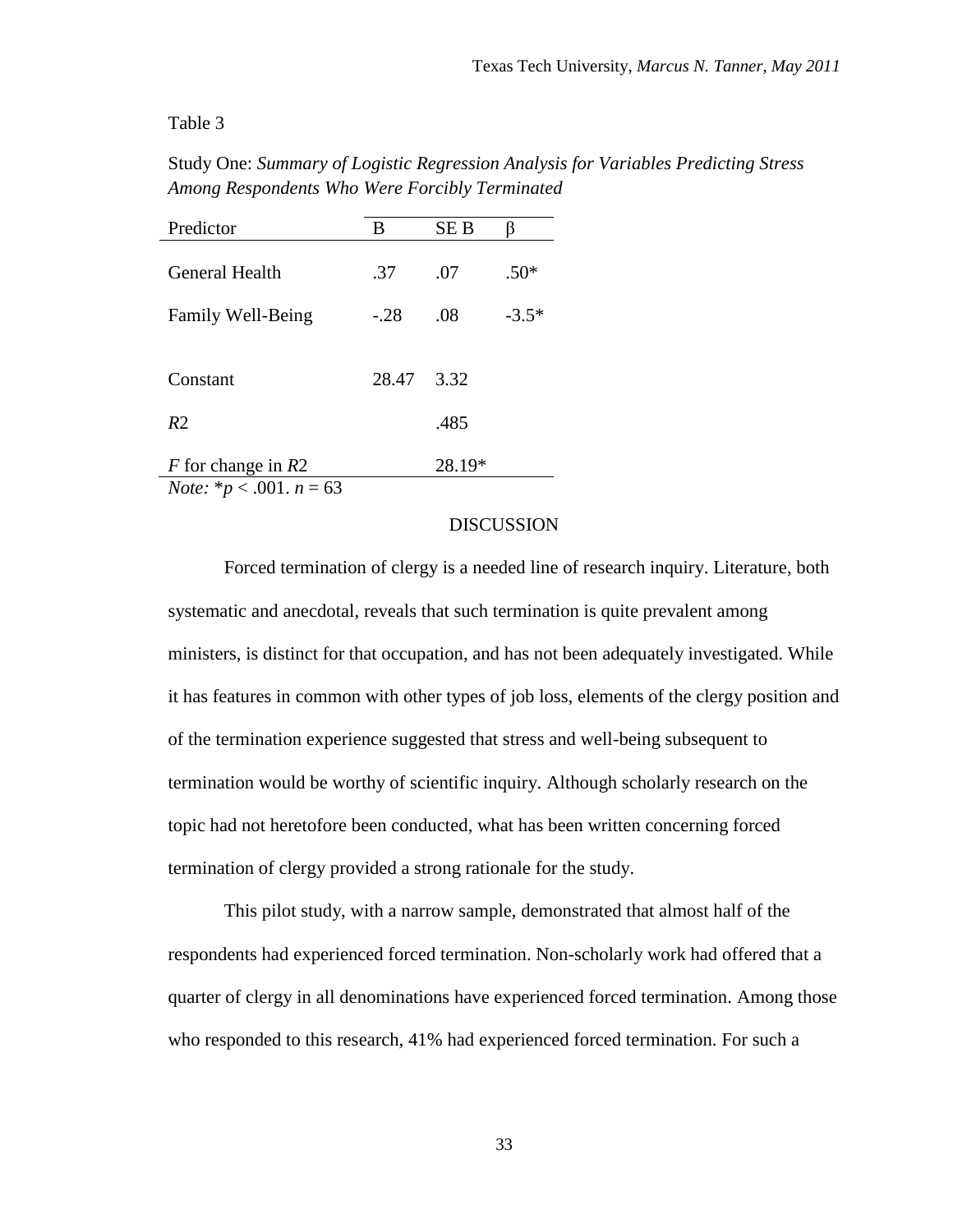large problem, forced termination of clergy is sorely missing from the extant literature on ministry work.

Not only is forced termination an event that occurred for many clergy, it is also a process that apparently is associated with detrimental effects long after the termination event. Ministers who experienced forced termination had a lower sense of family wellbeing compared to those who had not been terminated. They were less satisfied with their marriages and families. Perhaps the added pressures of being forced out of a position strains the cohesiveness of the family unit. More research is needed to show how clergy couples experience and cope with forced termination. Given that this study was crosssectional in design, it would be prudent for researchers to attempt to determine a baseline for family well-being before the event and after forced termination.

Ministers who experienced forced termination were found in this study to have poorer health compared to those who had not been terminated. While it is impossible to prove causation with the design of this study and without a controlled testing environment, the health levels of this population are cause for concern in any case. One might immediately assume that age would be associated with the health of ministers such that older ministers would have more health problems than younger ministers, but in this study age was not related to health nor to whether a minister had been terminated. More research is needed to determine how detrimental forced termination is to the health of those who experience it.

Ministers who have experienced forced termination have a low perspective of family well-being and poor health, which exhibits itself alongside high stress levels. Stress itself was not significantly predicted by forced termination but is a factor in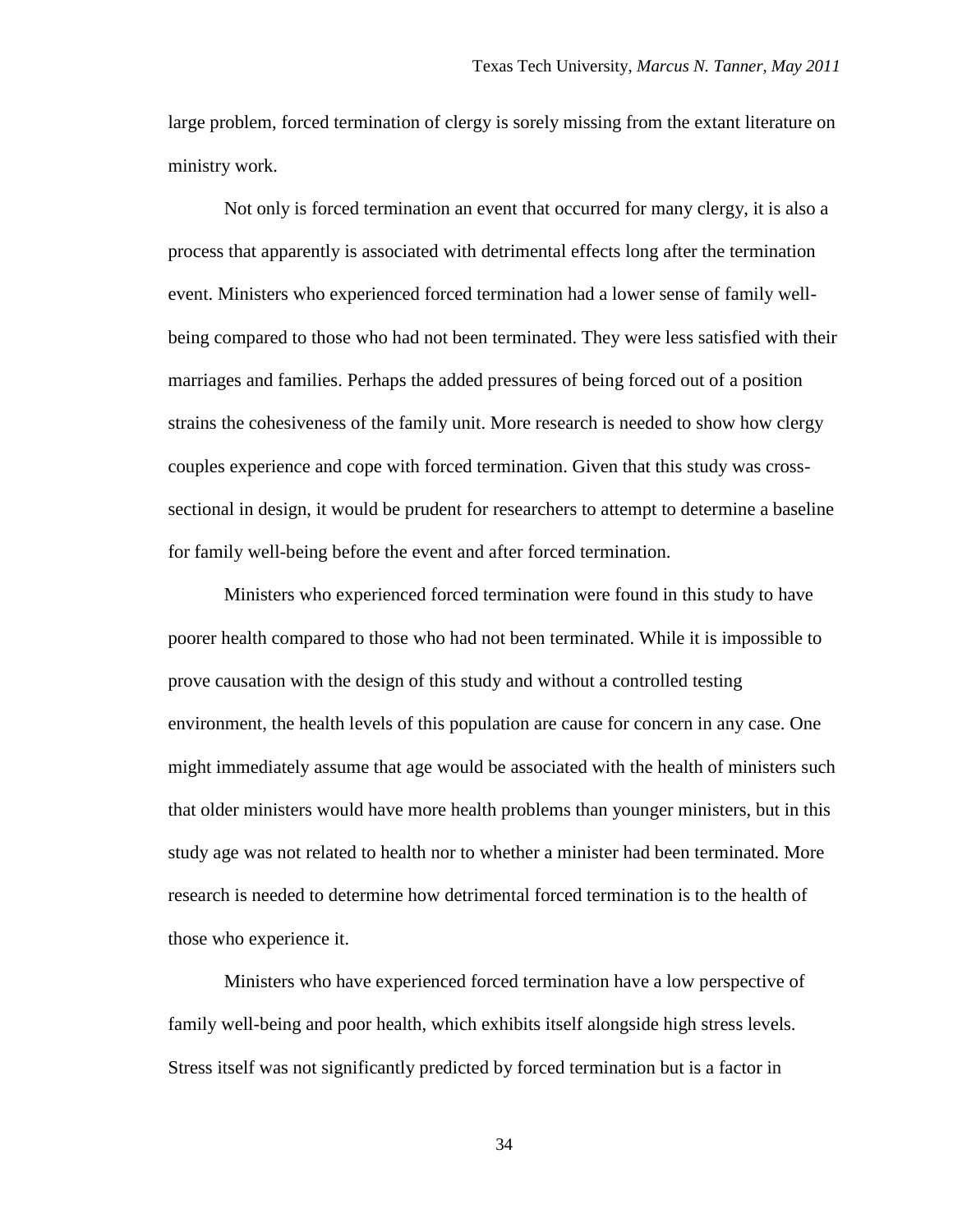creating problems for the ministry family. This is not really a surprise, as researchers have shown that ministry is a stressful occupation. What we were able to show is that effects related to forced termination were also indicative of higher stress. Among ministers who have been forcibly terminated, how high their stress levels were at the time of data collection was strongly influenced by their perception of their families" wellbeing and their report of their general health. On the positive side, ministers who had been terminated with high levels of family well-being and personal health did not exhibit signs of stress. In this way, it might be that their family was a coping resource and that their health promotion behaviors equipped them to manage stress well.

#### <span id="page-35-0"></span>*Limitations*

The sampling procedure and the narrow sample of one Christian denomination limit the generalizability of the research. However, it should be clear that two main issues prohibit more common sampling procedures. First, clergy who have experienced forced termination may not be willing to come forward. The idea of being forced out of a ministry position is stigmatizing and hurtful. It was important to garner support from groups that have contact with ministers, such as the district offices. Studies of sensitive subject have used the social networks of participants to recruit other participants (Browne, 2005; Watters & Biernacki, 1989). Watters and Biernacki (1989) describe the need for focused and targeted sampling when working with hidden populations. They posit that typical sampling procedures under represent hidden populations and that relying "on published lists or official records as the basis for selecting probability samples has already introduced…biases that may seriously compromise the results of research directed at hidden populations." (p. 419) Second, not only are ministers reluctant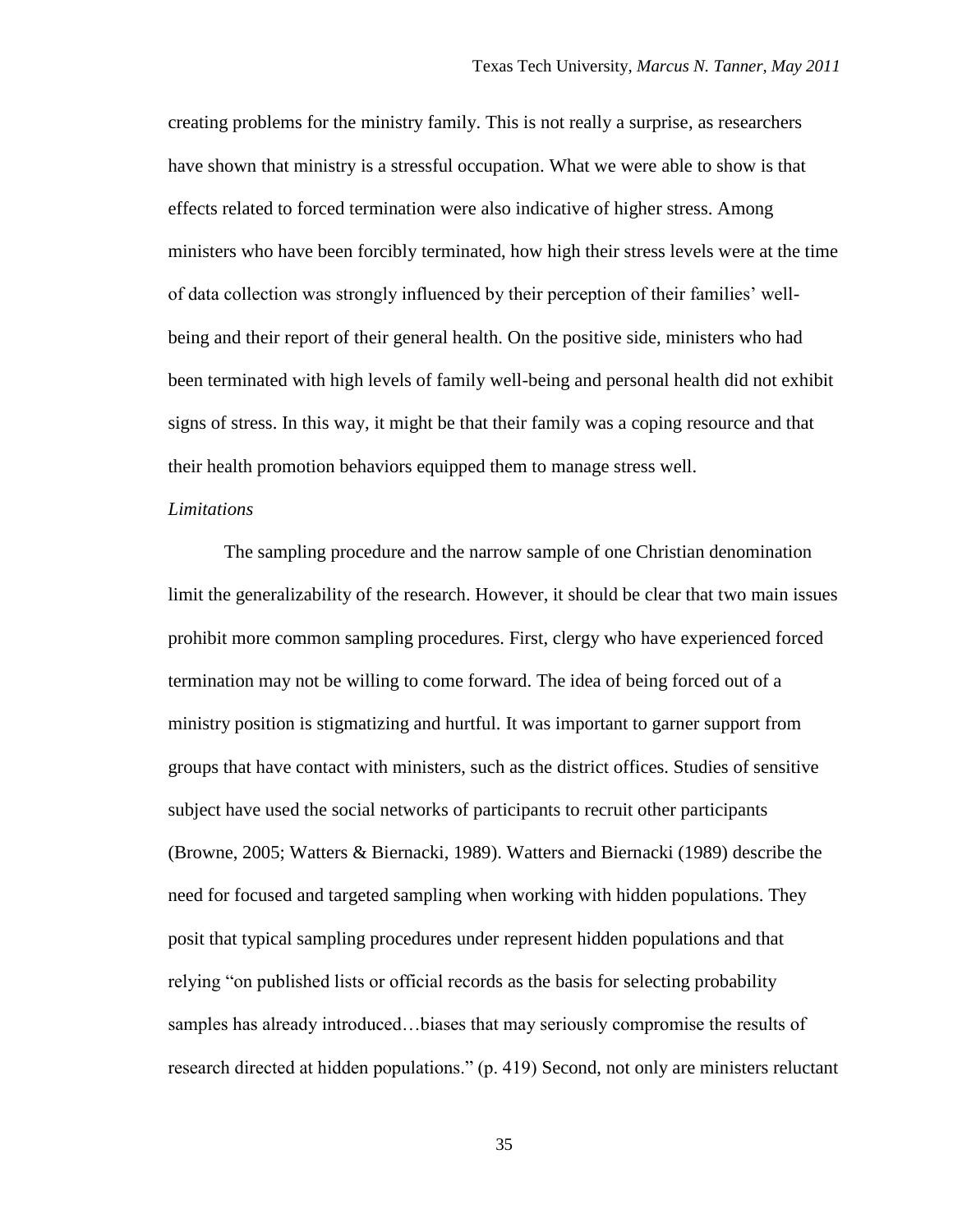to participate, but the majority of denominations do not keep track of forced terminations, making sampling difficult (Chandler, 2001). These issues force researchers to pursue targeted samples rather than random samples (Schutt, 2006).

This pilot study only surveyed clergy from The Assemblies of God, which has a different polity and call system than other denominations. The Assemblies of God is the largest Pentecostal denomination in the world, with nearly 3 million adherents in the United States and over 63 million adherents worldwide. In comparison, the Southern Baptist Conferences has over 16 million adherents in the United States; both denominations have a similar system for calling ministers. The Presbyterian Church USA has a little over 2 million adherents, and the United Methodist Church which has about 8 million members. Although these denominations differ in polity and call systems, preliminary analysis of data from a study being conducted by one of the authors reveals very few differences in experiences of forced termination among denominations.

A second limitation of the study is the limited and self-selected number of potential respondents who did choose to participate. In effect, sample self-selection allowed for the occurrence of potential biases in the ultimate sample. As described above, convenience samples are utilized in research on clergy in general, and they were required given the type of focus on the sensitive issue of forced termination among clergy. Dillman (2007) notes that the use of internet-based self-administered surveys are important with the rapid increase and acceptance of email and the internet. Nevertheless, the online nature of the survey precluded people who had no access to a computer or the internet from participating in the study and was a potential source of bias. As mentioned above, internet surveys generally have lower response rates, which may be due to some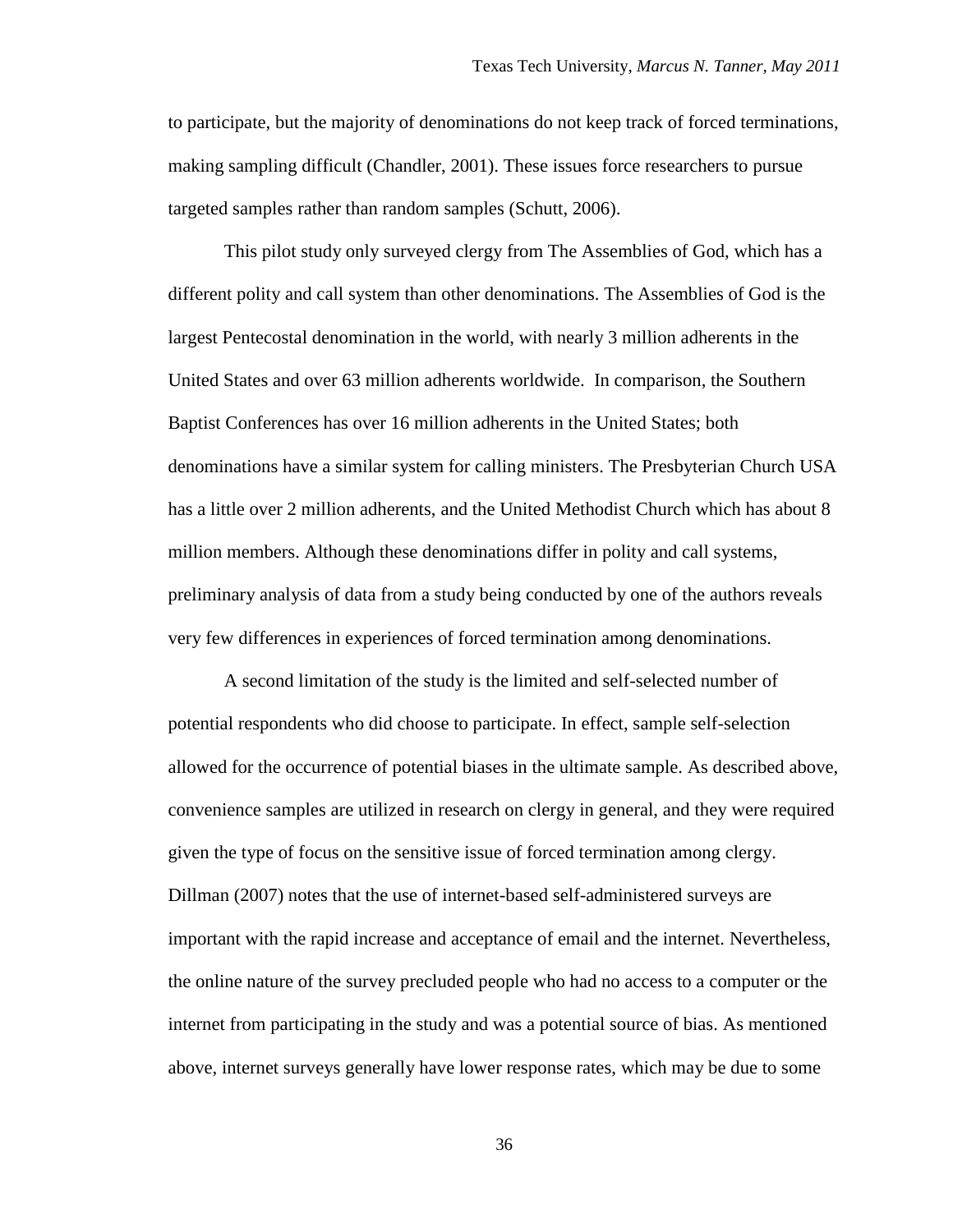lack of knowledge on how to achieve high response rates. Low response rates may reflect a lack of familiarity with media and a lack of convenient access to the internet (Solomon, 2001). It is possible that the potential respondents in the poorest mental, physical, and family health, as well as those most disillusioned with clergy work, would have been least likely to read the email from the church organization and would be least likely to respond.

## *Directions for Future Research*

The authors have already demonstrated and bemoaned the general lack of scholarly research in the area. More research is needed on forced termination among clergy. With a lack of research in the area, there is much we do not know about forced termination. The unique workplace configuration makes losing a job in the ministry different than losing a job in many other vocations. For example, clergy tend to experience more losses associated with forced termination than others. Not only do the clergy lose their salary associated with the ministry position, but if they live in a parsonage (church-owned home) they lose their home. In addition, they lose many of their friends associated with the church and a significant part of their support system. Like in other professions clergy live and work far away from immediate and extended family thus relying on church members to be a pseudo-family providing similar social and emotional support to clergy family members. It is important that future research listen to the stories of ministers and families who have experienced forced termination. Gathering information over time about the process of termination would be an asset to the knowledge base. This study provided data suggesting a connection between family and stress, which could be pursued in qualitative and family-level studies.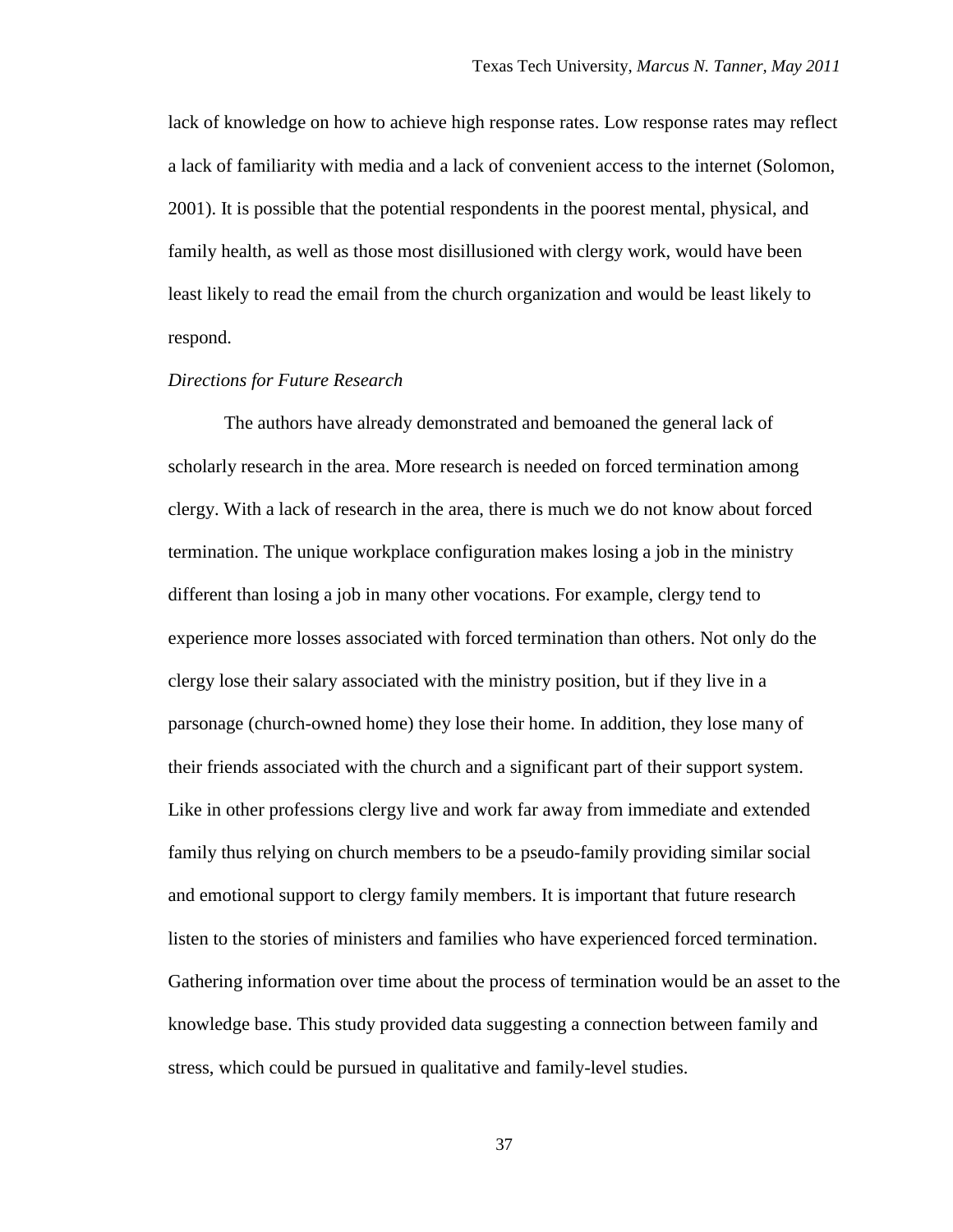Along with hearing from ministry families about their experience with forced termination, future research would allow for theory development in the area. As this theory is developed, future research could help us understand how ministry families cope with forced termination and could provide intervention. Theory development would also help researchers learn more about the predictors and processes of forced termination. It would be important for researchers to collect data from churches who have forced a pastor out, as they may have a very different perspective about the causes of forced termination. However, such a study would require a longitudinal, multi-informant, and multi-method design.

#### REFERENCES

- Barfoot, D. S., Winston, B. E., & Wickman, C. (2005). Forced pastoral exits: An exploratory study. Unpublished Manuscript. Regents University.
- Baum, A., Fleming, R., & Reddy, D. M. (1986). Unemployment stress: Loss of control, reactance and learned helplessness. *Social Science Medicine, 22*(5), 509-516.
- Blizzard, S. (1958). Protestant parish minister's self-image of his master role. *Pastoral Psychology, 9*(9), 25-32.
- Browne, K. (2005). Snowball sampling: using social networks to research nonheterosexual women. *International Journal of Social Research Methodology, 8*(1), 47-60.
- Chandler, C. (2001). When Churches Beat Their Plowshares into Swords: People at War with the Pastor. *Review and Expositor, 98*(4), 557-578.
- Cohen, S., Kamarck, T., & Mermelstien, R. (1983). A global measure of perceived stress. *Journal of Health and Social Behavior, 24*(4), 385-396.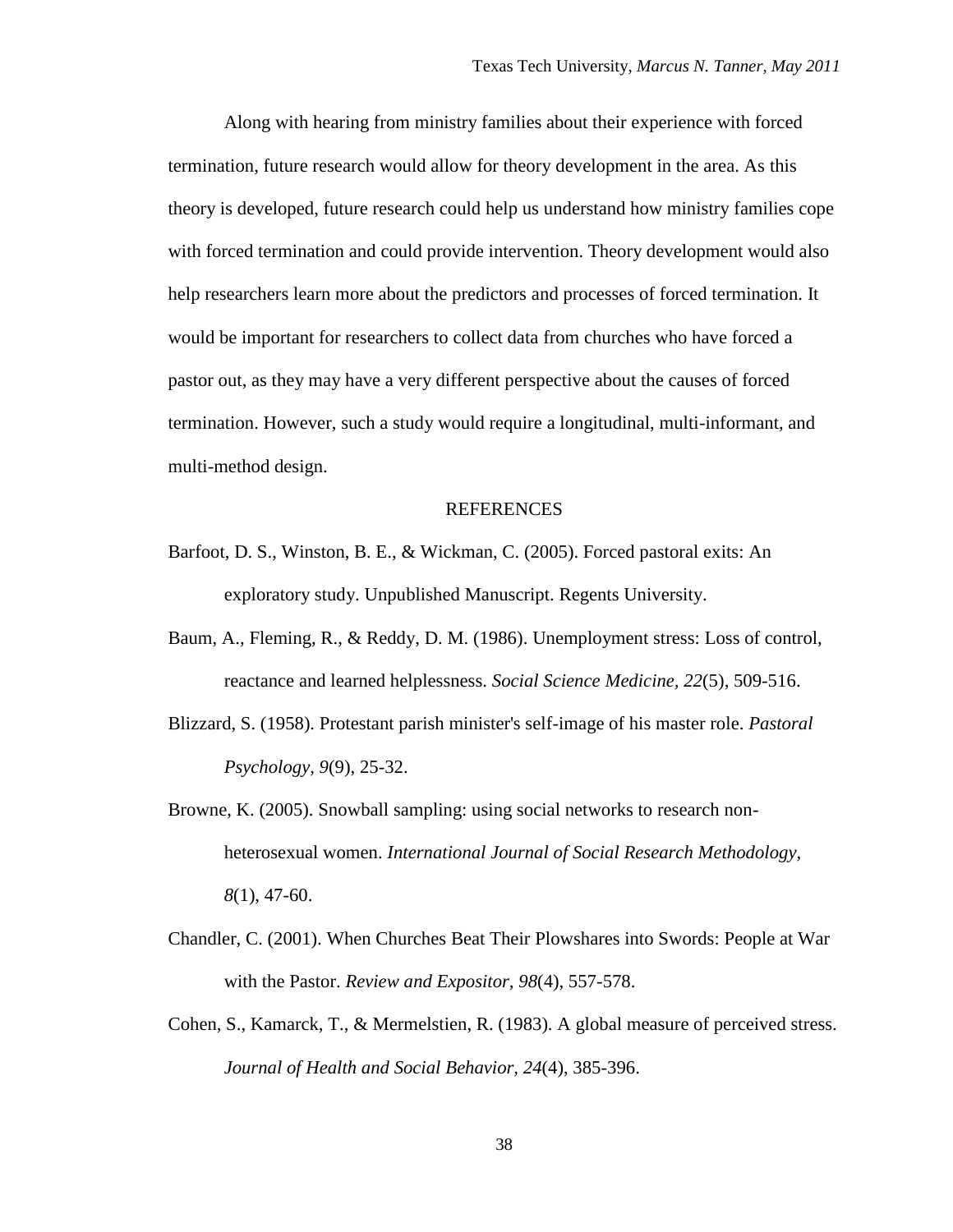- Couper, M., Blair, J., & Triplett, T. (1999). A comparison of mail and e-mail for a survey of employees in federal statistical agencies. *Journal of Official Statistics, 15*(1), 39-56.
- Crowell, R. (1992). Musical Pulpits. *Grand Rapids: Baker Book House*.
- Crowell, R. (1995). *Forced pastoral exits: an empirical study.* Unpublished Unpublished doctoral dissertation, Dallas Theological Seminary, Dallas, TX.
- Dew, M. A., Bromet, E. J., & Penkower, L. (1992). Mental health effects of job loss in women. *Psychological Medicine, 22*(3), 751-764.
- Dillman, D. (2007). *Mail and internet surveys: The tailored design method*: John Wiley & Sons Inc.
- Dooley, D., & Catalano, R. (1988). Recent research on the psychological effects of unemployment. *Journal of Social Issues, 44*(4), 1-12.
- Fagin, L. (1981). *Unemployment and health in families*. London: Department of Health and Social Security.
- Gallagher, T. (2009 ). Fired! do church employees get unemployment benefits? Retrieved 22 Jan, 2011, from http://ncronline.org/news/faith-parish/fired-do-churchemployees-get-unemployment-benefits
- Greenfield, G. (2001). *The wounded minister: Healing from and preventing personal attacks*. Grand Rapids, MI: Baker Books.
- Gurney, R. M. (1981). Leaving school, facing unemployment, and making attributions about the causes of unemployment. *Journal of Vocational Behavior, 18*(1), 79-91.
- Hammar, R. R. (1998). The church as employer: unemployment taxes Retrieved 22 Jan, 2011, from http://www.churchlawtoday.com/private/library/pcl/p10c.htm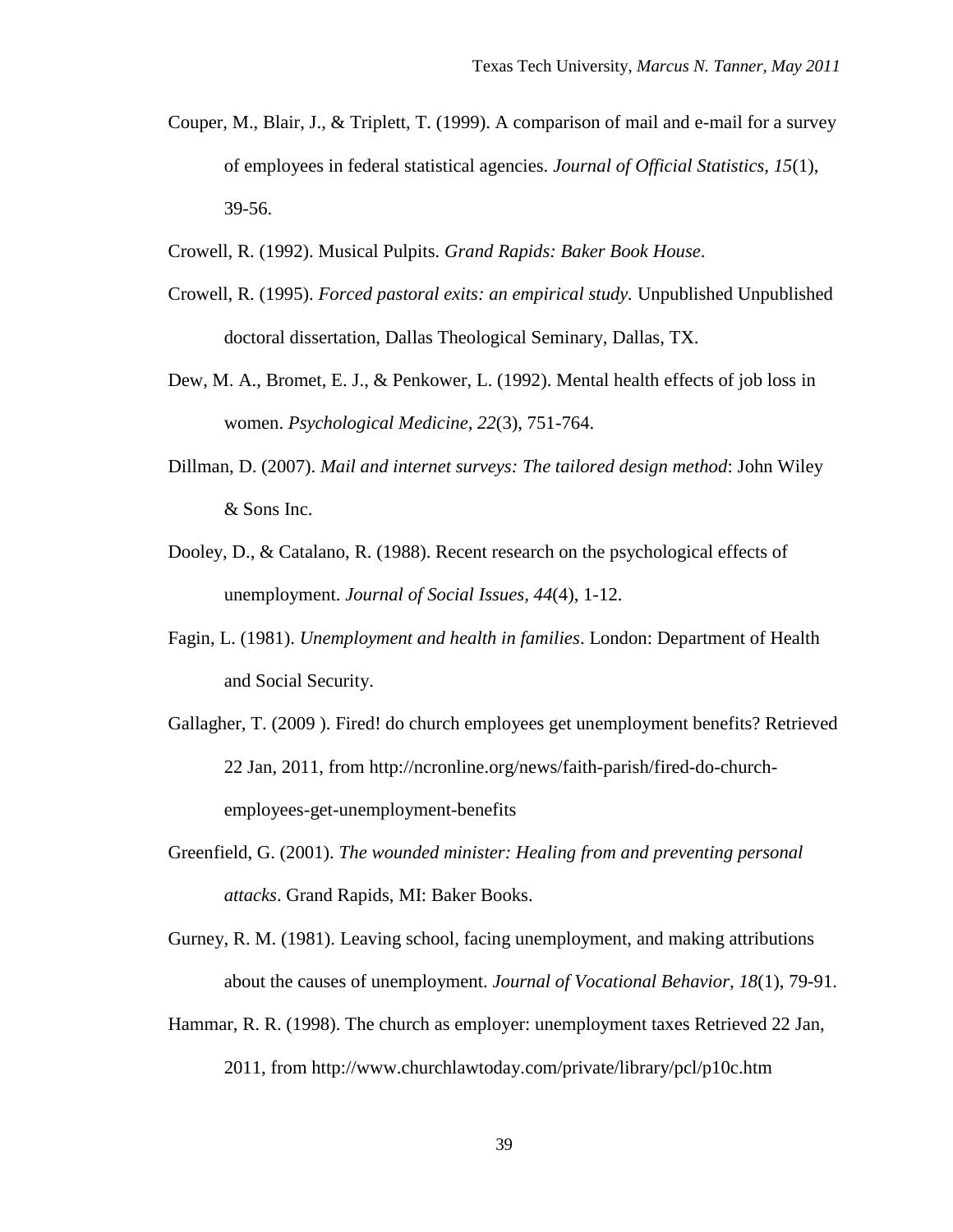- Han, J., & Lee, C. (2004). Ministry demand and stress among Korean American pastors: A brief report. *Pastoral Psychology, 52*(6), 473-478.
- Hoge, D. R., & Wenger, J. E. (2005). *Pastors in transition: Why clergy leave local church ministry*. Grand Rapids, MI: William B. Eerdmans Publishing Company.
- Hurrell, J. J., & McLaney, M. (1988). Exposure to job stress: A new psychometric instrument. *Scand J Work Environ Health, 14*(suppl 1), 27-28.
- Iacovides, A., Fountoulakis, K. N., Kaprinis, S., & Kaprinis, G. (2003). The relationship between job stress, burnout and clinical depression. *Journal of Affective Disorders, 75*(3), 209-221.
- Kaldor, P., & Bullpitt, R. (2001). *Burnout in church leaders*: Openbook Publishers.
- Kanter, R. (1977). *Work and family in the United States: A critical review and agenda for research and policy*. New York: Russell Sage Foundation.
- Kaplowitz, M., Hadlock, T., & Levine, R. (2004). A comparison of web and mail survey response rates. *Public opinion quarterly, 68*(1), 94.
- Kasl, S. V., Rodriguez, E., & Lasch, K. E. (1998). The impact of unemployment on health and well-being. *Adversity, stress, and psychopathology*, 111-113.
- Kessler, R. C., House, J. S., & Turner, J. B. (1987). Unemployment and health in a community sample. *Journal of Health and Social Behavior, 28*(1), 51-59.
- Kinicki, A. J. (1985). Personal consequences of plant closings: A model and preliminary test. *Human Relations, 38*(3), 197-212.
- Kinicki, A. J., & Latack, J. C. (1990). Explication of the construct of coping with involuntary job loss. *Journal of Vocational Behavior, 36*(3), 339-360.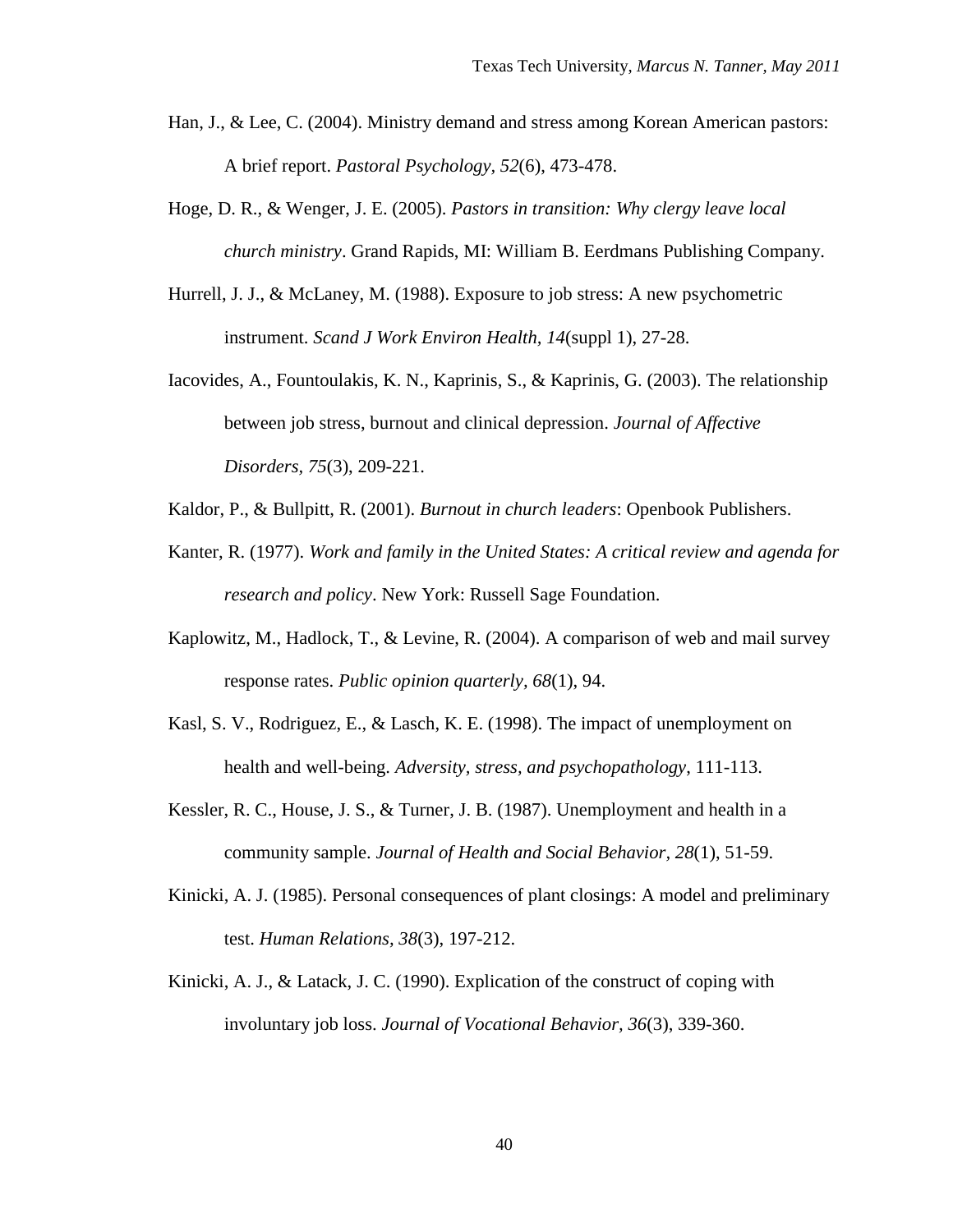- LaRue, J. C., Jr., (1996). Forced Exits: High-Risk Churches, from http://www.christianitytoday.com/yc/more/specialreport/6y3072.html
- LaRue, J. C., Jr., (1996). Forced Exits: Personal Effects, from http://www.christianitytoday.com/yc/more/specialreport/6y6064.html
- LaRue, J. C., Jr., (1996). Forced Exits: Preparation and Survival, from http://www.christianitytoday.com/yc/more/specialreport/6y4064.html
- LaRue, J. C., Jr., (1997). Forced Exits: A Too-Common Ministry Hazard, from <http://www.christianitytoday.com/yc/more/specialreport/6y2072.html>
- LaRue, J. C., Jr., (1997). Forced Exits: How to Avoid One, from http://www.christianitytoday.com/yc/more/specialreport/7y1088.html
- Lavender, L. (1983). *They cry, too! what you always wanted to know, about your minister but didn't know whom to ask*. New York: Hawthorne Books.
- Leana, C., & Feldman, D. (1992). *Coping with job loss*. New York: Lexington Books
- Lee, C. (1999). Specifying intrusive demands and their outcomes in congregational ministry: A report on the Ministry Demands Inventory. *Journal for the Scientific Study of Religion, 38*(4), 477-489.
- Lee, C. (2007). Patterns of stress and support among Adventist clergy: Do pastors and their spouses differ? *Pastoral Psychology, 55*(6), 761-771.
- Lee, C., & Balswick, J. (1989). Life in a glass house: The minister's family in its unique social context: Grand Rapids, MI: Zondervan.
- Lee, C., & Balswick, J. (1989). *Life in a glass house: the minister's family in its unique social context*. Grand Rapids, MI: Zondervan.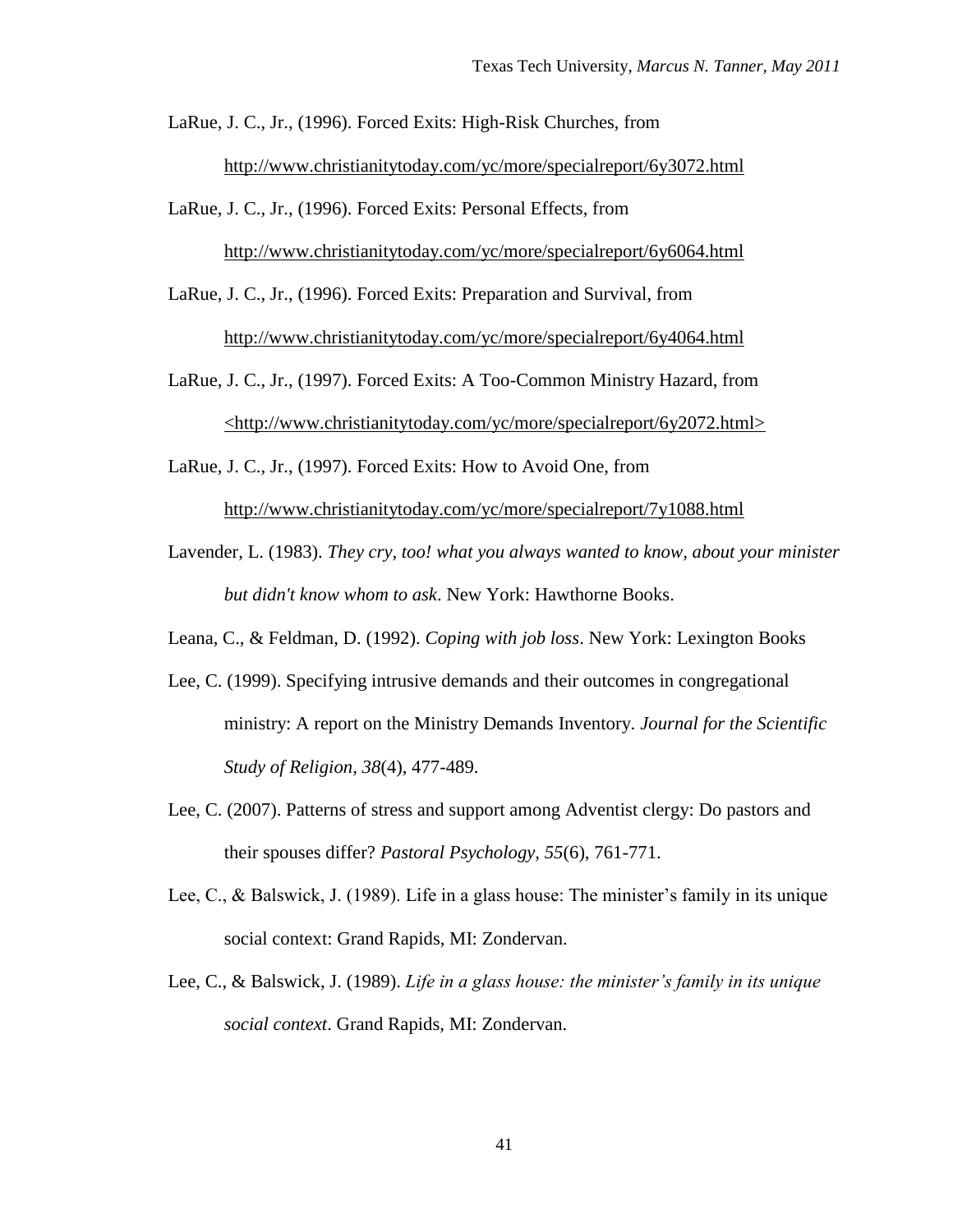- Lee, C., & Balswick, J. (2006). *Life In a glass house: The minister's family and the local congregation*. Pasadena, CA: Fuller Seminary Press.
- Lee, C., & Iverson-Gilbert, J. (2003). Demand, support, and perception in family-related stress among Protestant clergy. *Family Relations, 52*(3), 249-257.
- Leymann, H. (1996). The content and development of mobbing at work. *European Journal of work and organizational psychology, 5*(2), 165-184.
- Leymann, H., & Gustafsson, A. (1996). Mobbing at work and the development of posttraumatic stress disorders. *European Journal of work and organizational psychology, 5*(2), 251-275.
- Mahoney, A., Pargament, K. I., Tarakeshwar, N., & Swank, A. B. (2001). Religion in the home in the 1980s and 1990s: A meta-analytic review and conceptual analysis of links between religion, marriage, and parenting. *Journal of Family Psychology, 15*(4), 559-596.
- Maslach, C., Schaufeli, W., & Leiter, M. (2001). Job burnout. *Annual review of psychology, 52*(1), 397-422.
- McMillan, B. (2003). *The view from Pulpit and Pew: Provocative findings on pastoral leadership in the 21st century*. Paper presented at the Annual meeting for the Society for the Advancement of Continuing Education for Minstry.

Medlin, C., Roy, S., & Ham Chai, T. (1999). World wide web versus mail surveys: a comparison and report Retrieved 16 Jan, 2006, from http://smib.vuw.ac.nz:8081/www/ANZMAC1999/Site/M/Medlin.pdf

Mills, E., & Koval, J. (1971). *Stress in the ministry* Washington, DC: Ministry Studies Board.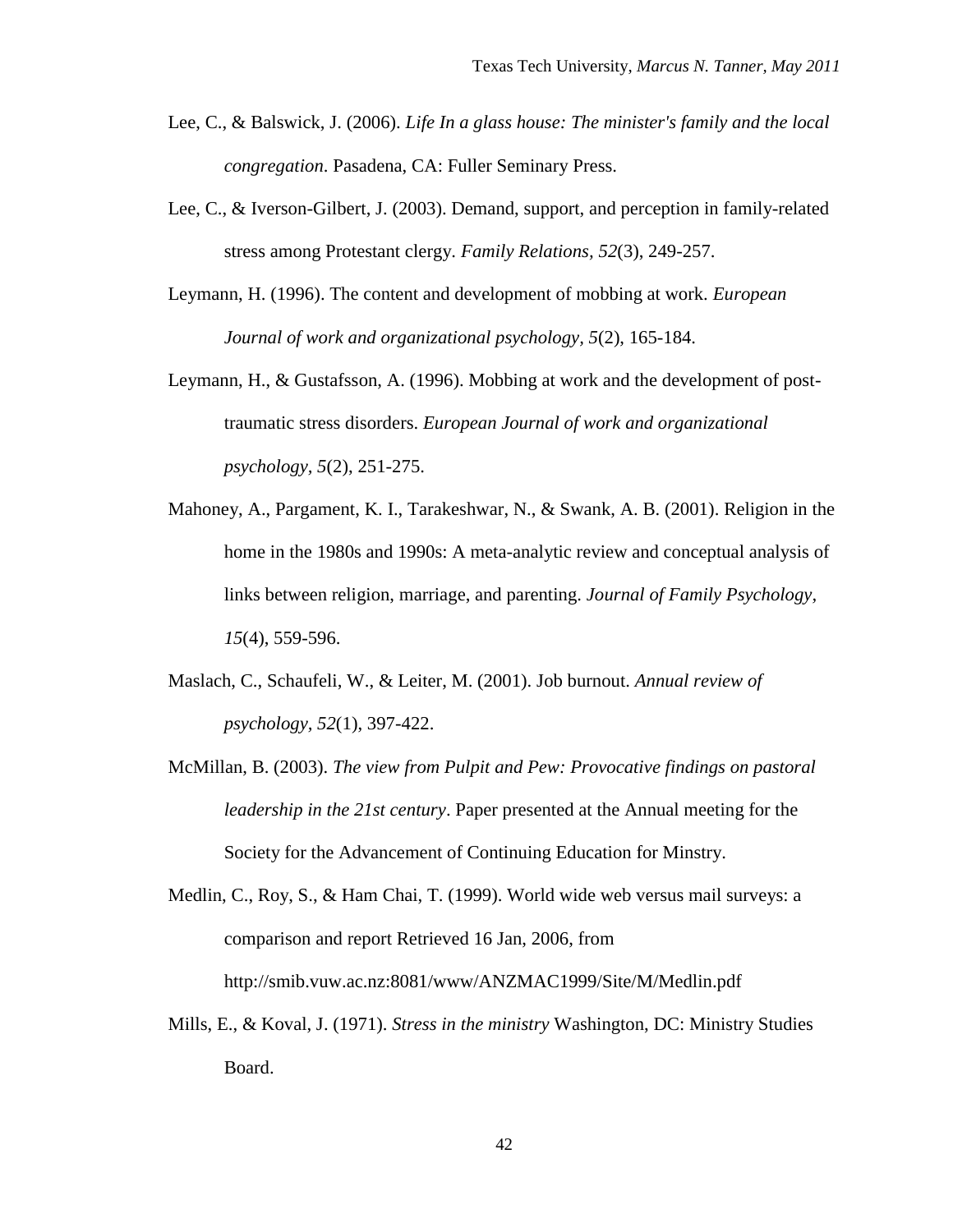- Monahan, S. C. (1999). Who controls church work? Organizational effects on jurisdictional boundaries and disputes in churches. *Journal for the Scientific Study of Religion, 38*(3), 370-385.
- Morris, M., & Blanton, P. (1994). Denominational perceptions of stress and the provision of support services for clergy families. *Pastoral Psychology, 42*(5), 345-364.
- Morris, M., & Blanton, P. (1994). The influence of work-related stressors on clergy husbands and their wives. *Family Relations, 43*(2), 189-195.
- Morris, M., & Blanton, P. (1998). Predictors of family functioning among clergy and spouses: Influences of social context and perceptions of work-related stressors. *Journal of Child & Family Studies, 7*(1), 27-41.
- Randall, K. J. (2004). Burnout as a predictor of leaving Anglican parish ministry. *Review of Religious Research, 46*(1), 20-26.
- Schumm, W., Paff-Bergen, L., Hatch, R., Obiorah, F., Copeland, J., Meens, L., et al. (1986). Concurrent and discriminant validity of the Kansas Marital Satisfaction Scale. *Journal of Marriage and the Family, 48*(May), 381 - 387.
- Schutt, R. K. (2006). *Investigating the social world: The process and practice of research* (5th ed.): Pine Forge Press.
- Solomon, D. (2001). Conducting web-based surveys. *Practical Assessment, Research & Evaluation, 7*(19), 1-6.
- Tiggemann, M., & Winefield, A. H. (1984). The effects of unemployment on the mood, self-esteem, locus of control, and depressive affect of school-leavers. *Journal of occupational Psychology, 57*(1), 33-42.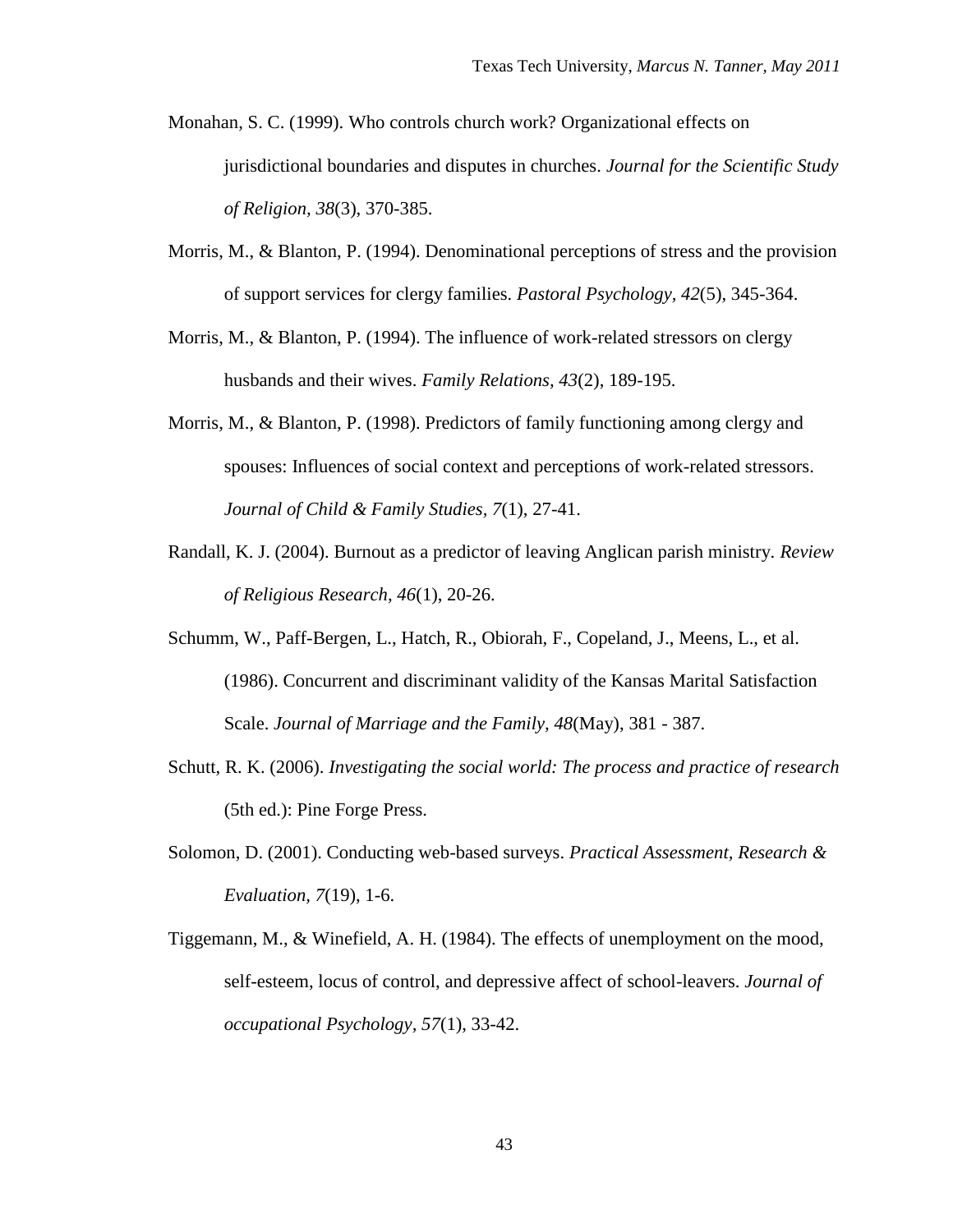- Turner, C. (2007). Terminations: 1,300 staff dismissed in 2005. *Facts and Trends, 53,* 39- 41.
- Vinokur, A. D., & Schul, Y. (1997). Mastery and inoculation against setbacks as active ingredients in the JOBS intervention for the unemployed. *Journal of Consulting and Clinical Psychology, 65*(5), 867-877.
- Watters, J., & Biernacki, P. (1989). Targeted sampling: options for the study of hidden populations. *Social Problems, 36*(4), 416-430.
- Wells, B. (2002). Which way to clergy health? *Divinty* Retrieved 11 Feb, 2009, from http://pulpitandpew.org/which-way-clergy-health
- Willis, C. (2001). Terminations of pastors, staff leveling off, survey results show. Retrieved January, 30, 2008, from http://www.nacba.net/Article/termination.htm
- Winefield, A. H., & Tiggemann, M. (1989). Job loss vs. failure to find work as psychological stressors in the young unemployed. *Journal of occupational Psychology, 62*(1), 79–85.
- Winefield, A. H., & Tiggemann, M. (1990). Employment status and psychological wellbeing: A longitudinal study. *Journal of Applied Psychology, 75*(4), 455-459.
- Winefield, A. H., Tiggemann, M., & Smith, S. (1987). Unemployment, attributional style and psychological well-being. *Personality and Individual Differences, 8*(5), 659- 665.
- Winefield, A. H., Tiggemann, M., & Winefield, H. R. (1992). Unemployment distress, reasons for job loss and causal attributions for unemployment in young people. *Journal of occupational and organizational psychology, 65*(3), 213-218.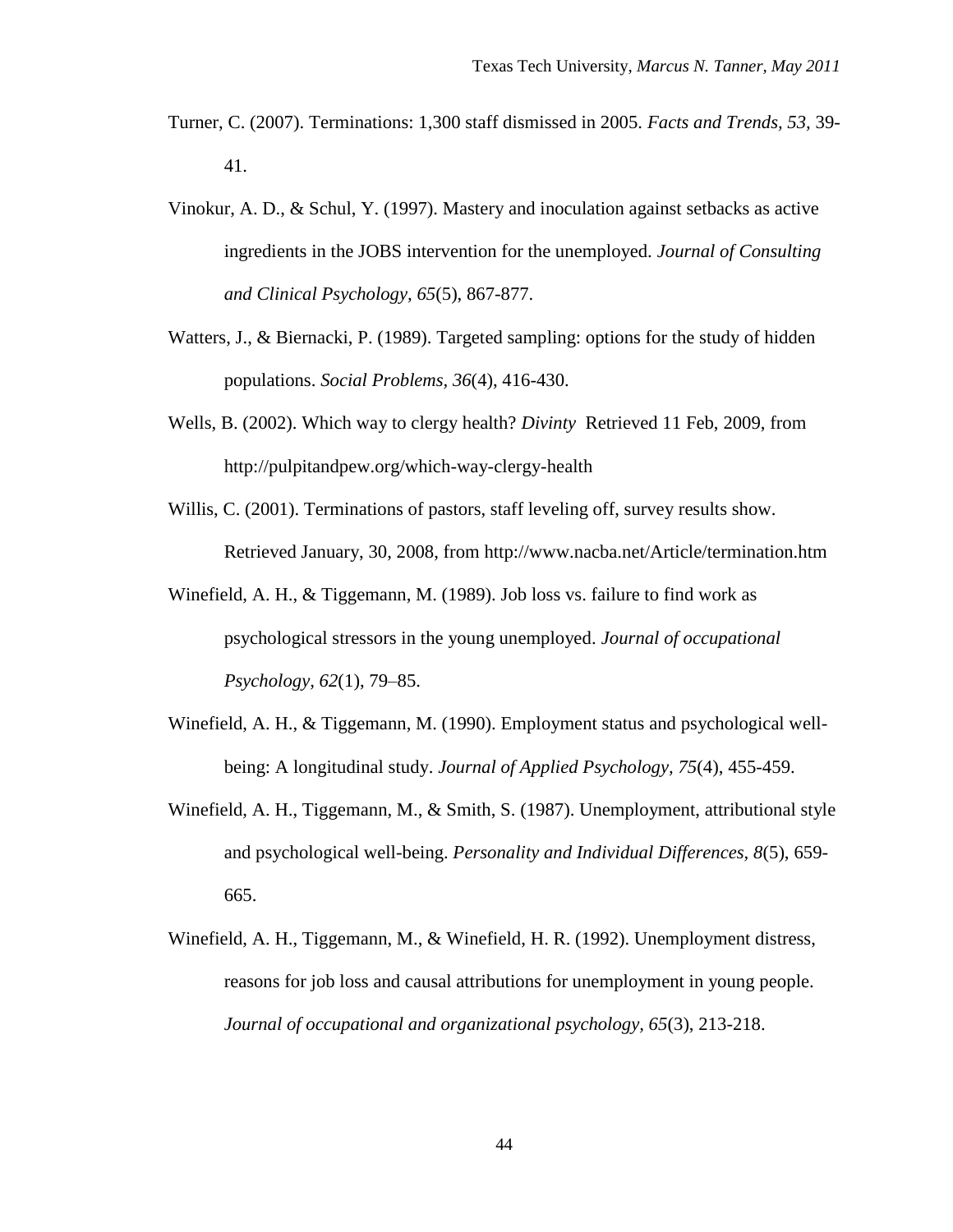# **CHAPTER 3 – STUDY TWO**

# THE FORCED TERMINATION OF AMERICAN CLERGY: ITS EFFECTS AND

## CONNECTION TO NEGATIVE WELL-BEING

Marcus N. Tanner Texas Tech University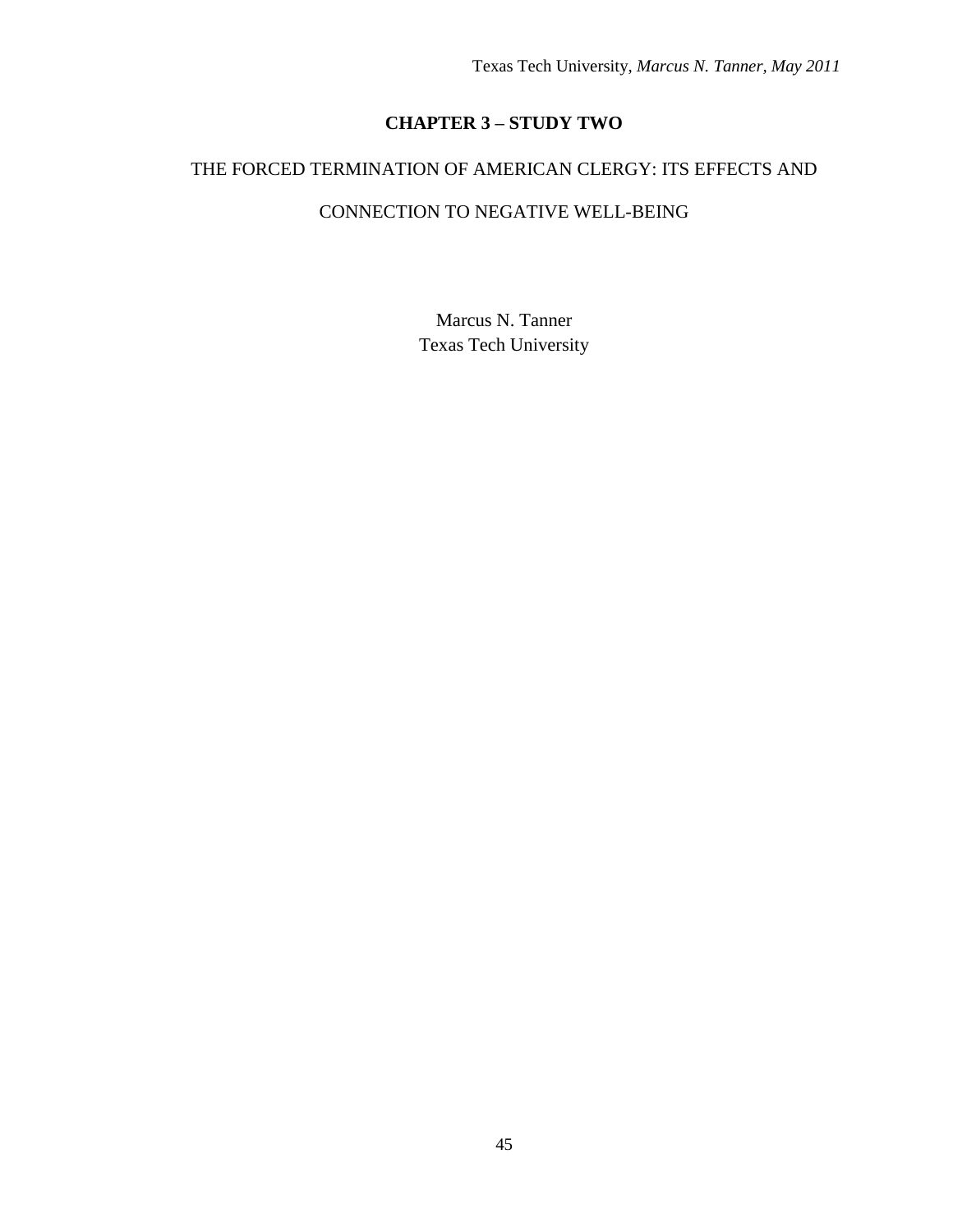## ABSTRACT

The prevalence of forced termination among clergy has ranged from 25% among many denominations to 41% among Assemblies of God ministers. Forced termination and its effects are serious problems that have yet to be addressed by scholars in the social sciences. The lack of scholarly research in this area called for a large national study from a reputable research institution. This online study shows that 28% of ministers among 39 denominations experienced a forced termination. Forced termination was associated with high levels of depression, stress, and health problems. Forced termination was also associated with low levels of self-efficacy and self-esteem.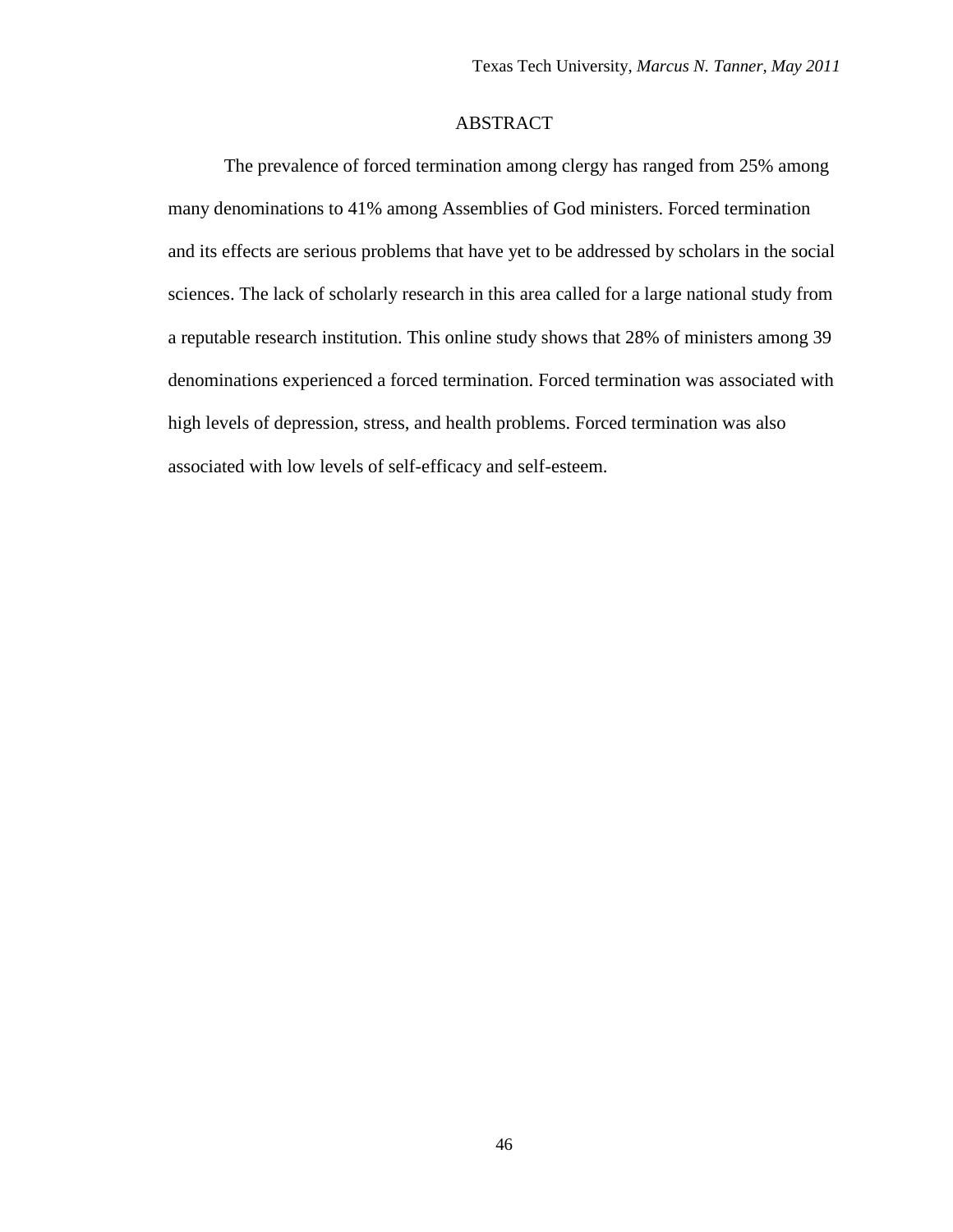## **INTRODUCTION**

Every year 20,000 ministers in America leave the ministry for good (London and Wiseman, 2009), some of them are believed to leave as a result of a forced termination. It is estimated that 25% of Christian clergy in the United States experience at least one forced termination during their career (Crowell, 1995). Although people lose their job in other professions, it is different in ministry because of the distressing process that precedes the last day of work. For ministers, forced termination often has nothing to do with organizational cut-backs, lay-offs, or early retirement (Barfoot et al., 2005; Crowell, 1995), as it might in other professions (Winefield et al., 1992). Rather, as documented by Greenfield (2001), the forced termination of clergy involves private and public criticism from a small group of people in the church, which is often demeaning to the emotional and physical well-being of clergy.

In addition, the church has a highly unusual workplace configuration; one employee (the pastor) with many employers (the church board/parishioners); as compared with a typical work place with one employer and many employees. Typical workers must meet the demands of their particular job function to the extent that evaluations from their supervisor "meets" or "exceeds standards." Clergy often have no such evaluation. There is typically no supervisor(s) evaluating the performance of clergy in relation to job performance. Clergy constantly make efforts to meet the demands of an entire congregation that could number between a few people in a small rural church to several thousand in a large "mega-church."

When an employee does not "meet" or "exceed standards" an employer makes recommendations for improvement with an additional evaluation set at a later time to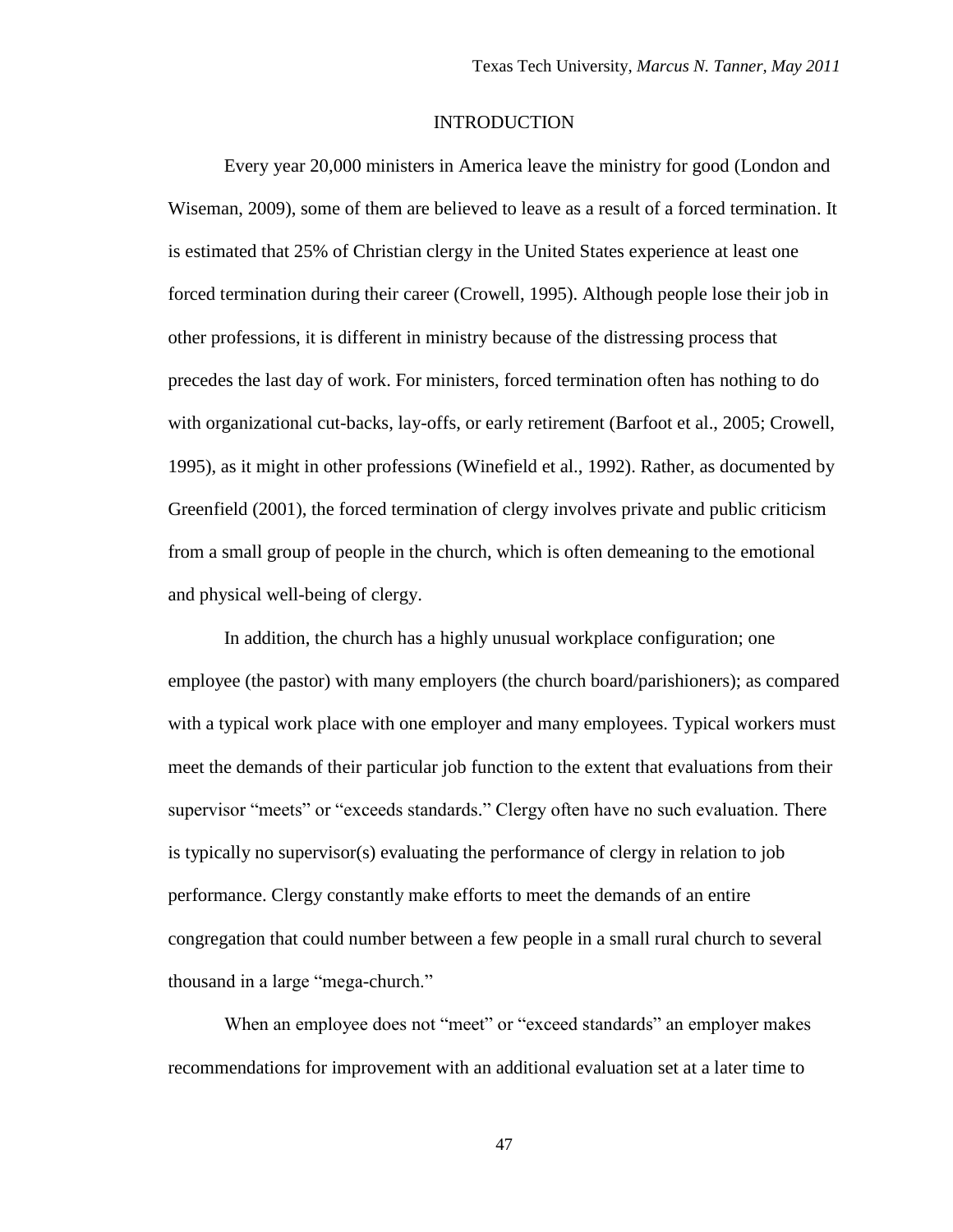evaluate improvements. If the employee does not improve, perhaps other steps are taken to intervene, but the employer may also fire the employee for not meeting standards. The process is standard across most organizations. Not so with the church. There are often no set criteria for the job function of a minister; it varies both within and among churches and denominations. When the minister stops meeting the perceived demands of the congregation, a forced termination process begins that could last from a few months to a few years.

In a pilot project, Tanner and Zvonkovic (2011) found 41% of a sample of Assemblies of God clergy had been forcibly terminated at least once during their ministry. Thirty-seven percent of those clergy had seriously considered leaving the ministry as a result of a forced termination. Ministers who experienced forced termination had a lower sense of family well-being compared to those who had not been terminated. They were less satisfied with their marriages and families, and had poorer health than those who had not been forcibly terminated. This study builds on the analysis of the Tanner and Zvonkovic (2011) project, expanding the sample to include more than 39 Christian denominations in the United States and more potential health outcome variables.

#### LITERATURE REVIEW

#### *Job Loss*

Job loss is a negative life event and ranks in the upper quartile of unpleasant events that produce life stress (Holmes & Rahe, 1967). It is one of the top 10 traumatic life experiences (Spera, Buhrfeind, & Pennebaker, 1994), and is worse in terms of lost "utility" units than divorce or separation (Clark & Oswald, 1994). Research on job loss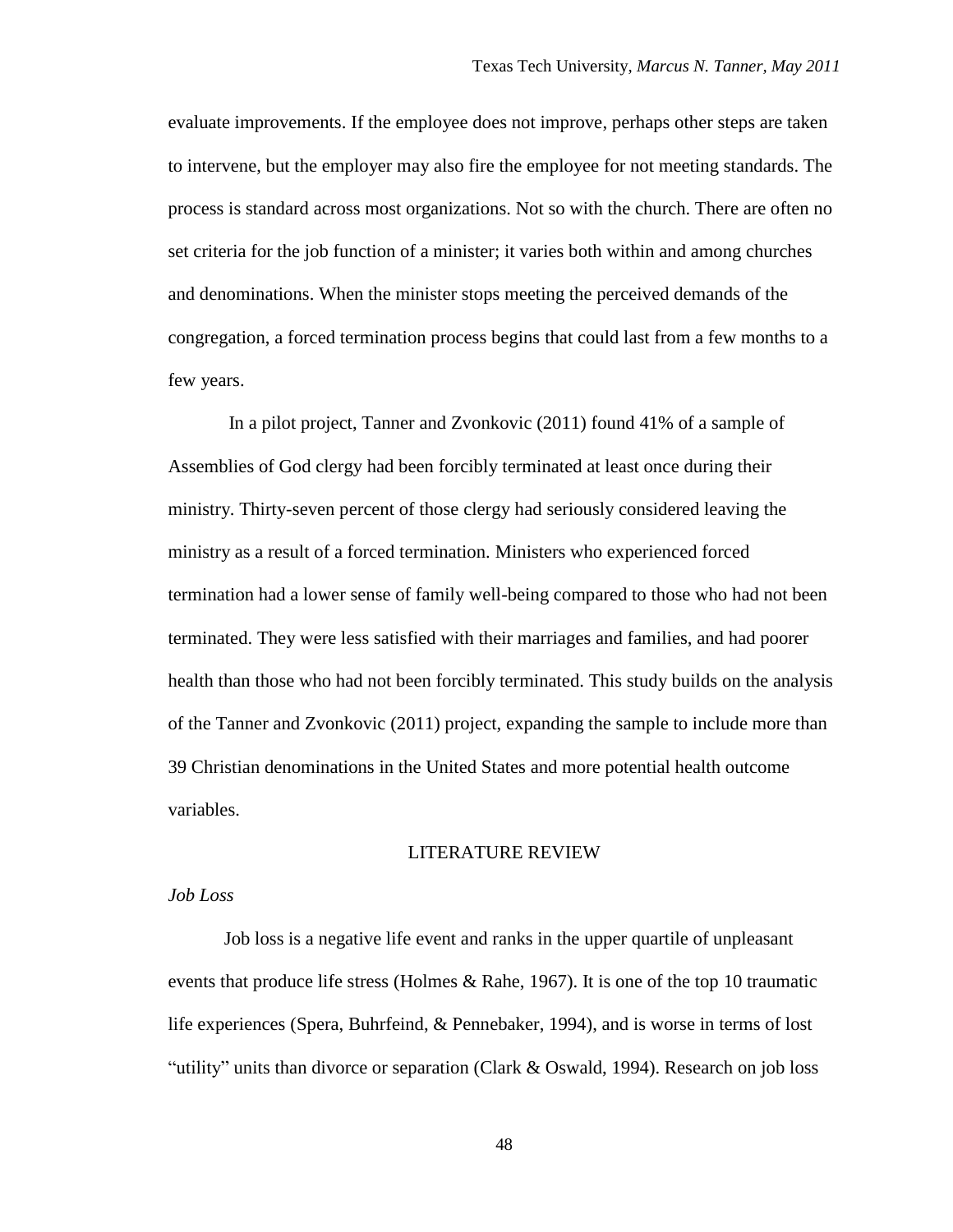has focused primarily on the relationship between involuntary job loss and various psychological and physiological outcomes. For example, Holmes and Rahe (1967) showed that job loss creates a variety of stressors; some of which are financial, social, physiological and psychological. Researchers have linked involuntary job loss to diminished self-esteem (Gurney, 1981; Winefield et al., 1987), decreased life satisfaction (Fagin, 1981), depression (Tiggemann & Winefield, 1984), increased levels of stress (Baum et al., 1986; Dooley & Catalano, 1988; Winefield & Tiggemann, 1989), and a general reduction in well-being (Kinicki, 1985; Winefield & Tiggemann, 1990). Depression has emerged as the prominent mental health outcome of job loss (Dew et al., 1992; Dooley & Catalano, 1988; Kasl et al., 1998).

The research on job loss and stress misses some important elements that make clergy work, specifically, unique; primarily the workplace configuration that has already been mentioned. In addition the workplace demands are much more convoluted as each person in a congregation makes demands on the minister"s time. In addition, much of a minister"s social system is inherently tied to the local church body in which he or she serves as minister. A minister may move across the country or even the world to fulfill a higher calling, often leaving behind extended family who could serve as a support system in stressful times. A minister relies on the relationships within the local church body, community, and denomination for a support system. When that system is the cause of stress or even job loss, the minister loses not only a job, but also the very support system that would have comforted any other person not working in ministry.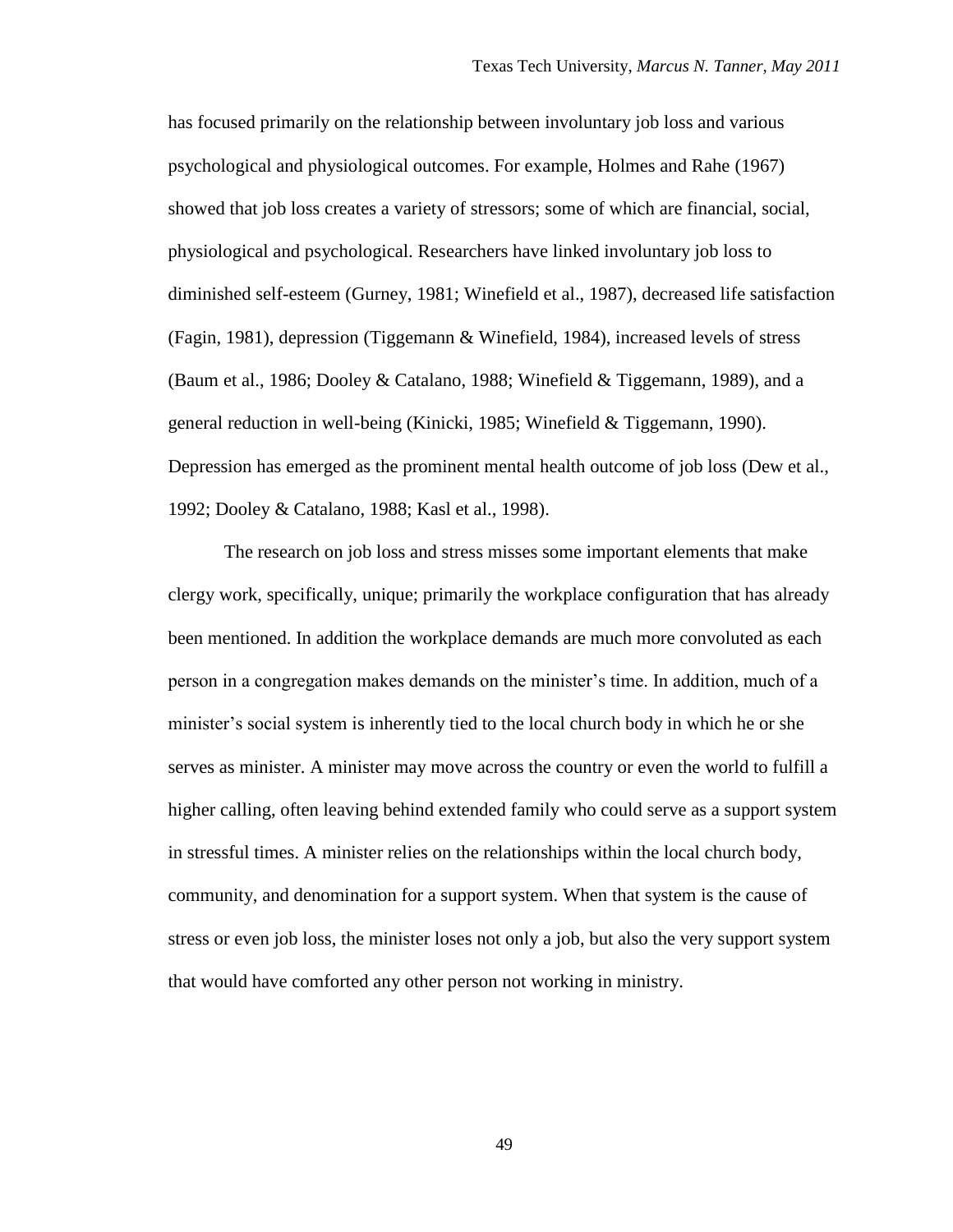#### *Forced Termination in the Ministry*

Research on forced termination among clergy originates from five sources: Barfoot et al.'s descriptive information from the pastors-in-residence program they administer (2005), a 1984 and 2000 study of the Southwestern Baptist Conference published by Willis (2001), a report by the LifeWay Christian Resources (Turner, 2007) on forced termination that took place in 2005, an unpublished empirical dissertation (Crowell, 1995), and a pilot project conducted by Tanner and Zvonkovic (2011).

Reasons for termination were reported in the Barfoot et al. (2005) study and the Willis (2001) study. Both studies identified conflict over leadership styles and vision for the church between the minister and the congregation (Willis, 2001). Crowell"s (1995) study listed reasons why lay leaders wanted the pastor removed from the church; 21% said the pastor was unfit or was not called. Being "called" in the ministry has a two-fold definition; one is to receive a higher calling from God and be led to pursue a career in ministry. The other is to be given a job at a particular church (i.e., a minister is called to be the Senior Pastor or Youth Pastor at Third Church). Twenty percent of lay leaders in Crowell"s (1995) study indicated congregational politics or powerful individuals were responsible for the pastor's forced exit.

A 1984 study by the Southwestern Baptist Conference reported 1,056 pastors were forcibly terminated. Willis (2001) noted that in 2000 the prevalence of forced termination among ministers had decreased to 750, but when data included ministerial staff members who were forcibly terminated, the total of terminated ministers rose to 987. A later report published by LifeWay Christian Resources (Turner, 2007) showed 1,302 ministers had been terminated in 2005. Crowell (1995) surveyed 386 ministers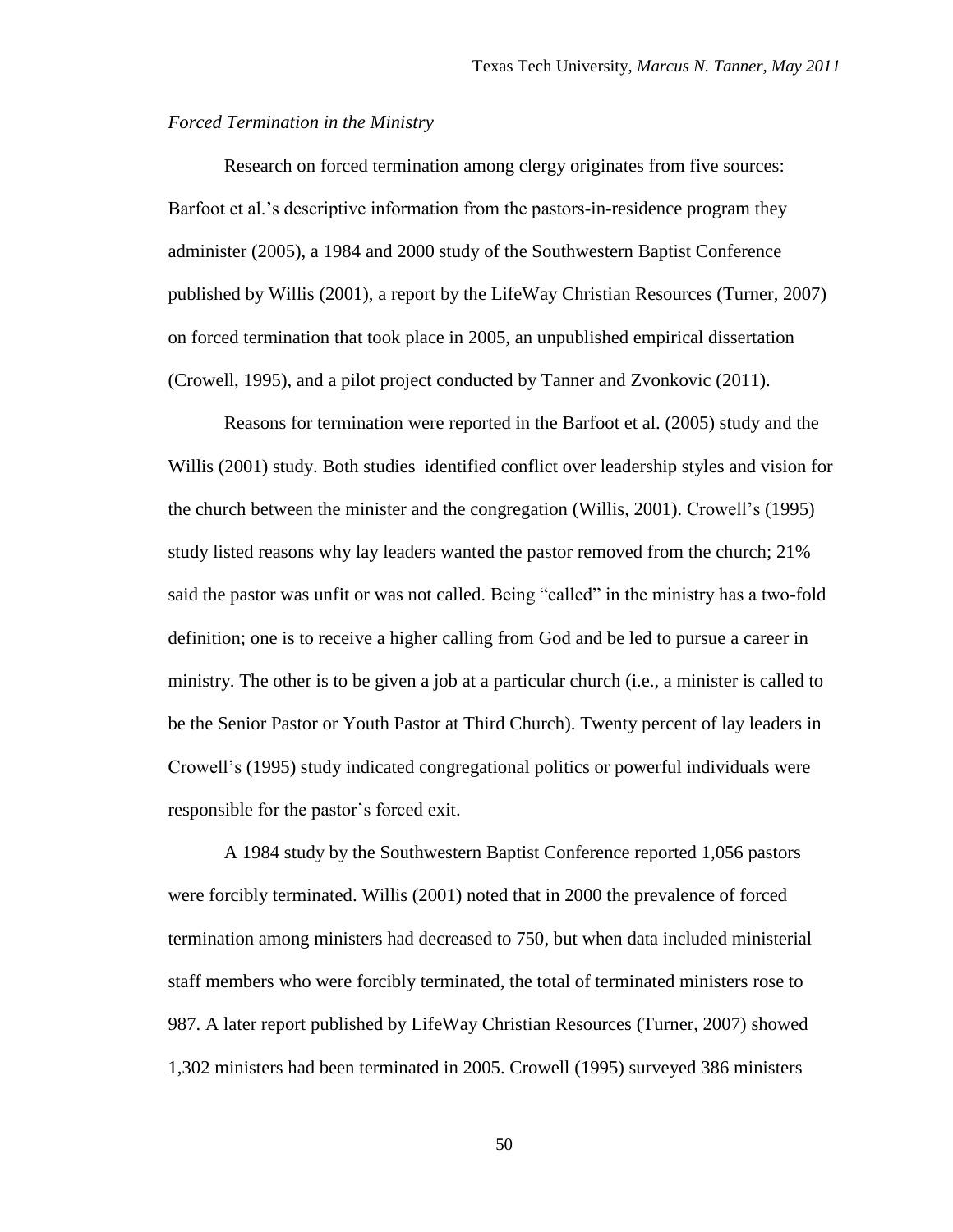from 48 denominations and found 25.3% of pastors had been forcibly terminated at some point in their career.

Tanner and Zvonkovic (2011) reported 41% of Assemblies of God ministers in the Southwestern United States had experienced a forced termination at least once during their ministry. Those ministers who had been forcibly terminated had a more negative view of their family well-being and more general health problems; both of which contributed to more stress, compared to those who had never experienced a forced termination.

Given that forced termination is a prevalent phenomenon and job loss research in general shows health problems to be an outcome, the health of clergy who have experienced forced termination is an important variable. Little, Simmons, and Nelson (2007) studied the health of 117 pastors as it relates to positive and negative affect, engagement, burnout, forgiveness, and revenge. Their study revealed that revenge behavior emerged as significantly related to poor health. Further, the significant negative predictors of revenge behavior were engagement and work-family conflict. Perhaps, ministers who are forced out of their church for no legitimate reason, feel wronged by the church, which then negatively influences health and family satisfaction. Little et al. (2007) go on to suggest, "that when distress manifests itself in even a small degree of revenge behavior, it can be detrimental to a leader"s health." (p. 254)

Maslach, Schaufeli, and Leiter suggested that working with people can cause chronic stress (as cited in Miner, 2007). Miner (2007) noted that chronic stress can lead to emotional exhaustion, depersonalization, and a low sense of personal accomplishment. Chronic stress can cause physiological responses (Stoner, Robin, & Russell-Chapin,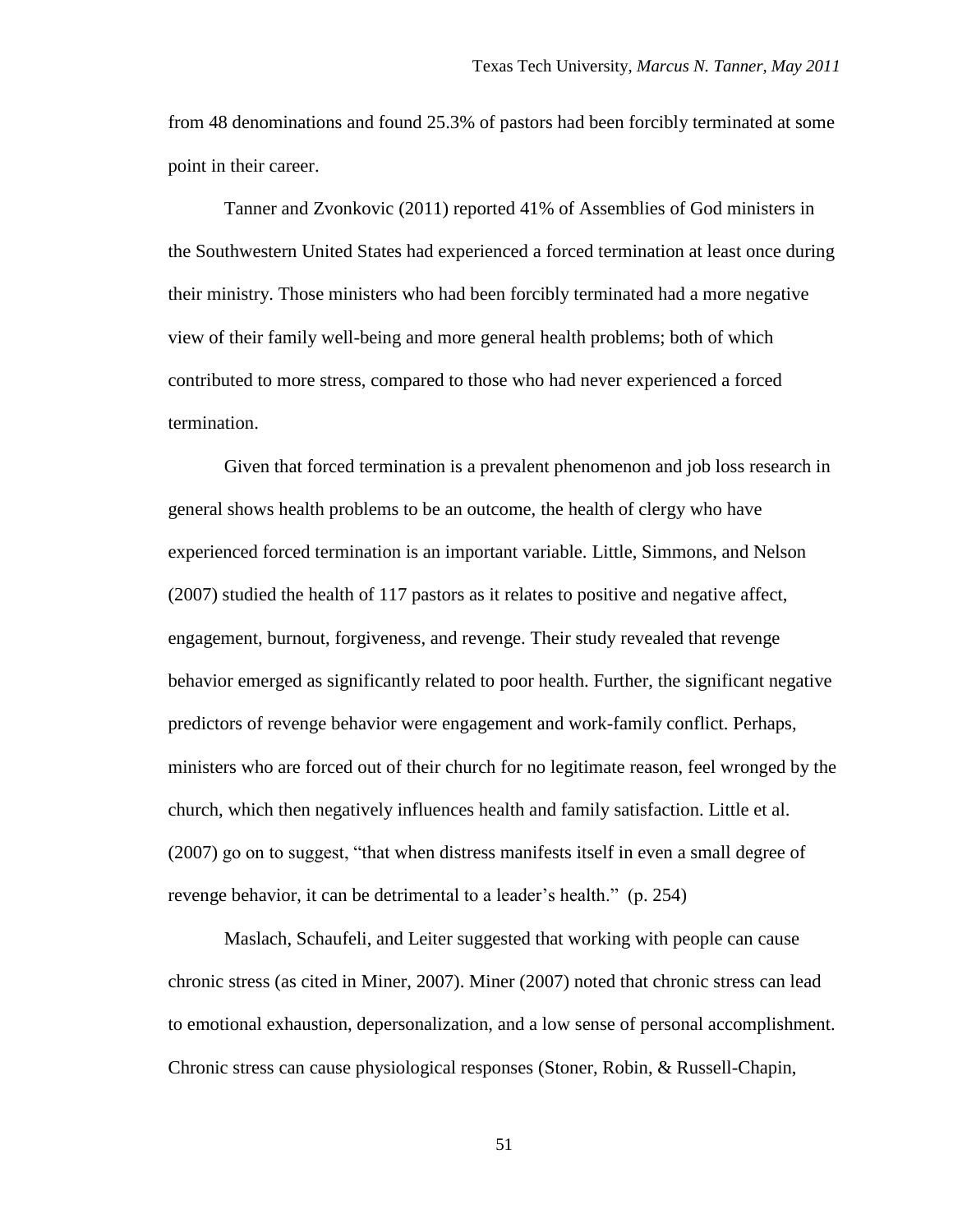2005), one of which is to constantly think about a problem and forego sleep. The real effect, in fact, is to keep one chained to an undesirable past and a bleak future. According to physician Don Colbert (2003), "Psychiatric diseases that have been linked to long-term stress include generalized anxiety disorder, panic attacks, post-traumatic stress disorder, depression, phobias, obsessive-compulsive disorder, as well as other more rare psychiatric diseases" (p. 23). Research on clergy health has not studied forced termination as an explanatory variable of variances in health.

#### *Purpose of Study*

Given that Tanner and Zvonkovic (2011) found 41% of Assemblies of God clergy experience forced termination and Crowell (1995) shows 25% of clergy experience forced termination, this study"s purpose is to extend and replicate those findings. This study surveys 39 denominations across the United States to explore the prevalence of forced termination. In addition, this study examines variables not yet researched in relation to forced termination of clergy, such as depression, burnout, self-efficacy, and self-esteem. Researchers have shown that levels of depression and burnout are higher for people who have stressful jobs and those who have lost their jobs, but these variables have not been studied in relation to clergy who are forcibly terminated. Overall, this study examines the health outcomes of forced termination from a national sample of clergy that includes multiple Christian denominations in the United States.

#### **METHODS**

### *Procedures*

*Criteria for Inclusion in Study*. In this study, participants were Christian clergy of Protestant denominations in the United States and currently in some type of ministry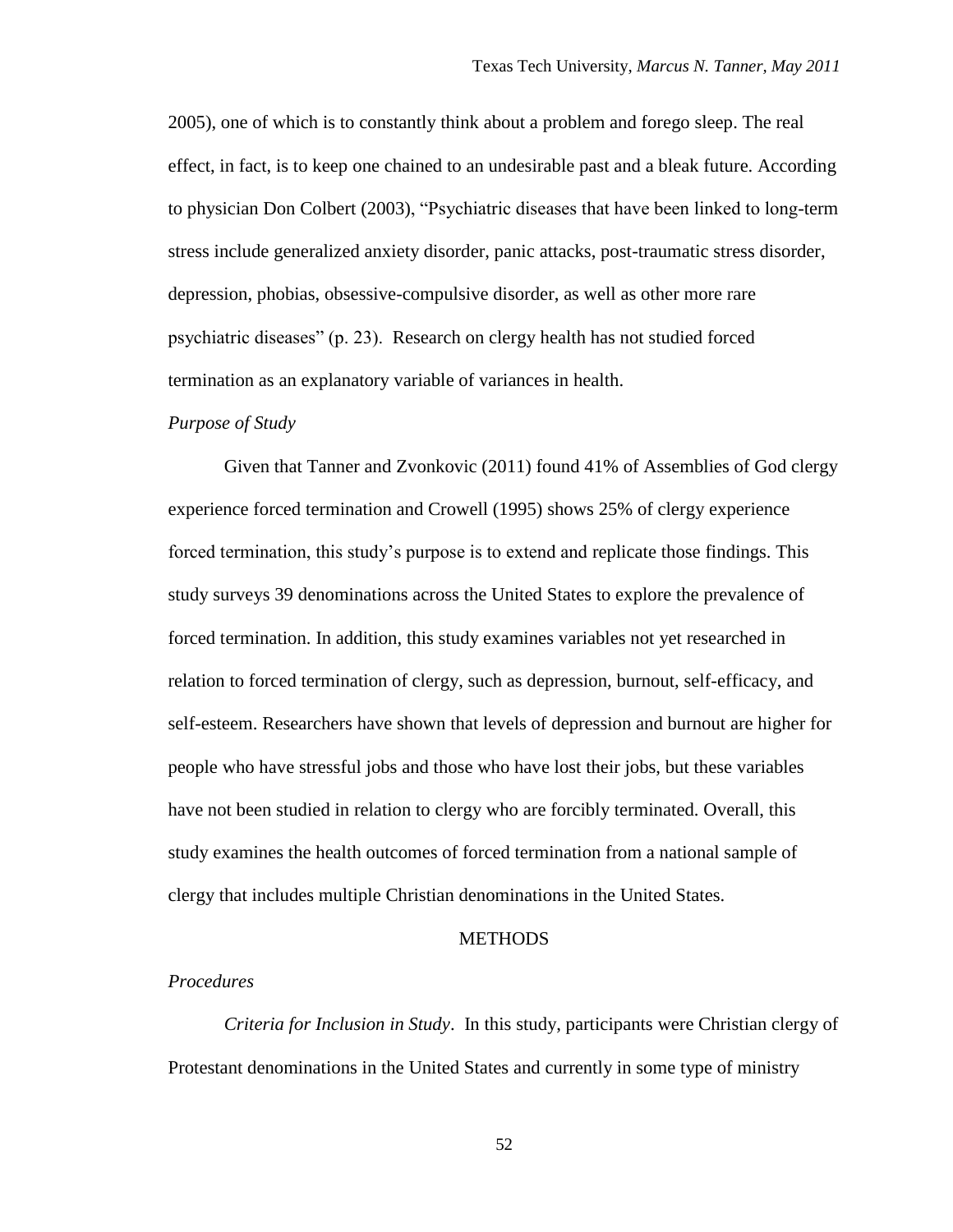work. It was important that the participants be in a current ministry position, so differences could be determined between clergy who have experienced a forced termination and those who have not been forcibly terminated.

*Recruitment of Subjects.* Respondents were recruited through the use of social media. A search on Facebook was conducted to find groups relating to Christian clergy. An electronic message was sent to the moderator of the group asking for the following message to be distributed among group members:

> *My name is \_\_\_\_\_\_\_\_, I am a student at Texas Tech University and am conducting research for my doctoral dissertation on clergy health. I would appreciate you forwarding this invitation to participate in my study to group members. All clergy are invited to participate. The study has been approved by the Human Subjects Board at Texas Tech University. You can access the online survey by clicking or pasting the following link in your web browser; [http://survey2.healingchoice.org](http://survey2.healingchoice.org/)*

A moderator is usually the group owner or someone else selected by the group owner to moderate incoming messages. A personal social network was also used to sample this hard to reach population. The network included non-profit organizations that help ministry families. Several of them agreed to send out email invitations to their contact lists, which helped increase the response to the survey. The survey was conducted online, was anonymous, and approved by the Human Subjects Board. Forced termination is known to be a sensitive subject among clergy, so anonymity was a primary factor in deciding to use an online survey. In addition, the online survey provided for quick turnaround for data collection and was cost efficient.

The respondents for this project included 410 males and 172 females for a total of 582 participants. The age ranges of the participants were mainly clustered in the  $26 - 35$ age range (24.5%), 36 – 45 age range (28.6%), and 46 – 55 age range (28%). Eighty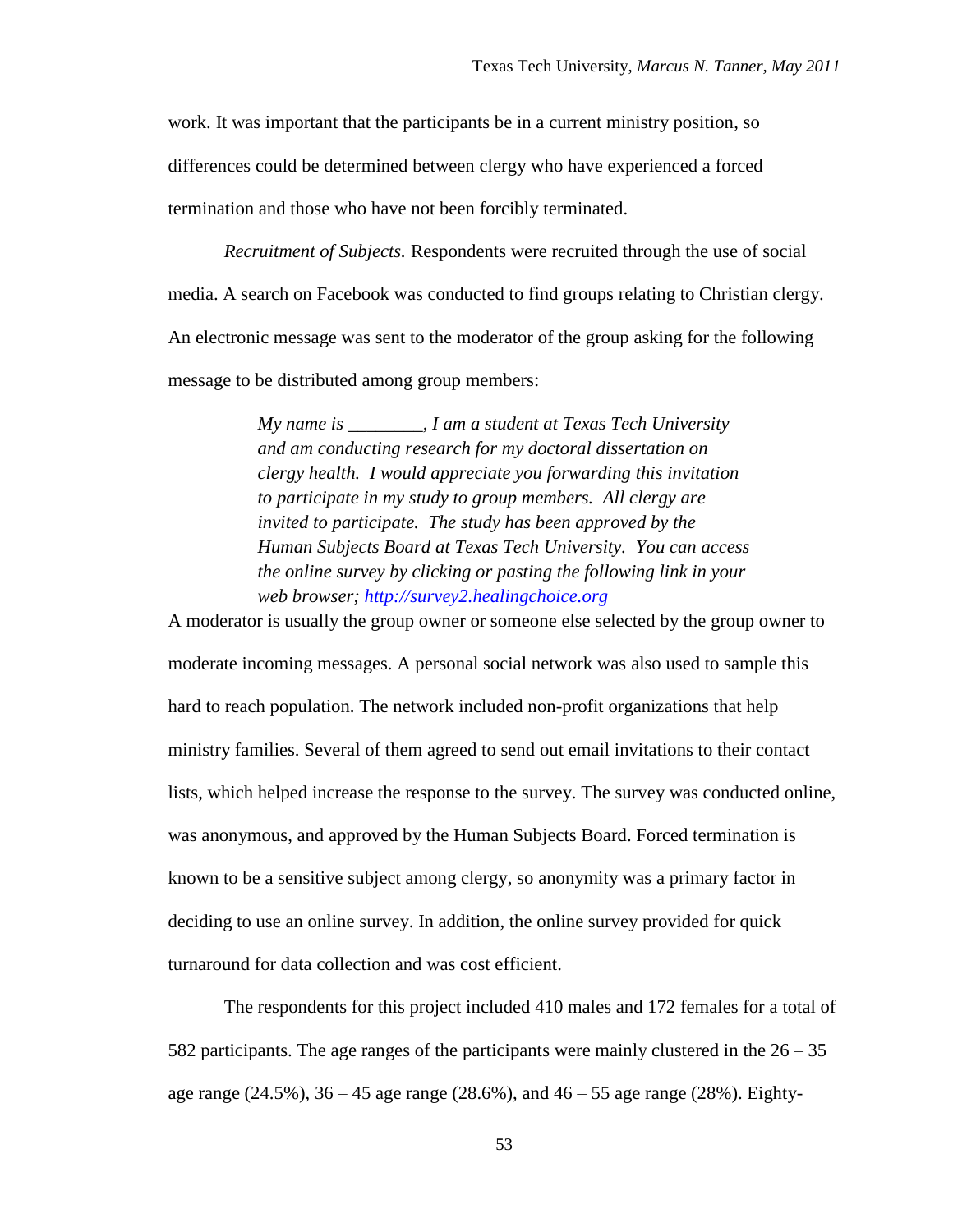eight percent of the participants selected Caucasian as their race/ethnicity (see Table 4). Nearly half of the participants were well educated with at least a Masters degree (43.2%). Overall, over 80% of the participants had at least an associates degree. Seventy-nine percent of the participants were married at the time of the survey. Seventy-six percent of the sample worked full-time in a ministry position while 18% worked in a part-time/bivocational position. Others were in a volunteer or internship position. Over half of the participants were Senior/Solo Pastors, while 14% were Associate Pastors, 9% were Youth Pastors, and 3% were Children"s Pastors. Over 39 different denominations were represented in the survey. The respondents were primarily, Presbyterians (21.9%), Assembly of God (15.2%), Baptist (15.3%), Non-Denominational (14.8%) and Church of Christ (9%).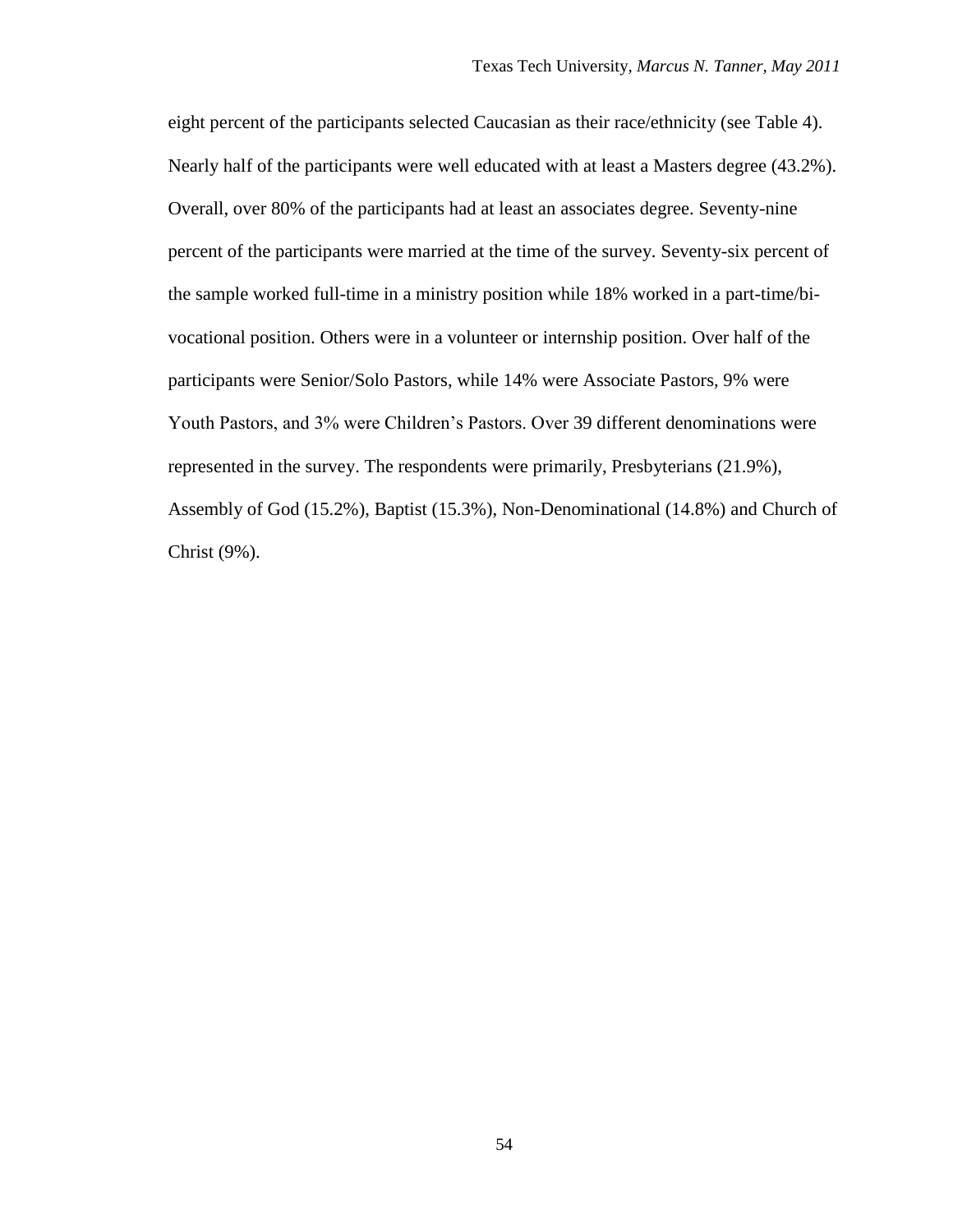## Table 4

## *Study Two: Demographic variables*

| Variables                        | M    | <b>SD</b> | $\%$ | $\alpha$ | n   |
|----------------------------------|------|-----------|------|----------|-----|
| <b>Minister Gender</b>           |      |           |      |          | 582 |
| Male                             |      |           | 70   |          |     |
| Female                           |      |           | 30   |          |     |
| Minister Age <sup>a</sup>        | 3.08 | 1.16      |      |          |     |
| Minister's Marital Statusb       |      |           |      |          |     |
| Married                          |      |           | 79   |          |     |
| All other Categories             |      |           | 21   |          |     |
| Ministry Position <sup>c</sup>   | 4.48 | 2.6       |      |          |     |
| <b>Terminated Ministers</b>      |      |           |      |          |     |
| Yes                              |      |           | 28   |          |     |
| N <sub>o</sub>                   |      |           | 72   |          |     |
| Denomination                     |      |           |      |          |     |
| Assemblies of God                |      |           | 15.2 |          |     |
| <b>Baptist</b>                   |      |           | 15.3 |          |     |
| Church of Christ                 |      |           | 9    |          |     |
| Lutheran                         |      |           | 3.5  |          |     |
| Methodist                        |      |           | 6.2  |          |     |
| Non-Denominational               |      |           | 14.8 |          |     |
| Presbyterian                     |      |           | 21.9 |          |     |
| All other combined               |      |           | 14.1 |          |     |
| Perceptions of Termination (PTM) |      |           |      | .83      |     |
| Perceived Stress (PSS)           |      |           |      | .87      |     |
| Family Well-Being                |      |           |      | .90      |     |
| <b>General Health</b>            |      |           |      | .89      |     |
| Self-Esteem                      |      |           |      | .88      |     |
| Self-Efficacy                    |      |           |      | .85      |     |
| Depression (CESD-10)             |      |           |      | .87      |     |
| <b>Ministry Burnout</b>          |      |           |      | .93      |     |
| <b>Ministry Demands</b>          |      |           |      | .90      |     |

 $3, 7 = 76$ *or Older.* <sup>b</sup>Minister's marital status:  $1 = \text{Married}$ ,  $2 = \text{Married}$  but Seperated,  $3 = \text{Married}$  $Single/Never, 4 = Single/Divored, 5 = Single/Windowed.$  <sup>c</sup>Minister's position:  $1 =$ *Children's*, 2 = *Youth*, 3 = *Associate*, 4 = *Senior/Solo*, 5 = *Missionary*, 6 = *Evangelist*.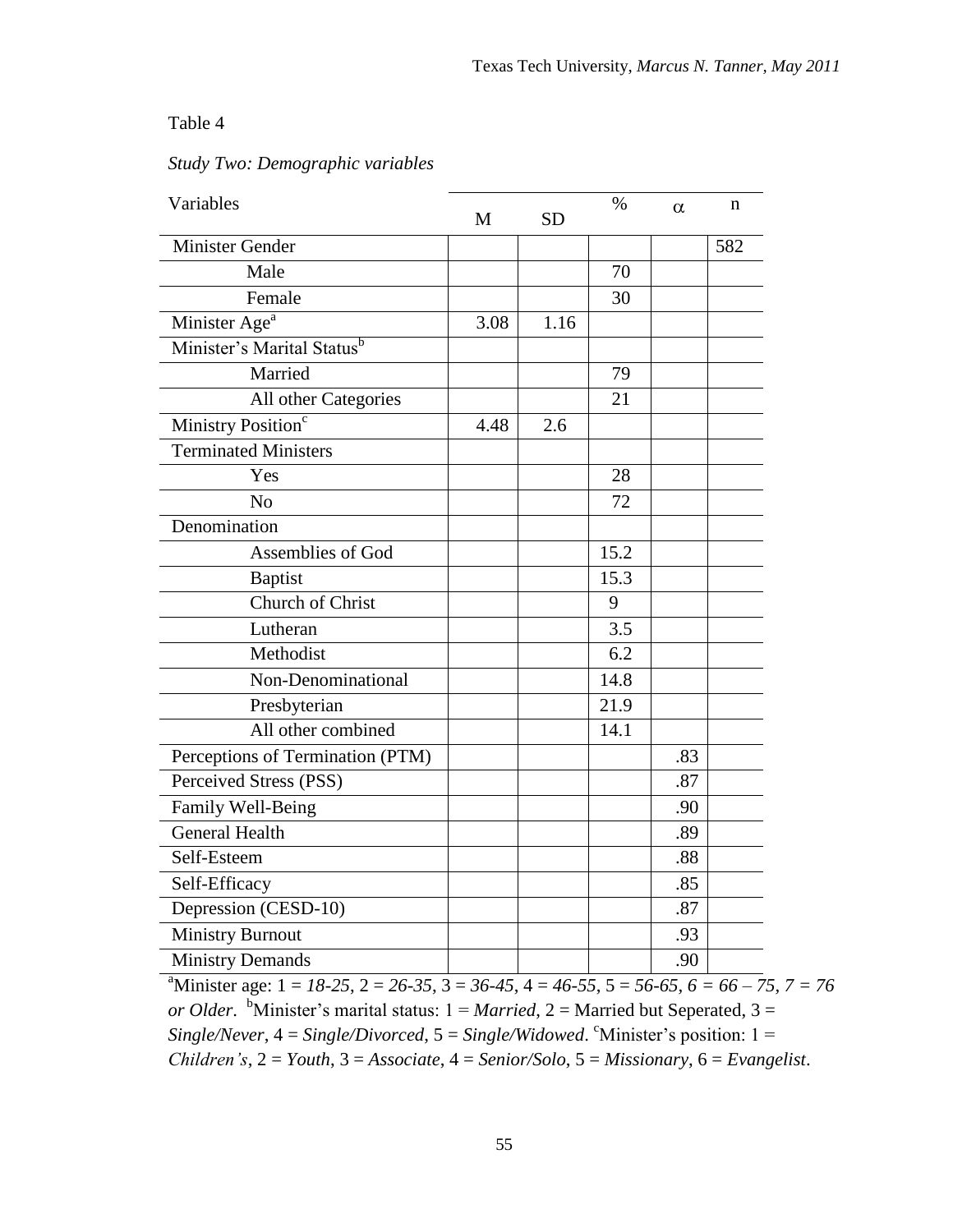#### **MEASURES**

### *Forced Termination*

A definition was provided for forced termination: "a pastor may abdicate his post due to the constant negativity found in personal attacks and criticism from a small faction within the congregation from whom the minister feels psychologically pressured to step down from his or her service of ministry." (Barfoot et al., 2005)

### *Perceived Stress Scale (PSS)*

Perceived Stress (PSS) was assessed using the perceived stress scale (PSS-10). The PSS-10 is a ten-item scale designed to measure one"s appraisal of stress (Cohen et al., 1983). A sample item is "In the last month, how often have you been upset because of something that happened unexpectedly." The scale is measured from 0 (never) to 4 (very often) indicating the frequency in which the participants experienced each of the items; a high score indicates high stress. Alpha coefficients have ranged from .78 to .86 (Cohen et al., 1983; Cohen & Williamson, 1988) demonstrating adequate internal reliability. Cohen (1983) and Cohen and Williamson (1988) demonstrated construct validity for the measure by comparing PSS scores to scores on other stress measures (i.e., health, health service utilization, job responsibilities, life satisfaction, and help seeking). PSS scores were closely related to other measures that are designed to tap perceptions of stress within the previous month. Measures with a longer time reference were expected to be less closely related. Cohen and Williamson (1988) confirmed their expectations and provided evidence for construct validity, and the PSS does an adequate job of measuring appraised stress. Further, the PSS is a widely used and generally accepted measure of perceived stress as a construct. Cronbach"s alpha for this study was .87.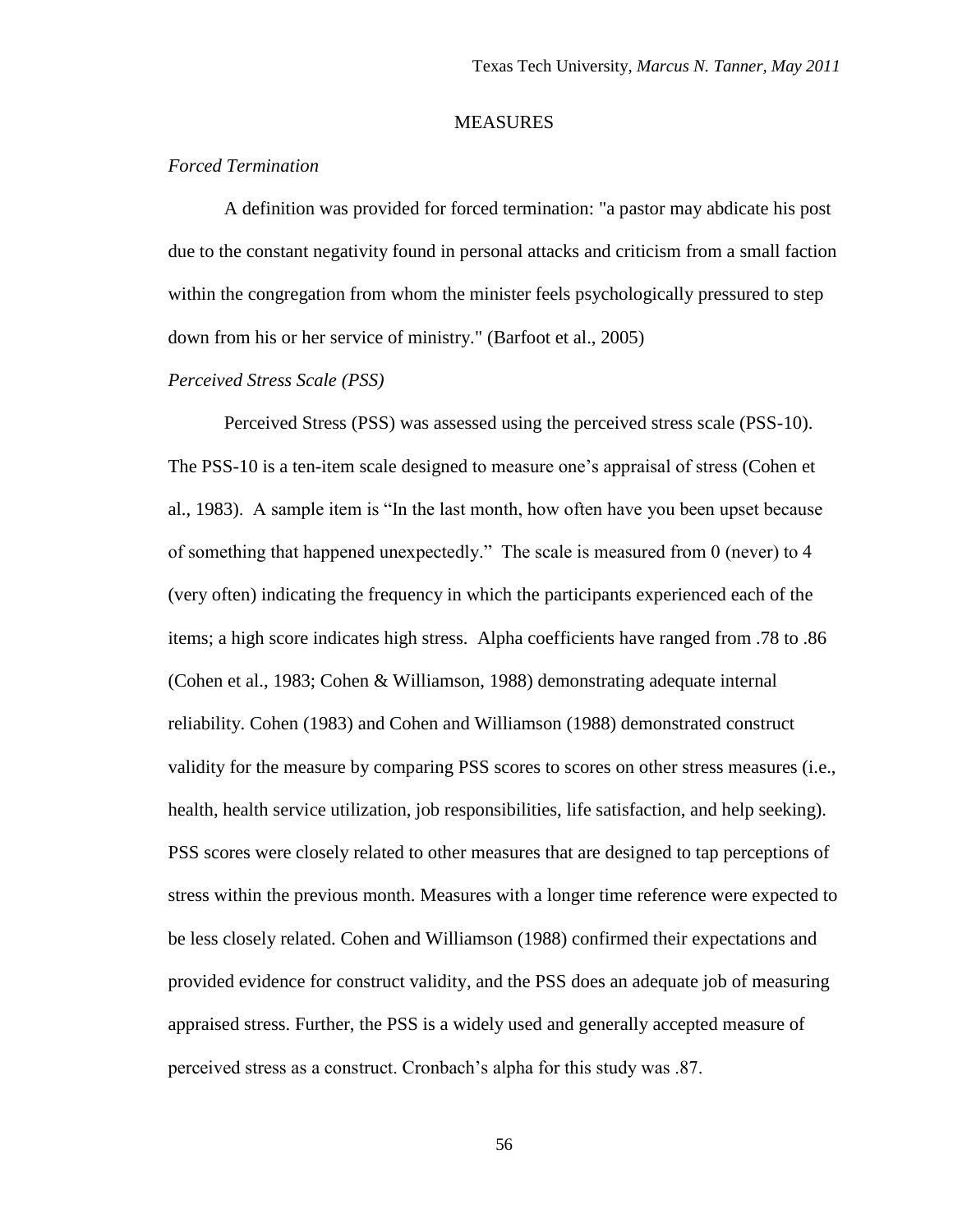#### *Family Well Being*

Family well-being was assessed by combining the Kansas Marital Satisfaction (KMS) scale (Schumm et al., 1986) with an adapted version of the KMS. The KMS is a 3-item scale with scores ranging from 1 (extremely dissatisfied) to 7 (extremely satisfied); a high score indicates being extremely satisfied with family well-being. The adapted version of the KMS was the same three questions from the KMS, but the word "spouse" was changed to "family". The adapted scale had six questions. A sample item is "how satisfied have you been with your family?" Cronbach"s alpha for this study was .90. *General Health*

General Health was assessed using 14 items from a subscale of the National Institute for Occupational Safety and Health (NIOSH) Generic Job Stress Questionnaire The measure has several subscales, and the authors do permit the use of the subscales independently (Hurrell & McLaney, 1988). This study focused on assessing somatic complaints. A sample item from the "General Health" sub-scale is "You were in ill health which affected your work." Items are measured using a Likert scale; 1 (strongly disagree) to 5 (strongly agree); a high score indicates poor health. Cronbach"s alpha for this study was .89.

#### *Self- Esteem*

Self-esteem was assessed using a nine-item subscale from the Generic Job Stress Questionnaire above. A sample item from the subscale is, "I am generally satisfied with myself." Items are measured using a Likert scale; 1 (strongly agree) to 5 (strongly disagree); a high score indicates low self-esteem. Cronbach"s alpha for this study was .88.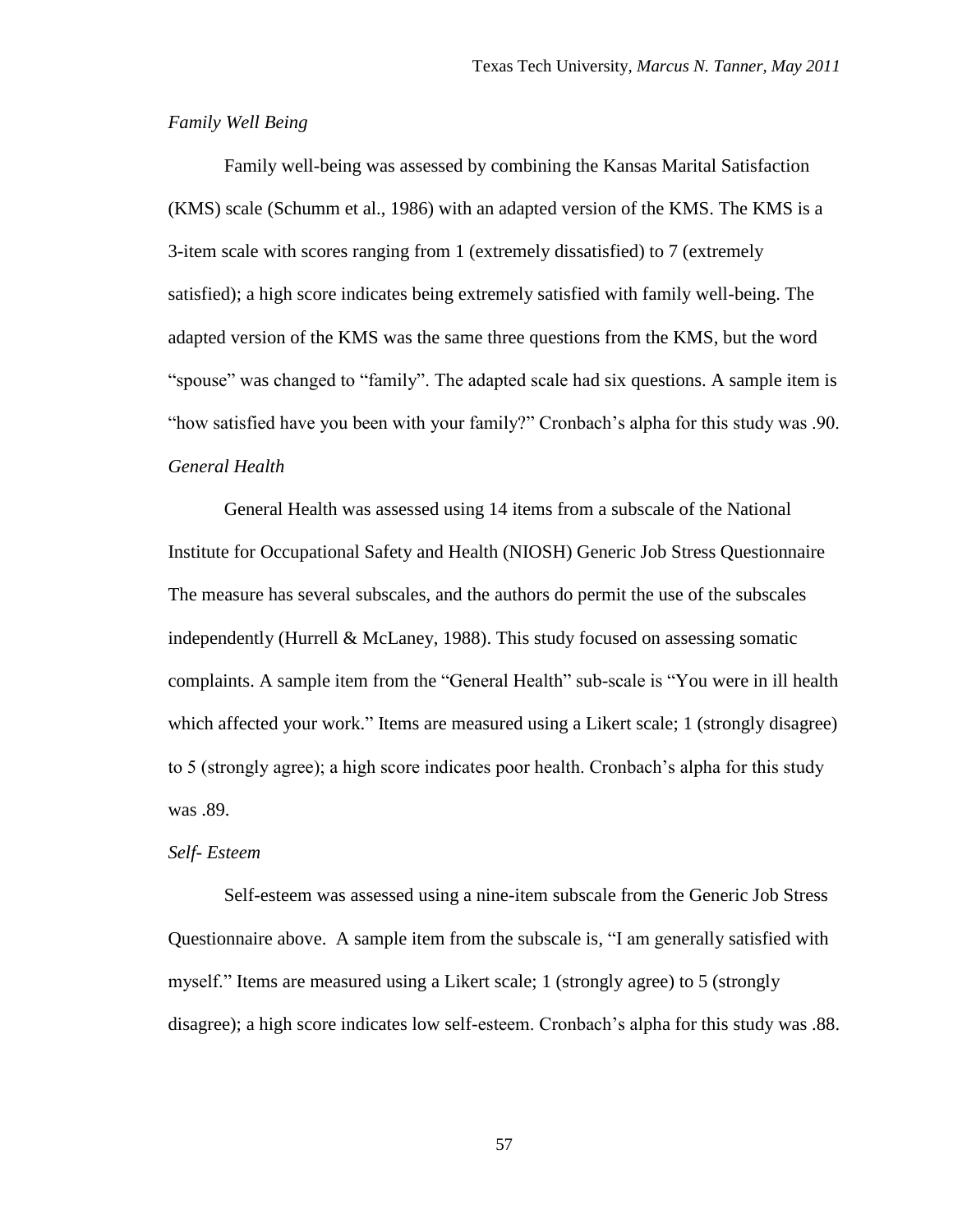## *Self-Efficacy*

Self-Efficacy was assessed using the General Self-Efficacy Scale (GSE) which included nine items. High reliability, stability, and construct validity of the GSE scale were confirmed in earlier studies (Leganger, Kraft, & Roysamb, 2000). A sample item is "I can always manage to solve difficult problems if I try hard enough." Items are measured on a Likert scale from 1 (not at all true) to 4 (exactly true). Cronbach"s alpha for this study was .85.

### *Center for Epidemiological Studies Short Depression Scale*

Depression was assessed using the Center for Epidemiological Studies Short Depression Scale (CES-D 10) which includes 10 items. Reliability has been measured at .84. A sample item is "I was bothered by things that usually don"t bother me." Items are measured on a Likert scale from 0 (rarely or none) to 3 (all of the time) (Radloff, 1977). Cronbach"s alpha for this study was .87.

#### *Ministry Burnout*

Ministry Burnout was assessed using a revision of the Scale of Emotional Exhaustion in Ministry (SEEM) developed by Francis, Kaldor, Shevlin and Lewis (2004) and the Satisfaction in Ministry Scale (SIMS) developed by Francis, Kaldor, Robbins, and Castle (2005). The SEEM and the SIMS are each an 11-item Likert scale for a total of 22 items each measured 1 (strongly agree) to 5 (strongly disagree). A sample item from the SEEM is, "Fatigue and irritation are part of my daily experiences." A sample item from the SIMS is, "I have accomplished many worthwhile things in my ministry here". Cronbach's alpha for this study was .93.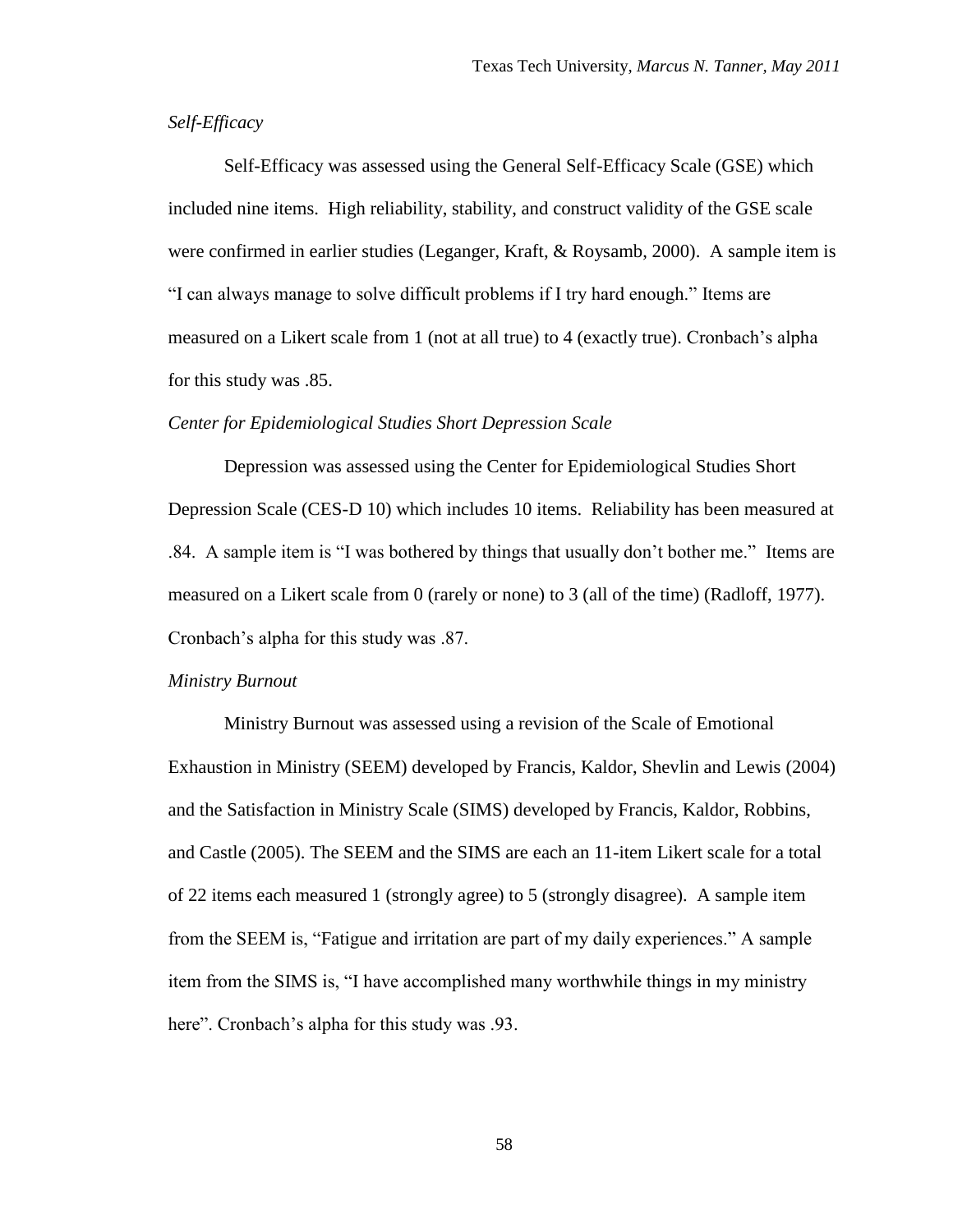#### *Ministry Demands Scale (MDS)*

Ministry Demands was assessed using 17 items from the Ministry Demands Scale developed by Cameron Lee (1996). Participants were presented with a series of statements about common ministry experiences and asked to select an answer that ranges from 1 (strongly agree) to 5 (strongly disagree). A sample statement is, "Your sleep was interrupted by a phone call from a church member." Cronbach's alpha for this study was .90.

#### *Perceptions of Terminated Ministers (PTM)*

Perceptions of Terminated Ministers (PTM) was assessed using an 10-item Likert Scale. The PTM was developed to measure the perceived emotional effects of forced termination events. The scale is an 10-item self-report measure concerned with an effective response to feelings of a termination experience (i.e., embarrassment, anger,  $\&$ faith), responses of termination (i.e., difficulty facing responsible party, forgiving responsible party, & speaking with responsible party), and hurt (i.e., my family was deeply hurt), scored on a 5-point Likert type scale, ranging from strongly agree to strongly disagree. A sample statement is, "I often think about the day I was forced to resign or terminated from a ministry position*.*" For more discussion and psychometric properties, see Appendix C. A mid-range score is 27.5. A score above 27.5 would indicate an increasingly negative perception of a forced termination. Cronbach"s alpha for this study was .82.

## *Analytical Strategy*

The hypotheses and analyses are presented below grouped by outcome. Hypothesis One examines well-being outcomes: marriage and family and health.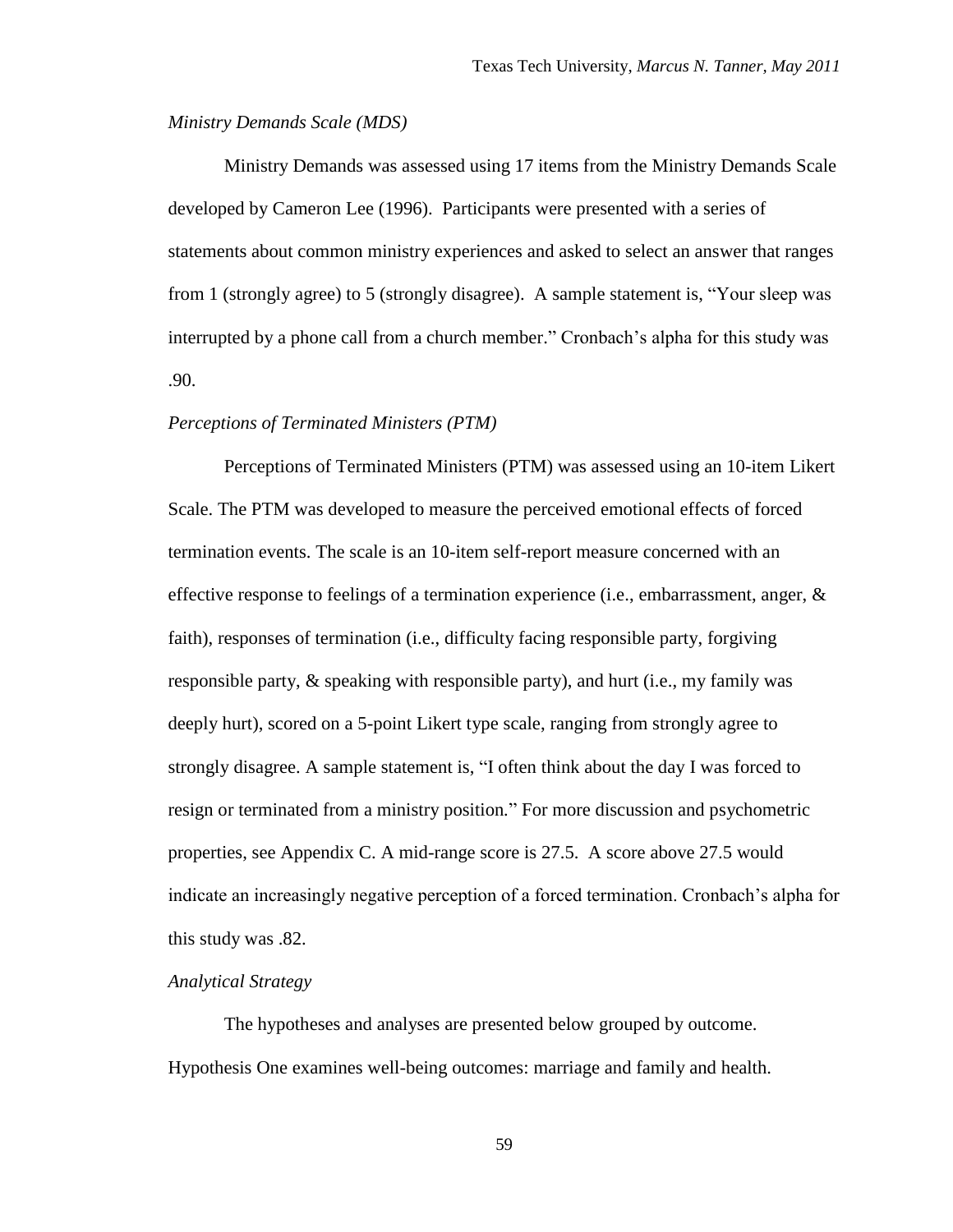Hypothesis Two examines the relationship between well-being outcomes, stress, and

forced termination. Hypothesis Three examines mental health outcomes: self-esteem,

self-efficacy, and depression. Hypothesis Four examines a typical work outcome,

burnout, associated with chronic stress when working with people (Maslach, 1978;

Maslach et al., 2001). This study sought to reproduce and expand the results of the

Tanner and Zvonkovic (2011) pilot project and Crowell (1995) research.

*Hypothesis One predicts significant group differences of ministers who have been forcibly terminated compared to ministers who have not been forcibly terminated; the terminated group will be less satisfied with family well-being and have more general health problems.*

*Hypothesis Two predicts that lowered marriage and family satisfaction and more general health problems are associated with higher stress levels, and that the experience of forced termination adds significantly to the understanding of stress levels among clergy.* 

*Hypothesis Three predicts ministers who have experienced a forced termination will have lower self-efficacy and self-esteem scores and higher depression scores than those who have not. Hypothesis Four predicts ministers who have experienced a forced termination will have higher burnout scores than those who have not.*

#### RESULTS

Twenty-eight percent of the total sample (582) had been forced from a ministry position at least once during their career. In an attempt to distinguish between being fired and being forcibly terminated, a definition of forced termination was provided, and each of the respondents (28%) was asked if they had been fired or forcibly terminated; 81.3% had experienced a forced termination as opposed to 18.8% being fired. Seventy-six percent of those who had experienced a forced termination had only one forcible termination at the time of the survey, 19.6% had two experiences, a little over 4% of the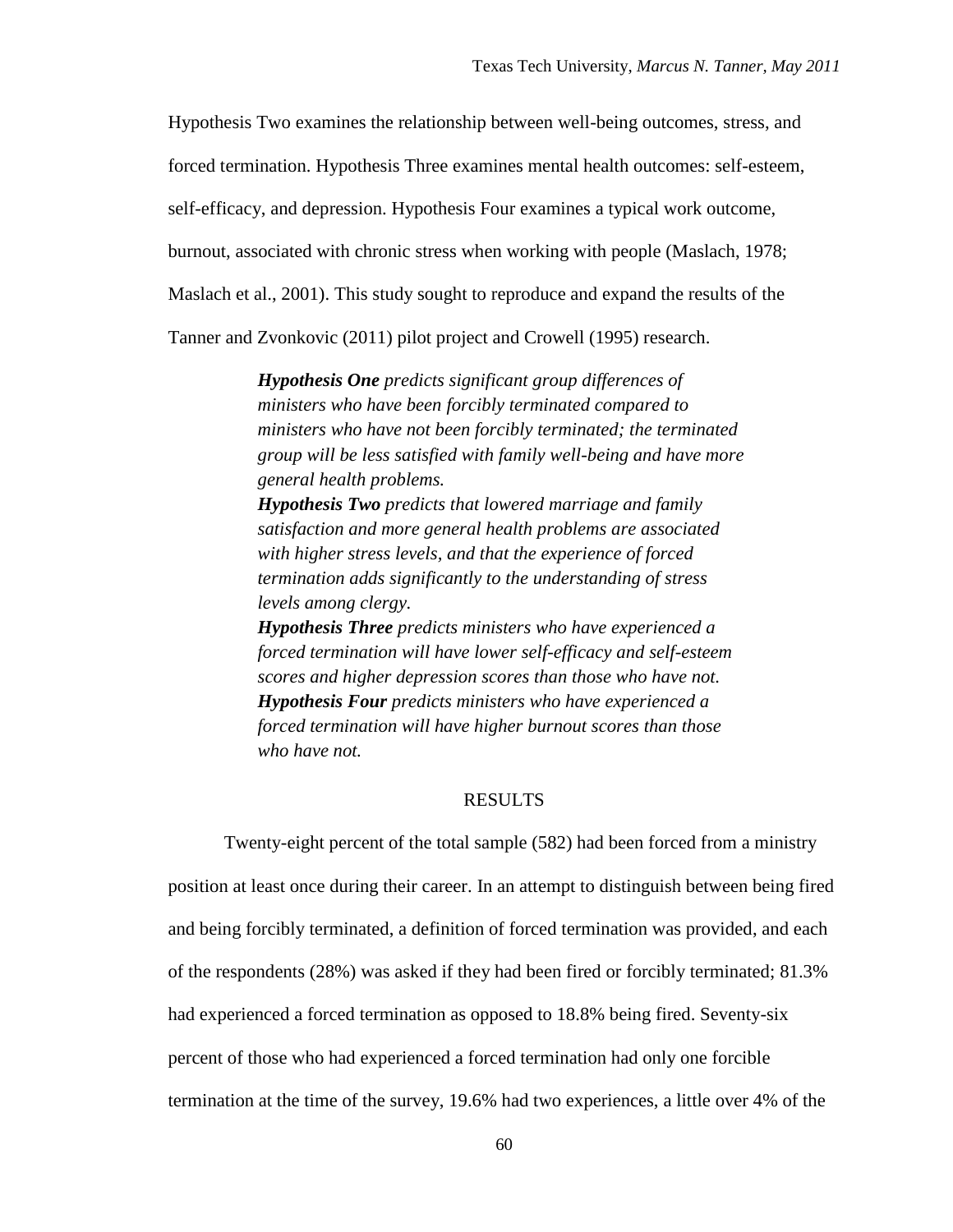sample had three or more forced termination experiences during their career. Thirty-four percent of the participants had been a senior/solo pastor at the time of their forced termination, while 20% were associate pastors, 24% were youth pastors, 4% were children"s pastors, 4% were worship/music pastors, and 2.5% were Christian education pastors.

Hypothesis One predicted significant group differences between ministers who have been terminated compared to those who have not in terms of marriage and family satisfaction, and general health problems. A Multivariate Analysis of Variance (MANOVA) was used to analyze this hypothesis. The results indicate no significant group difference in terms of marriage and family satisfaction  $(p > .10)$ , but a significant group difference in terms of general health  $F(1, 497) = 3.57$ ,  $p < 0.05$ . Those who had experienced a forced termination had significantly more health problems than did those who had never experienced a forced termination. It is not clear whether the general health of ministers played a role in the forced termination or was the result of a forced termination experience. It is an interesting finding and is similar to earlier findings by Tanner and Zvonkovic (2011).

Hypothesis Two predicted that lowered marriage and family satisfaction and more general health problems are associated with higher stress levels for those who had been terminated. A hierarchical multiple regression analysis was used to test this hypothesis, with stress as the dependent variable and family well-being, general health, and forced termination as independent variables. Table five displays the standardized regression coefficients, the standard errors, the  $R^2$ , and the adjusted  $R^2$ . *R* for the regression was significantly different from zero,  $F(3, 443) = 92.21$ ,  $p < .001$ , with  $R<sup>2</sup>$  at .38. The adjusted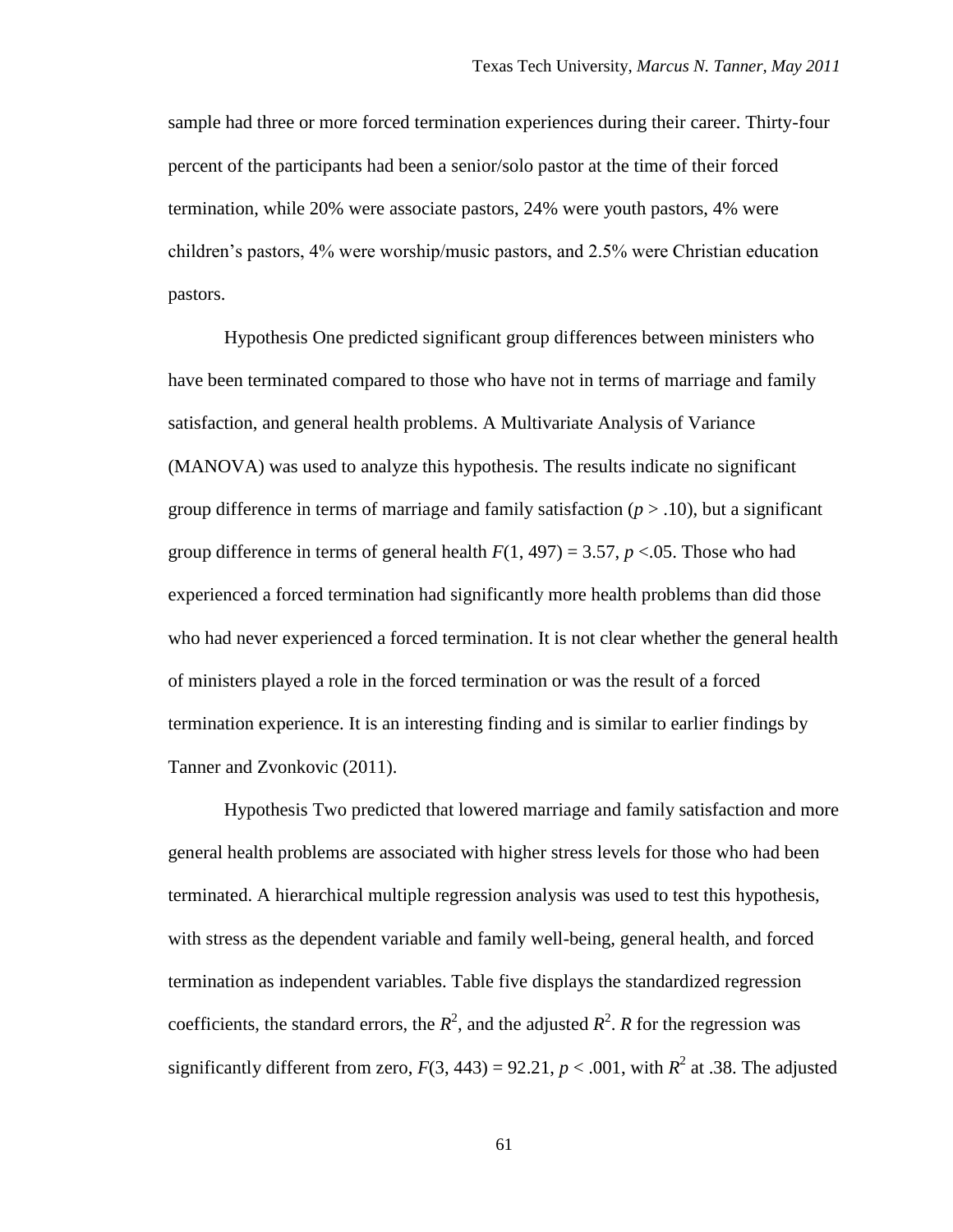$R<sup>2</sup>$  value of .38 indicates more than a third of the variability of stress is predicted by family well-being and general health. Forced termination was not a significant independent variable in this analysis. While this analysis was only partially supported it is important to note that the independent variables were all highly correlated. The extreme collinearity of these variables makes it difficult to estimate their individual regression coefficients. Altogether 38% if the variability of stress was predicted by knowing scores on family well-being, general health, and whether a person had been forcibly terminated from a ministry position.

Table 5

Study Two: *Summary of Hierarchical Multiple Regression Analysis for Variables Predicting Stress Among Respondent Who Were Forcibly Terminated*

| Predictor                                                                                                                                                                                                                                                                                                                                                                | B      | SE <sub>B</sub> |        |
|--------------------------------------------------------------------------------------------------------------------------------------------------------------------------------------------------------------------------------------------------------------------------------------------------------------------------------------------------------------------------|--------|-----------------|--------|
| General Health                                                                                                                                                                                                                                                                                                                                                           | .35    | .03             | $.53*$ |
| Family Well-Being                                                                                                                                                                                                                                                                                                                                                        | .20    | .04             | $5.7*$ |
| Forced Out                                                                                                                                                                                                                                                                                                                                                               | $-.31$ | .54             | $-.02$ |
| Constant                                                                                                                                                                                                                                                                                                                                                                 | 13.7   | .81             |        |
| R <sub>2</sub>                                                                                                                                                                                                                                                                                                                                                           |        | .38             |        |
| F for change in $R2$<br>$\mathbf{M}$ $\mathbf{A}$ $\mathbf{A}$ $\mathbf{A}$ $\mathbf{A}$ $\mathbf{A}$ $\mathbf{A}$ $\mathbf{A}$ $\mathbf{A}$ $\mathbf{A}$ $\mathbf{A}$ $\mathbf{A}$ $\mathbf{A}$ $\mathbf{A}$ $\mathbf{A}$ $\mathbf{A}$ $\mathbf{A}$ $\mathbf{A}$ $\mathbf{A}$ $\mathbf{A}$ $\mathbf{A}$ $\mathbf{A}$ $\mathbf{A}$ $\mathbf{A}$ $\mathbf{$<br>$\sqrt{1}$ |        | $92.2*$         |        |

*Note:* \**p* < .001. *n* = 446

Hypothesis Three predicted ministers who have experienced forced termination will have lower self-efficacy and self-esteem scores and higher depression scores than those who have not. A Multivariate Analysis of Variance (MANOVA) was used to analyze this hypothesis. Those who had been forcibly terminated had significantly lower self-efficacy scores  $F(1, 470) = 3.72$ ,  $p < 0.05$ , self-esteem scores  $F(1, 470) = 8.09$ ,  $p < 0.01$ , and higher depression scores  $F(1, 470) = 7.15$ ,  $p < 0$ , 1than did those who had never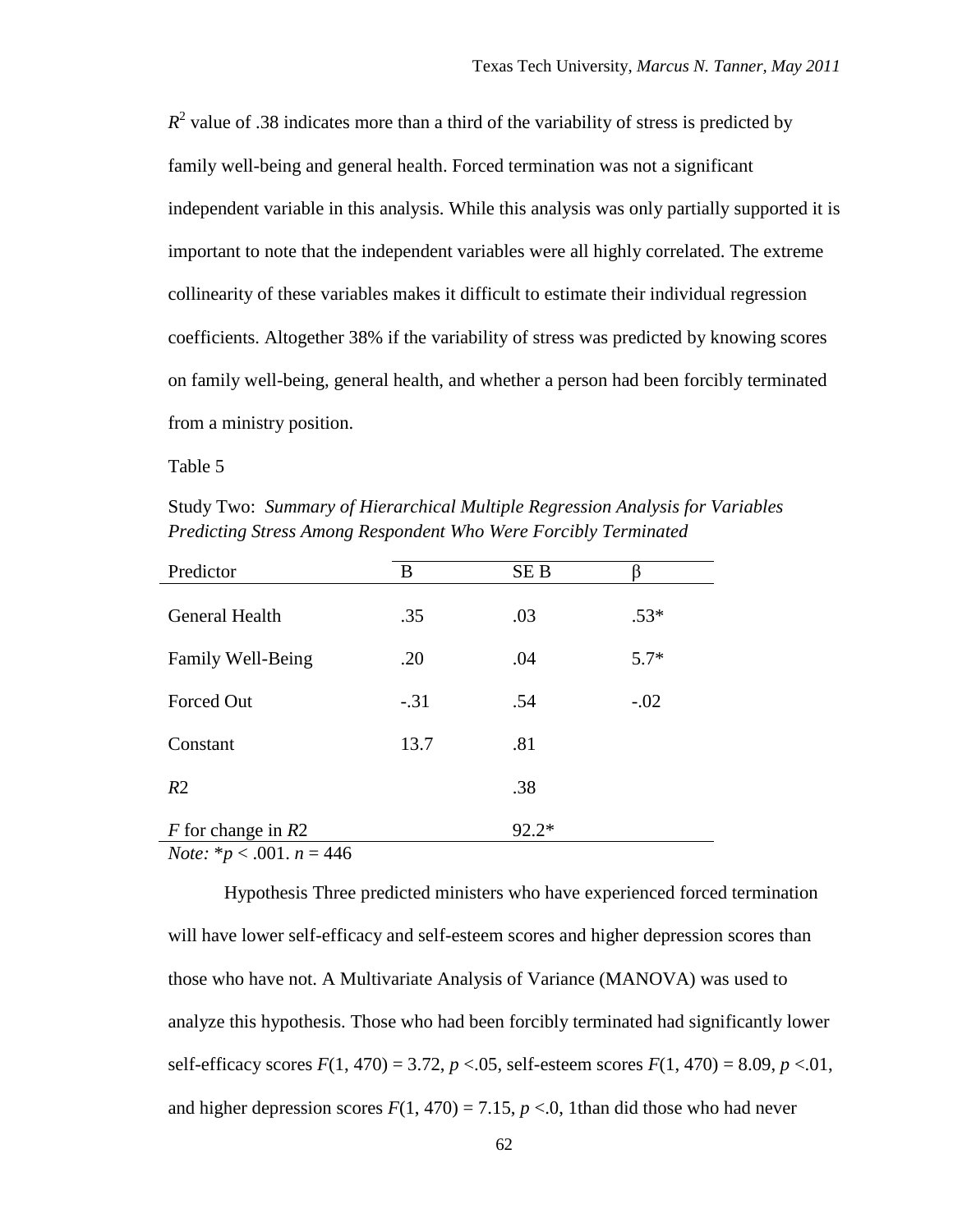experienced a forced termination. The analysis shows that minister"s self-esteem, selfefficacy, and mental health (depression) is significantly affected by the experience of forced termination. Less than half of those who had been forcibly terminated ever sought some sort of professional help.

Hypothesis Four predicted ministers who have experienced a forced termination will have higher burnout scores than those who have not. An Analysis of Variance (ANOVA) was used to test this hypothesis. Clergy who have been forcibly terminated had significantly higher levels of burnout  $F(1, 481) = 5.17$ ,  $p < .05$  than those who had never been forcibly terminated. Those who had been terminated were also asked how often they considered leaving the ministry after experiencing a forced termination. Fortytwo percent had seriously considered leaving after being forcibly terminated form a ministry position. Respondents were also asked whether they had sought professional help after been forcibly terminated or taken a sabbatical. Among the entire sample of clergy, a startling 81% had never taken a sabbatical. At the same time if there were resources available, 86% of clergy reported that they would take advantage of a sabbatical time.

#### **DISCUSSION**

This study replicated and expanded research by Crowell (1995) and Tanner and Zvonkovic (2011). Crowell"s (1995) sample showed 25% of clergy had been forcibly terminated while this study showed 28.3% of clergy have been forcibly terminated. Additionally, the Tanner and Zvonkovic (2011) study showed 41% of Assemblies of God clergy had been forcibly terminated while this study showed 34% of Assemblies of God clergy have been forcibly terminated. In fact, a within denomination frequency analysis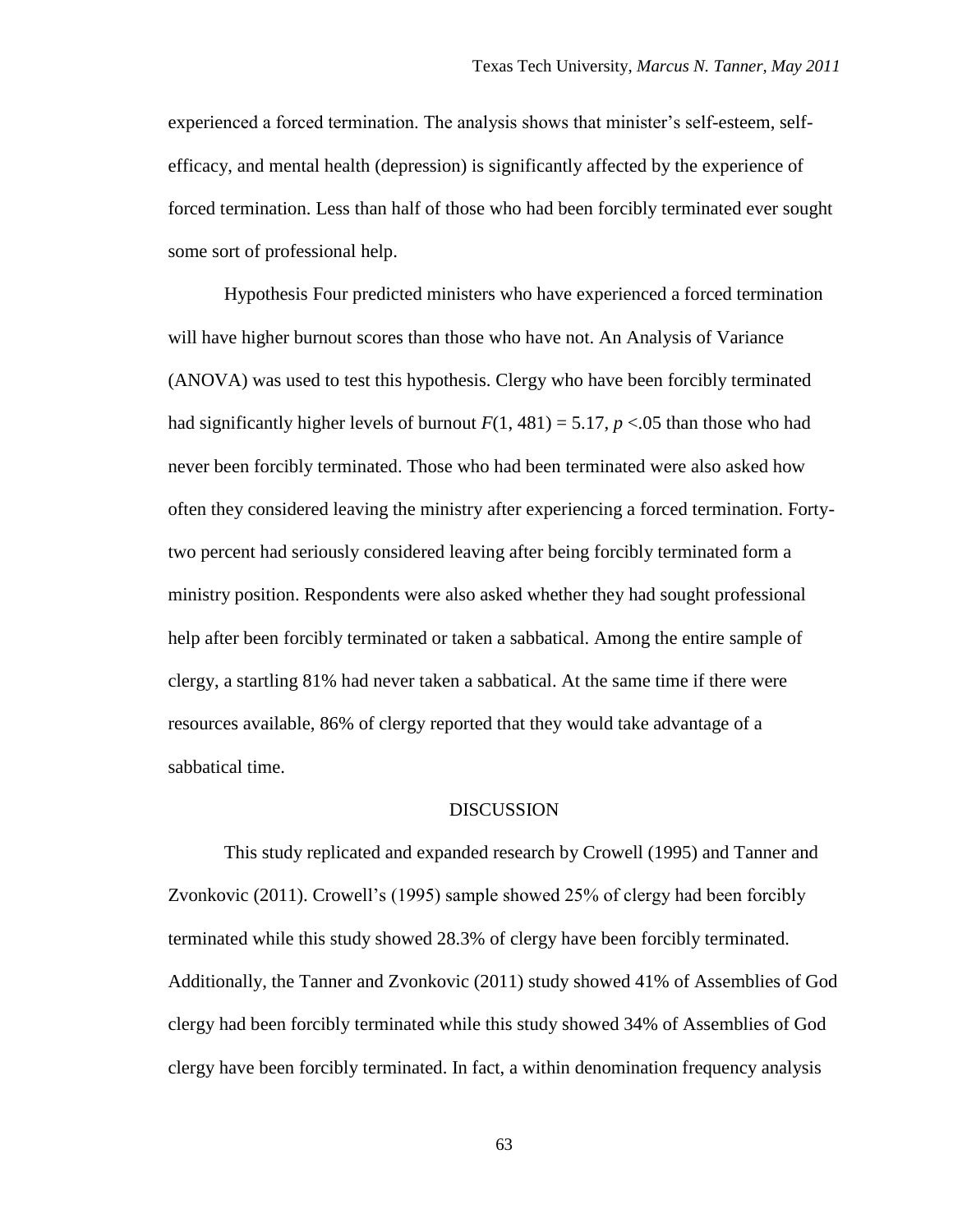showed 28% of Baptist clergy had been forcibly terminated, while 24% of Church of Christ clergy, 25% of Lutheran clergy, 29% of Methodist clergy, 31% of Non-Denominational clergy, and 24% of Presbyterian clergy had been forced from a ministry position. Many denominations have different "call" systems that may account for the variation of forced termination among different denominations. A chi-square analysis showed no statistical difference in the number of forced terminations by denomination. Also, this study showed similar results to the Tanner and Zvonkovic (2011) study; clergy who had been forcibly terminated experienced more stress and had more health problems. Interestingly, this study showed no significant struggle with marital and familial well being.

Currently, the national unemployment rate is 9.8% (Statistics, 2010). Studies on job loss in general (Tiggemann & Winefield, 1984) have shown the experience to be depressing and stressful. While it is no surprise that people find losing a job stressful and perhaps depressing, generally, people have many support systems to help them deal with such an experience. Research has shown people to financially cope effectively with job loss by taking advantage of government unemployment subsidies, family members, savings, etc. People have emotionally coped with job loss through the social support of community friends and family members. But for clergy this is often different. The forced termination rate of clergy nationally hovers at 28%, and clergy are considered selfemployed by the Internal Revenue Service and therefore, are not eligible for unemployment benefits (Gallagher, 2009 ; Hammar, 1998). In addition, clergy rank in the bottom ten percent of most educated professionals in terms of salary. Savings and retirement benefits are often not an option for short-term financial support during a job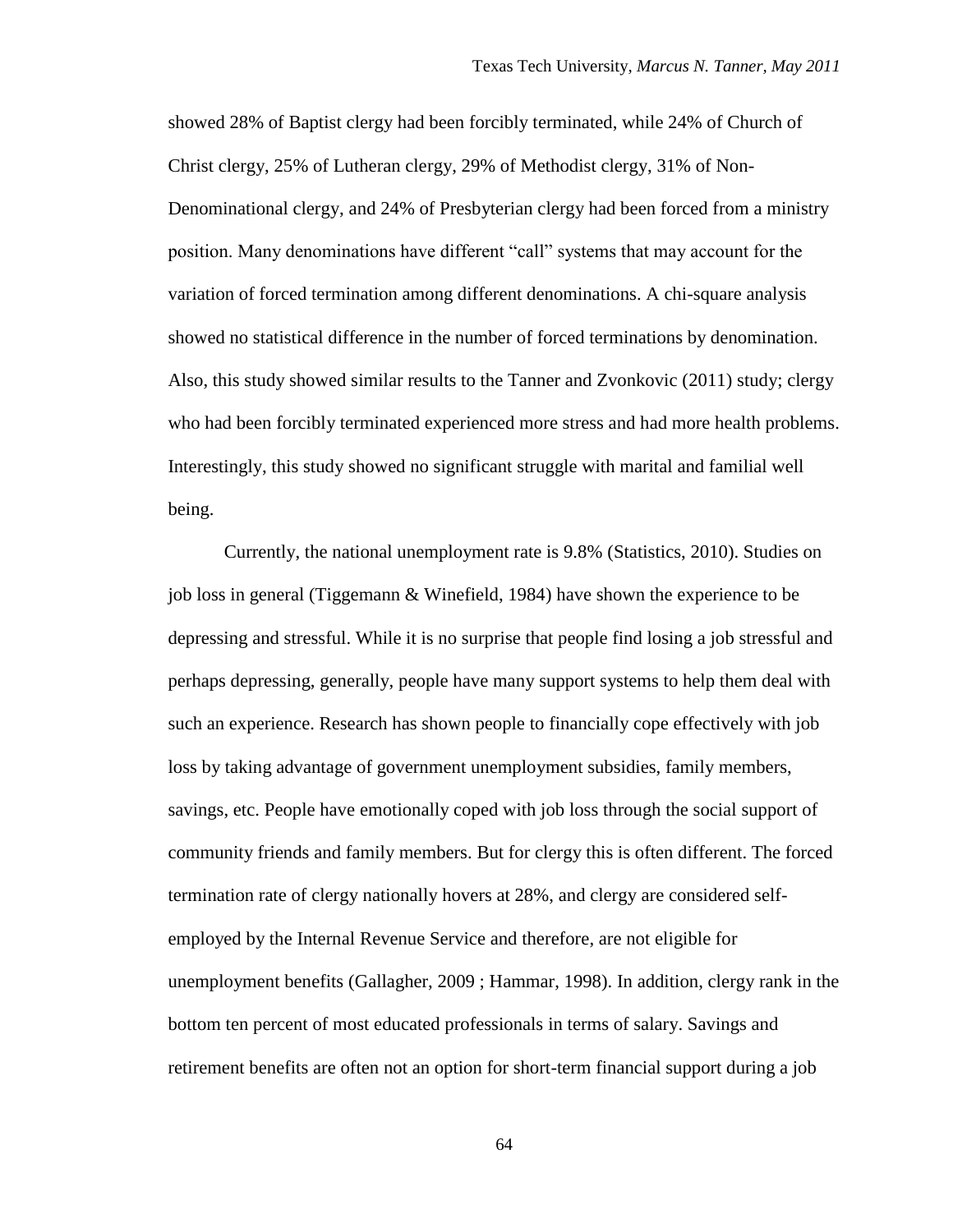transition. Because clergy often rely on the local church body in which they serve for social support, losing their job means they also lose ties with the closest social network.

 Forced termination is extremely detrimental to the overall well-being of clergy. The experience of forced termination significantly and negatively altered scores on depression, self-esteem, self-efficacy, burnout, and general health. That is to say, clergy who have been forcibly terminated at least once during their career are more depressed, have lower self-esteem, lower self-efficacy, more general health problems, and are more likely to burnout than those who have never been forced out of a ministry position.

Ministers who experienced forced termination were found in this study to have poorer health compared to those who had not been terminated. While it is impossible to prove causation with the cross-sectional design of this study and a controlled testing environment, the health levels of this population are cause for concern. Age was not related to health or whether a minister had been terminated. More research is needed to determine how detrimental forced termination is to the health of those who experience it.

Ministers who have experienced a forced termination have poor health, which operate alongside high stress levels. Stress itself was not significantly predicted by forced termination, but is a factor in creating problems for the ministry family. This is not a surprise, as researchers have shown that ministry is a stressful occupation (Blizzard, 1958). What this study shows is that effects related to forced termination (poor family well-being satisfaction and physical health) are indicative of higher stress. Among ministers who have been forcibly terminated, how high their stress levels were at the time of data collection was strongly influenced by their perception of their families" wellbeing and their report of their general health.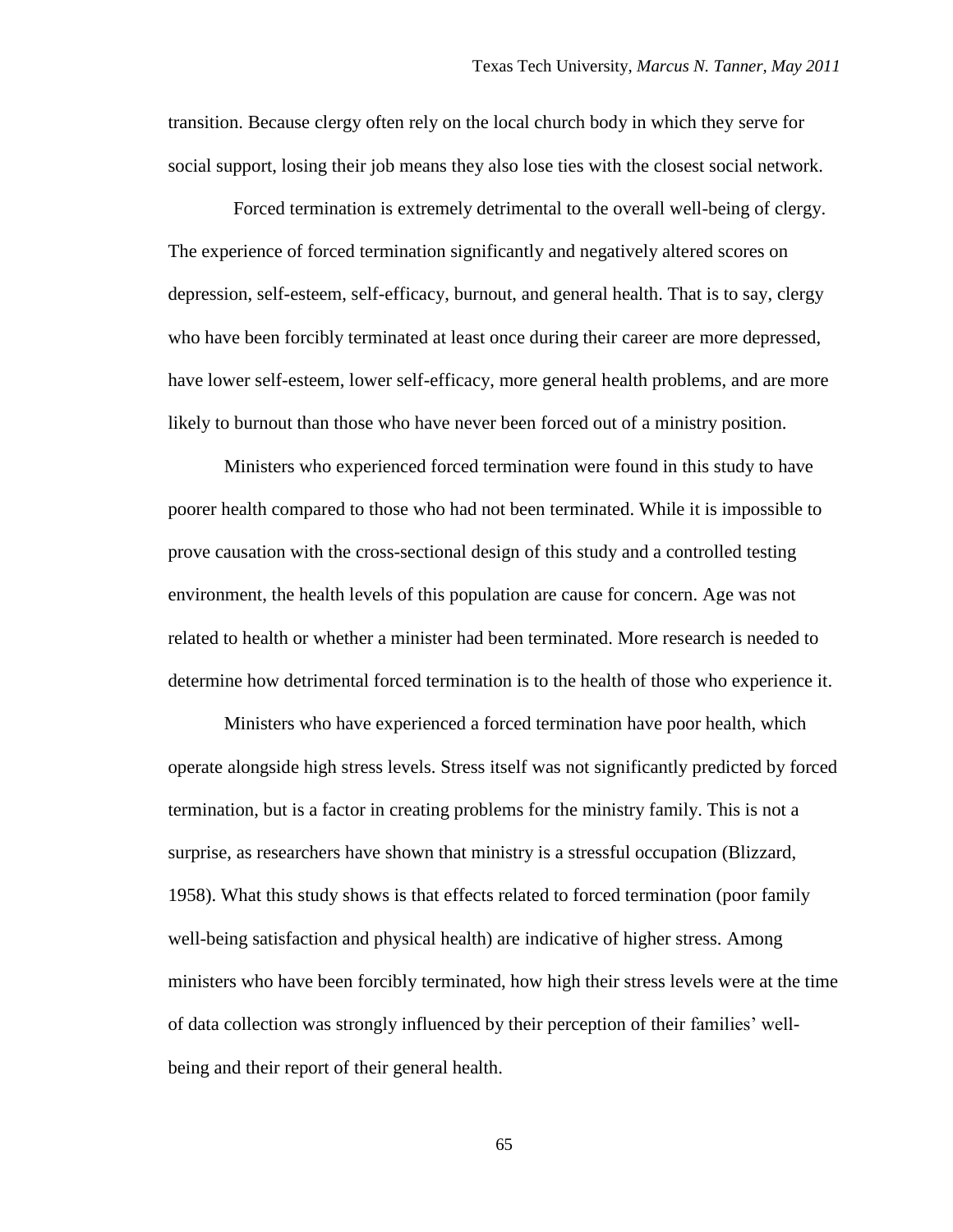Ministers who had been forcibly terminated had lower self-esteem and selfefficacy than those who had never been forcibly terminated. This also was not surprising as previous literature on job loss in general shows the event to be psychologically detrimental (Leyman, 1996). What this finding does not reveal is which came first, forced termination or low self-esteem and low self-efficacy as a result of being forcibly terminated. It would be important for future research to determine baseline measures for these two variables and collect longitudinal data to show the effects of forced termination. This study did not reveal how much time had passed between being forcibly terminated and the survey. Not only did these ministers have lower scores on self-esteem and self-efficacy, but they also had high scores of depression.

Finally, ministers who had been forcibly terminated were more likely to experience burnout than those who have never been forcibly terminated. Perhaps the regular toll of being in ministry coupled with the distressing effects of forced termination lead one to be generally unhappy with their ministry altogether. In addition, almost half (42%) of ministers who had been forcibly terminated seriously considered leaving the ministry. A minister's calling and work is central to personal identity, so when a minister experiences a forced termination event or a rejection of their calling they have a difficult time coping with it emotionally and consider leaving the ministry. Perhaps their consideration of leaving the ministry is related to questioning their calling to ministry because of their rejection.

#### *Limitations*

The sampling procedure for this study limits its generalizability. However, it should be clear that two main issues prohibit more common sampling procedures. First,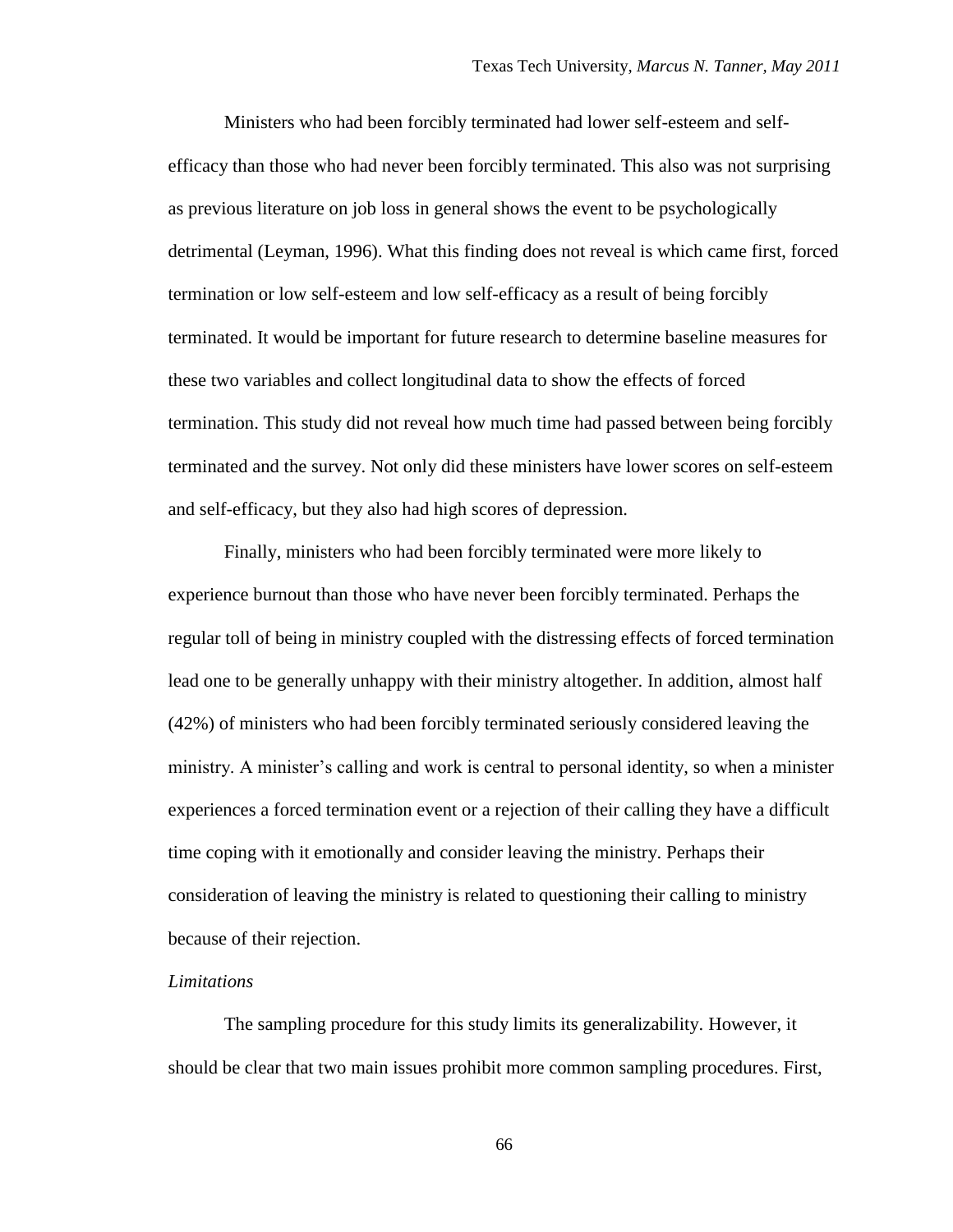clergy who have experienced forced termination may not be willing to come forward. The idea of being forced out of a ministry position is stigmatizing and hurtful. It was important to garner support from groups that have contact with ministers, such as the virtual groups on Facebook.

Studies of sensitive subject have used the social networks of participants to recruit other participants (Browne, 2005; Watters & Biernacki, 1989). Watters and Biernacki (1989) describe the need for focused and targeted sampling when working with hidden populations. They posit typical sampling procedures under-represent hidden populations and that relying "on published lists or official records as the basis for selecting probability samples has already introduced…biases that may seriously compromise the results of research directed at hidden populations." (p. 419)

Second, not only are ministers reluctant to participate, but the majority of denominations do not keep track of forced terminations, making sampling difficult (Chandler, 2001). Additionally, churches are unlikely to keep track and be forth coming about who and how a minister left their congregation. These issues force researchers to seek targeted convenience samples rather than random samples (Schutt, 2006). Using social media as the sampling method presents bias in the sample and provides no way to figure a response rate.

The sensitive nature of forced termination makes this group of potential participants a "hidden population" (Watters & Biernacki, 1989). Using social media biased the sample by excluding clergy who do not use social media as a way to interact with people. Further, because this entire project relied on the use of the internet, the sample was biased by excluding those who do not have access to the internet and email.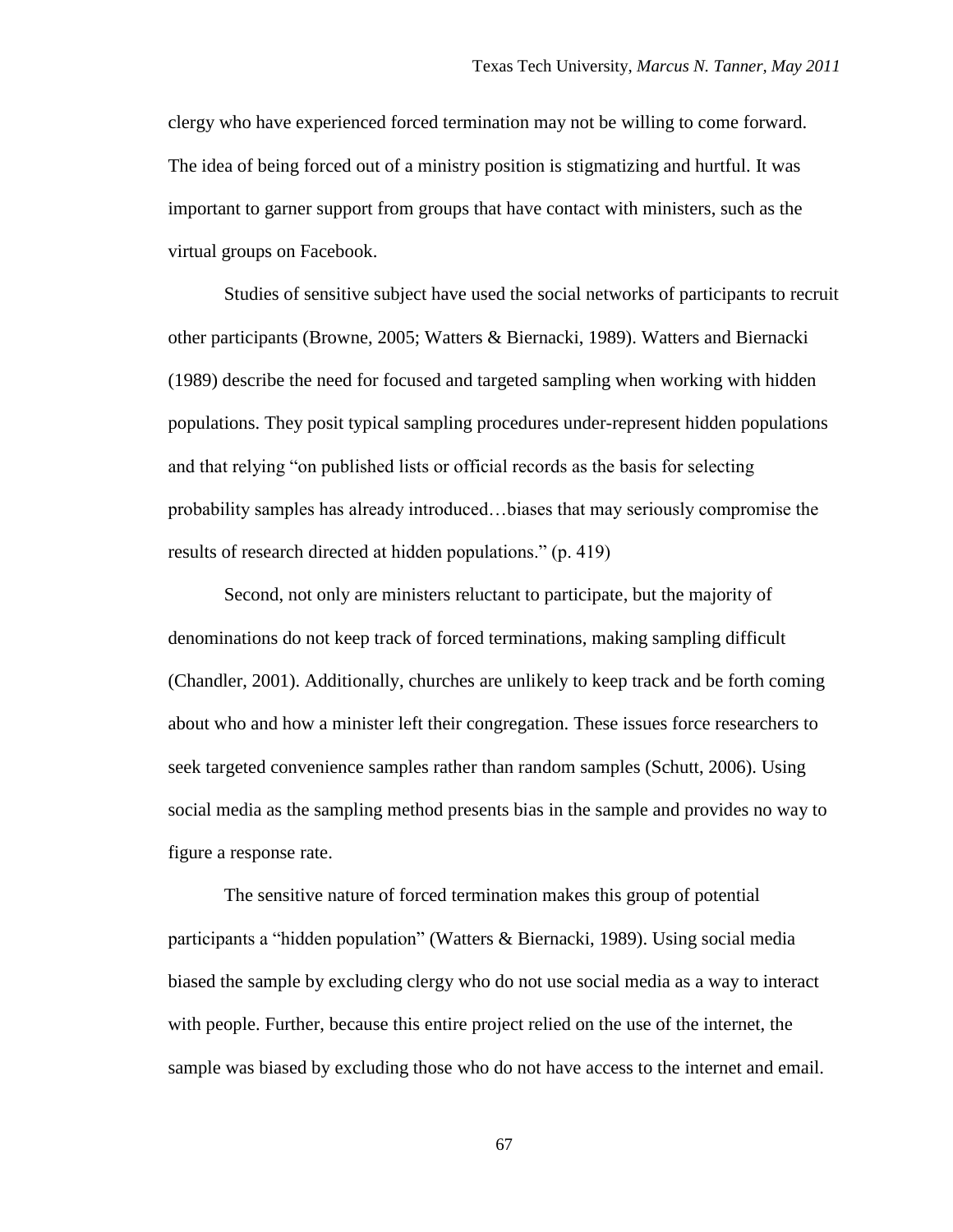## *Directions for Future Research*

This research demonstrated the lack of scholarly research on forced termination of clergy and the need for more research. The previous pilot project completed by Tanner and Zvonkovic (2011) provided a glimpse of the prevalence of forced termination among one group of clergy and some of the effects of that experience. This study added to the body of research by including many more denominations and replicating the findings of the pilot project, but much more research is needed.

The results of this study give clear implications for future research. These results give obvious concern for the event of forced termination itself and or the events leading up to a forced termination. Information gathered in this project shows the negative effects of forced termination. Forced termination is a devastating event with both short-term and long-term effects. What is unknown is why a forced termination is so detrimental to the health and well-being of clergy. It is important that future research hear directly from those who have experienced it and document their stories about the events leading up to the day they were forced out and subsequent events.

## REFERENCES

Barfoot, D. S., Winston, B. E., & Wickman, C. (2005). Forced pastoral exits: An exploratory study. Unpublished Manuscript. Regents University.

Baum, A., Fleming, R., & Reddy, D. M. (1986). Unemployment stress: Loss of control, reactance and learned helplessness. *Social Science Medicine, 22*(5), 509-516.

Blizzard, S. (1958). Protestant parish minister's self-image of his master role. *Pastoral Psychology, 9*(9), 25-32.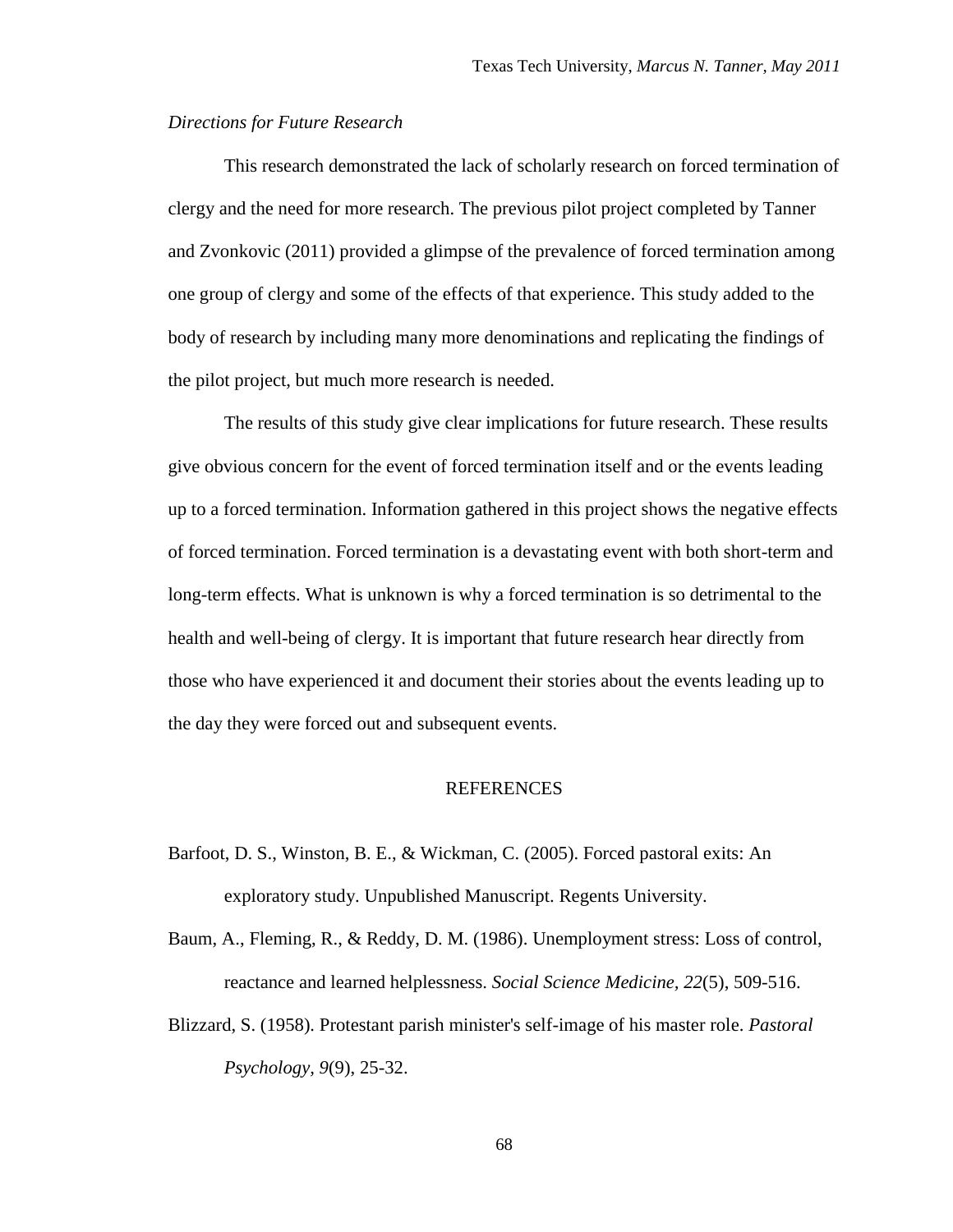- Browne, K. (2005). Snowball sampling: using social networks to research nonheterosexual women. *International Journal of Social Research Methodology, 8*(1), 47-60.
- Chandler, C. (2001). When Churches Beat Their Plowshares into Swords: People at War with the Pastor. *Review and Expositor, 98*(4), 557-578.
- Clark, A., & Oswald, A. (1994). Unhappiness and unemployment. *The Economic Journal*, 648-659.
- Cohen, S., Kamarck, T., & Mermelstien, R. (1983). A global measure of perceived stress. *Journal of Health and Social Behavior, 24*(4), 385-396.
- Cohen, S., & Williamson, G. (1988). Perceived stress in a probability sample of the United States. *The social psychology of health, 13*, 123-128.

Colbert, D. (2003). *Deadly emotions*. Nashville, TN: Thomas Nelson, Inc.

- Crowell, R. (1995). *Forced pastoral exits: an empirical study.* Unpublished Unpublished doctoral dissertation, Dallas Theological Seminary, Dallas, TX.
- Dew, M. A., Bromet, E. J., & Penkower, L. (1992). Mental health effects of job loss in women. *Psychological Medicine, 22*(3), 751-764.
- Dooley, D., & Catalano, R. (1988). Recent research on the psychological effects of unemployment. *Journal of Social Issues, 44*(4), 1-12.
- Fagin, L. (1981). *Unemployment and health in families*. London: Department of Health and Social Security.
- Francis, L., Kaldor, P., Robbins, M., & Castle, K. (2005). Happy but exhausted? Workrelated psychological health among clergy. *Pastoral sciences, 24*(2), 101-120.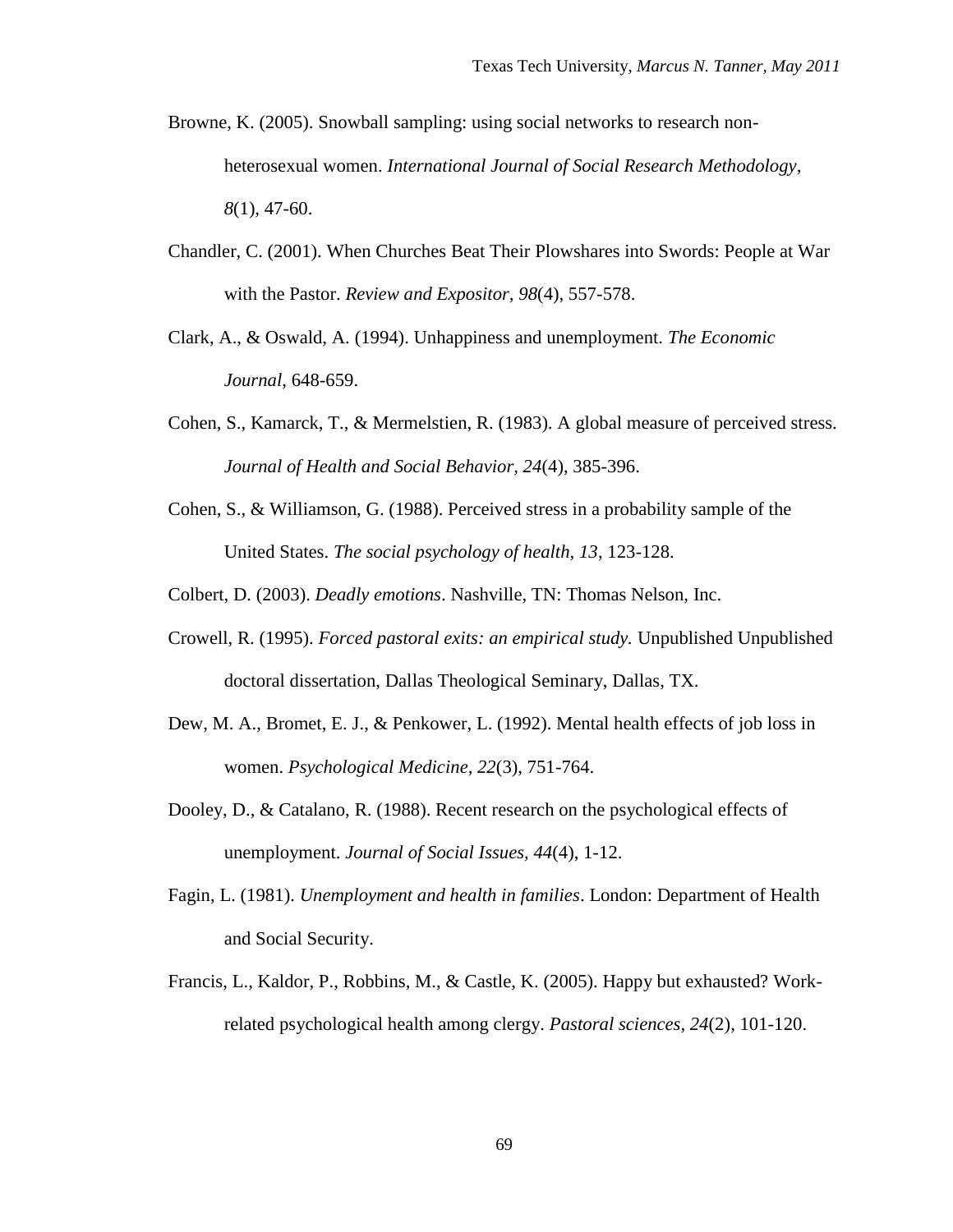- Francis, L. J., Kaldor, P., Shevlin, M., & Lewis, C. A. (2004). Assessing-emotional exhaustion among the Australian clergy: Internal reliability and construct validity of the scale of emotional exhaustion in ministry (SEEM). *Review of Religious Research, 45*(3), 269-277.
- Gallagher, T. (2009 ). Fired! do church employees get unemployment benefits? Retrieved 22 Jan, 2011, from http://ncronline.org/news/faith-parish/fired-do-churchemployees-get-unemployment-benefits
- Greenfield, G. (2001). *The wounded minister: Healing from and preventing personal attacks*. Grand Rapids, MI: Baker Books.
- Gurney, R. M. (1981). Leaving school, facing unemployment, and making attributions about the causes of unemployment. *Journal of Vocational Behavior, 18*(1), 79-91.
- Hammar, R. R. (1998). The church as employer: unemployment taxes Retrieved 22 Jan, 2011, from http://www.churchlawtoday.com/private/library/pcl/p10c.htm
- Holmes, T. H., & Rahe, R. H. (1967). The social readjustment rating scale. *Journal of psychosomatic research, 11*(2), 213-218.
- Hurrell, J. J., & McLaney, M. (1988). Exposure to job stress: A new psychometric instrument. *Scand J Work Environ Health, 14*(suppl 1), 27-28.
- Kasl, S. V., Rodriguez, E., & Lasch, K. E. (1998). The impact of unemployment on health and well-being. *Adversity, stress, and psychopathology*, 111-113.
- Kinicki, A. J. (1985). Personal consequences of plant closings: A model and preliminary test. *Human Relations, 38*(3), 197-212.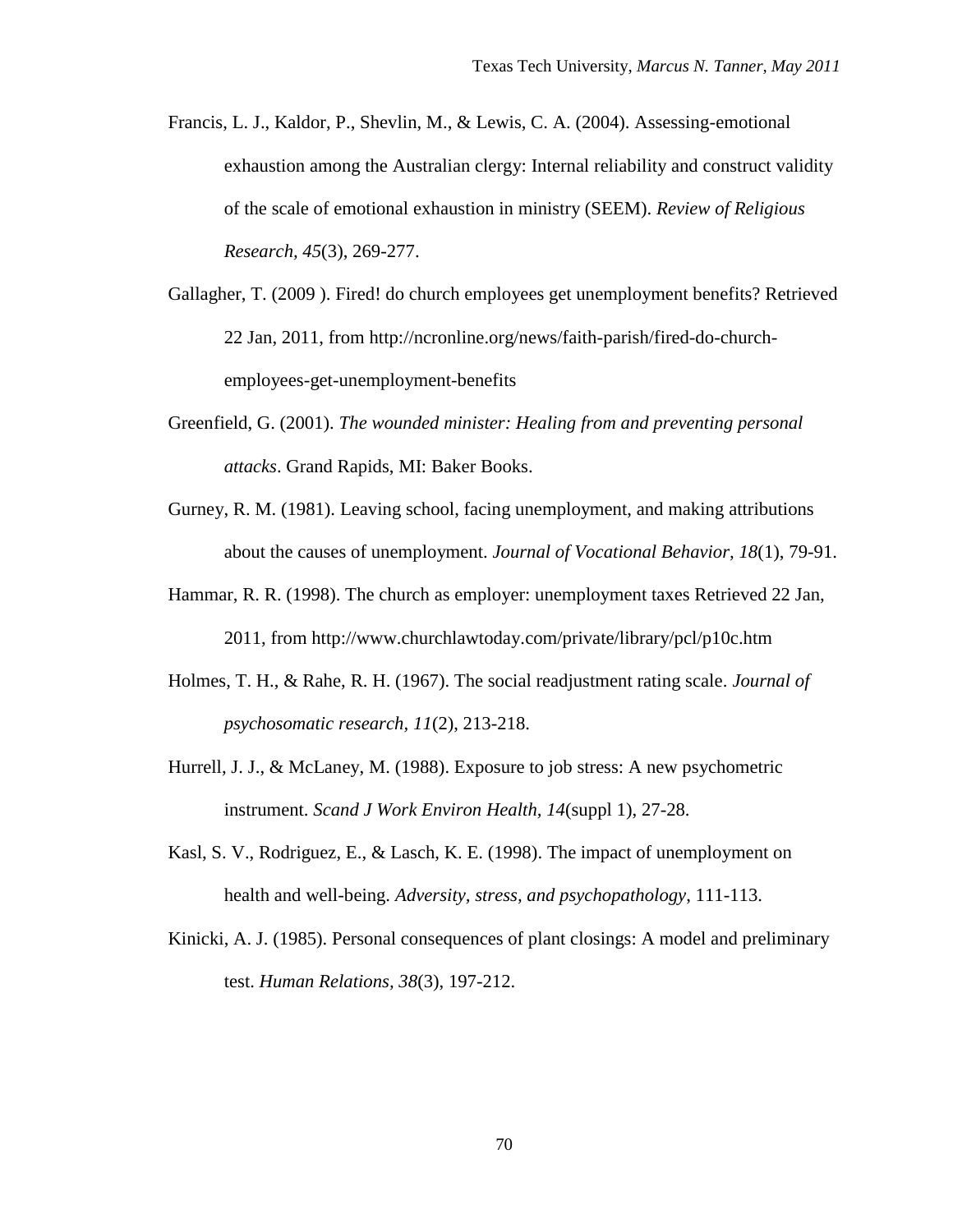- Leganger, A., Kraft, P., & Roysamb, E. (2000). Perceived self-Efficacy in health behaviour research: conceptualisation, measurement and correlates. *Psychology & Health, 15*(1), 51.
- Little, L. M., Simmons, B. L., & Nelson, D. L. (2007). Health Among Leaders: Positive and Negative Affect, Engagement and Burnout, Forgiveness and Revenge. *Journal of Management Studies, 44*, 243-260.

Maslach, C. (1978). Job burnout: How people cope. *Public Welfare, 36*(2), 56-58.

- Maslach, C., Schaufeli, W., & Leiter, M. (2001). Job burnout. *Annual review of psychology, 52*(1), 397-422.
- Miner, M. H. (2007). Changes in burnout over the first 12 months in ministry: Links with stress and orientation to ministry. *Mental Health, Religion & Culture, 10*(1), 9-16.
- Radloff, L. S. (1977). The CES-D scale: A self-report depression scale for research in the general population. *Applied Psychological Measurement*(1), 385-401.
- Schumm, W., Paff-Bergen, L., Hatch, R., Obiorah, F., Copeland, J., Meens, L., et al. (1986). Concurrent and discriminant validity of the Kansas Marital Satisfaction Scale. *Journal of Marriage and the Family, 48*(May), 381 - 387.
- Schutt, R. K. (2006). *Investigating the social world: The process and practice of research* (5th ed.): Pine Forge Press.
- Spera, S., Buhrfeind, E., & Pennebaker, J. (1994). Expressive writing and coping with job loss. *The Academy of Management Journal, 37*(3), 722-733.
- Statistics, U. S. B. o. L. (2010). *Employment Situation Summary*. from http://www.bls.gov/news.release/empsit.nr0.htm.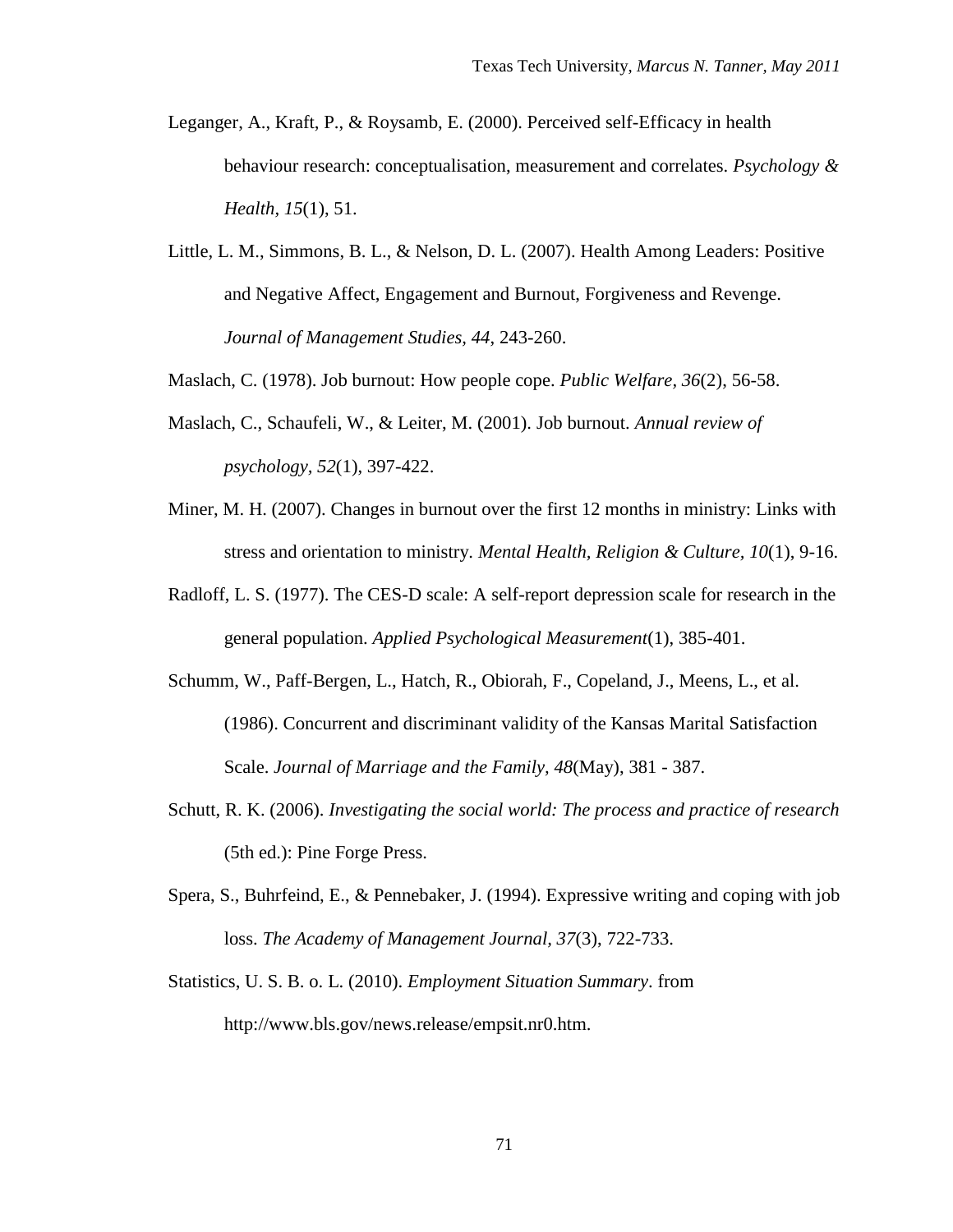- Stoner, C. R., Robin, J., & Russell-Chapin, L. (2005). On the edge: Perceptions and responses to life imbalance. *Business Horizons, 48*(4), 337-346.
- Tanner, M., & Zvonkovic, A. (2011). Forced to leave: forced termination experiences of Assemblies of God clergy and its connection to stress and well-being outcomes. *Pastoral Psychology*.
- Tibbits, D. (2006). *Forgive to Live: How forgiveness can save your life.* . Franklin, TN: Integrity Publishers.
- Tiggemann, M., & Winefield, A. H. (1984). The effects of unemployment on the mood, self-esteem, locus of control, and depressive affect of school-leavers. *Journal of occupational Psychology, 57*(1), 33-42.
- Turner, C. (2007). Terminations: 1,300 staff dismissed in 2005. *Facts and Trends, 53,* 39- 41.
- Watters, J., & Biernacki, P. (1989). Targeted sampling: options for the study of hidden populations. *Social Problems, 36*(4), 416-430.
- Willis, C. (2001). Terminations of pastors, staff leveling off, survey results show. Retrieved January, 30, 2008, from http://www.nacba.net/Article/termination.htm
- Winefield, A. H., & Tiggemann, M. (1989). Job loss vs. failure to find work as psychological stressors in the young unemployed. *Journal of occupational Psychology, 62*(1), 79–85.
- Winefield, A. H., & Tiggemann, M. (1990). Employment status and psychological wellbeing: A longitudinal study. *Journal of Applied Psychology, 75*(4), 455-459.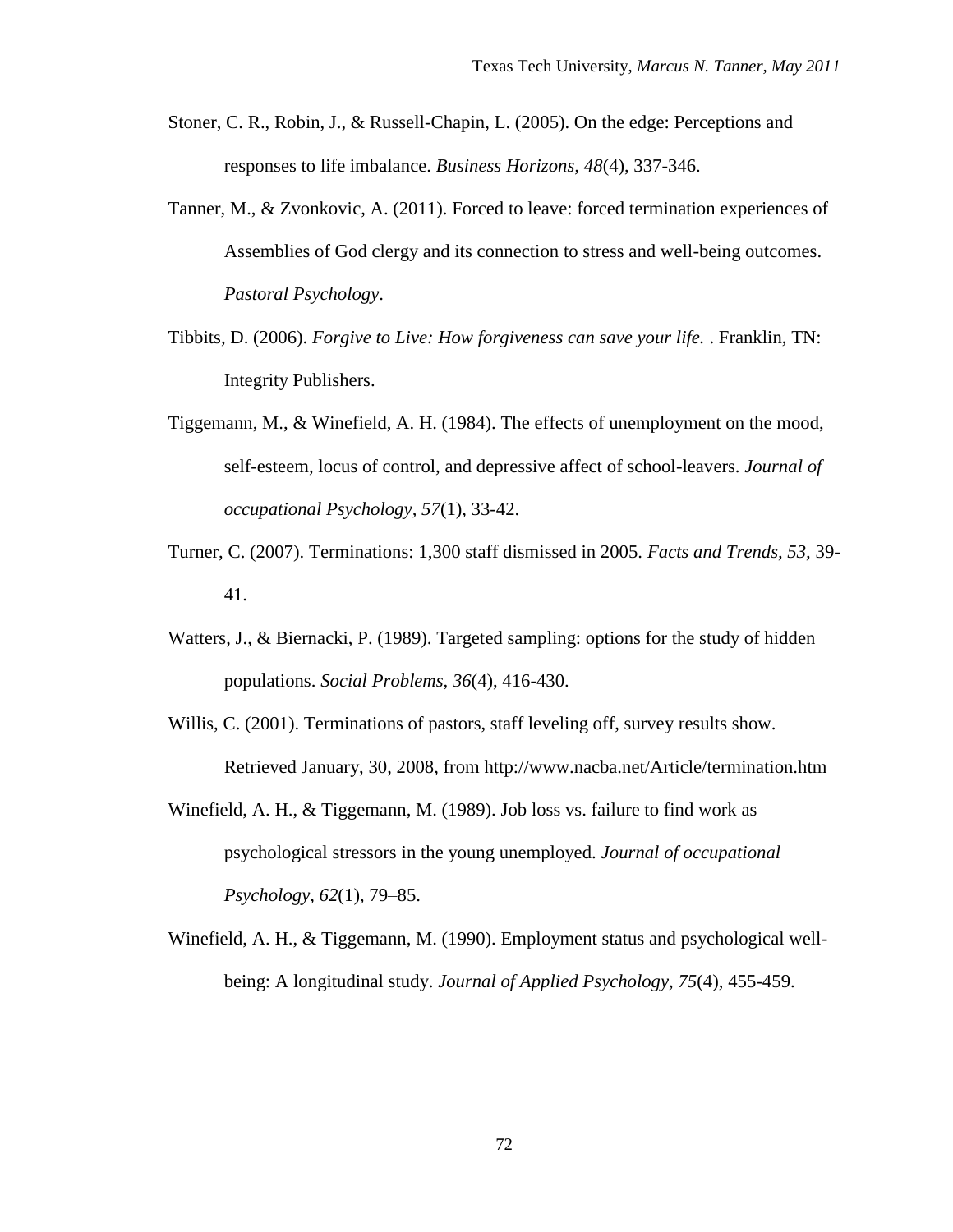- Winefield, A. H., Tiggemann, M., & Smith, S. (1987). Unemployment, attributional style and psychological well-being. *Personality and Individual Differences, 8*(5), 659- 665.
- Winefield, A. H., Tiggemann, M., & Winefield, H. R. (1992). Unemployment distress, reasons for job loss and causal attributions for unemployment in young people. *Journal of occupational and organizational psychology, 65*(3), 213-218.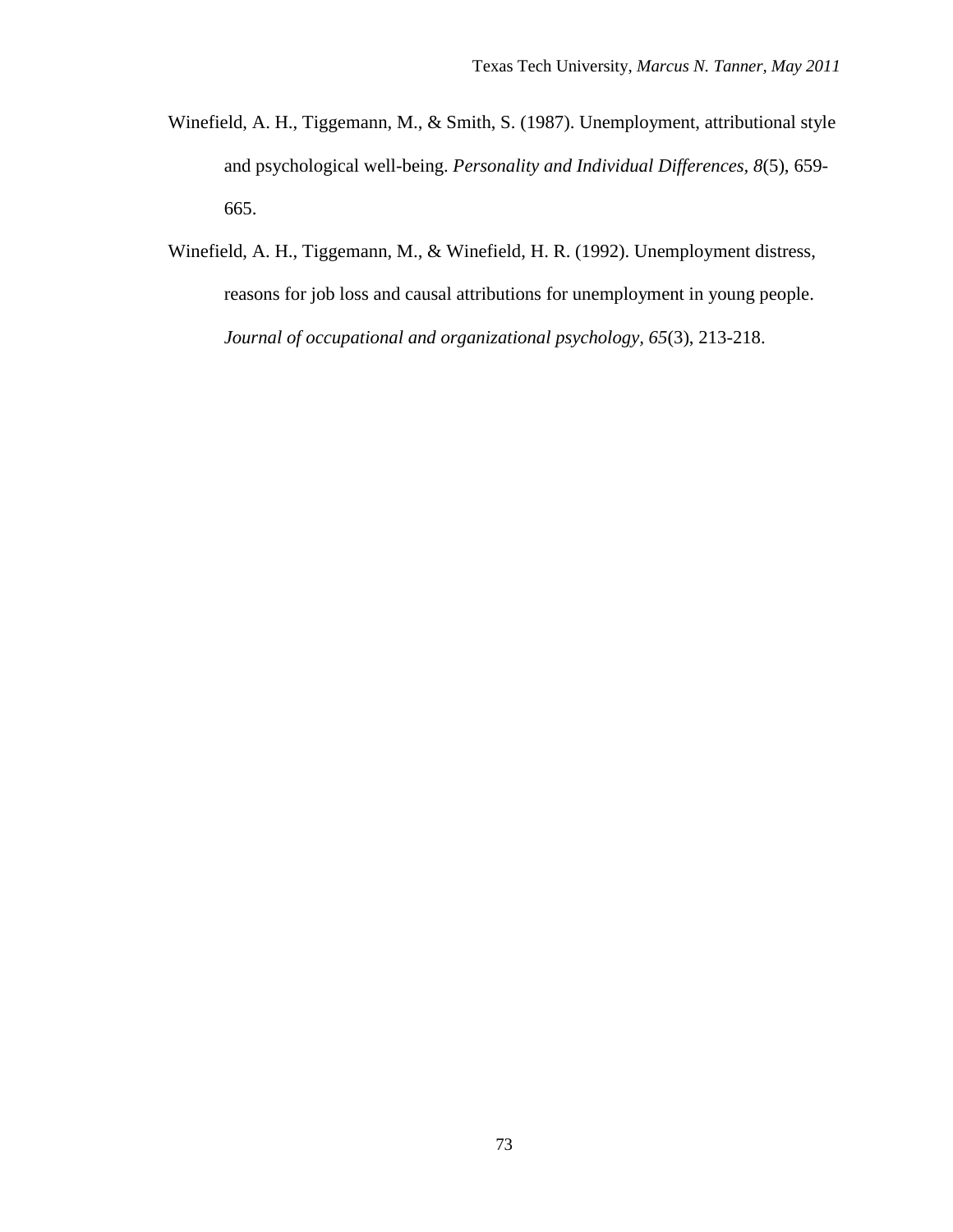## **CHAPTER 4 – STUDY THREE**

# CLERGY WHO EXPERIENCE TRAUMA AS A RESULT OF FORCED **TERMINATION**

Marcus N. Tanner, Jeffrey N. Wherry, & Anisa M. Zvonkovic

Texas Tech University

Submitted to the journal of Pastoral Psychology, July, 2010.

Under Review January, 2011.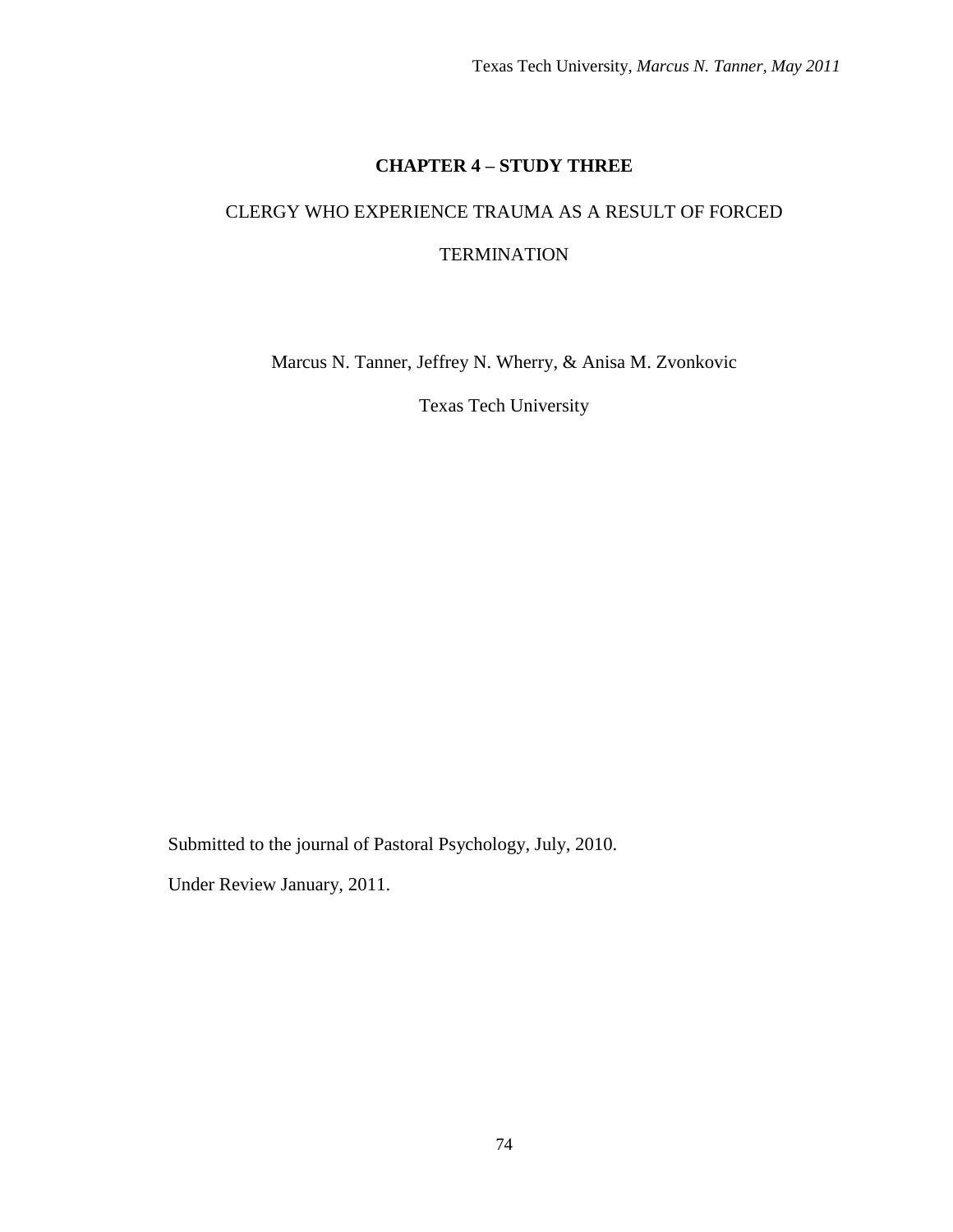## ABSTRACT

The forced termination of clergy is a demeaning and psychologically distressing experience. Clergy who experience a forced termination are subjected to mobbing (psychological harassment) and other activities meant to publicly or privately demean ministers in such a way that they resign their ministry position. The psychological harassment to which these ministers are subjected has a long-term impact on their mental health. In a convenience sample of 55 ministers who had been forcibly terminated, participants scored above the known cut-off score for Post Traumatic Stress Disorder (PTSD) and scored high on a measure of burnout and Generalized Anxiety Disorder (GAD). Forced termination has been anecdotally connected to PTSD and GAD; this project sought to empirically link PTSD and GAD to the forced termination of clergy. Issues surrounding forced termination significantly predicted the perceptions one would have, which in turn predicted the levels of anxiety, burnout, and PTSD. This study raises concern for the long-term mental health effects of ministers who have been forcibly terminated and provides implications for future clinical study on this group of clergy.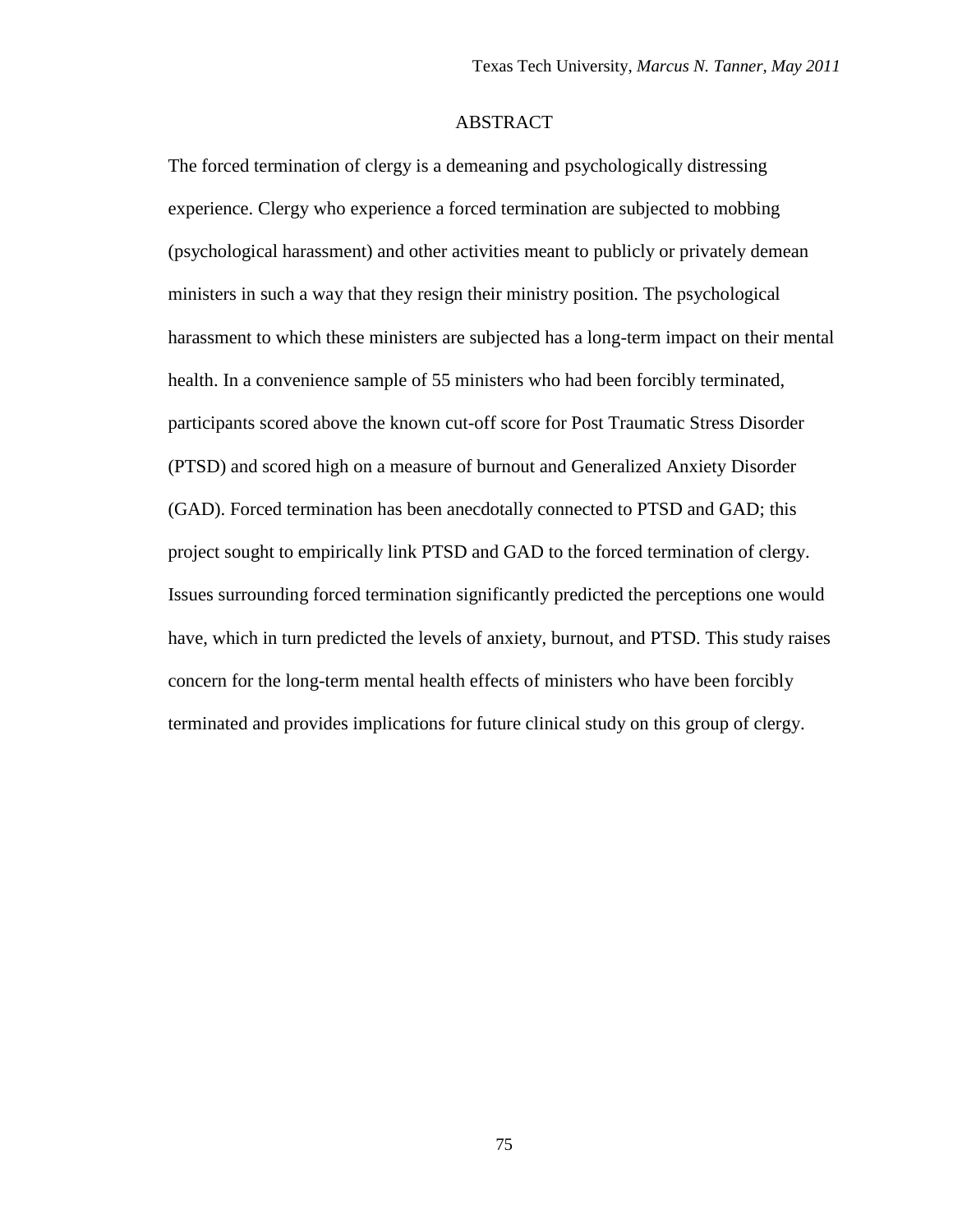#### INTRODUCTION

Although forced termination has been a subject of interest to clergy for some time, social scientists largely have ignored this prevalent problem among Christian denominations. Social science researchers have examined the difficulties and stressful nature of ministry work dating back to Blizzard"s (1958) study, but have failed to examine the phenomenon of forced termination, a psychologically distressing experience. The extant literature on forced termination of clergy is minimal at best (Barfoot et al., 2005; Crowell, 1995; Tanner & Zvonkovic, 2011).

This study posits an empirical connection between the forced termination of clergy and what the fourth edition of the Diagnostic and Statistical Manual for Mental Disorders (DSM – IV) (APA, 1994) describes as Post Traumatic Stress Disorder (PTSD) and General Anxiety Disorder (GAD). This review of the literature first describes relevant studies on ministry demands, burnout, and forced termination; the concept of mobbing; and the association between mobbing, PTSD and GAD symptoms.

#### LITERATURE REVIEW

Kanter (1977), described the church as a "controlling organization" that requires work from members of the family other than the minister, who is the person paid for ministry work. The work of the ministry is a demanding profession constantly spilling over into the family domain. Ministry demands make it difficult to balance work and family. The chronic stress of working with demanding people takes its toll on ministers and may result in ministry burnout. Additionally, ministers who do not meet the demands of a church may face forced termination which has long-term implications for family well-being and physical health (Tanner & Zvonkovic, 2011).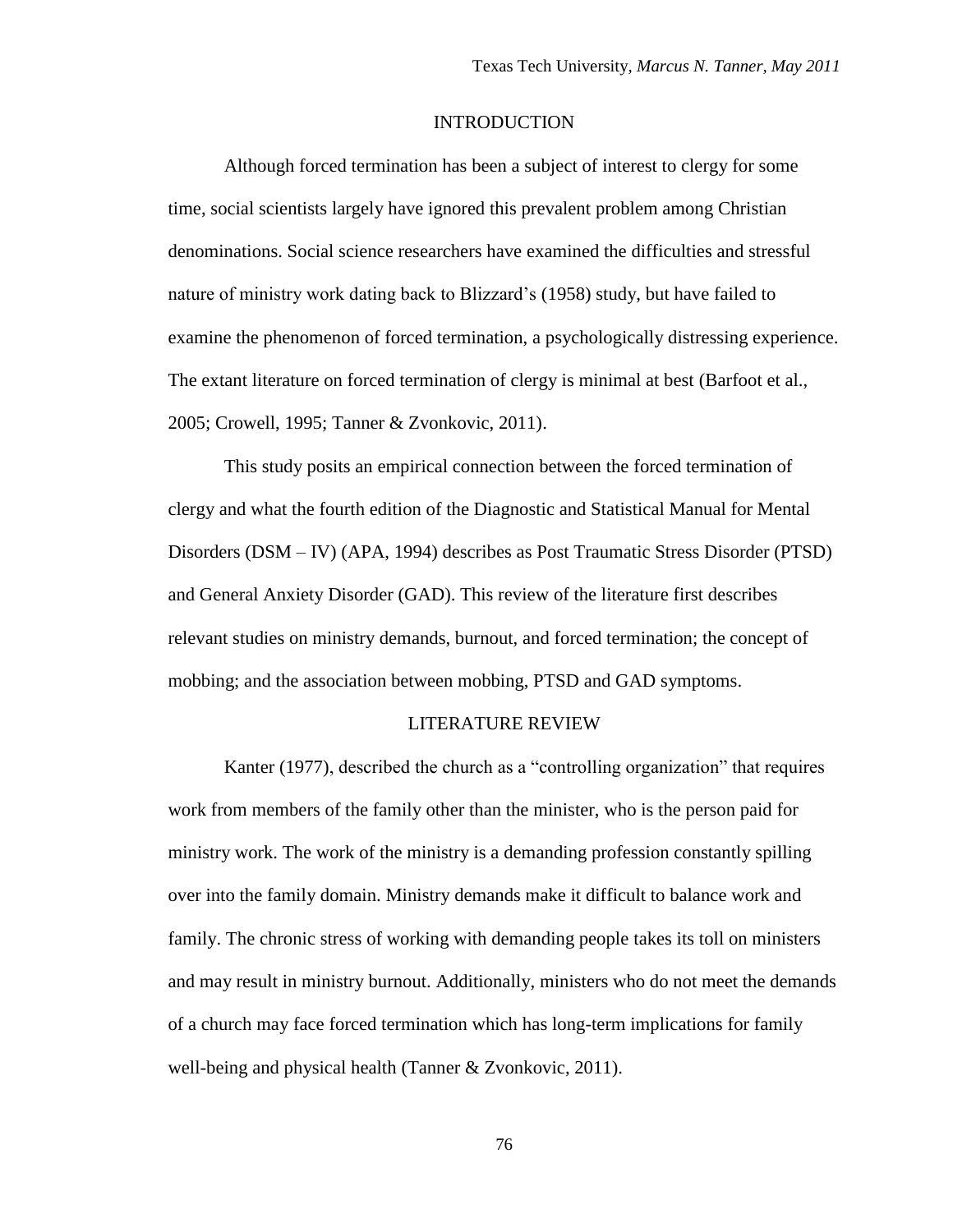## *Ministry Demands*

Intrusive demands of ministry work have detrimental affect on the attitude and well-being of ministers (Han & Lee, 2004; Lee, 1999; Lee & Balswick, 2006; Lee & Iverson-Gilbert, 2003; Morris & Blanton, 1994a). Lee (1999) surveyed 312 ministers from five Protestant denominations and identified four classifications of intrusive demands: personal criticism, presumptive expectations, boundary ambiguity, and family criticism. Respondents reported experiencing more presumptive expectations from church members and the boundaries separating work and family were ambiguous. In addition, boundary ambiguity type demands occurred more often than presumptive expectations. Lee's (1999) ministry demands were significantly associated with measures of burnout. He concluded that the consequences of ministry work are different than other careers in the way work-related stress for ministers is not confined to the domain of the workplace, but is more globally impacting and affects other relational areas (i.e., other church members, family members, other church staff, and other clergy members).

Pastoral stress characteristically arises from emotional stress (Mills & Koval, 1971), unrealistic and intrusive expectations (Lee & Balswick, 2006; Morris & Blanton, 1994a), and financial concerns (Morris & Blanton, 1994b). Pastoral stress affects the quality of family life as revealed by Morris and Blanton"s (1994b) study of 272 clergy husbands and wives. Their study indicated that intrusions of family boundaries were related negatively to marital satisfaction.

Morris and Blanton (1998) later conducted a study on predictors of family functioning among 132 clergy couples. Their study revealed intrusiveness, lack of social support, mobility, and time demands negatively impacted family functioning. Husbands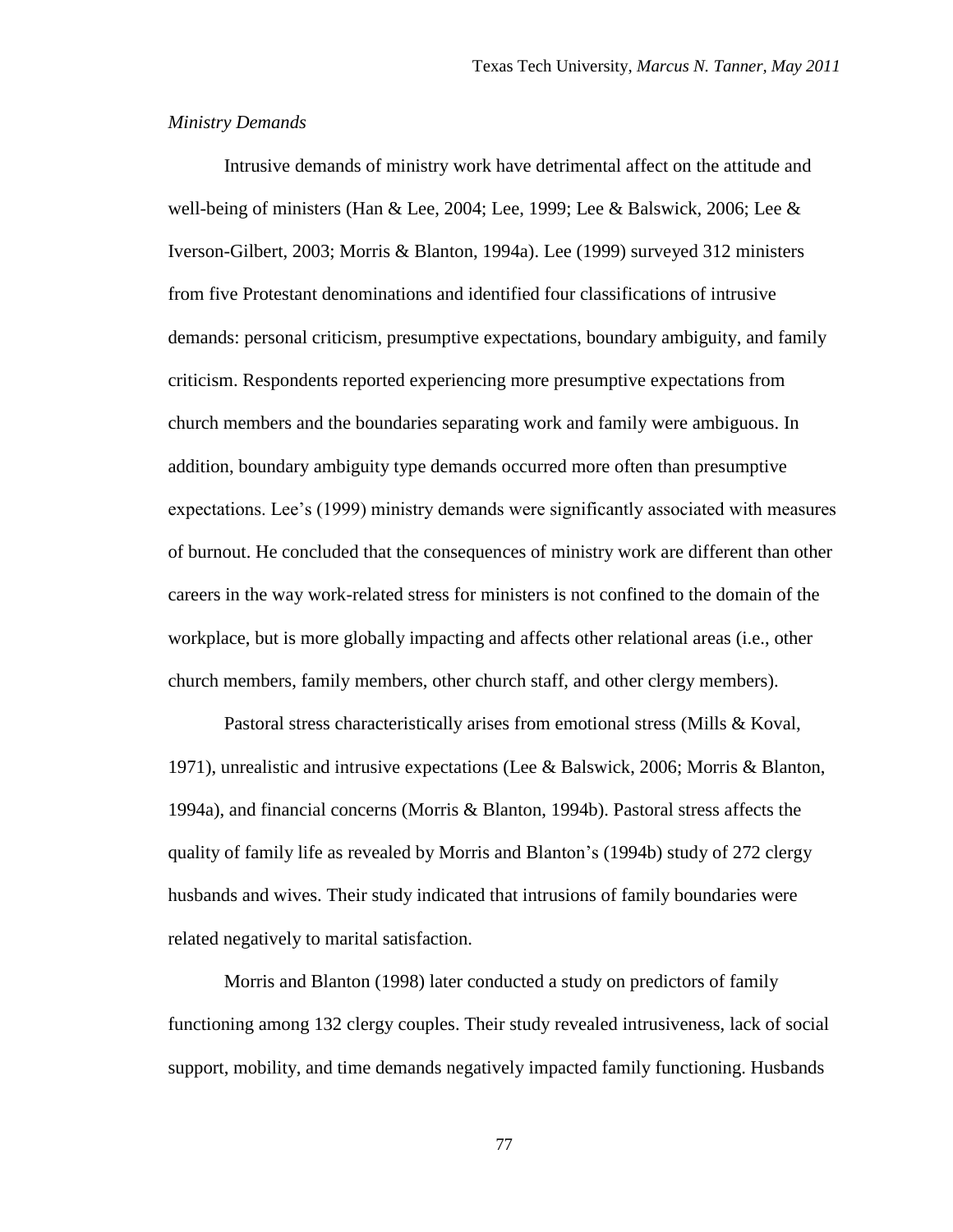and wives reported increased difficulty with external locus of control and disengagement as intrusiveness into the family domain increased. Clergy (primarily male) and spouses (primarily female) found ministry demands affecting their ability to control events in their life and began separating themselves from relationships in the church and with each other. Husbands and wives reported greater conflict and a permissive family atmosphere as ministry demands increased. Lee"s (1999) conclusion of the inclusive impact of stress (work-related stress is not confined to the workplace, but extends to other relational areas) was supported when Morris and Blanton (1998) concluded that contextual stressors negatively affect family functioning in the ministry household.

## *Burnout*

Burnout is a common problem for those working in caring professions. It is defined as emotional exhaustion as a result of chronic stress from working with people (Maslach et al., 2001). Burnout is characterized by three dimensions: emotional exhaustion, depersonalization (an uncaring or dehumanized attitude), and a reduced sense of personal accomplishment (Randall, 2004). As Lee (1999) demonstrated, ministers who experience a high level of ministry demands are likely to experience burnout. A range of physical and psychological problems associated with burnout and the ministry profession (Kaldor & Bullpitt, 2001).

Duke Divinity School conducted a survey among 2,500 religious leaders and revealed 10% described being depressed, while 40% were depressed at times or "worn out" some or most of the time. Depression and the feeling of exhaustion are symptomatic of burnout. Serious health problems also were exposed in the study; for example, 76% of clergy were either overweight or obese compared with 61% of the U.S. population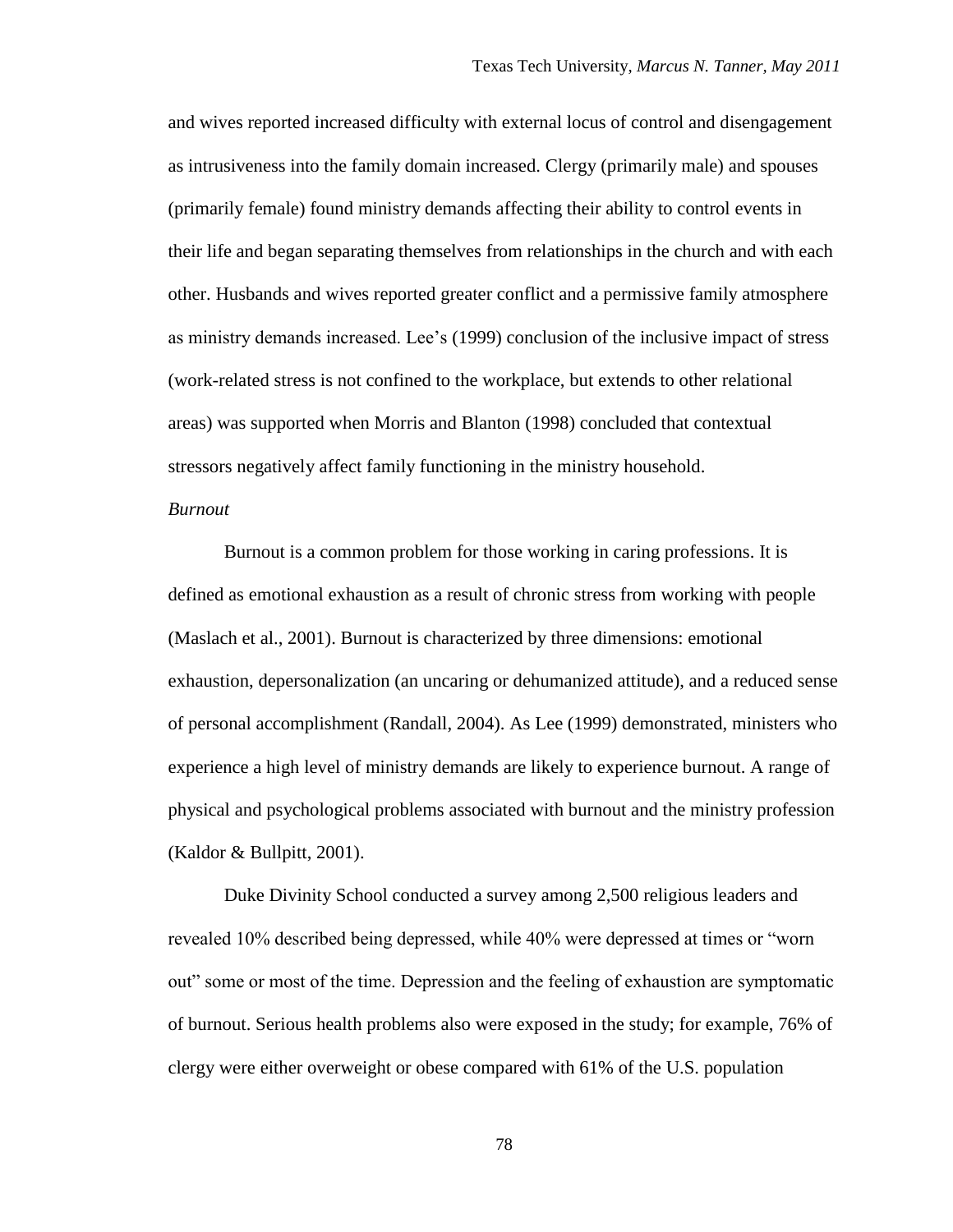(McMillan, 2003; Wells, 2002). Further, a 2002 study conducted by Pulpit and Pew researchers at Duke University School of Divinity found that ministers were indeed at risk for emotional burnout due to multiple roles and pressure. Twelve percent of their sample left the ministry due to burnout or discouragement. According to the researchers, ministry is a high risk occupation (Hoge & Wenger, 2005). Not only do clergy struggle with the effects of high ministry demands, they also face a phenomenon that has longterm physical and mental health implications; forced termination.

## FORCED TERMINATION

Forced termination should be considered a new area of study. The extant literature on forced termination comes from three empirical studies; Crowell"s (1995) dissertation which focused primarily on the lack of church discipline as a precursor for a forced termination, but provided no definition of forced termination. Church discipline is the method churches use to regulate or control problem members or potential conflict. One extreme form of church discipline is that churches ex-communicate members. Barfoot et al."s (2005) exploratory study on forced termination provided a working definition

> *Forced pastoral exit is a process by which a congregation, a personnel committee, or individual leader within a church terminates or forces the resignation of a minister from a position of ministry (LaRue, 1996). Furthermore a pastor may abdicate his post due to the constant negativity found in personal attacks and criticism from a small faction within the congregation from whom the minister feels psychologically pressured to step down from his or her service of ministry (Goodwin, 1997).*

The lack of definition in Crowell's (1995) dissertation is an unaddressed major limitation and Barfoot et al.'s (2005) working definition was a confluence of two other non-scholarly works. Tanner and Zvonkovic (2011) defined forced termination as "the result of a process of involuntary removal of paid and non-paid clergy-persons that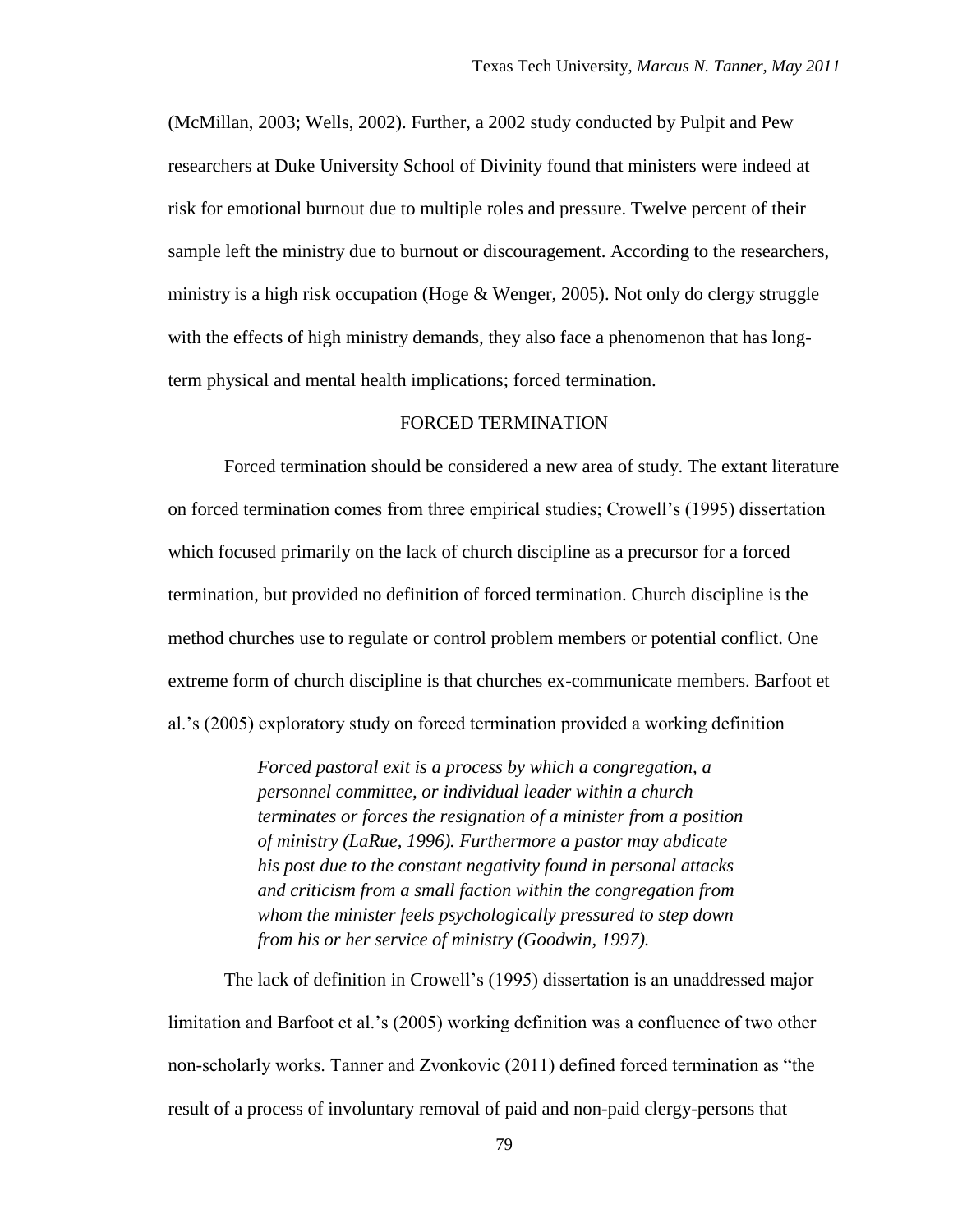includes psychological, emotional, social, and spiritual abuse." This project provides some rationale for a definition of forced termination that includes essential components of the process; as findings may show forced termination to be much more detrimental to clergy"s mental health than empirical research shows. In addition, it should be noted that forced termination of clergy should be distinguished from leaving the ministry and is different than job loss in a non-clergy work environment (Tanner & Zvonkovic, 2011).

## *Causes of Forced Termination*

Barfoot et al. (2005) identified personality conflicts and conflicting vision for the church as factors that typically lead to forced termination. Differences between the pastor and the congregation in music and worship style were reported in Barfoot"s work. Conflict over leadership styles and vision for the church (Willis, 2001) were identified as other potential causes of forced termination. Crowell"s (1995) study involved a sampling of church leaders and found that 21% said the pastor was unfit or was not "called," and 20% said congregational politics or powerful individuals were responsible for the pastor"s forced termination.

#### *Effects of Forced Termination*

Tanner and Zvonkovic (2011) showed forced termination to be detrimental to clergy"s sense of family well-being and physical health. Barfoot et al. (2005) revealed clergy (71%) and their family (67%) had a diminished ability to trust people. Sixty-nine percent faced long-term financial instability and had lower self-confidence (59%). LaRue (1996) gives few indications of the effects forced termination has on clergy except to say that two-thirds of children impacted by their parent"s forced termination were forced to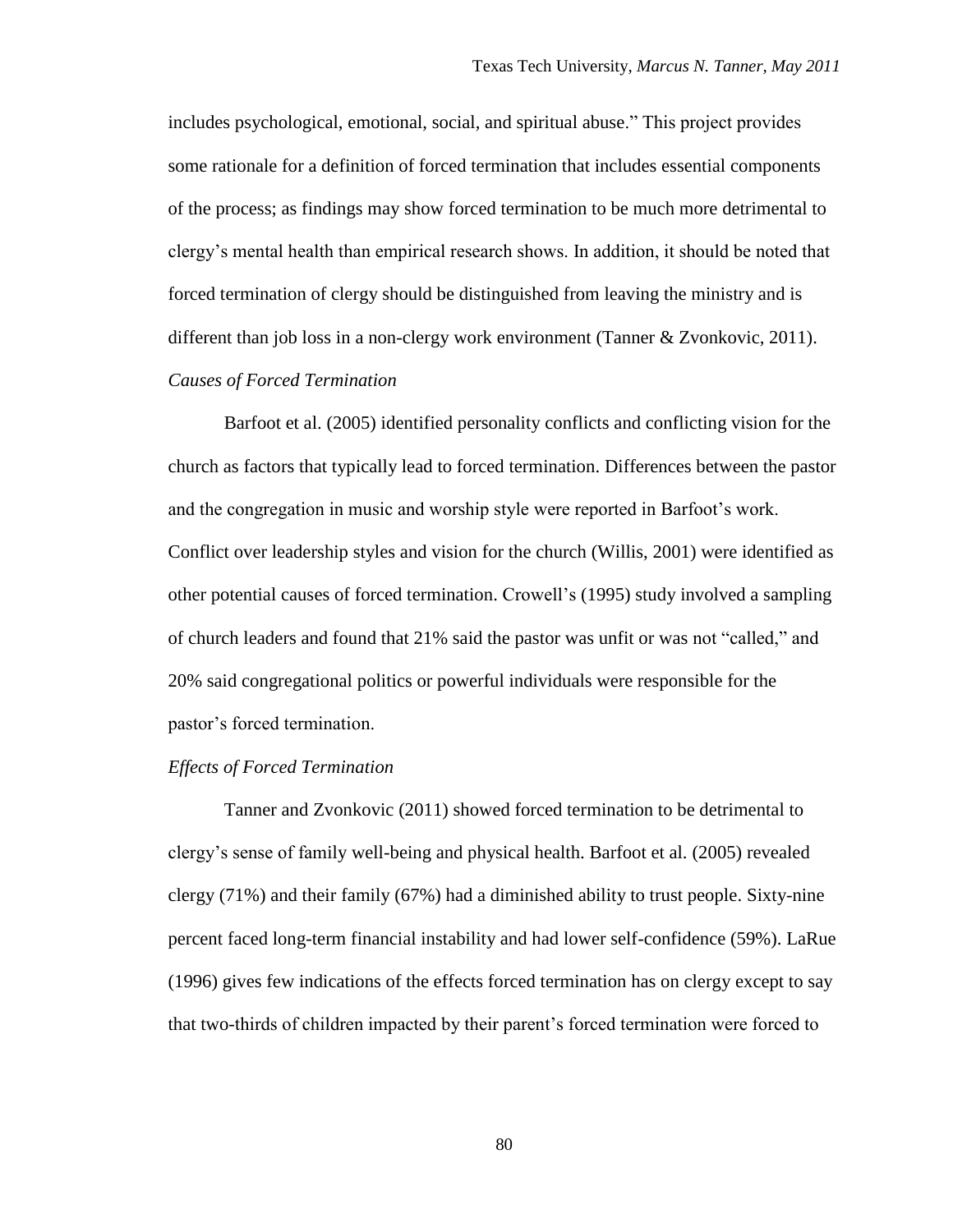change schools, and spouses of clergy were forced to change jobs. Further, 10% experienced a major illness within 12 months of being forced out.

## *Studying Forced Termination*

Extant literature shows that forced termination among clergy is a problem; between 23% and 41% of pastors experience a forced termination at least once during their ministry (Crowell, 1995; Tanner & Zvonkovic, 2011). Larue (1997a) reported 91% of clergy know a minister who has been forced out, 23% of clergy having a personal experience with forced termination, and 34% reported their predecessor as being forced out. Tanner and Zvonkovic (2011) reported 41% of Assemblies of God clergy experience forced termination. The demeaning and systematic process has a long-term effect on the clergy who experience it.

Leymann"s (1996) work on mobbing is closely related to work on forced termination among clergy. Greenfield (2001) discussed the systematic way in which a few individuals in the church were responsible for harassing ministers in such a way that they were forced to leave.

#### *Mobbing*

Leymann (1996) and Leymann and Gustafsson (1996) described a process of *mobbing* in the work place where a "victim is subjected to a systematic, stigmatizing process and encroachment of his or her civil rights" (p. 165). Their work primarily focused on a number of work environments in Sweden, Finland, and Norway. The research on mobbing does not include the ministry as a work environment. However, Leymann"s entire body of work on mobbing is very similar to the concept and existing information on the forced termination of clergy.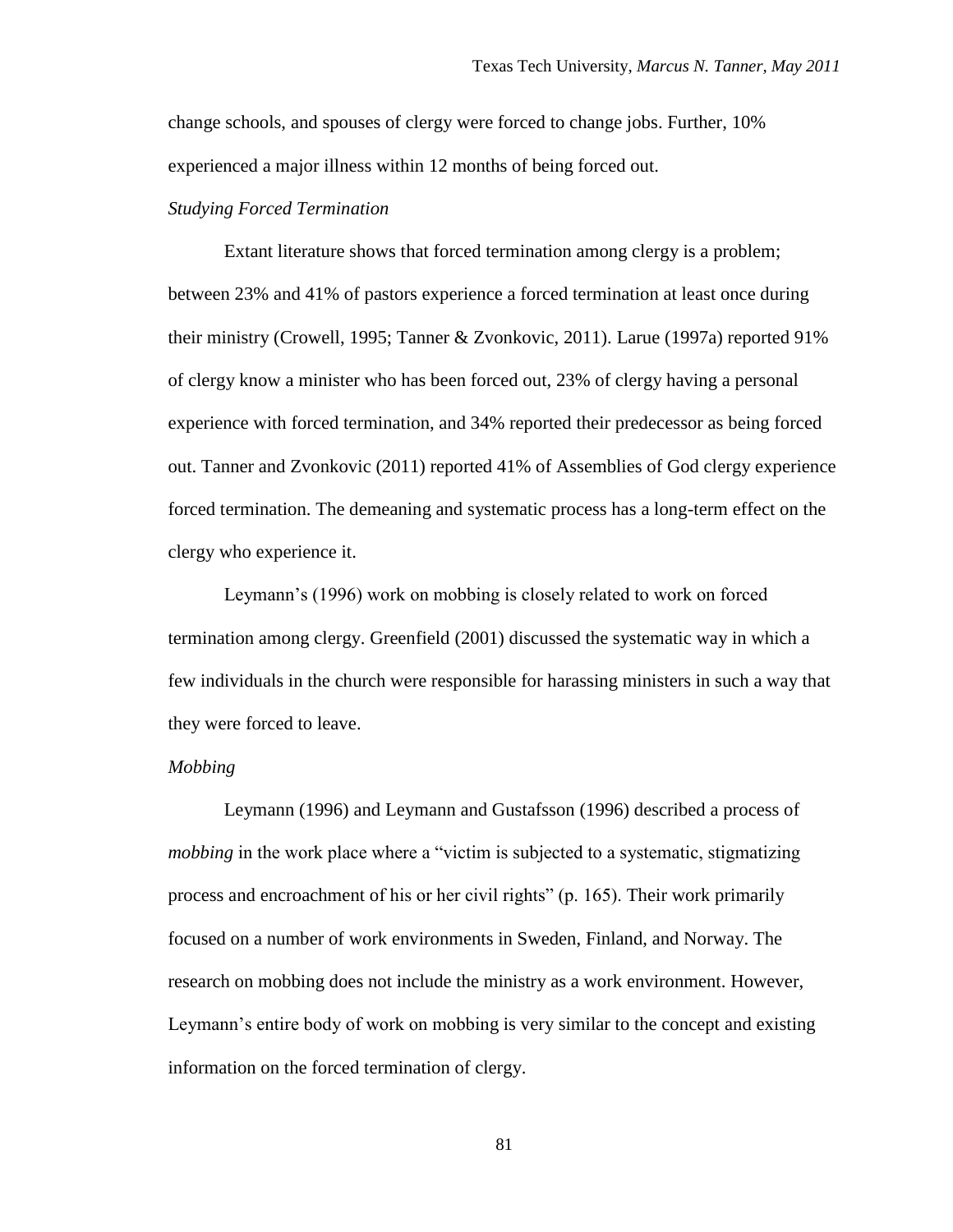Operationalized, mobbing "involves hostile and unethical communication, which is directed in a systematic way by one or a few individuals mainly towards one individual who, due to mobbing, is pushed into a helpless and defenseless position, being held there by means of continuing mobbing activities" (Leymann, 1996, p. 168). These activities happen on an almost daily basis and occur for months. Leymann (1996) posits that individuals who are victims of mobbing may experience psychological and physical stress. The result of mobbing is a type of forced termination from the job and may lead to total expulsion from the labor market, in this case leaving the ministry altogether.

Leymann (1996) revealed some of the following mobbing activities that people may experience: (a) the victim is silenced by those in charge and left with the inability to speak out for fear, (b) verbal threats, and other verbal activities which become part of keeping a person from doing their job effectively, (c) being isolated from other people in the organization, (d) ridicule, (e) gossiping or rumors, (f) being given meaningless tasks, and (g) being harassed in a threatening way. These types of activities are very similar to clergy forced termination activities (Greenfield, 2001). Leymann discusses some of the effects that mobbing may have on an individual, including development of post-traumatic stress disorder (PTSD) and expulsion from the labor market. Leymann"s (1996) work reveals that  $10 - 20\%$  of mobbing victims develop a serious illness or commit suicide as a result of being mobbed.

Zapf, Knorz, and Kulla (1996) in their study of 149 mobbing victims showed that "mobbing leads to severe health consequences" (p. 233). Their sample is not described in terms of the professional work environment. The participants were recruited through local media and self help groups designed for mobbing victims. More than half of their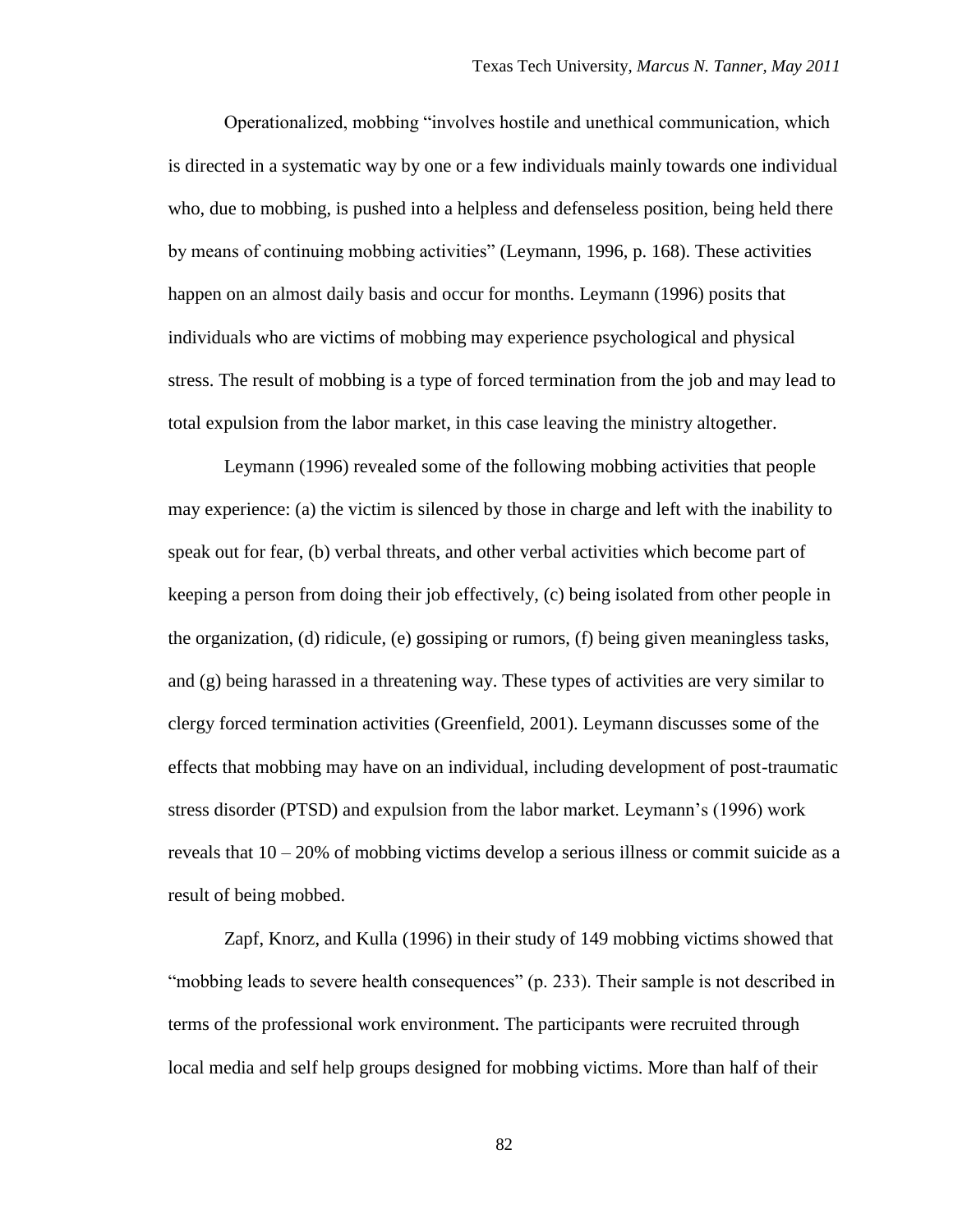sample received medical treatment as a result of mobbing activities, and more than half had three or more periods of sick leave during the previous 12 months.

This study posits that the process of forced termination involves what Leymann (1996) describes as mobbing inasmuch as it occurs over a period of time and results in the expulsion of the minister from the church. Further, because mobbing and forced termination are conceptually linked, the rationale exists that serious mental health problems may occur as a result of forced termination.

*Post-Traumatic Stress Disorder (PTSD) and General Anxiety Disorder (GAD)*

PTSD is described by the *Diagnostic and Statistical Manual of Mental Disorders-*

*Fourth Edition* (APA, 1994) as:

*the development of characteristic symptoms following exposure to an extreme traumatic stressor involving direct personal experience of an event that involves actual or threatened death or serious injury, or other threat to one's physical integrity; or witnessing an event that involves death, injury, or a threat to the physical integrity of another person or learning about unexpected or violent death, serious harm, or threat of death or injury experienced by a family member or other close associate. (p. 424)* 

*GAD* is described by the DSM-IV (1994) as "excessive anxiety and worry,

occurring more days than not for a period of at least 6 months" (p. 472). A person will find it difficult to control the worry, the anxiety will be accompanied by at least three additional symptoms, and the individual will report subjective distress because of the constant worry.

The research on mobbing illustrates a connection between the occurrence of mobbing and PTSD and GAD. Anecdotally, both PTSD and GAD are commonly attributed as effects of forced termination among clergy. However, no empirical research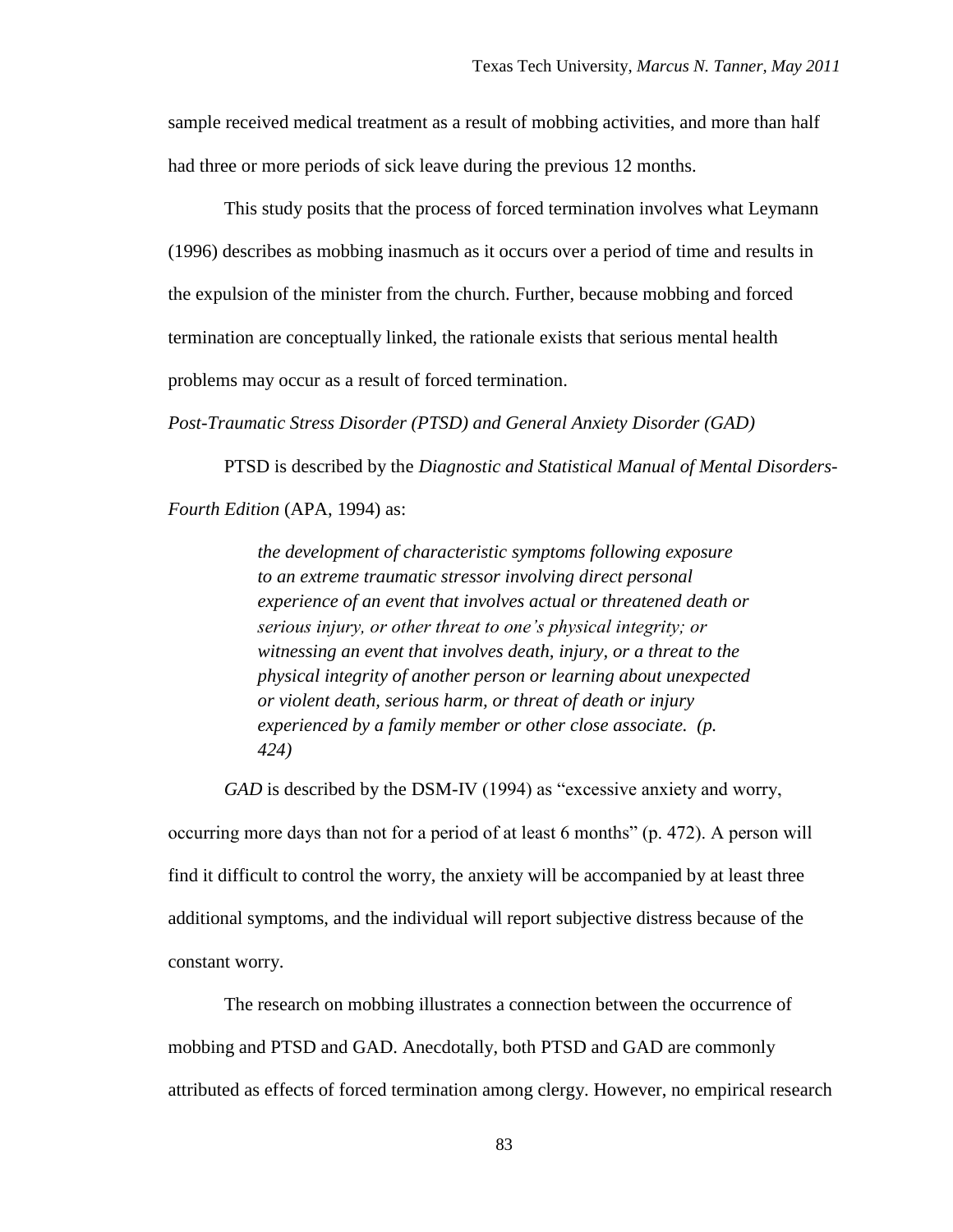has connected these disorders to forced termination of clergy. This study argues that perhaps clergy do indeed experience acute PTSD (because symptoms may usually last fewer than 3 months) or at the very least experience GAD. It should be noted that forced termination does not fit the definition of a traumatic event (criterion A of PTSD) according to the DSM-IV (1994). Work on mobbing (Groeblinghoff & Becker, 1996; Leymann, 1996; Leymann & Gustafsson, 1996; Niedl, 1996; Resch & Schubinski, 1996; Zapf et al., 1996), bullying in the workplace (Einarsen & Hoel, May, 2001; Einarsen & Skogstad, 1996; Jiménez, Muñoz, Gamarra, & Herrer, 2007; Mikkelsen & Einarsen, 2002; Vartia, 1996), and work on forced termination among clergy (Tanner & Zvonkovic, 2011) would indicate PTSD or GAD would be a deleterious outcome to be expected for those experiencing the phenomenon of forced termination.

#### *Purpose of the Study*

The review of literature on the forced termination of clergy clearly shows it to be a problem that has received little attention. A pilot project by Tanner and Zvonkovic (2011) on forced termination of clergy showed 41% of Assemblies of God ministers experienced forced termination. Although Barfoot et al. (2005) discussed several tangible effects of forced termination and Tanner and Zvonkovic (2011) discussed physical health outcomes, very little is known about the mental health effects of forced termination. The purpose of this study is to examine the mental health effects of forced termination. With that in mind, the following hypotheses are presented:

> *Hypothesis one predicts that clergy's perception of termination is predicted by the issues surrounding the termination.*

*Hypothesis two predicts mobbing and psychological harassment will be positively related to post traumatic stress disorder,*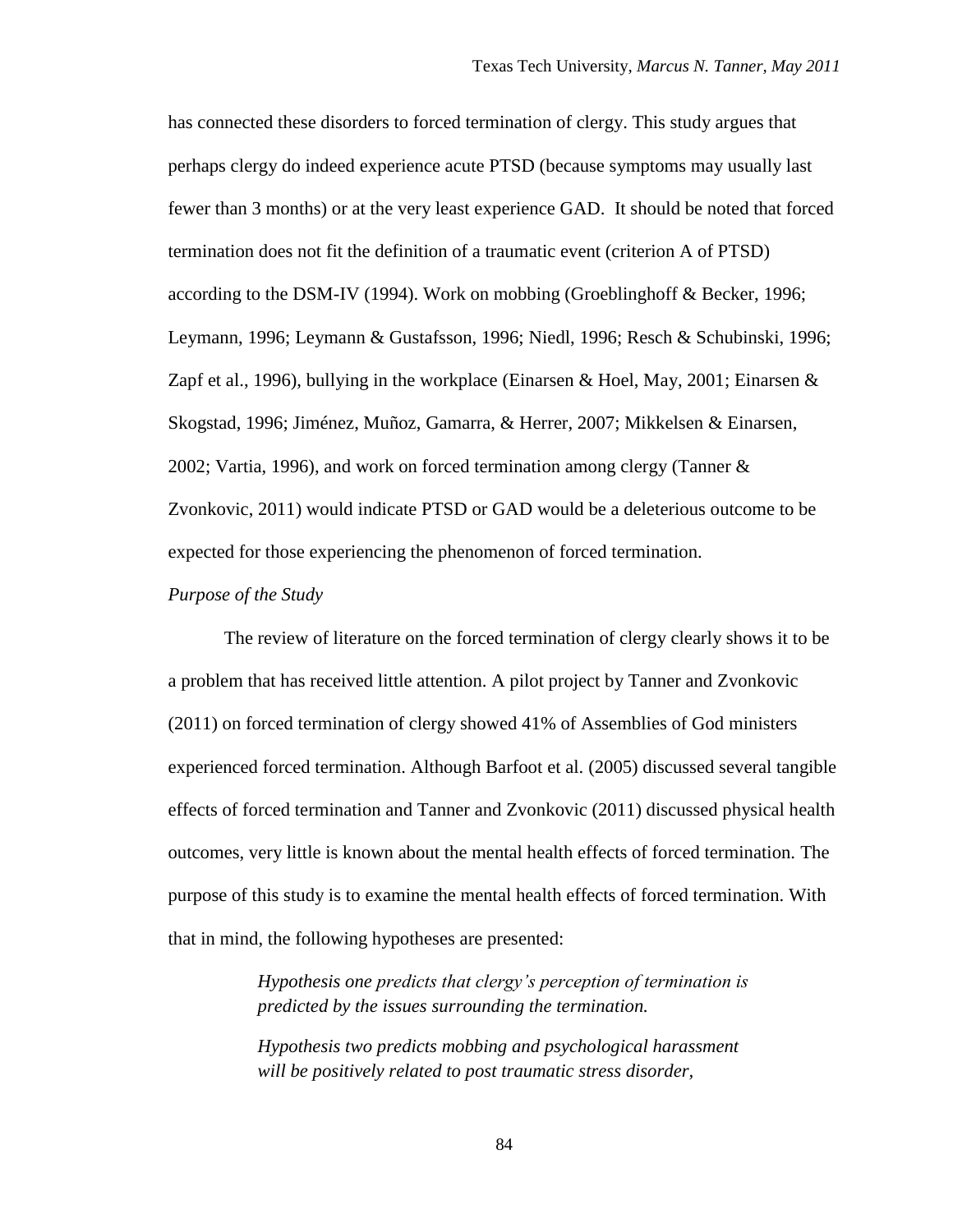*anxiety, burnout, and historic loss among clergy who have been terminated.*

*Hypothesis three predicts mental health problems (PTSD, Anxiety, Burnout, and Historic Loss) would be significantly increased by termination issues, levels of negative acts and mobbing, and perceptions of termination.* 

## **METHODS**

## *Procedure*

This project made use of a convenience sample and used subjects from two previous studies by the authors who were willing to participate in future studies on forced termination. An email was sent to those individuals inviting them to participate in a study on forced termination. A link was provided in an email to an online study. Qualtrics was used as the survey software, specifically because it allows for skip logic and piping. These are two techniques that allow participants to skip questions that are not pertinent to them based on answers provided on previous questions. Further, because this particular sample is difficult to identify, snowball sampling was utilized by asking online survey participants to forward the survey to others they may know who have experienced forced termination. Demographic information for participants can be found in Table 6.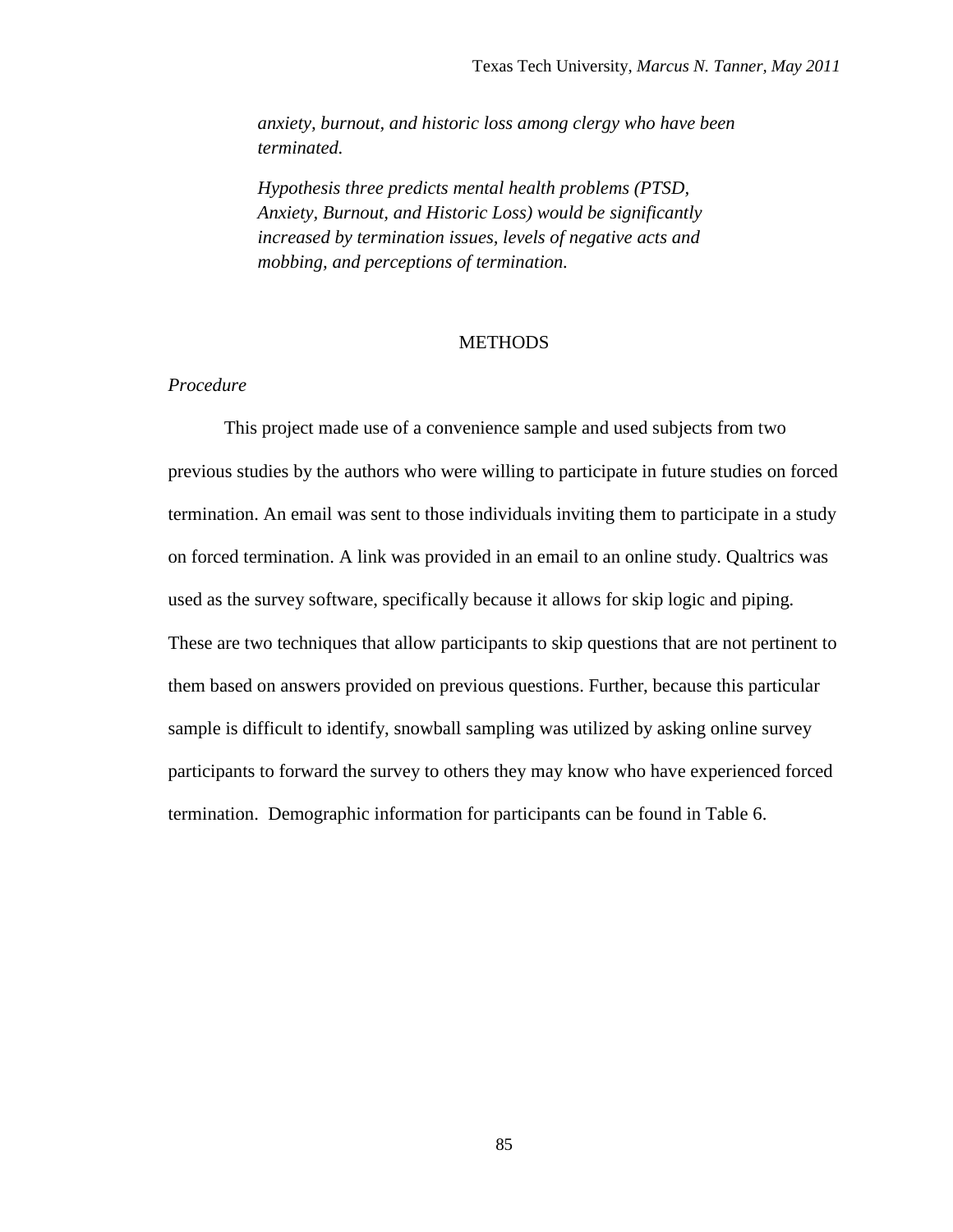Table 6

*Study Three: Minister's Demographic Variables: Descriptive Statistics*

| Variables                                      | $\%$             | n  |
|------------------------------------------------|------------------|----|
| <b>Minister Gender</b>                         |                  | 55 |
| Male                                           | 67.3             |    |
| Female                                         | 32.7             |    |
| <b>Minister Age</b>                            |                  |    |
| 15 to 24 years                                 | 1.8              |    |
| 25 to 34 years                                 | 10.9             |    |
| 35 to 44 years                                 | 29.1             |    |
| 45 to 54 years                                 | 47.3             |    |
| 55 to 64 years                                 | 7.3              |    |
| 65 to 74 years                                 | 1.8              |    |
| 75 to 84 years                                 | 1.8              |    |
| <b>Minister's Marital Status</b>               |                  |    |
| Married                                        | 81.8             |    |
| All other Categories                           | 18.2             |    |
| <b>Ministry Position at Forced Termination</b> |                  |    |
| Children's Pastor                              | 1.8              |    |
| <b>Youth Pastor</b>                            | 7.3              |    |
| <b>Associate Pastor</b>                        | 16.4             |    |
| Senior/Solo Pastor                             | $\frac{36.4}{9}$ |    |
| Worship/Music Pastor                           | 1.8              |    |
| Other                                          | 9.1              |    |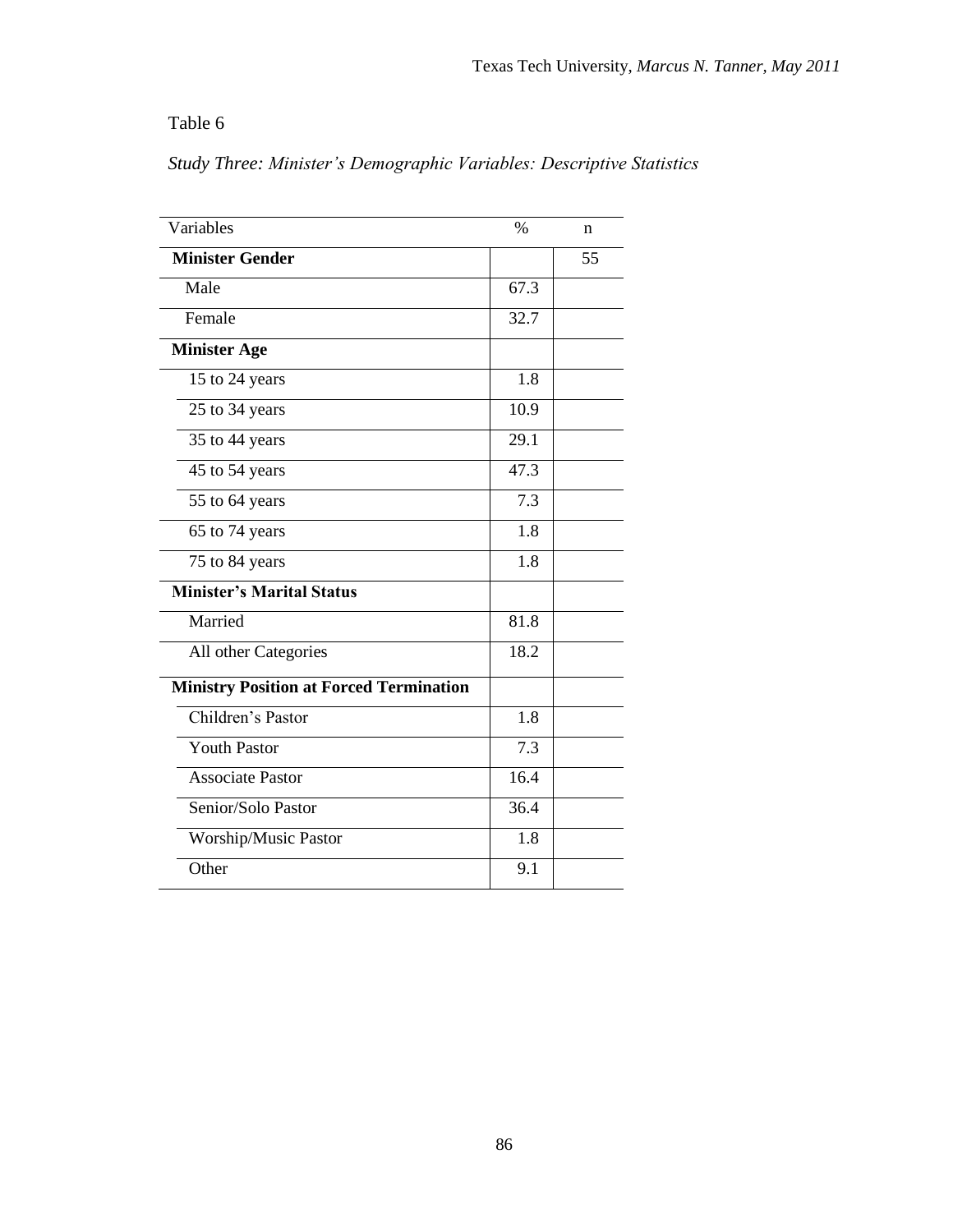## **MEASURES**

The literature suggests that forced termination is a psychologically demeaning process. The measures used in this survey were designed to measure trauma,

psychological abuse, burnout, and anxiety.

#### *Perceptions of Terminated Ministers (PTM)*

First, scores were computed for each participant that completed the *Perceptions of Terminated Ministers (*PTM) scale. *The PTM scale* was designed by the authors for use in determining the perceptions clergy have of forced termination and uses an 11-item Likert Scale. Participants were presented with a series of statements and asked to select an answer that ranges from 1 (strongly disagree) to 5 (strongly agree). A sample statement is, "I often think about the day I was forced to resign or terminated from a ministry position*.*" A total possible score was calculated by multiplying the number of questions by five. A mid-range score is 27.5. Scores above 27.5 would indicate an increasingly negative perception of forced termination on the original scale. Reliability yielded an alpha score of .84.

## *Perceptions of Terminated Ministers Revised (PTM-R)*

Second, because forced termination could be considered a distressing event, five questions related to symptoms of PTSD were added to the PTM scale. Those questions were developed from the description of PTSD in the *Diagnostic and Statistical Manual of Mental Disorders-Fourth Edition* (1994). A sample item reads, "Reminders of the event are stressful." The rationale for the included items derives from previous unpublished research by the author and non-empirical writings on the subject of forced termination (Faulkner, 1986; Onley, 1994; Tanner & Zvonkovic, 2011). A total possible score was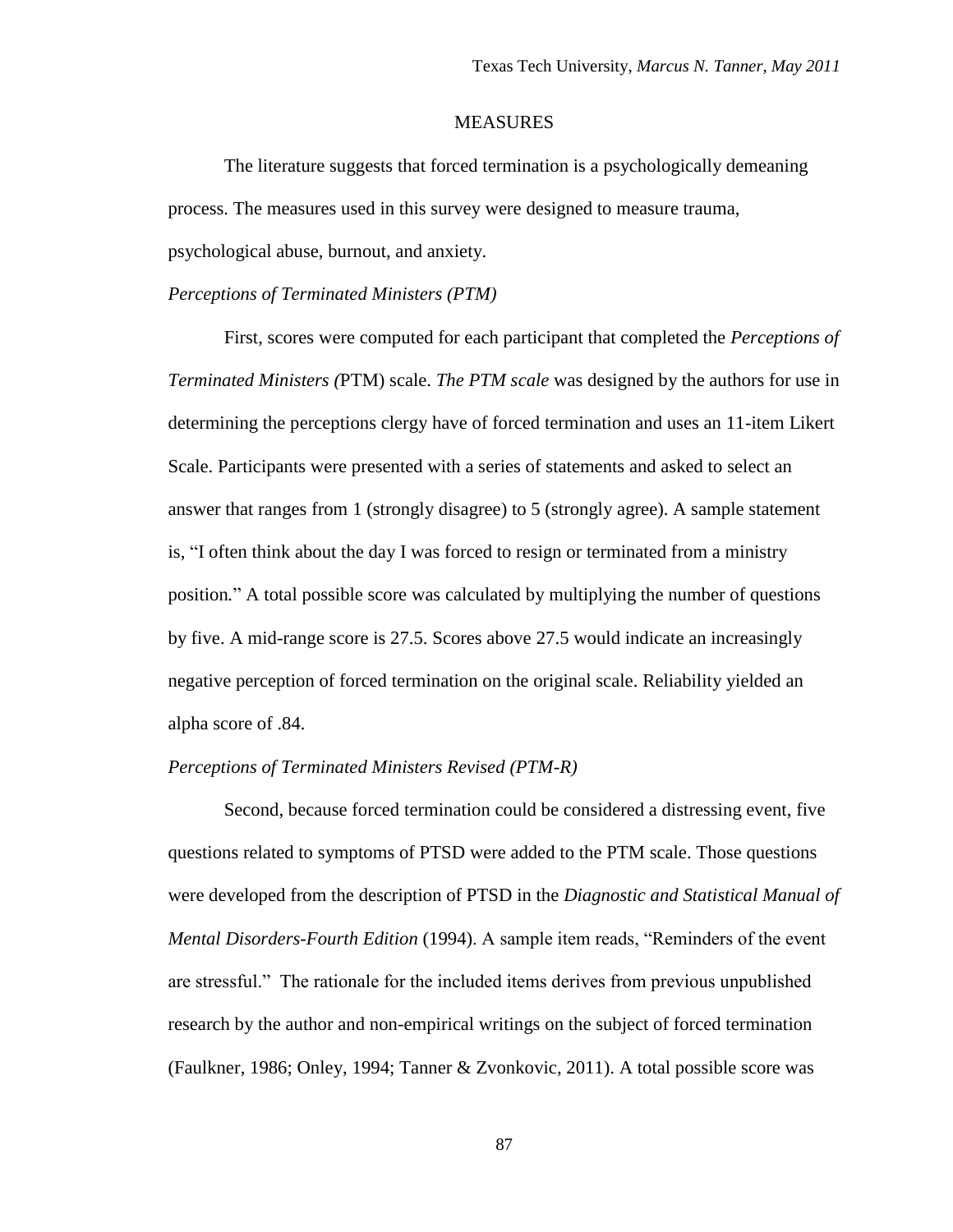calculated by multiplying the number of questions by five. A mid-range score is 40. A score above 40 would indicate an increasingly negative perception of forced termination and symptoms of PTSD. Frequencies in SPSS were used to determine the percentage of participants that scored above the mid-range; forty-eight percent of the sample scored above 40 on the revised measure. The frequency scores indicate that these ministers have a negative perception of their termination and self-select related symptoms of PTSD. The scale with the additional items yielded an alpha score of .90*.*

#### *Post Traumatic Stress Disorder (PTSD)*

Post Traumatic Stress Disorder was measured using the Impact of Event Scale: Revised (IES-R) (Weiss, 1996). The IES-R consists of 22 self-report items, measured on a 5-point scale 1(not at all) to 5 (extremely), that assess the degree of PTSD symptoms experienced in relation to a particular event. The IES-R assesses trauma-related intrusion, avoidance symptoms, and hyperarousal symptoms of PTSD. Weiss, Marmar, Metzler, and Ronfeldt (1995) reported high internal reliability for the subscales of intrusion ( $\alpha$  = .85), avoidance ( $\alpha = .85$ ) and hyperarousal ( $\alpha = .77$ ). Reliability for the full scale score in this study was .96. The mean score for PTSD as measured by the IES-R was 49 ( $SD =$ 21.35), cut-off scores for the IES-R have been reported at 33 (Creamer, Bell, & Failla, 2003).

#### *Mobbing*

Mobbing was assessed using the *Negative Acts Questionnaire* (NAQ) (Gemzoe-Mikkelsen & Einarsen, 2002). The NAQ includes 14 items, measured on a 5-point Likert scale (never to daily). A sample item reads, "Someone withheld necessary information affecting your performance." Participants were asked to respond to mobbing activities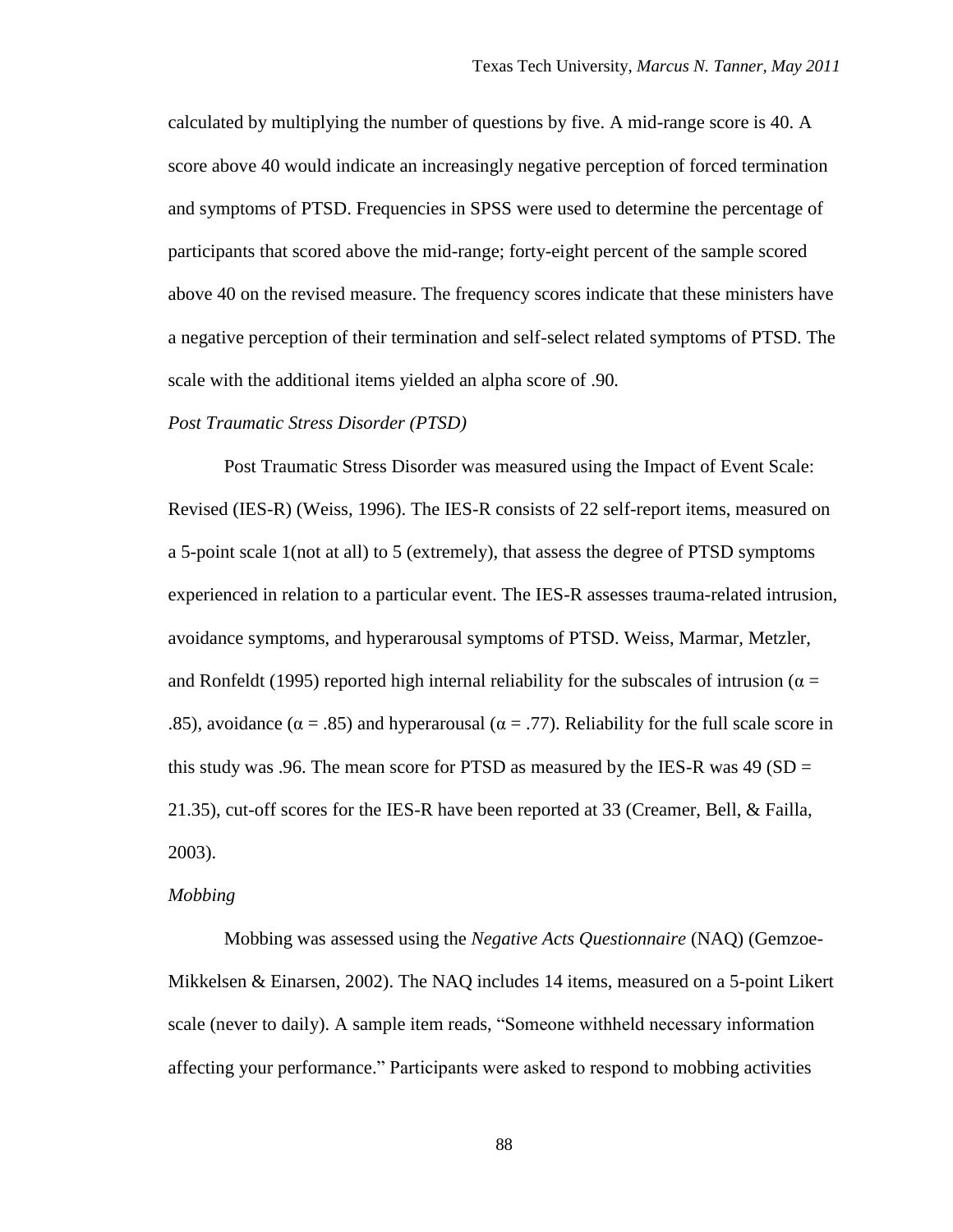that occurred during the six months leading up to their forced termination. A score above 35 would indicate mid to high levels of mobbing activities; 56% of the sample scored above the mid-range. Reliability for this study was .95.

In addition, participants were asked to respond to a single question on the frequency of psychological harassment. In the survey psychological harassment was defined as "consisting of continued hostile attitudes, directed in a systematic way by one or more individuals against another one, with the purpose of discrediting, to humiliate, to isolate and to cause the abandonment of the job." Frequency of psychological harassment was measured on a 6-point Likert type scale 0 (none) to 6 (yes, daily). Twenty-four percent of respondents experienced psychological harassment several times a month. *Historical Loss*

Participants also were assessed using the *Historical Loss Associated Symptoms Scale* (Whitbeck, Adams, Hoyt, & Chen, 2004). The concepts of "intergenerational trauma" and "historical trauma" began forming toward the end of the  $20<sup>th</sup>$  century as manifestations affecting the offspring of Holocaust survivors (e.g., Alexandrowicz, 1973; Rakoff et al., 1965). Lee and Balswick (2006) showed children of clergy are affected by the experiences of their clergy parents. Although they may follow in their parent's footsteps their subsequent ministry may be negatively affected by intergenerational trauma. Other children of clergy often leave the church altogether. Many of the respondents in this study were children of clergy. Contemporary symptoms of depression, posttraumatic stress disorder (PTSD) and grief have been attributed to clergy who experience a forced termination. The scale was modified to be relevant for clergy; the original scale was intended to measure associated symptoms of loss by American Indians.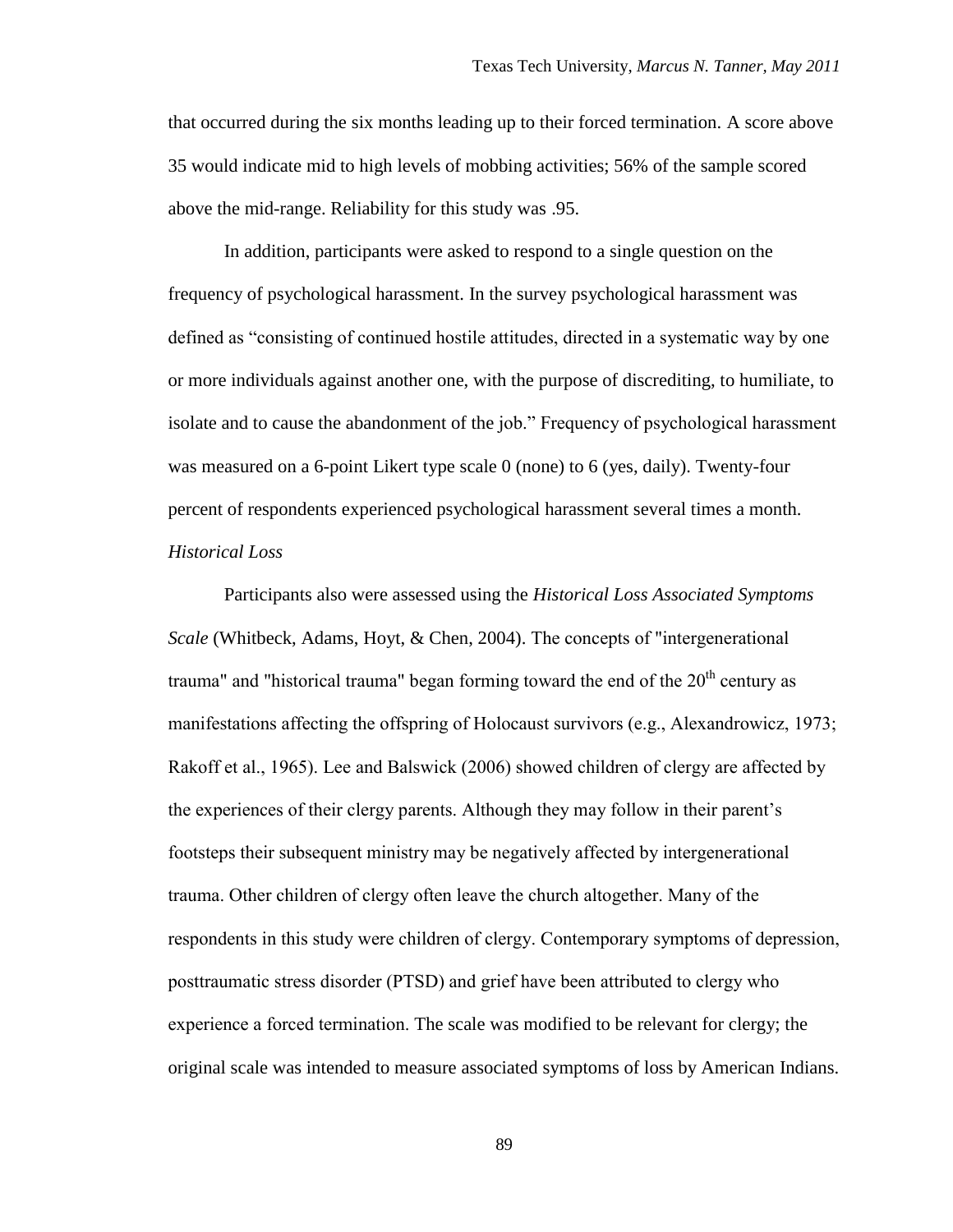For this project, "white people" was changed to "church members." The scale includes 12 items associating potential symptoms with loss. Each item is rated on a 4-point Likert scale (never to always). A sample item reads, "Please indicate how often you felt any of these symptoms as it relates to your forced termination experience: anxiety or nervousness." Reliability for this study was .92. Seventy three percent scored above the mid range.

#### *Ministry Burnout*

Ministry Burnout was assessed using a revision of the Scale of Emotional Exhaustion in Ministry (SEEM) developed by Francis, Kaldor, Shevlin and Lewis (2004) and the Satisfaction in Ministry Scale (SIMS) developed by Francis, Kaldor, Robbins, and Castle (2005). The SEEM and the SIMS are each an 11-item Likert scale for a total of 22 items, each measured 1 (strongly disagree) to 5 (strongly agree). A sample item from the SEEM is, "fatigue and irritation are part of my daily experiences." A sample item from the SIMS is, "I have accomplished many worthwhile things in my ministry here". Reliability for this study was  $.94$ .

#### *Termination Issues*

Participants also were asked to self select from 24 items described as issues relating to forced termination. Crowell (1995) used these items as part of a dissertation. A sample item reads, "The following were factors in my forced termination: lingering loyalty to previous pastor." Crowell did not report Cronbach's alpha of these items as a scale, however, for this study reliability was measured at .79. Additionally, a Pearson correlation analysis was used to determine items that provided a cohesive association with one another. Those items were used to determine a construct labeled "termination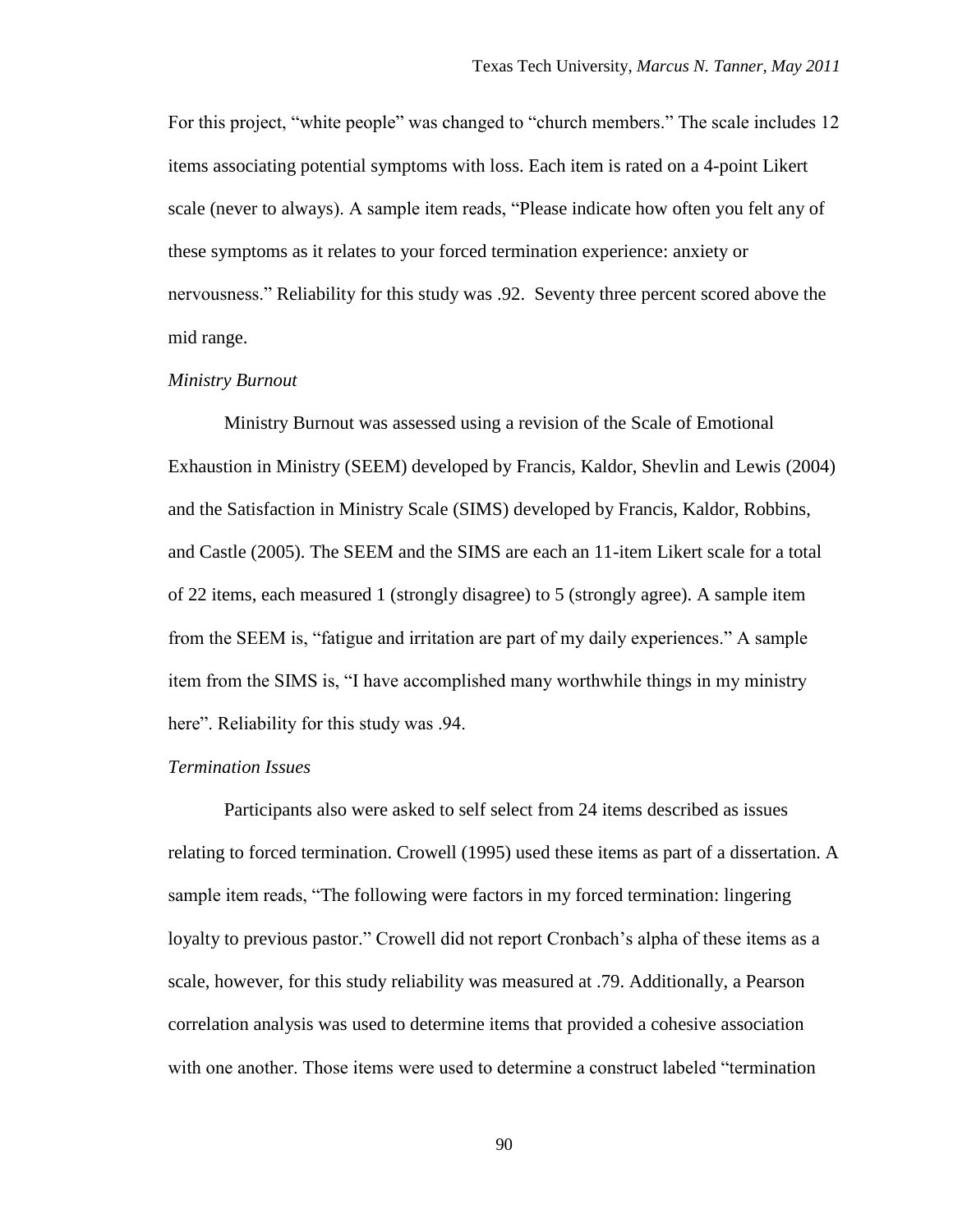issues" and included for example, unresolved church trauma, unrealistic expectations for pastoral performance, and lingering loyalty to previous pastor.

## *Generalized Anxiety Disorder (GAD)*

Finally, participants were assessed on symptoms of anxiety using the Beck Anxiety Inventory (BAI) (Beck, Epstein, Brown, & Steer, 1988). There are 21 symptoms of generalized anxiety disorder. Participants are asked to rate each item on a 5-point Likert scale (not at all to severe). Sample symptoms include "feeling hot" and "unable to relax." Participants reported severe symptoms as "numbness or tingling" (17%), "unable to relax"  $(36\%)$ , "fear of worst happening"  $(41\%)$ , "heart pounding or racing"  $(17\%)$ , "nervous" (24%), and "fear of losing control" (15%). The mean score for generalized anxiety disorder as measured by the BAI was  $24 (SD = 18.7)$ , cut-off scores for the BAI have been reported at greater than 26 (Cochrane-Brink, Lofchy, & Sakinofsky, 2000). Reliability for this study was .94.

#### RESULTS

Hypothesis one predicted that clergy"s perception of termination would be predicted by the issues surrounding their termination. A linear regression was used to analyze this hypothesis. Perceptions of termination (PTM-R) were significantly predicted by termination issues;  $R^2 = .23 p < .01$ . The construct of termination issues accounted for 23% of the variance as it related to minister"s perception of their forced termination. The direction of the relationship was positive  $B = 6.81$  such that as termination issues increased, so did the negative perception of the termination.

Hypothesis two predicted the mobbing and psychological harassment would be significantly and positively associated with mental health issues, Post Traumatic Stress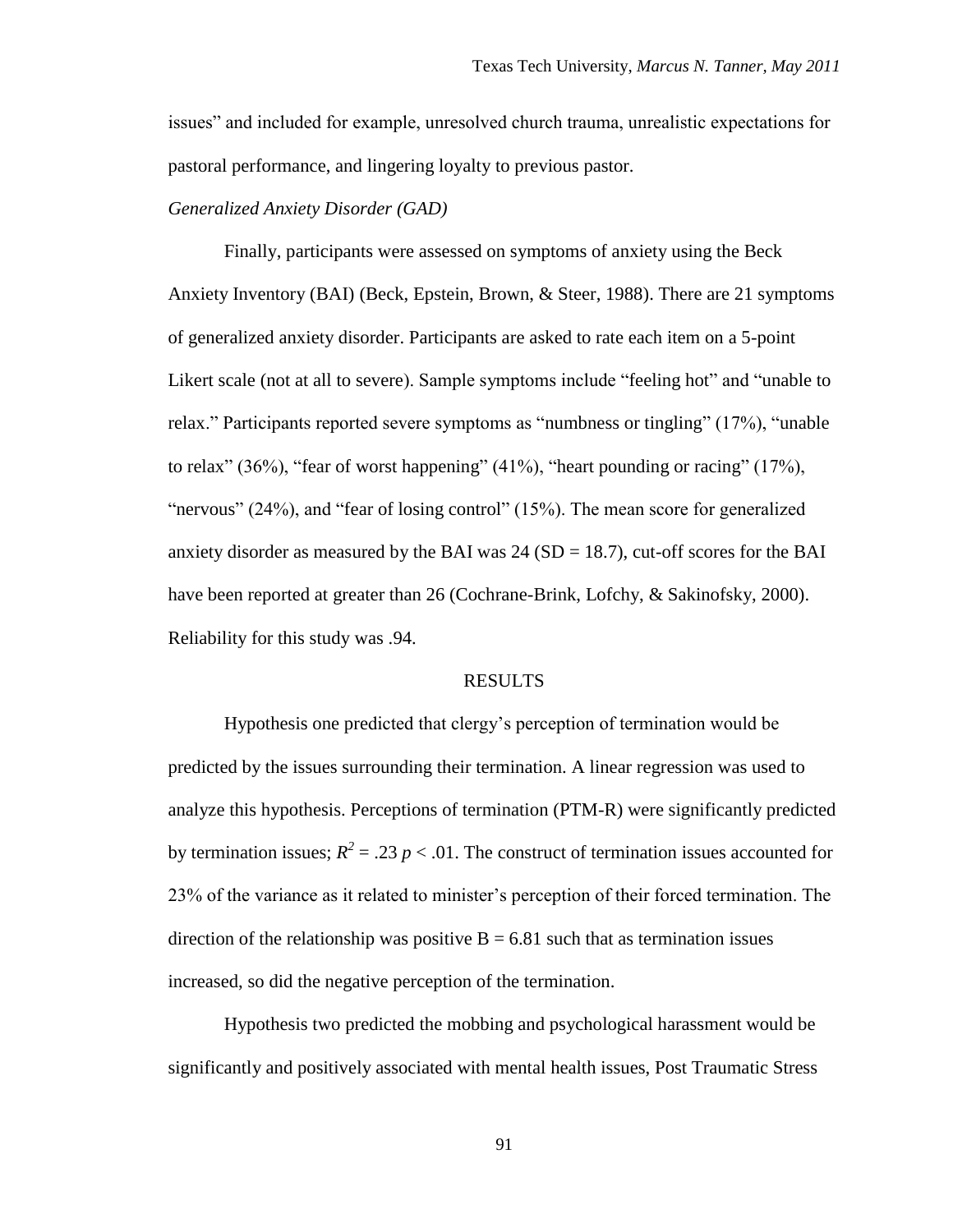Disorder, Generalized Anxiety Disorder, Burnout, and Historical Loss. A Pearson correlation was used to analyze this hypothesis. Mobbing was significantly and positively related to Generalized Anxiety Disorder  $r = .35$ ,  $p < .05$  and psychological harassment was positively and significantly related to Post Traumatic Stress Disorder  $r = .51$ ,  $p < .01$ (see Table 7). Criterion A in the DSM-IV (1994) shows that an individual that exhibits excessive anxiety or worry for more than six months about a number of events or activities may be diagnosed with Generalized Anxiety Disorder (GAD). These results indicate that GAD is significantly and positively correlated with the number of mobbing events clergy experienced which were associated with their forced termination. In addition, the frequency of mobbing (psychological harassment) was associated with Post Traumatic Stress Disorder (PTSD). PTSD is a more severe diagnosis than GAD in part because Criterion A requires a person to have experienced, witnessed, or been confronted with a traumatic event and the person's response to that trauma involved intense fear, helplessness, or horror. Clergy scored above known clinical cut-off scores for PTSD as it relates to forced termination. However, forced termination cannot be defined as a traumatic event according to the DSM-IV (1994). Mobbing and psychological harassment were significantly correlated *p* < .05; that clergy experience both a number of events and with high frequency may contribute to the explanation of high scores on PTSD.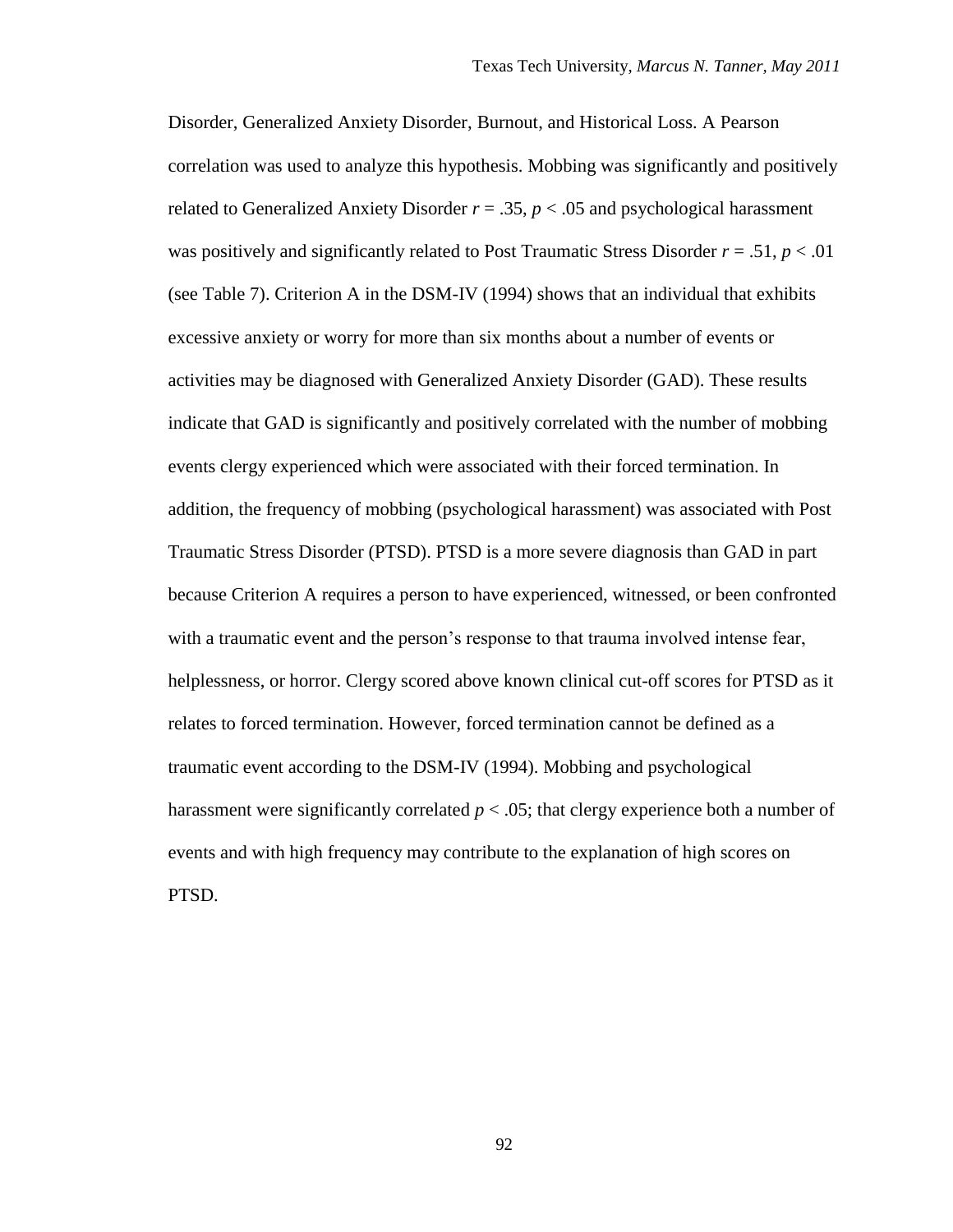Table 7

| Variables             |        | $\mathcal{D}_{\mathcal{L}}$ | 3       | 4       | 5      | 6 |
|-----------------------|--------|-----------------------------|---------|---------|--------|---|
| Anxiety (BAS)         |        |                             |         |         |        |   |
| <b>Burnout (MBS)</b>  | .30    |                             |         |         |        |   |
| <b>HLS</b>            | .31    | $.58**$                     |         |         |        |   |
| <b>PTSD</b>           | .31    | $.38*$                      | $.59**$ |         |        |   |
| Psychological         | $-.04$ | .01                         | .33     | $.51**$ |        |   |
| Harassment<br>Mobbing | $.35*$ | .01                         | .25     | .18     | $.41*$ |   |

\*\* *p* < .01 \* *p* < .05

The empirical link between forced termination and mental health issues like PTSD and GAD was a key factor in this study. The results already have shown respondents score high on measures of PTSD and GAD. Clergy also scored high on measures of mobbing and psychological harassment.

Hypothesis three predicted mental health problems (PTSD, Anxiety, Burnout, and Historic Loss) would be predicted by perceptions of termination, mobbing, and psychological harassment. A series of multiple regression analyses were conducted on each of the dependent variables. Scores on historic loss were significantly predicted by all three independent variables (PTM-R, Mobbing, and Psychological Harassment) in the model  $p < .001$ ,  $R^2 = .54$ . Scores on Post Traumatic Stress Disorder were significantly predicted by all three independent variables (PTM-R, Mobbing, and Psychological Harassment) in the model  $p < .001$ ,  $R^2 = .46$ . Scores on Generalized Anxiety Disorder were significantly predicted by all three independent variables (PTM-R, Mobbing, and Psychological Harassment) in the model  $p < .01$ ,  $R^2 = .34$  (see Table 8). The multiple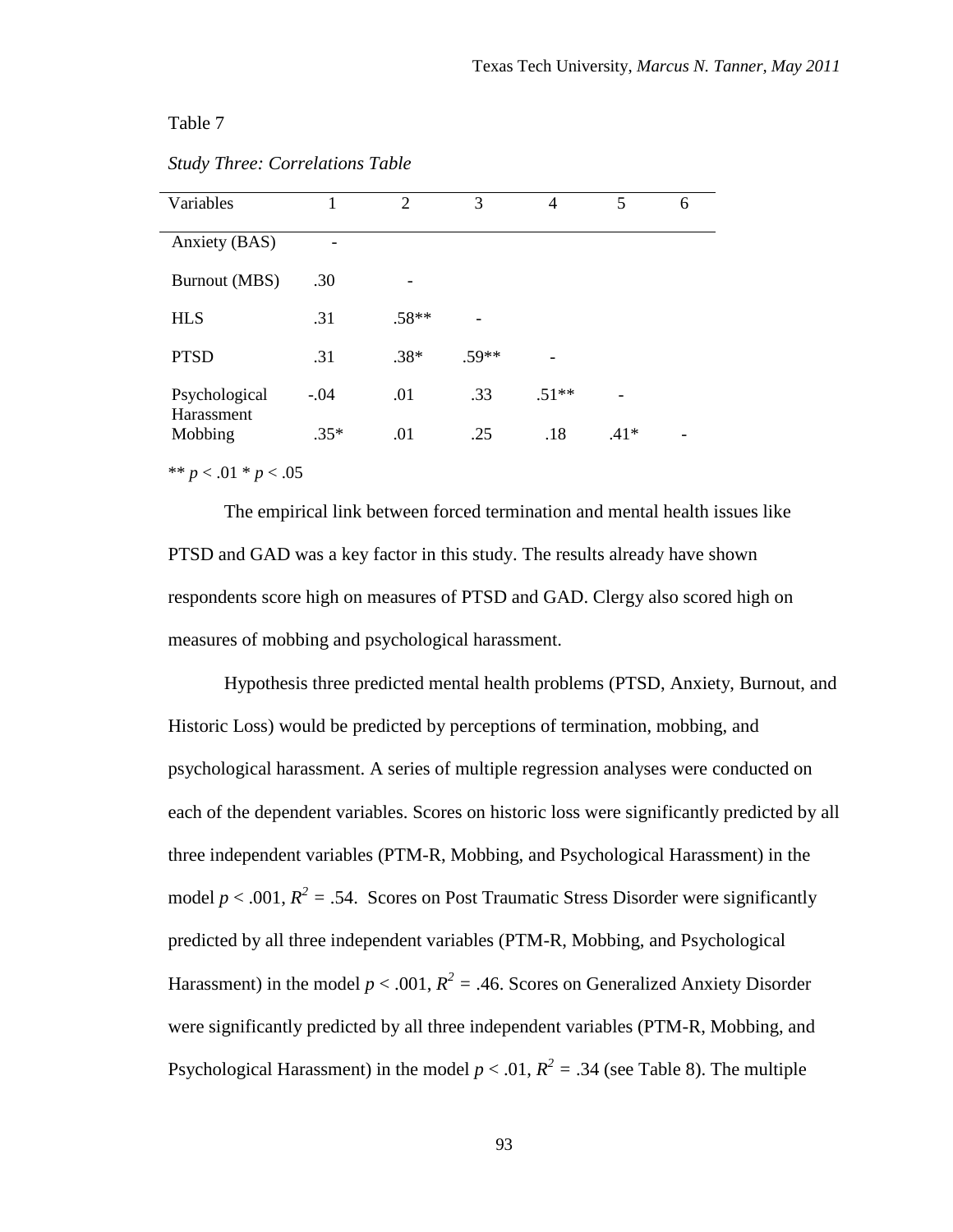regression analysis on Ministry Burnout was not significant. However, because the other mental health issues were predicted at such a high level, a hierarchical regression analysis was performed using Ministry Burnout as the dependent variable and each of the independent variables were entered hierarchically into the model. Perceptions of termination (PTM-R) was entered as the first independent variable to predict ministry burnout and it was the only significant predictor of burnout,  $p < .05$ ,  $R^2 = .15$ . Entering the other independent variables into the model significantly deterred the model and subsequently rejected as predictors of burnout.

Table 8

| Dependent                       | B       | SE <sub>B</sub> | $\beta$   | $R^2$    |
|---------------------------------|---------|-----------------|-----------|----------|
|                                 |         |                 |           |          |
| <b>PTSD</b>                     |         |                 |           | $.46***$ |
| PTM-R                           | -.83    | .25             | $-.49**$  |          |
| Mobbing                         | $-13$   | .19             | $-.10$    |          |
| Psychological Harassment        | 5.8     | 2.3             | .38       |          |
| <b>HLS</b>                      |         |                 |           | $.54***$ |
| PTM-R                           | $-.51$  | .10             | $-.69***$ |          |
| Mobbing                         | .02     | .08             | .03       |          |
| Psychological Harassment        | .54     | .92             | .08       |          |
| <b>GAD</b>                      |         |                 |           | $.34**$  |
| PTM-R                           | $-66$   | .24             | $-.46**$  |          |
| Mobbing                         | .41     | .19             | $.37*$    |          |
| Psychological Harassment        | $-4.21$ | 2.2             | $-.33$    |          |
| <b>Ministry Burnout</b>         |         |                 |           | $.18*$   |
| PTM-R                           | $-.63$  | .26             | $-46*$    |          |
| Mobbing                         | $-0.03$ | $.20\,$         | $-.03$    |          |
| <b>Psychological Harassment</b> | $-1.31$ | 2.4             | $-.11$    |          |

*Study Three: Multiple Regression Analysis on Each of the Dependent Variables*

\*\*  $p < .01$  \*  $p < .05$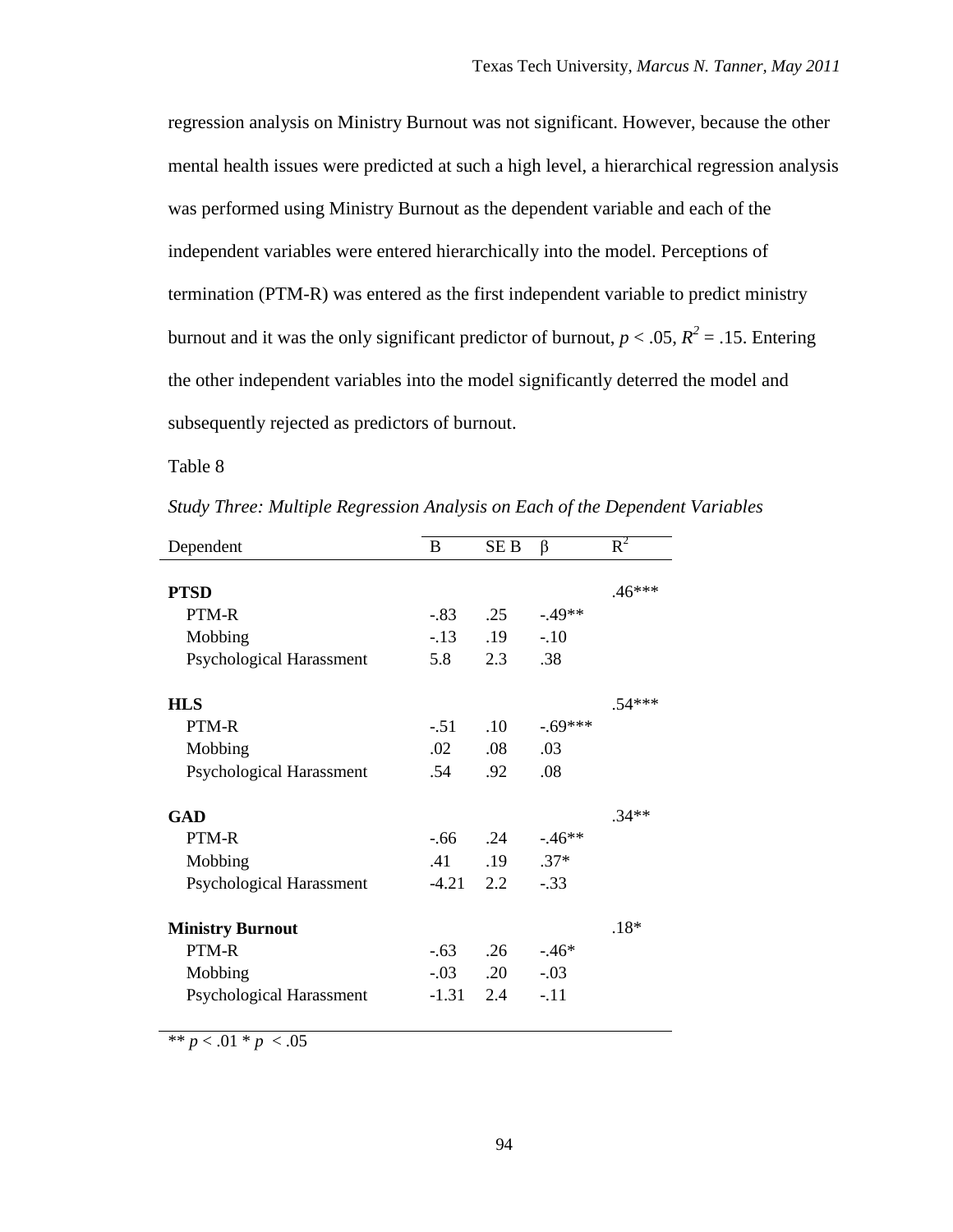#### **DISCUSSION**

This study"s purpose was to examine the mental health effects of forced termination. Although the number of respondents was small, the sample was very focused on clergy who have experienced a forced termination. The measures used in this study were focused on mental health. Overall, this study shows a clear connection between the mental health of clergy and forced termination. Mobbing and psychological harassment of clergy have serious implications concerning PTSD and GAD. This study made a significant addition to the literature on forced termination of clergy, primarily in its empirical link between forced termination and scores on measures of PTSD and GAD.

The issues surrounding forced termination were a significant predictor of the perceptions ministers had of the event. Issues of termination were focused on unresolved conflict and lingering loyalty to the previous pastor. These issues, among others, accounted for 23% of the variance on perceptions of terminated ministers (PTM-R). Obviously, other unaccounted for variables have an impact on the perceptions of termination, but conflict and loyalty to the previous pastor explained near one quarter of the variation.

Clergy who participated in this study had seriously high levels of anxiety as it related to their forced termination -- in many of the cases more than a year had passed between forced termination and participating in the study. This finding implies that forced termination has long-term negative mental health effects. Thirty-six percent of the sample scored above the mean score and known cut-off score for symptoms of generalized anxiety disorder. In addition, 46% of the sample scored above the mean score and well above the clinical cut-off score for symptoms of post traumatic stress disorder. It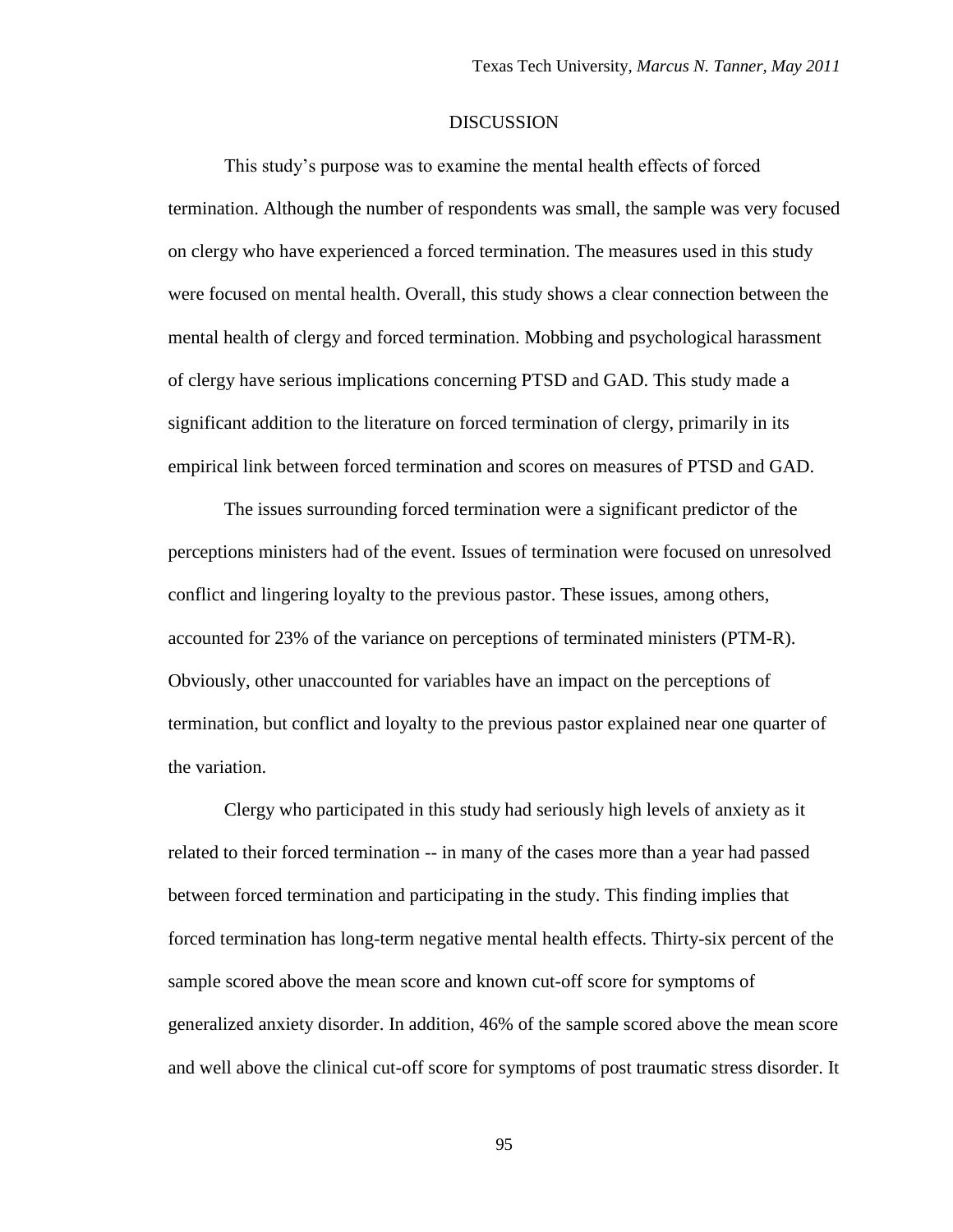is important to note that this study was not performed by a clinician nor in a clinical setting; rather all of the items related to PTSD and Anxiety were reported by the participant. It is also important to note that measured by the instruments in this survey alone, the participants do not meet the DSM-IV diagnostic criterion for PTSD, but may for GAD. At the same time, these are important findings. The type and frequency with which participants experienced mobbing and psychological harassment was significantly associated with measures on PTSD and GAD.

The perception ministers had of their forced termination was the most significant predictor of mental health issues. Each regression analysis performed included mobbing and psychological harassment as independent variables, but the larger percent of variance was explained by scores on the PTM-R for each mental health variable (i.e., PTSD, GAD, HLS, and Burnout). Not only did clergy have a very negative perception of their forced termination, but perception predicted negative mental health. The empirical connection to PTSD and GAD provides a rationale for a more inclusive definition of forced termination: Forced termination is the result of a process of involuntary removal of paid and non-paid clergy-persons that results from traumatic and demeaning psychological and emotional abuse. This definition is more parsimonious than the working definition of Barfoot et al. (2005) by including the concept of mobbing. It already has been noted that forced termination is different than job loss in general and perhaps because of the issues surrounding forced termination, the psychological harassment and negative acts that clergy experience, and their perceptions of those events, make forced termination not just a job loss, but a traumatic or at least very distressing event, that has long lasting effects.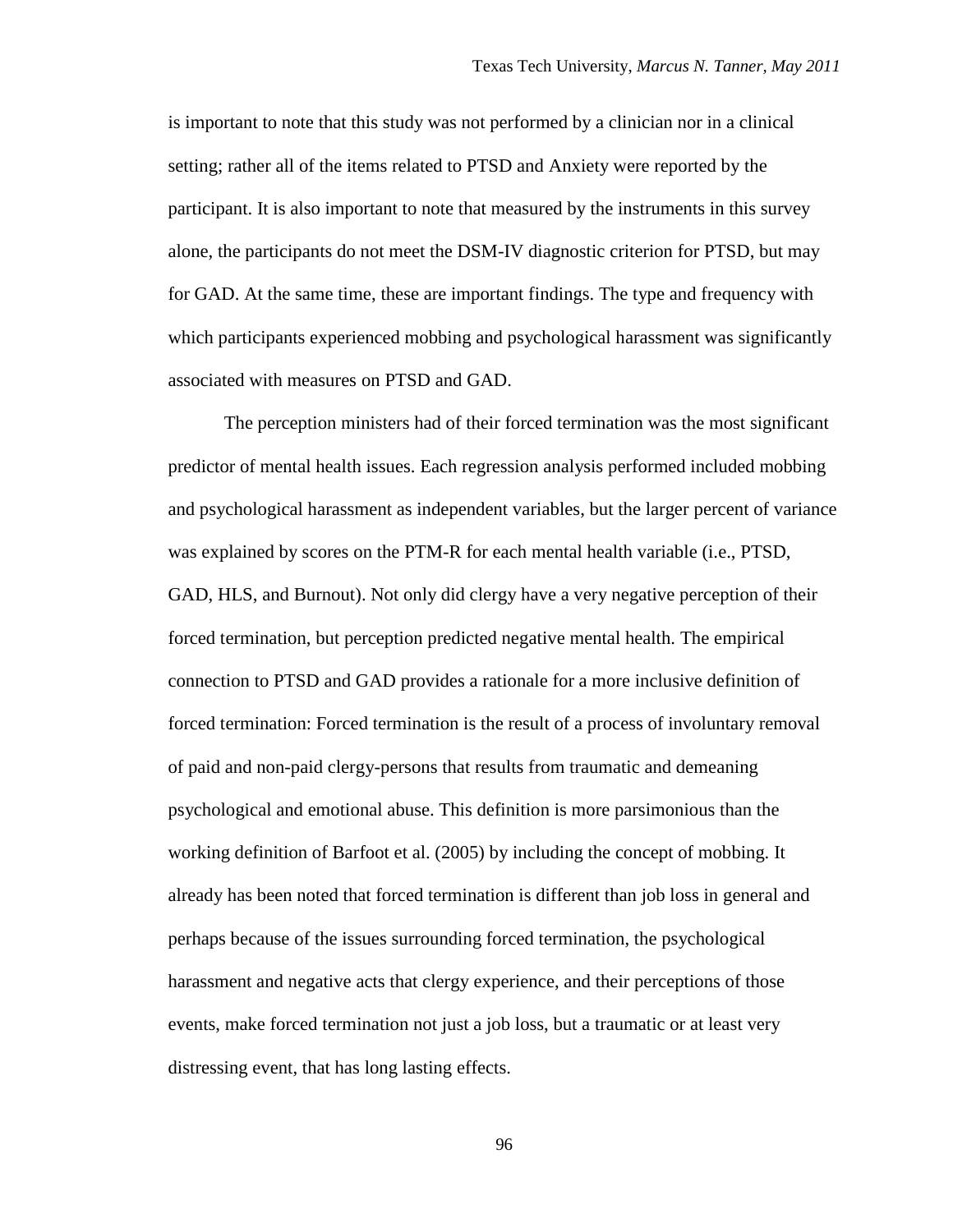#### *Limitations*

One limitation of the study has been noted--data were not collected in a clinical setting for the variables of PTSD and GAD. This study allowed for a partial assessment of symptoms related to PTSD and GAD that related literature shows would be relevant to forced termination among clergy. Although the assessments were not clinically assessed, the study showed that clergy experience symptoms of PTSD and GAD as it relates to their forced termination experience. In addition, the length of time between the event and the survey was lengthy; some of the participants were remembering an event that happened, in some cases 5 years before the time of the survey.

Sample size was another limitation to this study. The study made use of a small purposive convenience sample of clergy who had been forcibly terminated from a ministry position. The small sample size does not allow for generalization among larger populations of clergy. However, the results of this small sample size are consistent with other studies of clergy who have experienced forced termination (Barfoot et al., 2005; Crowell, 1995; Tanner & Zvonkovic, 2011). This study also was unable to make use of data from a population of former ministers who may have quit before termination or left the ministry altogether because of a forced termination experience.

#### *Implications*

Previous studies show that 25 - 41% of Christian ministers experience forced termination at least once during their career (Barfoot et al., 2005; Crowell, 1995; Tanner & Zvonkovic, 2011). Forced termination of clergy is a problem that may be more serious than some are willing to admit. Jackson Carroll (October, 2000) stated that numbers of new people entering the ministry are relatively flat and indicated that those numbers may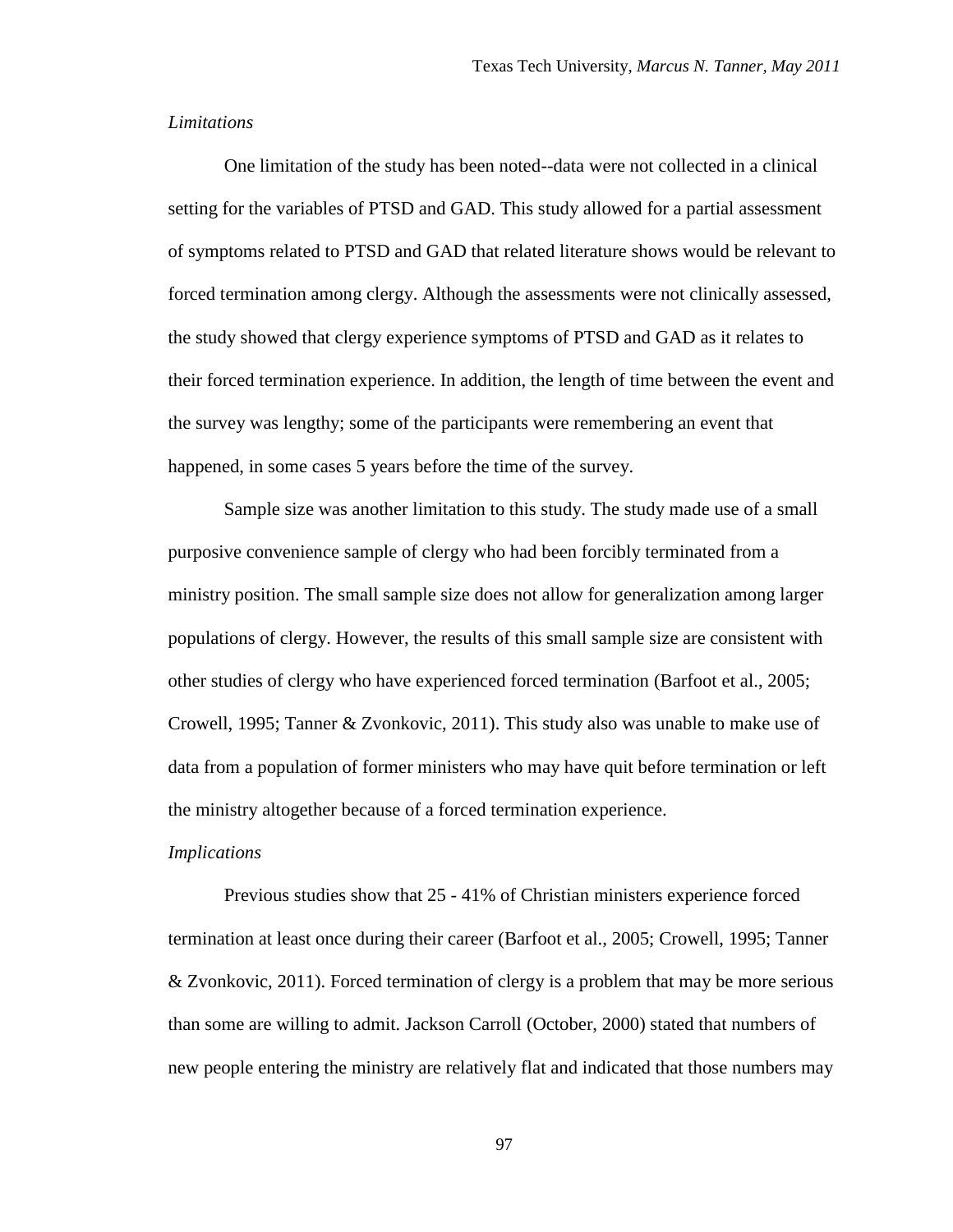fall in coming years. As previously stated, little is known about forced termination among clergy; few empirical research projects exist on the subject, and many Christian churches and organizations find the subject taboo. Perhaps the prevalence rates of forced termination are much higher, but Christian organizations are unwilling to admit there is a problem and work with researchers to understand it. Perhaps the number of new ministers entering seminary is declining because they are unwilling to risk the health of themselves and their family to fulfill God"s call on their life.

The effects of forced termination were at least very distressing, for the participants. That is, the results indicated clergy experienced symptoms of trauma and anxiety. It would be important for future researchers to study this issue in a clinical setting to more accurately determine the mental health effects of forced termination. Job loss and forced termination do not meet the DSM-IV diagnostic criterion for being traumatic and are generally not thought of as traumatic events. However, participants in this study scored quite high on reliable measures of both PTSD and GAD. Future research should work to properly identify how distressing forced termination is to those who experience it. In addition, it is vital that denominations take a close look at the issue of forced termination and its far reaching implications.

The church that forcibly terminates a member of the clergy is likely affected. Church members who are upset over the firing of the pastor may choose to leave and go somewhere else, others may choose to stay, but punish those responsible by not paying their tithes. Forced termination also has implication for the church that brings on a clergy person who has been forcibly terminated, especially if that individual has not sought professional help in dealing with the negative effects of forced termination.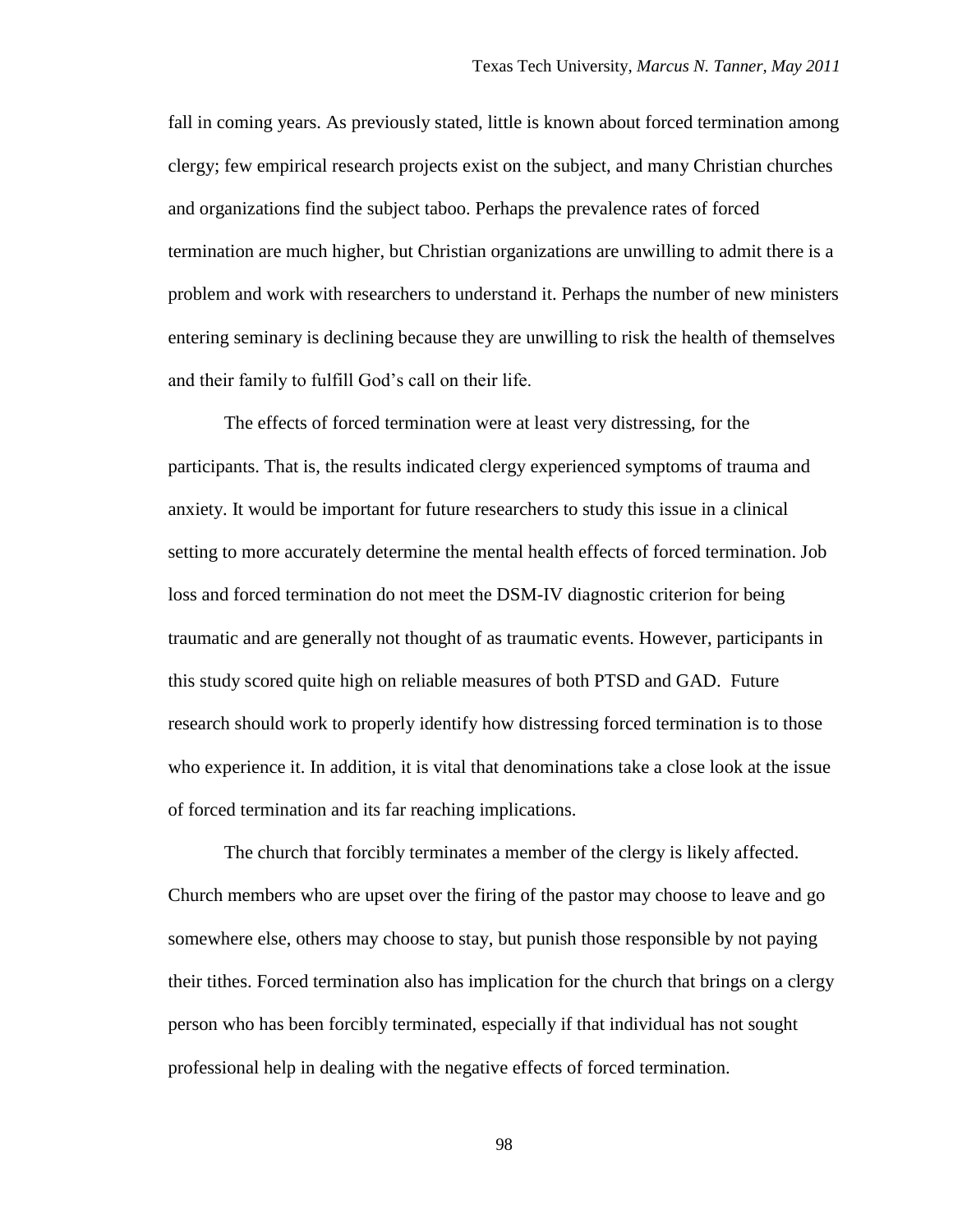Forced termination is an issue that must be addressed by ministers, churches, seminaries and denominational organizations. This study shows that forced termination is an issue and a cruel one that has very distressing effects on those who experience it. It is important that Christian organizations recognize the problem and implement steps to increase awareness and solutions. Local churches should implement training for all those in leadership. Training should include how to recognize and appropriately deal with psychological abuse. It is important that seminaries include a course in degree plans for ministers that offer training in coping with psychological abuse. Perhaps the most important implication for this research is that governing bodies that oversee many Christian ministers in the United States admit this is an issue and take appropriate steps to protect those that are called to serve the Church.

#### *Directions for Future Research*

It is recommended that items be added to the Perceptions of Terminated Minister"s Scale (PTM) that would measure symptoms of trauma as a result of forced termination. These items would contribute to understanding how devastating the process of termination is. The following items are suggested: (a) "I have painful memories of my termination experience," (b) "Reminders of the event are physically distressing," (c) I have distressing dreams about my forced termination," (d) "Negative thought about the event often reoccur," and (e) Reminders of the event are stressful." Future research focused on clergy who have experienced forced termination should employ the use of the Perceptions of Terminated Ministers Scale with the addition of the new construct of trauma. In addition, it is likely that users of this measure will want to draw on the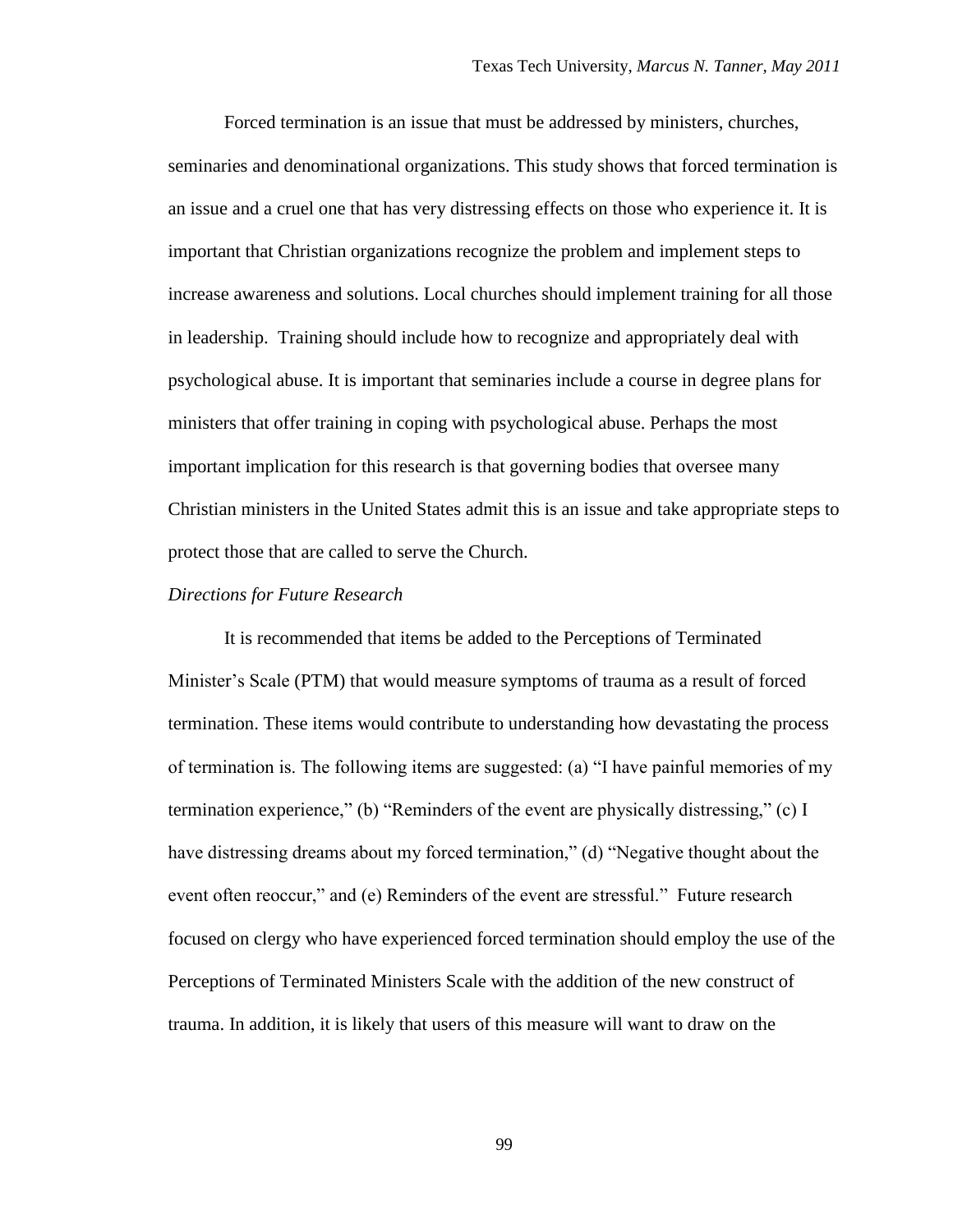implications of the added PTSD items rather than provide a clinical diagnosis. For clinical diagnoses, it would be recommended that participants be referred to a clinician.

Further, future researchers interested in forced termination of clergy should make strong attempts to locate those who have left the ministry because of a forced termination. It is in that population that perhaps the most severely distressed ministers exist. The population of severely distressed ministers could allow researchers to learn the most about forced termination and its long-term effects. It is also recommended that a more complete assessment of PTSD and GAD be performed on ministers who experience forced termination, in a clinical setting.

With as little information known about ministers who experience forced termination, even less is known about the effects on the family members of clergy who experience forced termination and the immediate and long-term effects in churches who force a minister out. Future research should attempt to sample from other members of the clergy family as well members from churches who have forced out a minister.

#### REFERENCES

- Arbuckle, J. L. (2007). Amos 16.0.1. Spring House, PA: Amos Development Corporation.
- American Psychological Association (1994). *DSM-IV: Diagnostic and statistical manual of mental disorders* (4th ed.). Washington, DC.
- Barfoot, D. S., Winston, B. E., & Wickman, C. (2005). Forced pastoral exits: An exploratory study. Unpublished Manuscript. Regents University.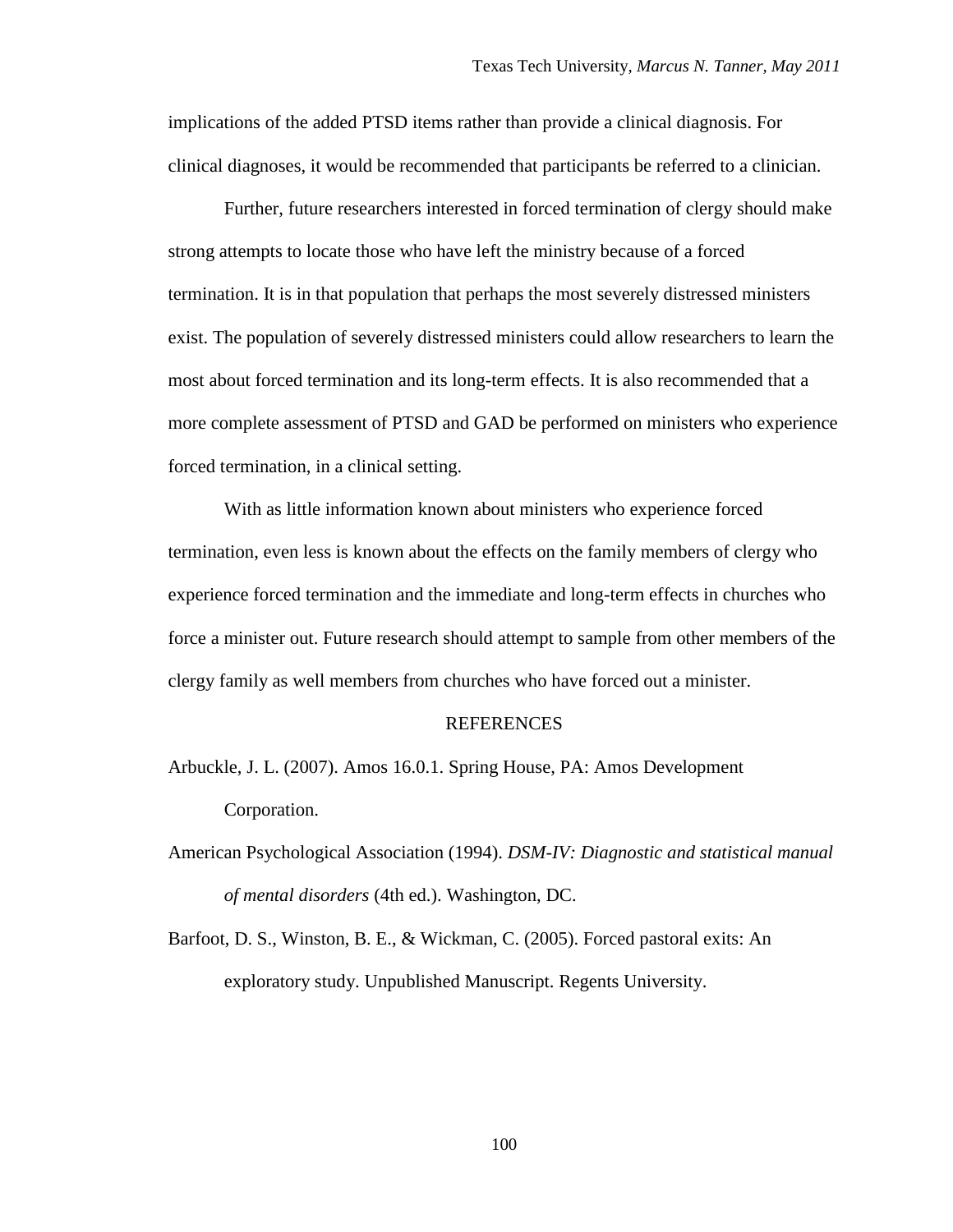- Beck, A., Epstein, N., Brown, G., & Steer, R. (1988). An inventory for measuring clinical anxiety: Psychometric properties. *Journal of Consulting and Clinical Psychology, 56*(6), 893-897.
- Blizzard, S. (1958). Protestant parish minister's self-image of his master role. *Pastoral Psychology, 9*, 25-32.
- Campbell, D. R. (1998). How forced termination affects the pastor's child. *The Servant, 3*.
- Carroll, J. (October, 2000). *Protestant pastoral ministry at the beginning of the new millennium*. Paper presented at the Society for the Scientific Study of Religion and Religious Research Association. from

http://www.pulpitandpew.duke.edu/DPLP/reports/PDFs/jackcarroll.pdf

- Cochrane-Brink, K., Lofchy, J., & Sakinofsky, I. (2000). Clinical rating scales in suicide risk assessment. *General Hospital Psychiatry, 22*(6), 445-451.
- Creamer, M., Bell, R., & Failla, S. (2003). Psychometric properties of the Impact of Event Scale--Revised. *Behaviour Research and Therapy, 41*(12), 1489-1496.
- Crowell, R. (1995). *Forced pastoral exits: an empirical study.* Unpublished Unpublished doctoral dissertation, Dallas Theological Seminary, Dallas, TX.
- Einarsen, S., & Hoel, H. (May, 2001). *The Negative Acts Questionnaire: Development, validation and revision of a measure of bullying at work*, Paper presented at the 10th European Congress on Work and Organisational Psychology, Prague. .
- Einarsen, S., & Skogstad, A. (1996). Bullying at work: Epidemiological findings in public and private organizations. *European Journal of Work & Organizational Psychology, 5*(2), 185.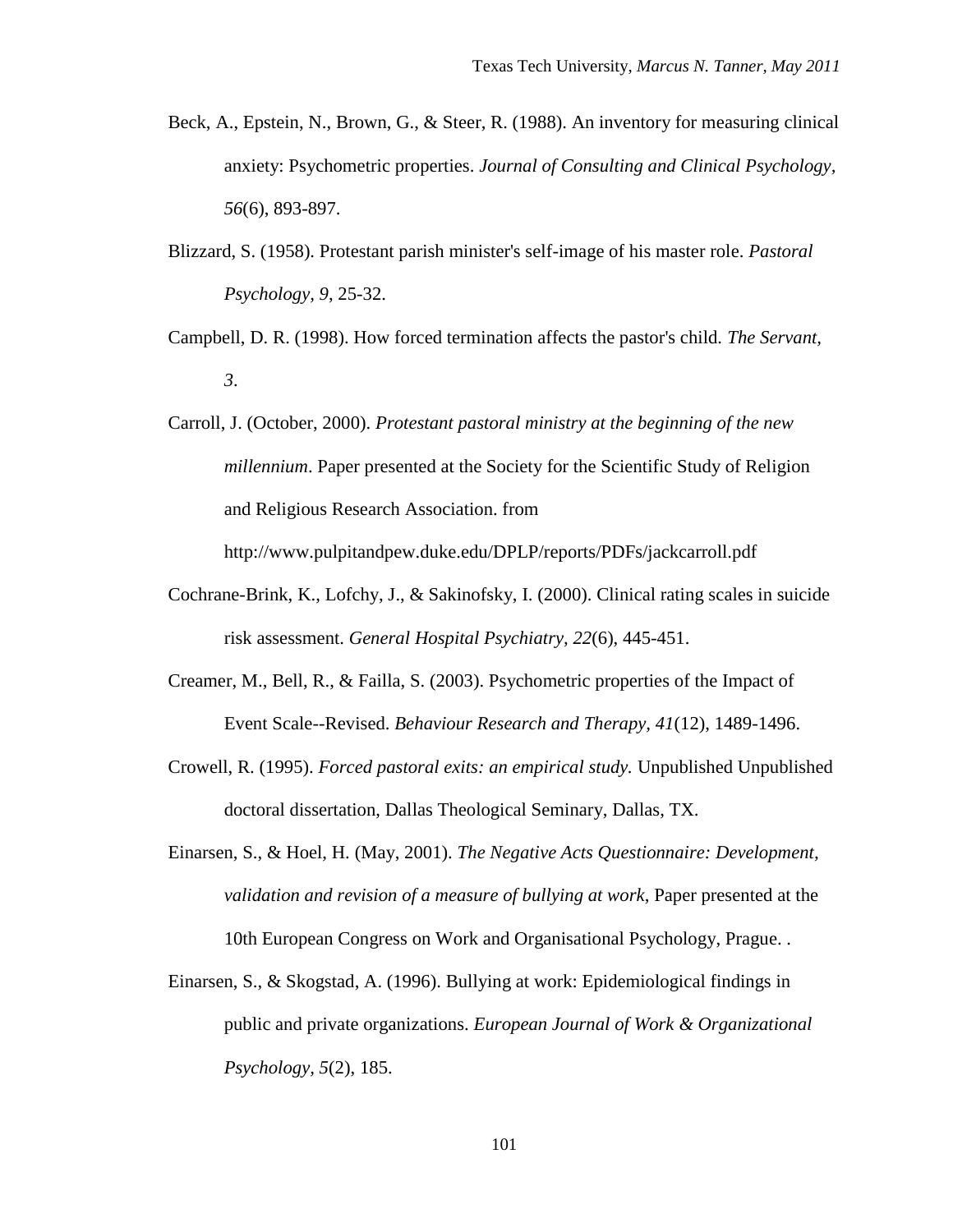- Faulkner, B. R. (1986). *Forced Termination: Redemptive Options for Ministers and Churches*: Broadman Press.
- Francis, L., Kaldor, P., Robbins, M., & Castle, K. (2005). Happy but exhausted? Workrelated psychological health among clergy. *Pastoral sciences, 24*(2), 101-120.
- Francis, L. J., Kaldor, P., Shevlin, M., & Lewis, C. A. (2004). Assessing-emotional exhaustion among the Australian clergy: Internal reliability and construct validity of the scale of emotional exhaustion in ministry (SEEM). *Review of Religious Research, 45*(3), 269-277.
- Gemzoe-Mikkelsen, E., & Einarsen, S. (2002). Relationships between exposure to bullying at work and psychological and psychosomatic health complaints: the role of state negative affectivity and generalized self-efficacy. *Scandinavian Journal of Psychology, 43*(5), 397-405.
- Greenfield, G. (2001). *The wounded minister: Healing from and preventing personal attacks*. Grand Rapids, MI: Baker Books.
- Groeblinghoff, D., & Becker, M. (1996). A case study of mobbing and the clinical treatment of mobbing victims. *European Journal of Work & Organizational Psychology, 5*(2), 277.
- Han, J., & Lee, C. (2004). Ministry demand and stress among Korean American pastors: A brief report. *Pastoral Psychology, 52*(6), 473-478.
- Hankin, B., Abramson, L., Moffitt, T., Silva, P., McGee, R., & Angell, K. (1998). Development of depression from preadolescence to young adulthood: Emerging gender differences in a 10-year longitudinal study. *Journal of Abnormal Psychology, 107*, 128-140.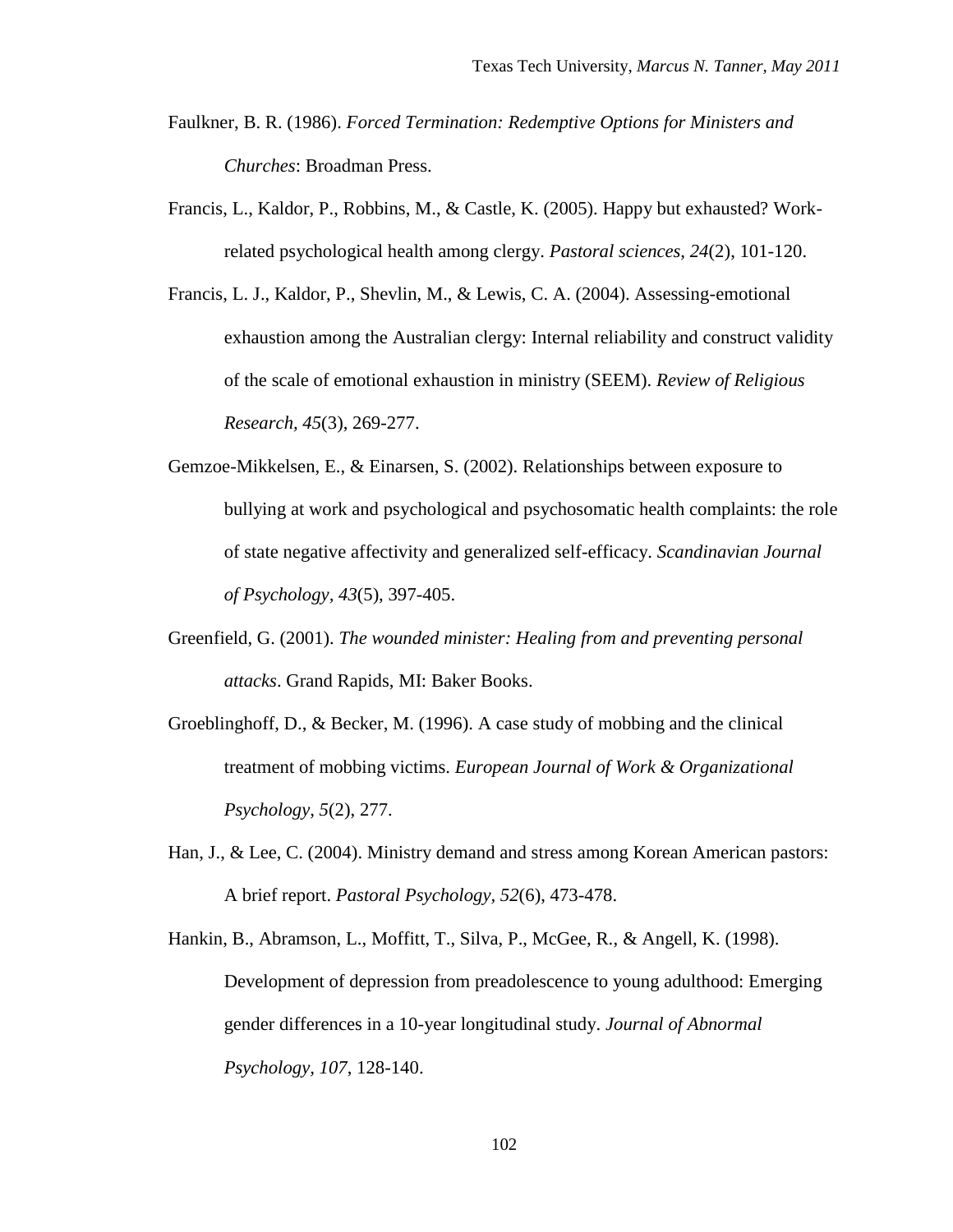- Hart, A. (1991). Paper presented at the Glen Eyrie Conference Center, Colorado Springs, Co.
- Hoel, H., Cooper, C., & Faragher, B. (2001). The experience of bullying in Great Britain: The impact of organizational status. *European Journal of work and organizational psychology, 10*(4), 443-465.
- Hoge, D. R., & Wenger, J. E. (2005). *Pastors in transition: Why clergy leave local church ministry*. Grand Rapids, MI: William B. Eerdmans Publishing Company.
- Jiménez, B., Muñoz, A., Gamarra, M., & Herrer, M. (2007). Assessing workplace bullying: Spanish validation of a reduced version of the Negative Acts Questionnaire. *SPANISH JOURNAL OF PSYCHOLOGY, 10*(2), 449-457.
- Kaldor, P., & Bullpitt, R. (2001). *Burnout in church leaders*: Openbook Publishers.
- Kanter, R. (1977). *Work and family in the United States: A critical review and agenda for research and policy*. New York: Russell Sage Foundation.
- Kenny, D. A. (2008 ). Measuring Model Fit, from http://davidakenny.net/cm/fit.htm
- LaRue, J. C., Jr., (1996). Forced Exits: High-Risk Churches, from http://www.christianitytoday.com/yc/more/specialreport/6y3072.html
- LaRue, J. C., Jr., (1996). Forced Exits: Personal Effects, from http://www.christianitytoday.com/yc/more/specialreport/6y6064.html

LaRue, J. C., Jr., (1996). Forced Exits: Preparation and Survival, from http://www.christianitytoday.com/yc/more/specialreport/6y4064.html

LaRue, J. C., Jr., (1997). Forced Exits: A Too-Common Ministry Hazard, from <http://www.christianitytoday.com/yc/more/specialreport/6y2072.html>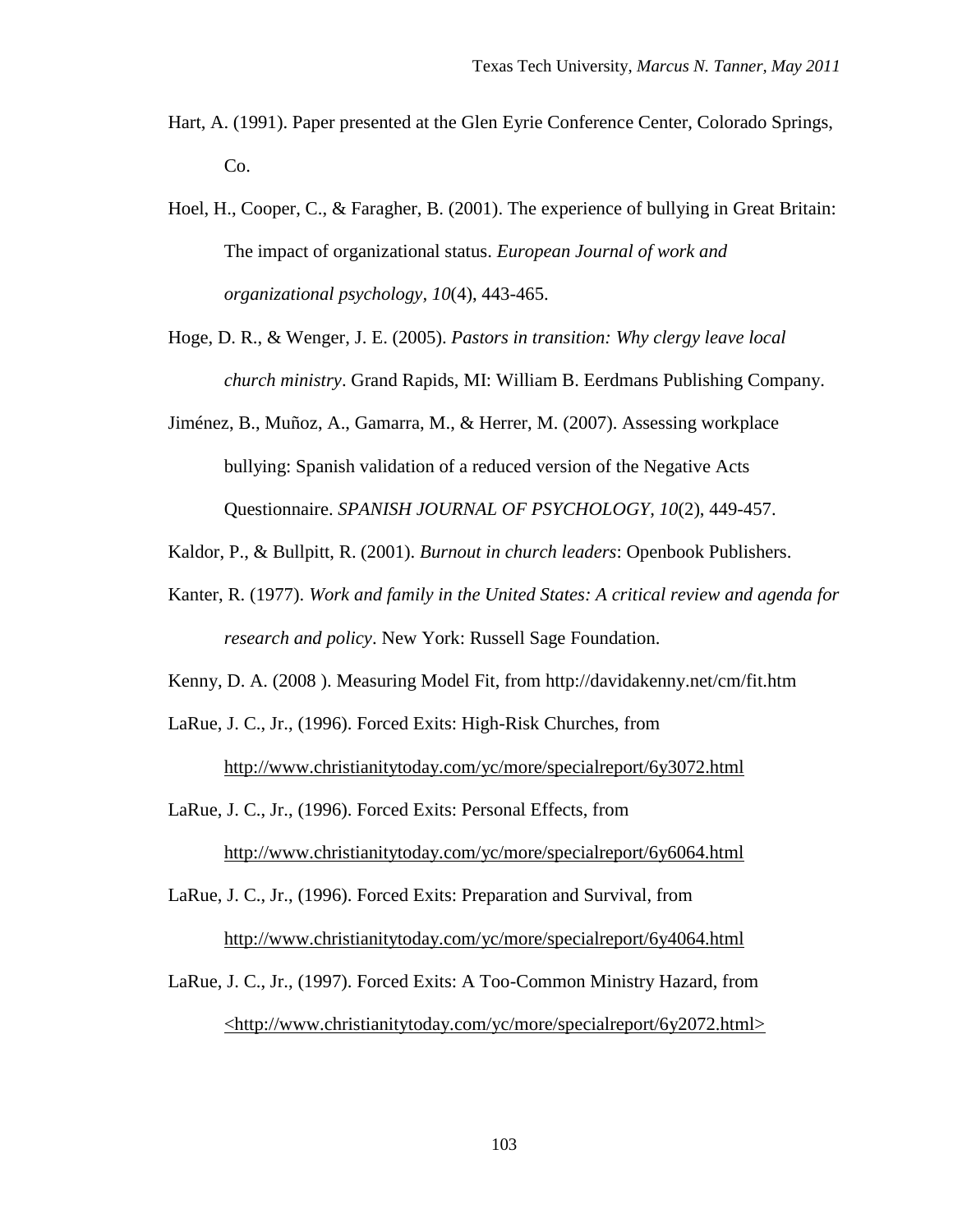LaRue, J. C., Jr., (1997). Forced Exits: How to Avoid One, from

http://www.christianitytoday.com/yc/more/specialreport/7y1088.html

- Lee, C. (1999). Specifying intrusive demands and their outcomes in congregational ministry: A report on the Ministry Demands Inventory. *Journal for the Scientific Study of Religion, 38*(4), 477-489.
- Lee, C. (2007). Patterns of stress and support among Adventist clergy: Do pastors and their spouses differ? *Pastoral Psychology, 55*(6), 761-771.
- Lee, C., & Balswick, J. (2006). *Life In a glass house: The minister's family and the local congregation*. Pasadena, CA: Fuller Seminary Press.
- Lee, C., & Iverson-Gilbert, J. (2003). Demand, support, and perception in family-related stress among Protestant clergy. *Family Relations, 52*(3), 249-257.
- Leymann, H. (1996). The content and development of mobbing at work. *European Journal of work and organizational psychology, 5*(2), 165-184.
- Leymann, H., & Gustafsson, A. (1996). Mobbing at work and the development of posttraumatic stress disorders. *European Journal of work and organizational psychology, 5*(2), 251-275.
- Maslach, C., Schaufeli, W., & Leiter, M. (2001). Job burnout. *Annual review of psychology, 52*(1), 397-422.
- Matud, M. (2004). Gender differences in stress and coping styles. *Personality and Individual Differences, 37*(7), 1401-1415.
- McMillan, B. (2003). *The view from Pulpit and Pew: Provocative findings on pastoral leadership in the 21st century*. Paper presented at the Annual meeting for the Society for the Advancement of Continuing Education for Minstry.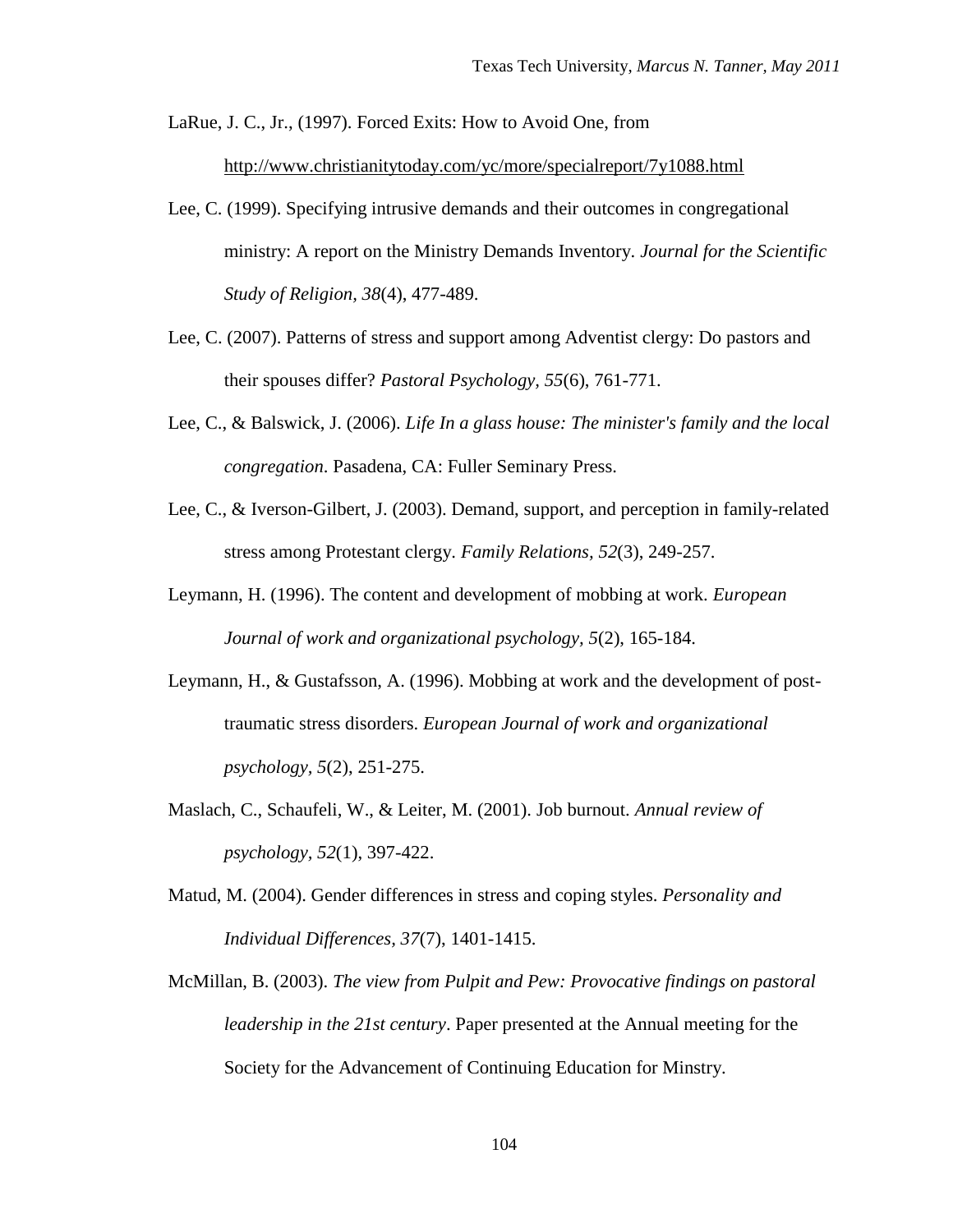- Mikkelsen, E., & Einarsen, S. (2002). Relationships between exposure to bullying at work and psychological and psychosomatic health complaints: The role of state negative affectivity and generalized self-efficacy. *Scandinavian Journal of Psychology, 43*(5), 397-405.
- Mills, E., & Koval, J. (1971). *Stress in the ministry* Washington, DC: Ministry Studies Board.
- Morris, M., & Blanton, P. (1994). Denominational perceptions of stress and the provision of support services for clergy families. *Pastoral Psychology, 42*(5), 345-364.
- Morris, M., & Blanton, P. (1994). The influence of work-related stressors on clergy husbands and their wives. *Family Relations, 43*(2), 189-195.
- Morris, M., & Blanton, P. (1998). Predictors of family functioning among clergy and spouses: Influences of social context and perceptions of work-related stressors. *Journal of Child & Family Studies, 7*(1), 27-41.
- Niedl, K. (1996). Mobbing and Well-being: Economic and Personnel Development Implications. *European Journal of Work & Organizational Psychology, 5*(2), 239.
- Nolen-Hoeksema, S. (2001). Gender differences in depression. *Current Directions in Psychological Science, 10*(5), 173.
- Nolen-Hoeksema, S., & Girgus, J. (1994). The emergence of gender differences in depression during adolescence. *Psychological Bulletin, 115*(3), 424.
- Onley, E. H. (1994). *Crying on Sunday: Surviving Forced Termination in Ministry*. Macon, Georgia: Smith & Helwys Publishing Inc.
- Randall, K. J. (2004). Burnout as a predictor of leaving Anglican parish ministry. *Review of Religious Research, 46*(1), 20-26.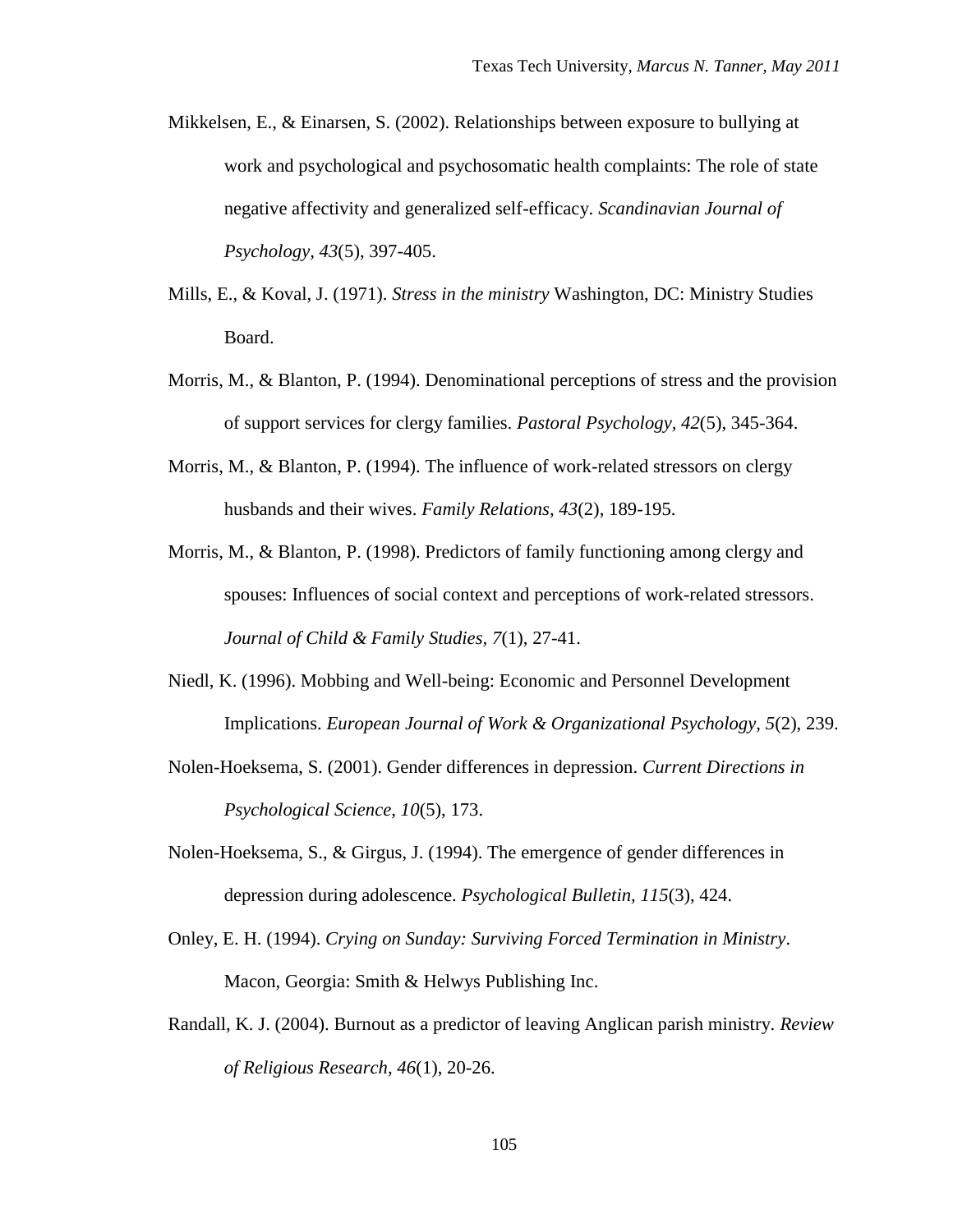- Resch, M., & Schubinski, M. (1996). Mobbing--prevention and management in organizations. *European Journal of Work & Organizational Psychology, 5*(2), 295.
- Tanner, M., & Zvonkovic, A. (2011). Forced to Leave: Forced Termination Experiences of Assemblies of God Clergy and Its Connection to Stress and Well-Being Outcomes. *Pastoral Psychology*, 1-14.
- Vartia, M. (1996). The sources of bullying: psychological work environment and organizational climate. *European Journal of Work & Organizational Psychology, 5*(2), 203.
- Weiss, D. (1996). Psychometric review of the impact of events scale-revised. *Measurement of stress, trauma, and adaptation*, 186-187.
- Weiss, D., Marmar, C., Metzler, T., & Ronfeldt, H. (1995). Predicting symptomatic distress in emergency services personnel. *Journal of Consulting and Clinical Psychology, 63*(3), 361.
- Wells, B. (2002). Which way to clergy health? *Divinty* Retrieved 11 Feb, 2009, from http://pulpitandpew.org/which-way-clergy-health
- Whitbeck, L., Adams, G., Hoyt, D., & Chen, X. (2004). Conceptualizing and measuring historical trauma among American Indian people. *American Journal of Community Psychology, 33*(3), 119-130.
- Willis, C. (2001). Terminations of pastors, staff leveling off, survey results show. Retrieved January, 30, 2008, from http://www.nacba.net/Article/termination.htm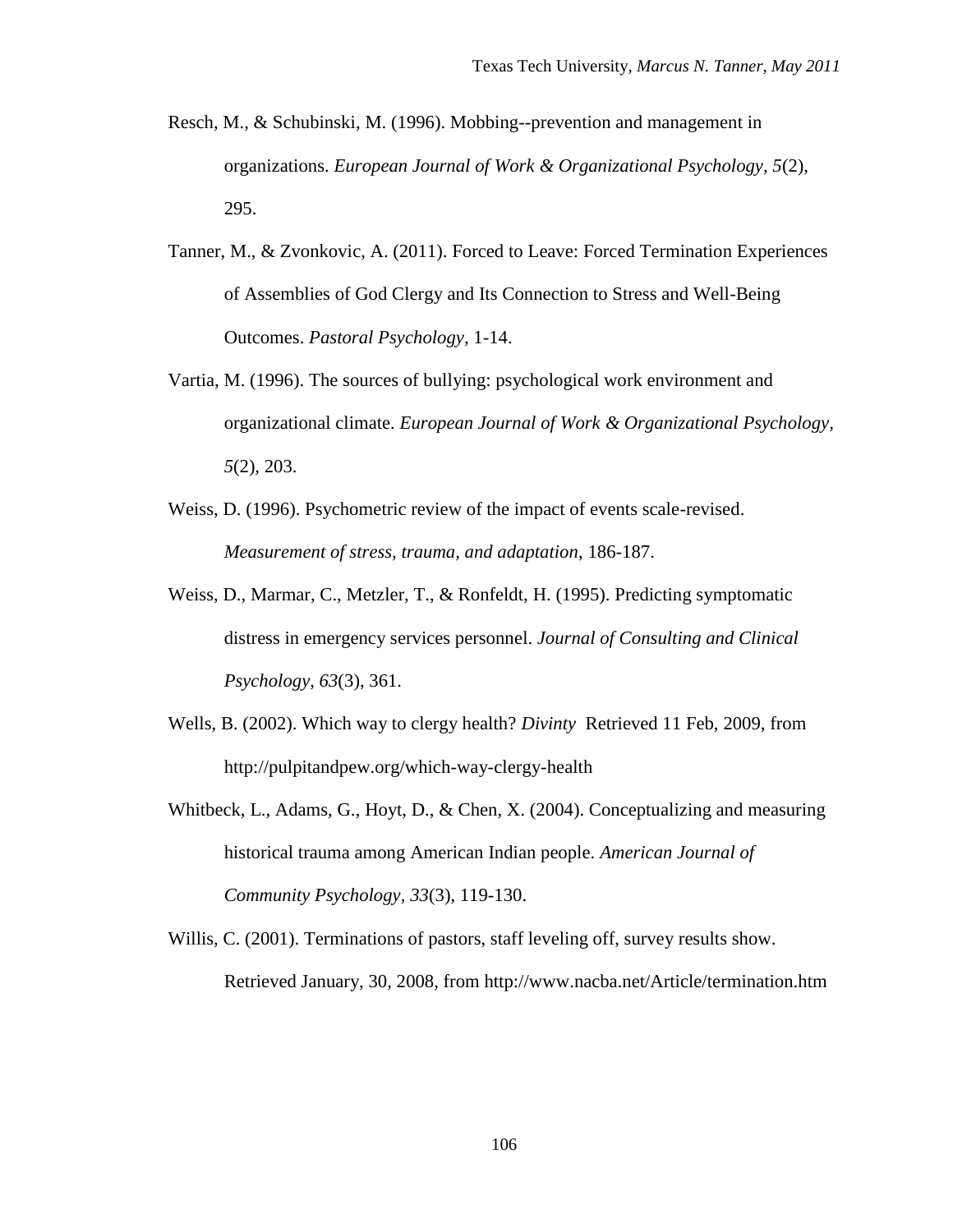- Winefield, A. H., Tiggemann, M., & Winefield, H. R. (1992). Unemployment distress, reasons for job loss and causal attributions for unemployment in young people. *Journal of occupational and organizational psychology, 65*(3), 213-218.
- Zapf, D., Knorz, C., & Kulla, M. (1996). On the Relationship between Mobbing Factors, and Job Content, Social Work Environment, and Health Outcomes. *European Journal of Work & Organizational Psychology, 5*(2), 215.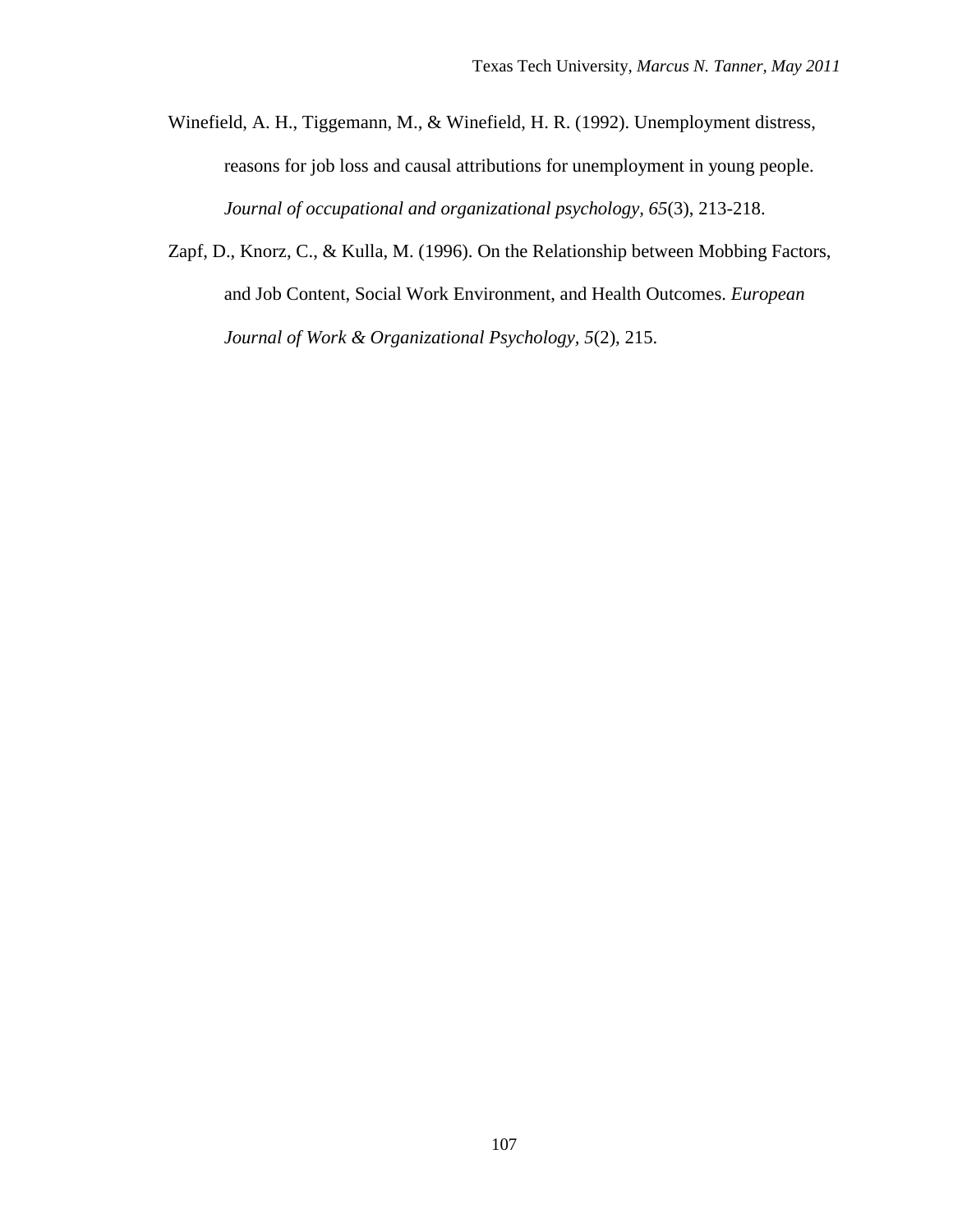# **CHAPTER 5 - CONCLUSIONS**

The purpose of this dissertation was to explore the phenomenon of forced termination of clergy. Three studies comprised this project. These three studies, collectively, advanced the scholarly field of understanding this type of job loss in the following ways: (1) researchers and those involved in church ministry now have empirical evidence that forced termination is a problem among many denominations in the United States, primarily autonomous churches; (2) forced termination of clergy has a strong connection to health problems and poor satisfaction with marriage and family; (3) the forced termination of clergy has been empirically connected with the concept of mobbing; (4) forced termination also now has an empirical connection to mental health problems. This chapter sets out the conclusions drawn from this project and establishes an agenda for future research and outreach.

The first study, a pilot, built on the work of Barfoot et al. (2005) and Crowell (1995). Methodologically it is a more rigorous project than what had existed in the literature. The sampling was more systematic and the study included the construction of a survey including the Perception of Termination scale. The second study built on the first by testing some of the same hypotheses of the first but with a more diverse and expanded sample of clergy in America, allowing for a more generalizable and richer description of clergy who have been forcibly terminated. Further, this study analyzed the physical and mental health effects of forced termination. The third study built on the previous two by focusing on a small sample of clergy who had experienced a forced termination in order to empirically connect symptoms of Post Traumatic Stress Disorder and Generalized Anxiety Disorder with this type of job loss. This study examined how traumatic clergy who were forcibly terminated viewed the experience. These three studies together added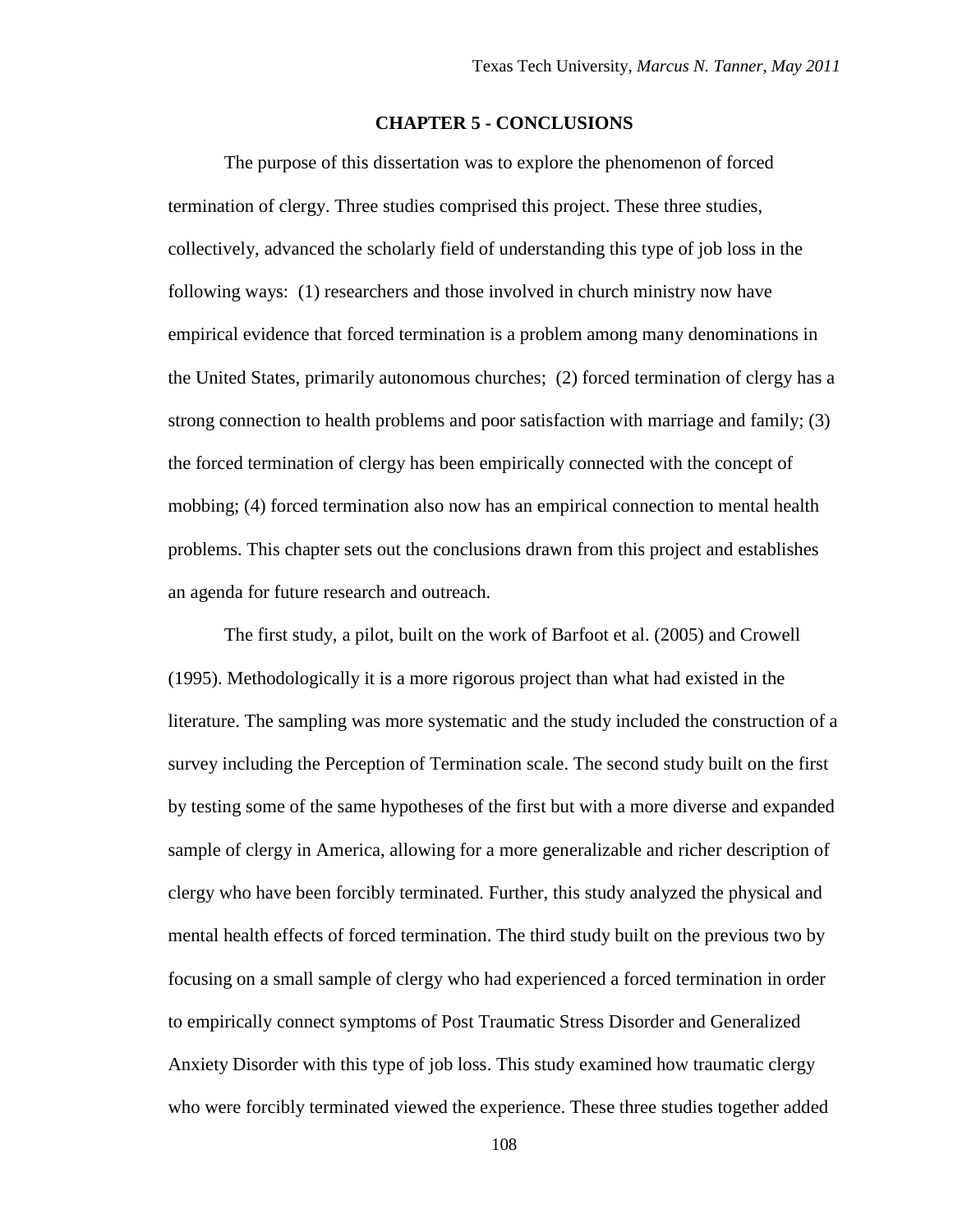to the field of clergy health, and more importantly, the scientific study of forced termination among clergy in America.

#### SUMMARY OF FINDINGS

The forced termination of American clergy is an extremely distressing event. The findings from all three studies provided a rationale for defining forced termination differently: Forced termination is the result of a process of involuntary removal of paid and non-paid clergy-persons that results from traumatic and demeaning psychological and emotional abuse. This definition connects the concept of mobbing to forced termination and implies problems with adjustment after experiencing such an event. The forced termination of clergy had a long-term and significant impact on major areas of the individual"s physical health, family well-being, and mental health.

#### *Prevalence of Forced Termination*

Forced termination was revealed to be very prevalent; study 1 showed 41% of Assemblies of God ministers experienced a forced termination; study 2 showed 28% across thirty nine denominations experienced forced termination. These are similar rates as those from Crowell"s (1995) dissertation, where 25% of ministers among forty-eight denominations had experienced a forced termination.

In addition, forced termination seemed to be more of a problem in local autonomous churches than those churches closely guarded by denominational leaders. Study two showed the frequency of forced termination within some of the larger denominations. The Assemblies of God topped the list with 34% of responding clergy having been forcibly terminated. The Assemblies of God has a hierarchical structure but each local church is autonomous in how it exists in the local community. One example is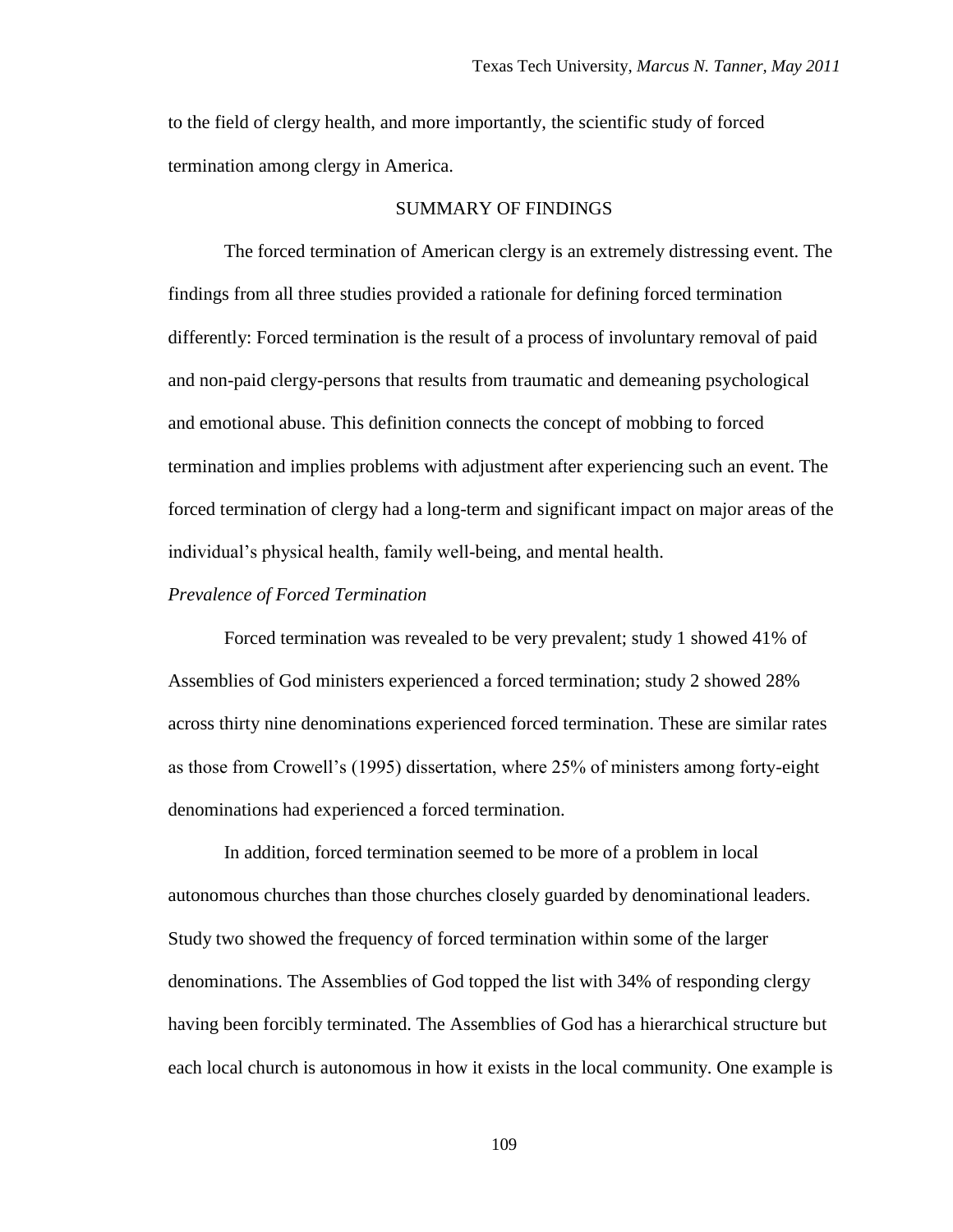that each church has the ability to "call" (hire) and fire a minister without any involvement from denominational leaders. The other denominations in study two that had high levels of forced termination have similar structures; 28% of Baptist clergy and 31% of Non-Denominational clergy had been forcibly terminated. Churches that have more involvement from denominational leaders generally had slightly lower levels of forced termination among clergy, 25% of Lutheran clergy and 24% of Presbyterian clergy had been forced from a ministry position. There was no significant difference in termination rate by denomination. However these rates clearly show forced termination as a problem in many denominations. It is important to note that the dynamics are different in autonomous churches than those that have more denominational control. Those dynamics may have a significant impact on the rates of forced termination.

#### *Forced Termination and Its Connection to Physical Health and Family Well-Being*

This study documented that forced termination is a significant indicator of poor clergy health and dissatisfaction with family well-being. Stress was predicted by the health of ministers who had been forcibly terminated. In study one and again in study two, ministers who had experienced a forced termination not only had more health problems, but had higher stress levels than those who had not been forcibly terminated. This indicates that the distressing nature of forced termination and the issues surrounding it may be at least partially responsible for high chronic stress and health problems associated with it. Ministers may gain or lose weight; they may be irritable, showing outwards signs of stress. They may also have other signs of chronic stress, i.e., insomnia, high blood pressure, and colitis. The design of this study prohibited making causal inferences about the levels of stress and health problems of ministers who had been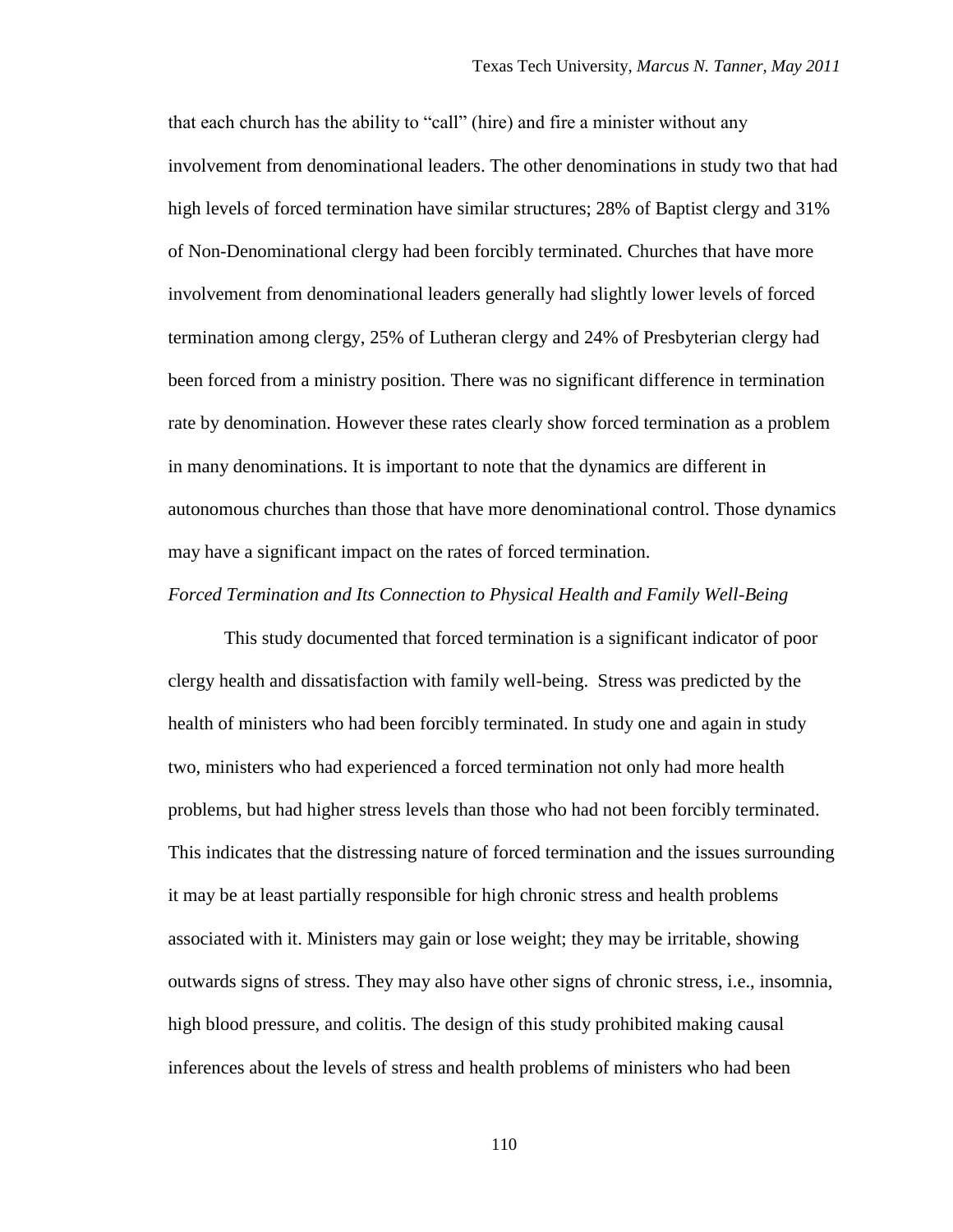forcibly terminated. It would be important for future researchers to examine the levels of stress and health problems of ministers longitudinally.

Ministers who experience a forced termination have serious health issues associated with the event. Near a quarter of the respondents reported having high blood pressure, depressive moods, anxious moods and insomnia. These are serious health issues for any individual however, for someone who has been through a process of forced termination; these types of health issues along with mental health issues have serious implications for the overall health of clergy.

In study one and study two, ministers who had been forcibly terminated were more dissatisfied with their family well-being than those who had never been forcibly terminated. Both Barfoot et al. (2005) and Greenfield (2001) discussed the collateral effects of a forced termination. The overall notion was that the relationships between clergy and spouse and clergy and children would be strained as a result of a forced termination. Because family well-being was related to health problems and stress levels in study one and two, it is likely that these three variables are inter-related. More dissatisfaction with family well-being associated with a forced termination can create stress which can lead to more health problems.

#### *Forced Termination and Its Connection to Mobbing*

Mobbing is a new construct and variable to the study of ministry work. Clergy often have little control over the work they do; congregations dictate what the minister does, how long they will work for a church, etc. A congregation is typically controlled by a small group of people, the board, a committee, perhaps charter members, the wealthy, or politically connected. In Leymann"s (1996) research, when a small group of people or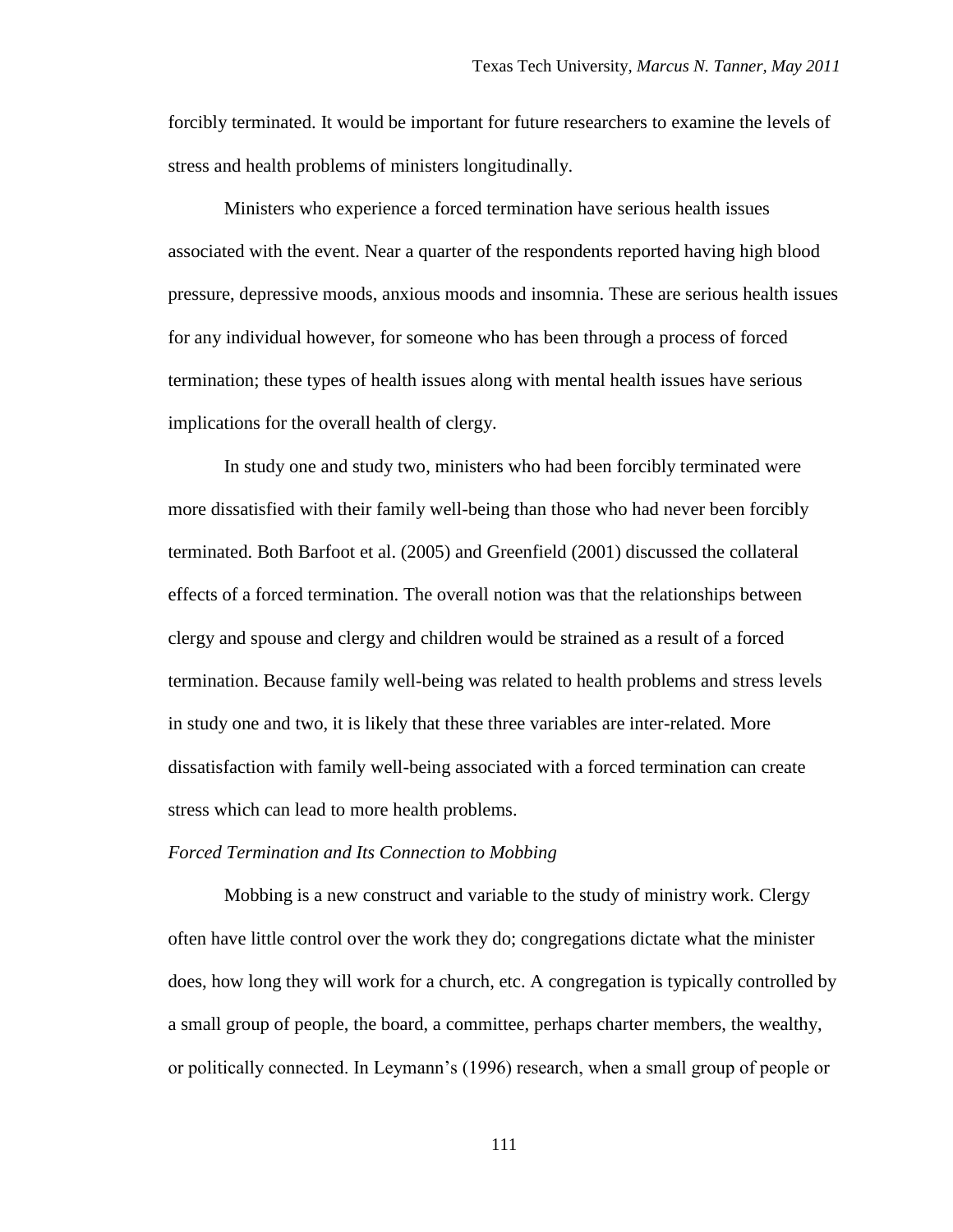faction was unhappy with a fellow worker, they would demean their work in public and psychologically harass them until the worker felt they could no longer work in that particular area or company. The effects of the psychological harassment were so distressful many workers were permanently unemployable and a small percentage committed suicide as a result.

Similarly, when small groups of church members are unhappy with the ministers, they demean their work in private, gossip about their work to other church members, and psychologically harass them (Greenfield, 2001). This type of mobbing activity leads to forced termination and has a direct effect on symptoms of PTSD. Study three showed the more psychological harassment a minister received as part of their forced termination the more likely they were to self select symptoms of Post Traumatic Stress Disorder.

# *Forced Termination and Its Connection to Mental Health*

Although the other studies addressed mental health, study three added precision and focused on connecting symptoms of Post Traumatic Stress Disorder (PTSD) and Generalized Anxiety Disorder (GAD) to forced termination. The mental health of ministers who have been forcibly terminated is cause for concern. Study three showed that ministers who have experienced a forced termination had negative perceptions of the event that was highly correlated with self reported symptoms of GAD, PTSD, and burnout. While study three was not conducted by a clinician or in a clinical setting, the high levels of anxiety, PTSD symptoms, and burnout among this group of ministers is alarming and has implications for future research. In the other studies, the mental health of ministers who have been forcibly terminated were associated with levels of stress, depression, and burnout and low levels of physical health, self esteem, self-efficacy, and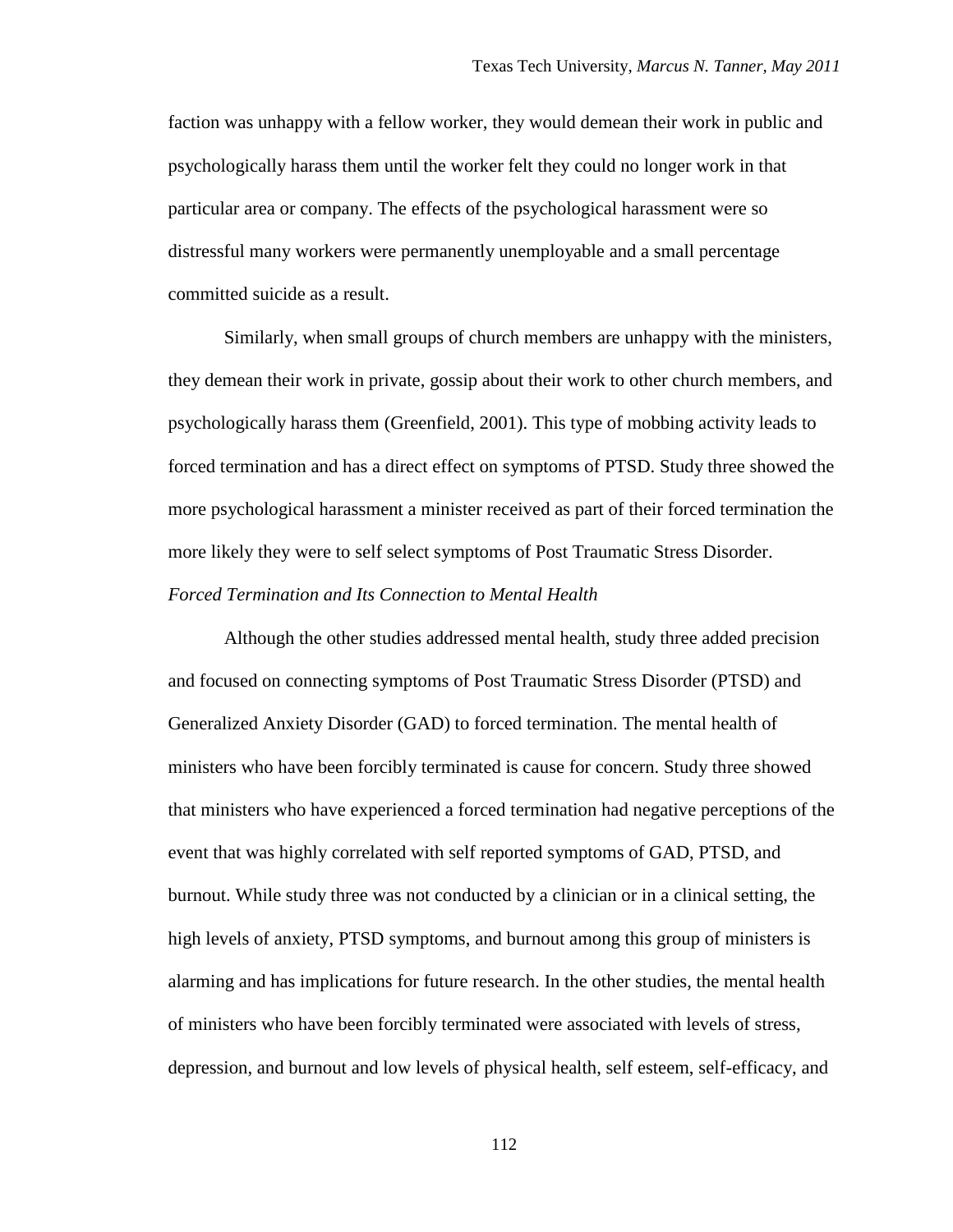family well-being. In study three these variables are inter-related, creating havoc in the life of a forcibly terminated minister years after the event had taken place.

Clearly when a forced termination occurs, it can be perceived in a variety of ways. The Perceptions of Terminated Ministers – Revised (PTM-R) scale showed ministers overwhelmingly perceived the event as negative, hurtful, distressing, and responded negatively to the event. Even though forced termination is so detrimental to the mental and physical health of clergy, a surprising finding was that many clergy do not get professional help after having such a devastating experience. Without professional care, clergy are negatively affected perhaps for longer periods of time than would otherwise be the case, perhaps in their paid work and their family lives. For many of the respondents to these surveys, years had passed since they had been forcibly terminated, yet scores on mental health measures were significantly negative, marital and family satisfaction scores were low, and they had more physical health problems. The implication is that they carry emotional baggage associated with a forced termination that affects their next church assignment, their overall ministry to people, and their health, and their family well-being.

LIMITATIONS AND IMPLICATIONS FOR FUTURE RESEARCH AND

#### **OUTREACH**

#### *Limitations*

Although this project revealed much about forced termination of clergy and its effects, there is still much researchers do not know. The design of the three studies made it impossible to hear from the church members responsible for the forcible terminations, spouses, and children of clergy. This is a serious limitation as their perspective is likely to be completely different than that of the minister's.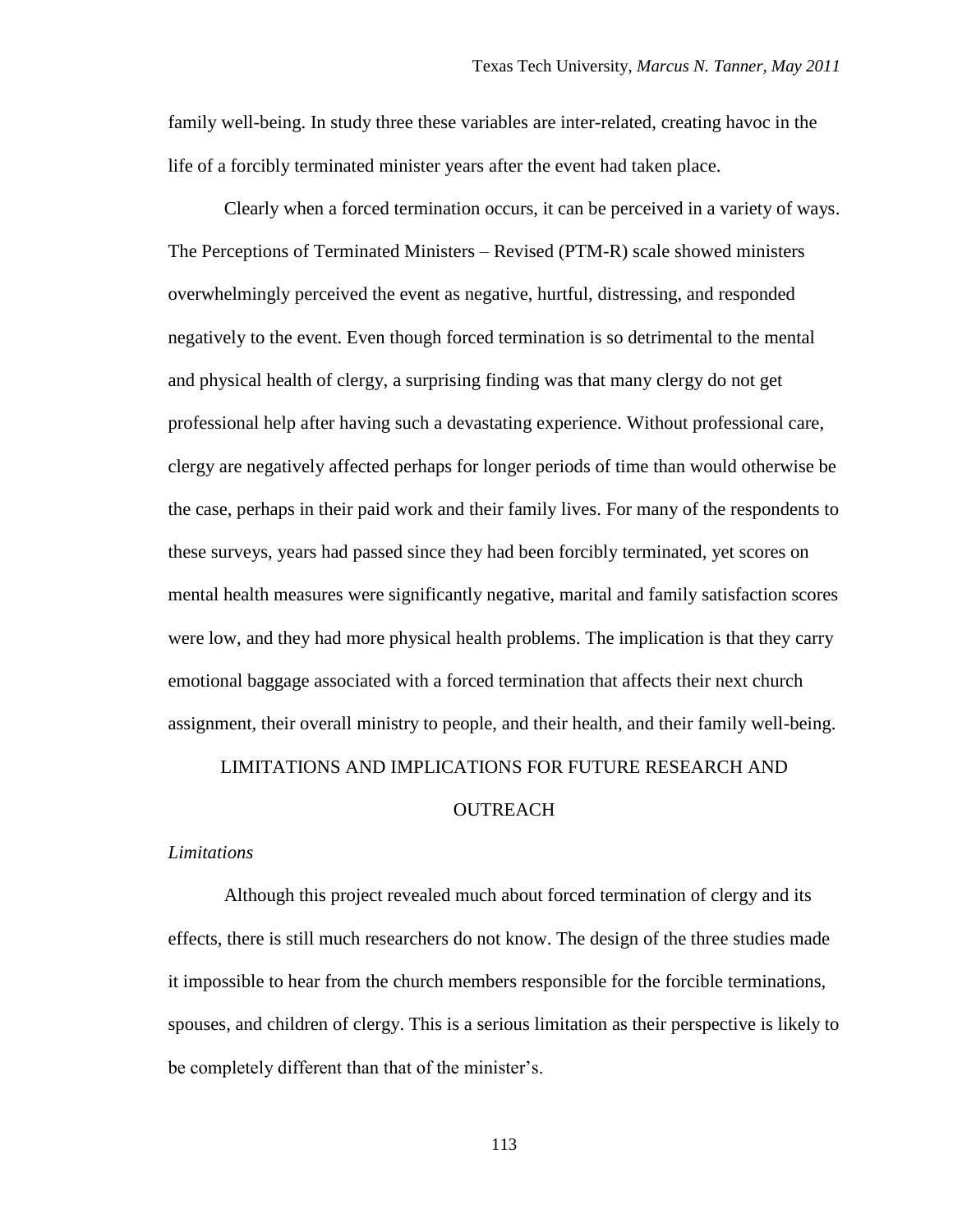Certainly the limitations of this project provide some direction for future research. The cross-sectional design of the three studies does not allow for causal inferences to be drawn, however the correlation and inter-relatedness of the variables imply that causation could be determined if a longitudinal study were performed with base-line levels on variables of interest, i.e., burnout, depression, self-efficacy, stress, etc. Another advantage to a longitudinal design is that researchers could better determine the impact of forced termination on subsequent employment. One of the main issues with a longitudinal design is finding participants that would be willing to stay in the study. Further, the sampling procedures limit the generalizability of this project. Future researchers should make attempts at random sampling procedures. The socially stigmatizing nature of forced termination makes this group hard to find, and even when they are found, some are unwilling to participate in the study. In addition, future researchers should attempt to study the mental health of ministers who experience a forced termination in a clinical setting. Study three clearly showed ministers who have been forcibly terminated selfselect symptoms of PTSD and anxiety well above the known clinical cut-off scores. *Implications*

The findings of these three studies give clear implications for future research. Ministers who have been forcibly terminated experience high levels of stress, health problems, depression, PTSD, and anxiety. They also experience low levels of family well-being, low self-esteem, and low self-efficacy. It is important for future researchers to determine base-line levels for these variables and, perhaps through a longitudinal design, look at how those levels change according to ministry demands, experiences with psychological harassment, and forced termination. Researchers should look specifically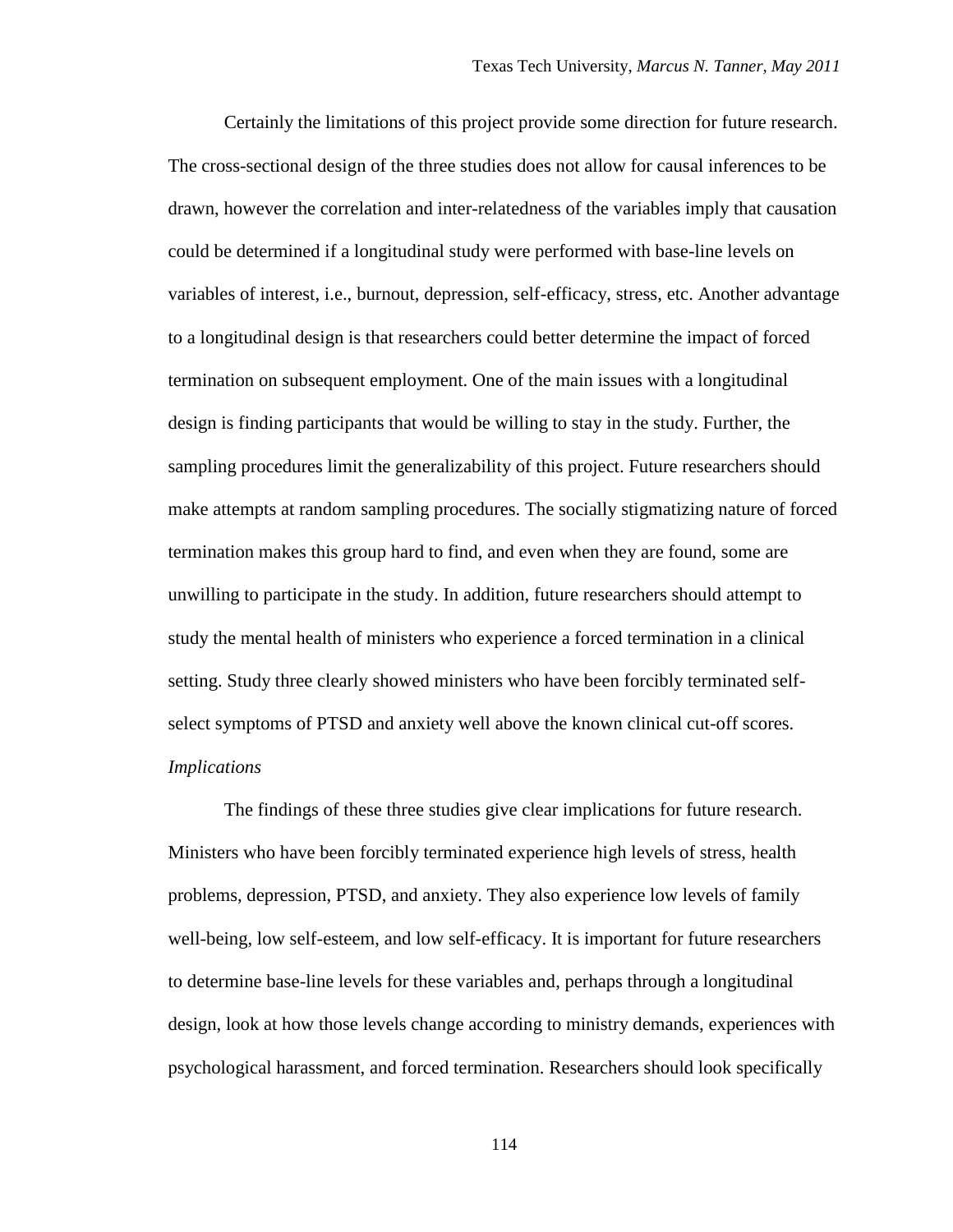at psychological harassment and forced termination as causal determinants for depression, PTSD, anxiety, burnout, and other mental health issues. It is likely that the process of forced termination and not the event itself is what is so traumatic for clergy. More research is needed to determine what that process looks like and involves. That process of psychological harassment, over time, coupled with the event of losing a job, implies a greater negative effect for clergy than someone who is laid off or fired.

In addition, it would be important for future researchers to incorporate coping and coping styles into survey measures. The PTM-R showed variation in how ministers viewed their forced termination experience. This project was unable to show the source of that variation. It is possible that those who had a less negative perception of their termination received help from a counselor, psychologist, or other professional. It is also possible that ministers who had less negative perceptions of their termination also have variation in their coping styles. It is possible that clergy have other resources that proved successful in coping with a forced termination. Future researchers could focus on potential coping resources as an effective means of dealing with a forced termination.

Future researchers should also look into forced termination of clergy from the perspective of church leaders who are responsible. This project has clearly shown that clergy find the event disturbing and the long-term negative effects that are a result of forced termination. This project was limited by only having one point of view. Church leaders may have an entirely different perspective of the events surrounding a forced termination. This additional view could be vital to helping clergy who experience being forcibly terminated.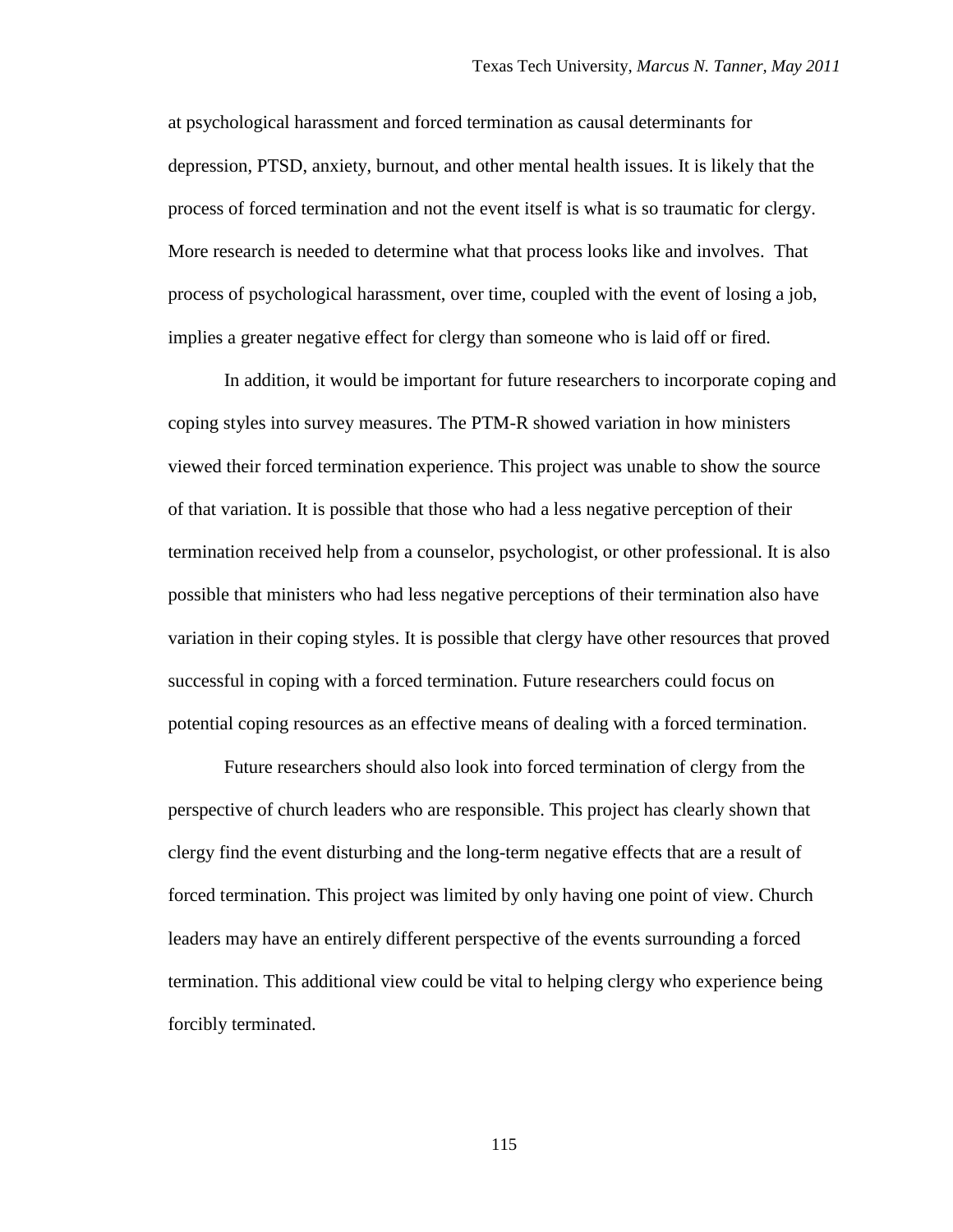Finally, it is important that programs be developed to help ministry families who experience forced termination and those who are responsible for this demeaning behavior. Programs could be set up to help ministry families financially, psychologically, spiritually, and with employment. Barfoot et al. (2005) showed the devastating financial effects that forced termination can have on a family. This project showed that a majority of ministers are not offered severance packages. Severance packages are usually offered to individuals when leaving a church and may include salary and benefits for a predetermined amount of time, typically three months. Not only were ministers not offered severance packages when leaving a church, the mean yearly income for ministers was \$41,000 to \$50,000. Morris and Blanton (1994b) demonstrated that compensation is a chronic stressor for clergy families as they rank in the bottom 7.5% in terms of salary among 432 other occupations. Programs that could help ministry families financially for a period of three to six months would be beneficial. In addition, it is the position of this project that professional counseling would help not only the clergy who are forcibly terminated, but the family of clergy as well. Programs that could provide free or reduced cost counseling could help clergy families recover from the distressing events of a forced termination.

It is also important to note that these clergy families may need some spiritual guidance as well. It is not easy to answer the question of "why" in regards to spiritual matters. A program that helps clergy and their family rationally and spiritually frame their forced termination experience would provide hope for a future in ministry. Because forced termination, for whatever reason, is a stigmatizing event, programs that help clergy find employment in another ministry position would be beneficial. These programs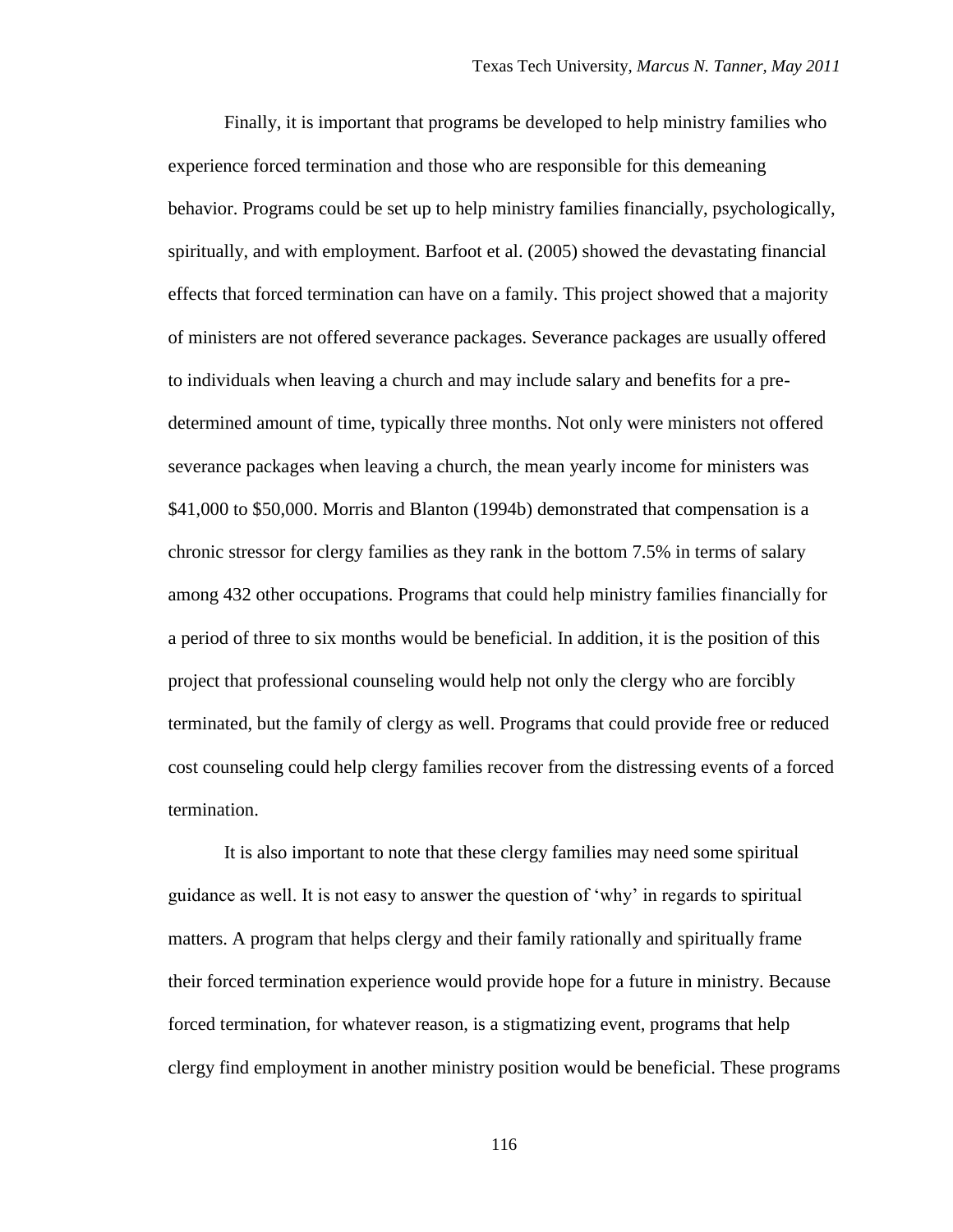could help ease the hardship on clergy families and expedite difficult transitions to new ministry positions.

Education for churches and church leaders is also essential. Forced termination has been shown to be a seriously disturbing event with long-term negative effects on ministers who experience it. Churches and church leaders should be educated on the negative effects of forced termination. Also, this project posits that church leaders may be unwilling or uneducated as to the process of firing an unsatisfactory employee. Perhaps church leaders in an effort to shield their church from hurt, "hint" for the pastor to leave not realizing the psychological damage these "hints" cause. Perhaps it is easier for these church leaders to trump up charges so they themselves do not appear as poor leaders. There should be a proper process in place for church leaders to follow when a minister is unsatisfactorily filling a ministry position. That process should be restorative rather than punitive. It should help educate the ministry to the traditions and desire of a particular church, allowing the minister to conform while at the same time pastoring the people. Only when church leaders have followed a particular procedure should they then fire the minister. The firing should be objective, outlining specific grievances and action taken at each step which has brought all parties to the point of termination. There are also implications for this type of education on other similar types of organizations where a small group of people employee one individual.

Overall this project added a significant amount of knowledge to the study of the forced termination of clergy. Forced termination is a problem among many denominations in the United States and has devastating effects on the physical and mental health of clergy. The problem has yet to be effectively addressed by denominations.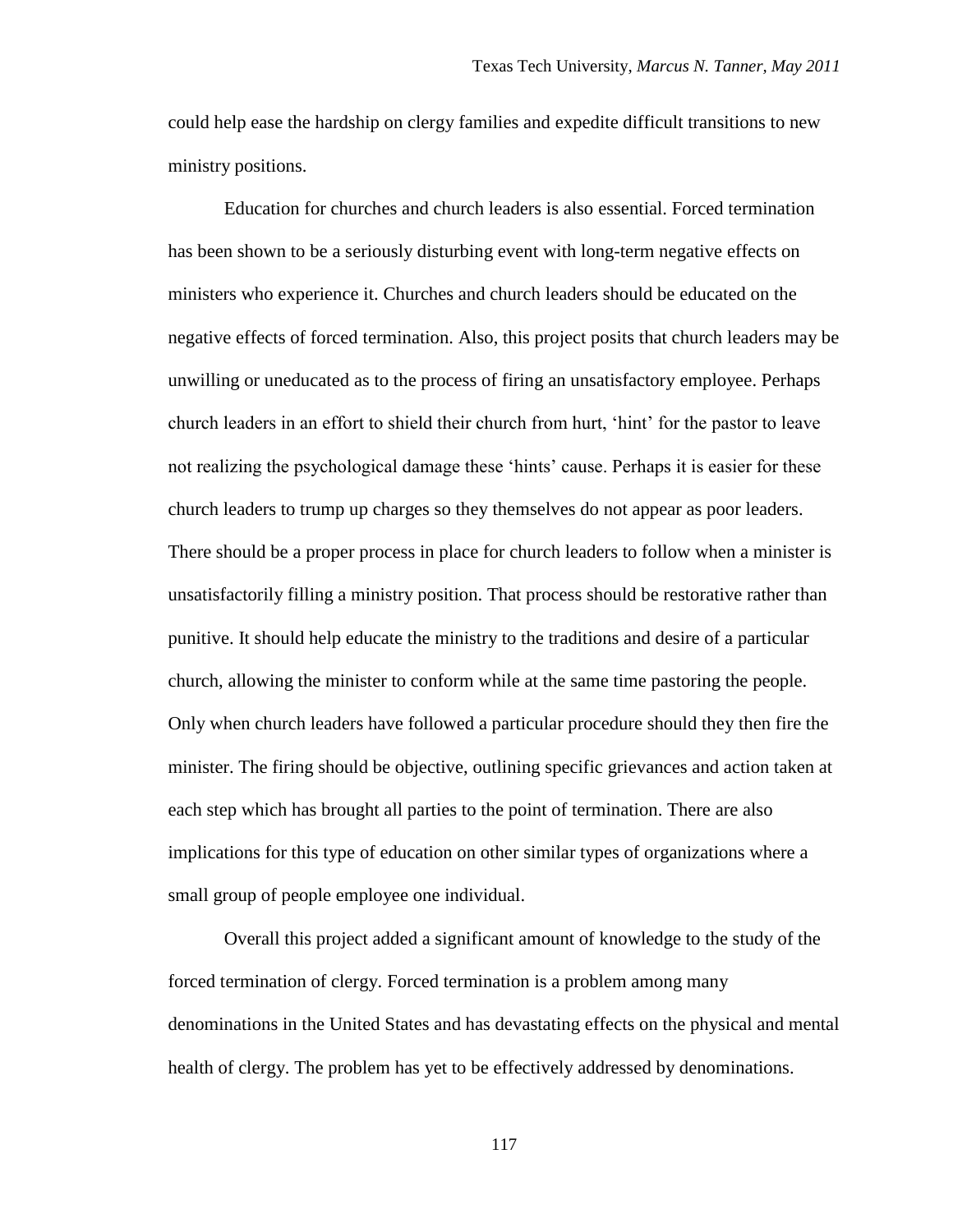Perhaps this study can help denominations and churches desiring to address the problem have a better understanding of what the needs of clergy are.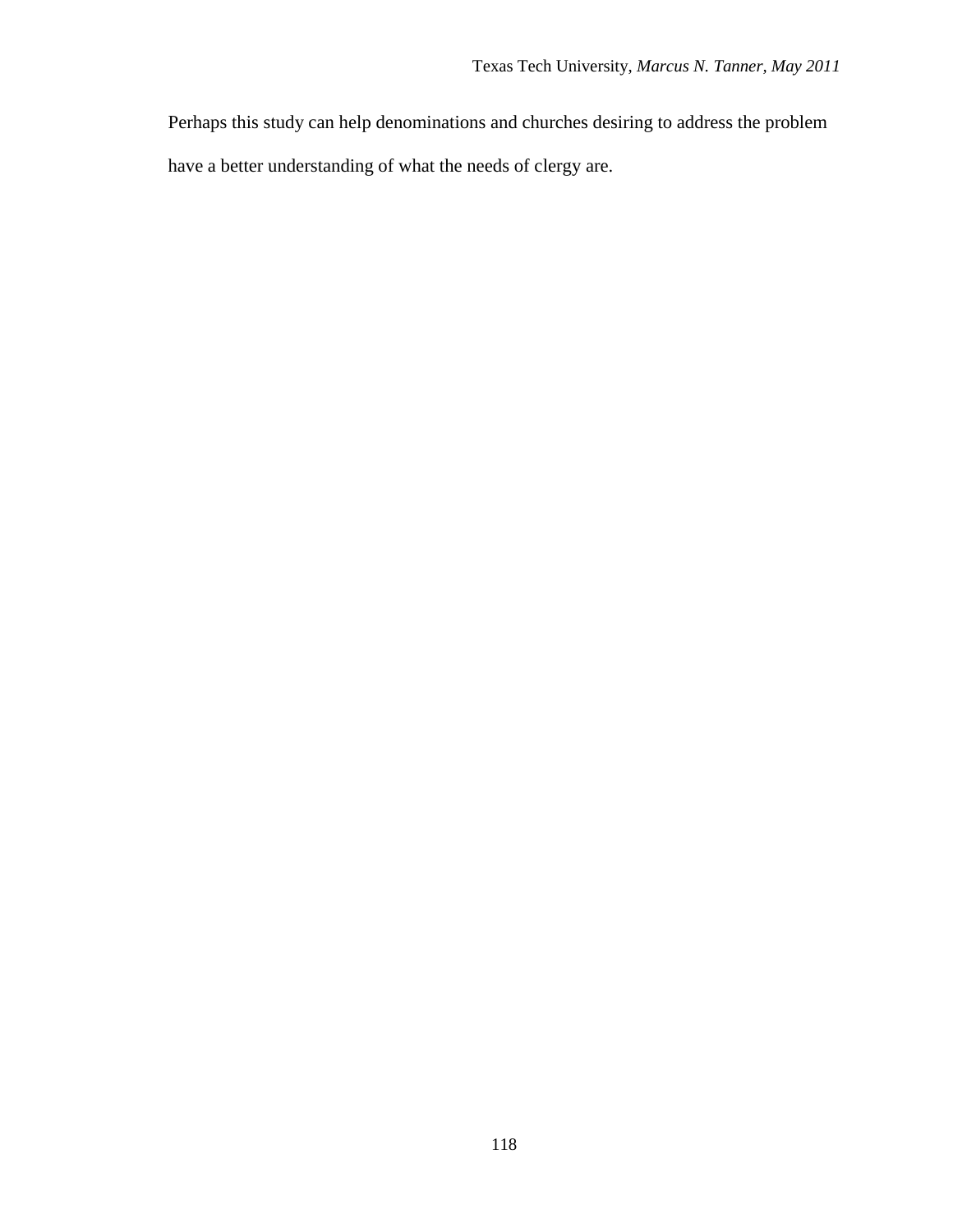# **APPENDICES**

# APPENDIX A: LITERATURE REVIEW

## MINISTRY WORK

## *Unique Characteristics*

The church can be viewed as a controlling organization that makes demands in all aspects of the minister's life and in many aspects of the lives of the ministry family (Lee, 1999; Lee & Balswick, 2006). As with all occupations that may exert strong control over workers, job stress results in coping challenges primarily because the job environment usually cannot be modified by the individual worker (Iacovides et al., 2003). The clergy work environment is controlled by people who call a particular church "home" (Monahan, 1999) as opposed to other vocational arenas that are controlled by stock holders, owners, etc. The unique workplace configuration of the church allows for unmediated stressors to infiltrate the lives of the clergy family at an individual level and a systemic level. That is to say that each individual of the clergy family is affected, which creates a dynamic that affects the whole family system. Researchers have identified and studied the effects of ministry demands on both clergy and their spouses (Lee, 1992, 1999, 2007; Lee & Balswick, 2006; Morris & Blanton, 1994b, 1998).

#### *Ministry Demands and Stress*

London and Wiseman (2003) journal the various obstacles and pressures of twenty-first century ministry, "[it] takes a terrible toll, as pastors wrestle with crammed calendars, hectic homes, splintered dreams, starved intimacy and shriveled purpose . . . some quit in utter hopelessness" (p. 14). Empirical research has demonstrated that intrusive demands of the ministry are detrimental to the attitude and well-being of clergy families (Han & Lee, 2004; Lee, 1999, 2007; Lee & Balswick, 2006; Lee & Iverson-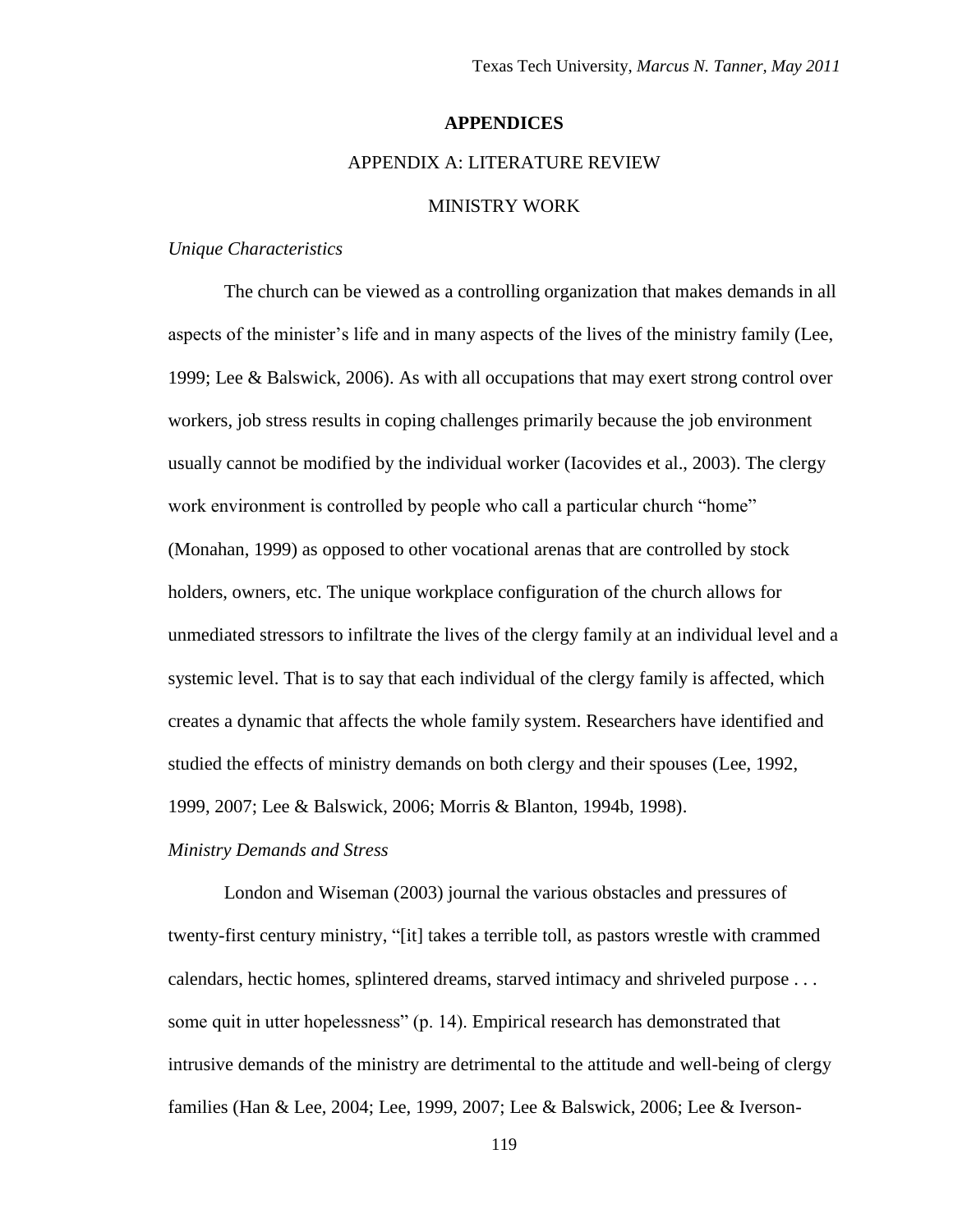Gilbert, 2003; Morris & Blanton, 1994b). Research has connected intrusive ministry demands to low marital and family well-being scores. Four classifications of intrusive ministry demands have been identified by Lee (1999) in a survey of 312 ministers from five Protestant denominations: *personal criticism*, *presumptive expectations*, *boundary ambiguity*, and *family criticism*. Ministers experienced higher levels of presumptive expectations and boundary ambiguity than criticisms in Lee"s study. When both the frequency and the impact to the minister of each intrusive demand was taken into account by Lee (1999), the frequency and impact of personal criticism, presumptive expectations, and boundary ambiguity were significantly correlated with measures of burnout.

The nature of pastoral stress typically stems from emotional stress (Mills  $\&$ Koval, 1971), unrealistic and intrusive expectations (Lee & Balswick, 2006; Morris & Blanton, 1994b), and financial concerns (Morris & Blanton, 1994a). Pastoral stress, stemming from intrusive job demands, has been demonstrated to affect the quality of marital and family life as indicated by Morris and Blanton"s (1994a) study of 272 clergy husbands and wives and their follow up of 132 clergy couples (1998). In particular, boundary intrusiveness was associated with lower marital and parental satisfaction, time demands were connected to lower parental satisfaction, and a lack of social support was negatively associated with life satisfaction. It appears that disengagement with the marital partner occurred with increased stress, as did marital conflict, a more permissive family atmosphere, and lack of social support (Morris & Blanton, 1998). Husbands, the clergy members in this sample, who had higher time demands perceived less family cohesion and perceived that their family atmosphere became more authoritarian. Wives" stress from increased time demands was associated with their perception of enmeshment and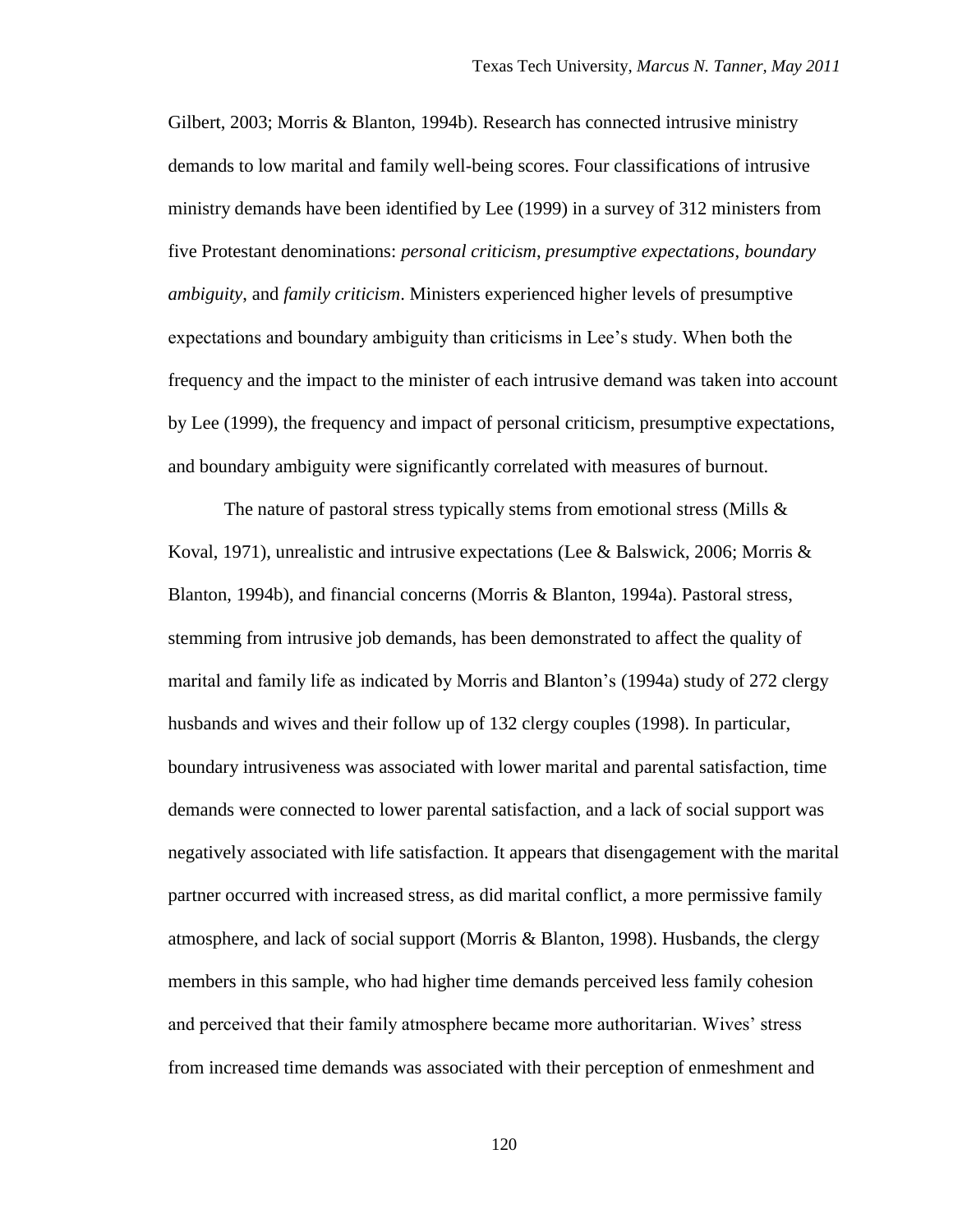authoritarian atmosphere. Bolstering Lee"s (1999) conclusion of the impact of stress from work on personal life, Morris and Blanton (1998) concluded that perceptions of social context stressors negatively affect the family functioning capabilities of both clergy husbands and wives. Chronic stress as a result of the constant barrage of demanding church-goers leads many ministers to burnout.

Burnout is defined as emotional exhaustion, a result of chronic stress from working with people (Maslach et al., 2001). There are three dimensions of burnout: emotional exhaustion, depersonalization (an uncaring or dehumanized attitude), and a reduced sense of personal accomplishment (Randall, 2004). Ministers experience a range of physical and psychological problems associated with burnout and stress (Kaldor & Bullpitt, 2001).

Duke Divinity School conducted a survey among 2,500 religious leaders and found 10% reported being depressed, while 40% reported being depressed at times or "worn out" some or most of the time. Serious health problems also were uncovered in the study; for example, 76% of clergy were either overweight or obese (McMillan, 2003; Wells, 2002). Ministry demands and other unique characteristics lead to stress and burnout and result in clergy forced terminations, changing vocations, or leaving the ministry altogether (Hoge & Wenger, 2005).

#### JOB LOSS

While job loss can be considered a distinct event and at the same time a process, a relevant review of research on the consequences of forced termination among ministers must focus primarily on the connection between job loss in general and psychological and physiological outcomes. The impact of job loss is generally known to be detrimental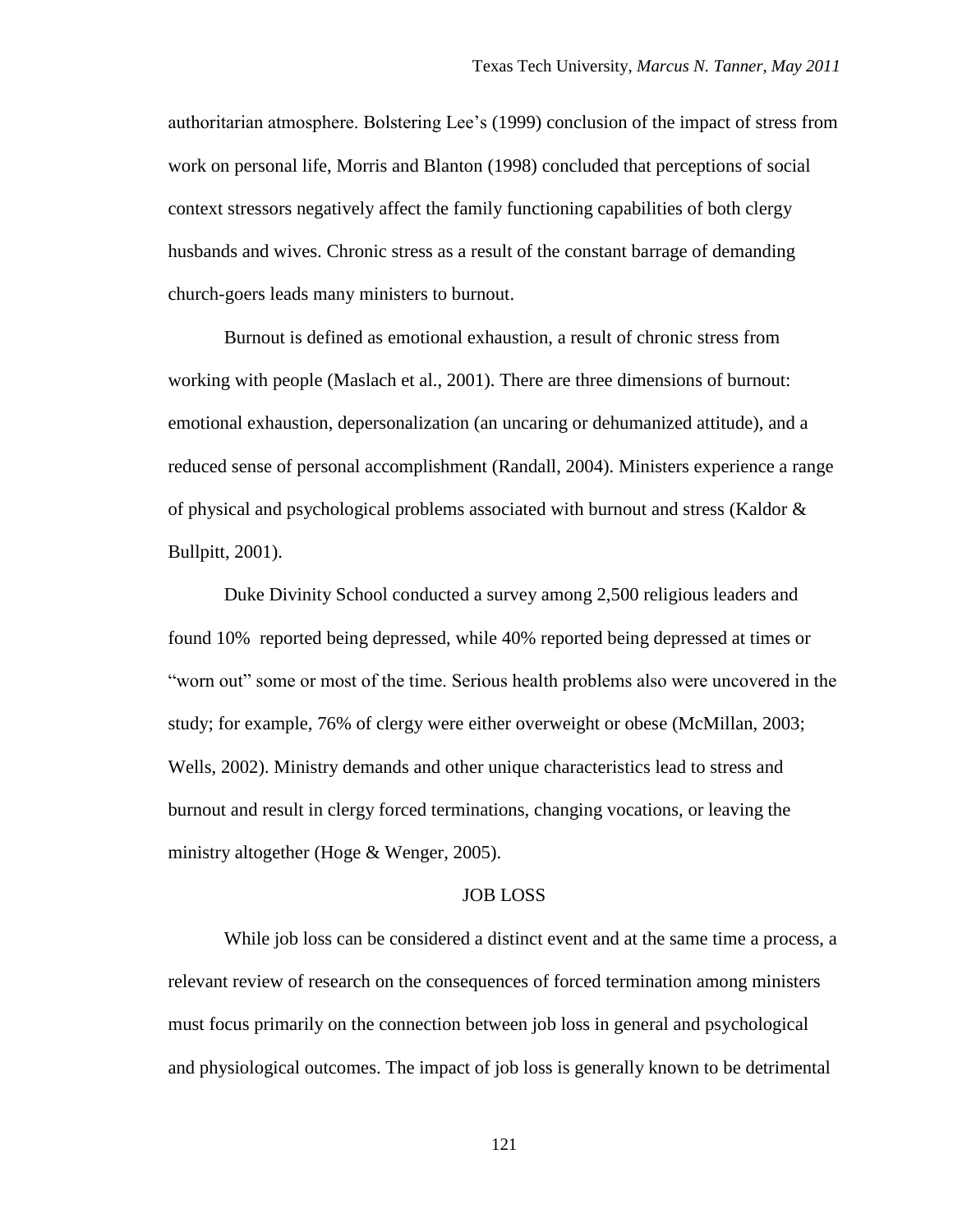to individuals by virtually any criteria a researcher chooses to examine (Kinicki  $\&$ Latack, 1990; Leana & Feldman, 1992). Researchers have linked involuntary job loss to diminished self-esteem (Gurney, 1981; Winefield et al., 1987), decreased life satisfaction (Fagin, 1981), depression (Tiggemann & Winefield, 1984), increased levels of stress (Baum et al., 1986; Dooley & Catalano, 1988; Winefield & Tiggemann, 1989), and a general reduction in well-being (Kinicki, 1985; Winefield & Tiggemann, 1990).

Depression has emerged as the prominent mental health outcome of prolonged job loss (Dew et al., 1992; Dooley & Catalano, 1988; Kasl et al., 1998). Financial strain and its consequences are critical mediators in the relationship between unemployment and depression (Vinokur & Schul, 1997). Kessler, House, and Turner (1987) found that financial strain accounted for 90% of the explained variance in mental health problems.

Since clergy work is known to be associated with health challenges including stress and being overweight (Wells, 2002); the experience of forced termination among this population may be especially challenging. Furthermore, the financial status of the clergy family prior to forced termination plays a role in their financial strain after the forced termination. It has been widely reported that the occupation of clergy is associated with financial stress (Lavender, 1986; Lee & Balswick, 1989; Morris & Blanton, 1998). In fact, Lavender (1986) reported that 95% of all clergy are grossly underpaid, indicating that clergy are five times more likely than the rest of the labor force to hold two or more jobs. Lee and Balswick (1989) found clergy ranked inadequate finances as the second most pressing problem endemic to ministry. A forced termination that occurs after chronic financial strain is likely to have even stronger effects on mental health and stress than other circumstances surrounding the event.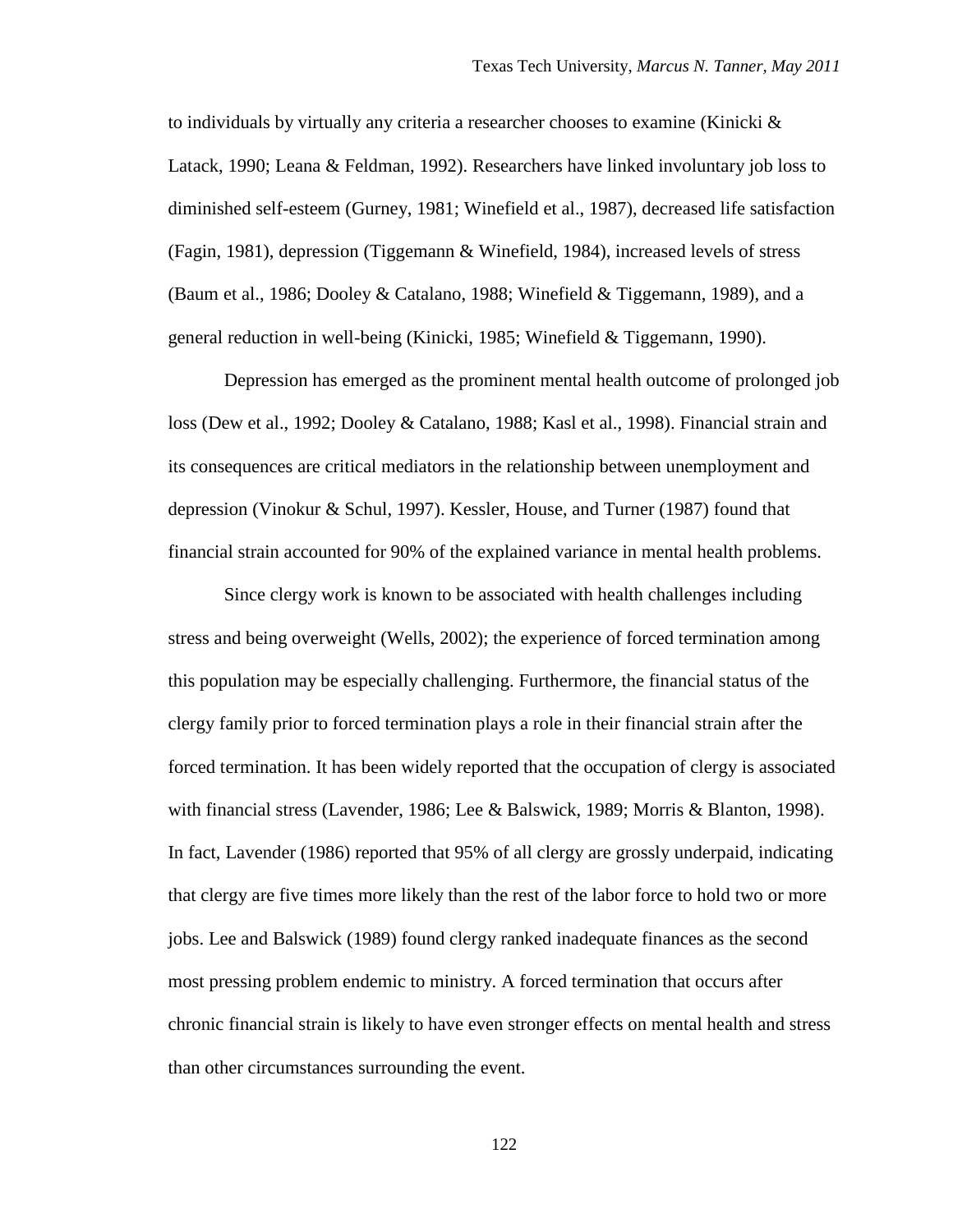# FORCED TERMINATION OF CLERGY

Forced termination in the ministry has been studied anecdotally for many years, particularly in connection with pastor advocacy, support, and outreach programs. Primary information concerning forced termination comes from five sources: Barfoot, Winston, and Wickman"s descriptive information from the pastors-in-residence program they administer (2005), a 1984 and 2000 study of the Southwestern Baptist Conference published by Willis (2001), a report by the LifeWay Christian Resources (Turner, 2007) on forced terminations, an unpublished empirical dissertation (Crowell, 1995), and a convenience sample of magazine subscribers (J. C. LaRue, Jr., 1996a, 1996b, 1996c; LaRue, 1997a, 1997b). Barfoot et al. (2005) defined forced termination as: "a pastor may abdicate his post due to the constant negativity found in personal attacks and criticism from a small faction within the congregation from whom the minister feels psychologically pressured to step down from his or her service of ministry" (p. 2). Greenfield (2001) described forced termination as a process where "clergy killers" blame the minister and/or family for the church"s problems in highly public attacks. The authors define forced termination as the result of a process of involuntary removal of paid and non-paid clergy-persons that results from traumatic and demeaning psychological, emotional, social, and spiritual abuse. Some clergy decide to leave the ministry entirely and go into a different line of work after a forced termination experience.

Crowell"s (1995) survey of 386 ministers from 48 denominations found 25.3% of clergy had been forcibly terminated at some point in their career. LaRue"s body of research (all involving a nonrandom sample of 593 respondents who were subscribers to a popular Christian periodical) identified 23% of respondents had been forcibly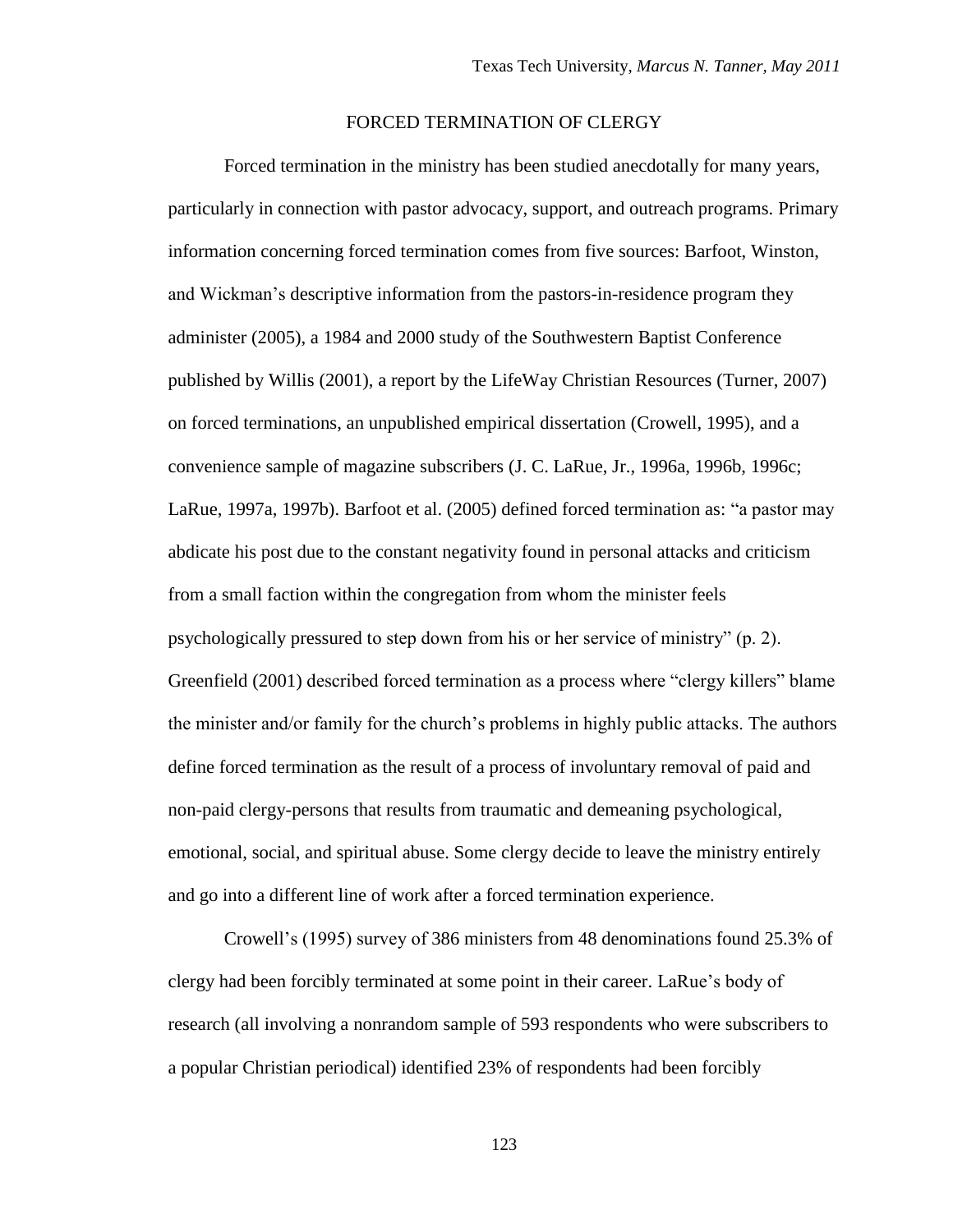terminated (1996a, 1996b, 1996c; 1997a, 1997b). A 1984 study of the Southwestern Baptist Conference reported 1,056 pastors were forcibly terminated; Willis (2001) noted that in the year 2000 study the prevalence of forced termination among clergy and "clergy" staff remained largely stable at 987. A later report published by LifeWay Christian Resources (Turner, 2007) showed 1,302 ministers had been terminated in 2005. *Origin of Forced Termination* 

Although the antecedents that contribute to forced termination relate to many typical issues faced by professionals in other industries, there remains a unique blend of circumstances that affect those who serve in the clergy (Barfoot et al., 2005; Beebe, 2004; Hall, 2004; Palser, 2005). The origin of forced termination appears to be different for ministers as compared to other professions (Winefield et al., 1992). For ministers, forced termination often has nothing to do with organizational cut-backs, lay-offs, or early retirement. Instead forced termination often occurs via a much more stressful process, described by Barfoot et al. (2005) as a psychological attack. Greenfield (2001) identified a demeaning and systematic process in which there is an initial accuser who enlists key people in the congregation to become "sympathizers" at a secret meeting, during which time information is gathered that blames the minister and/or family for the church"s problems. Leymann (1996) and Leymann and Gustafsson (1996) described a process of *mobbing* in the work place where a "victim is subjected to a systematic, stigmatizing process and encroachment of his or her civil rights" (p. 165).

#### *Causes of Forced Termination*

Not much is known about the causes of forced termination. Greenfield (2001) suggested that while many commonalities exist among clergy who have experienced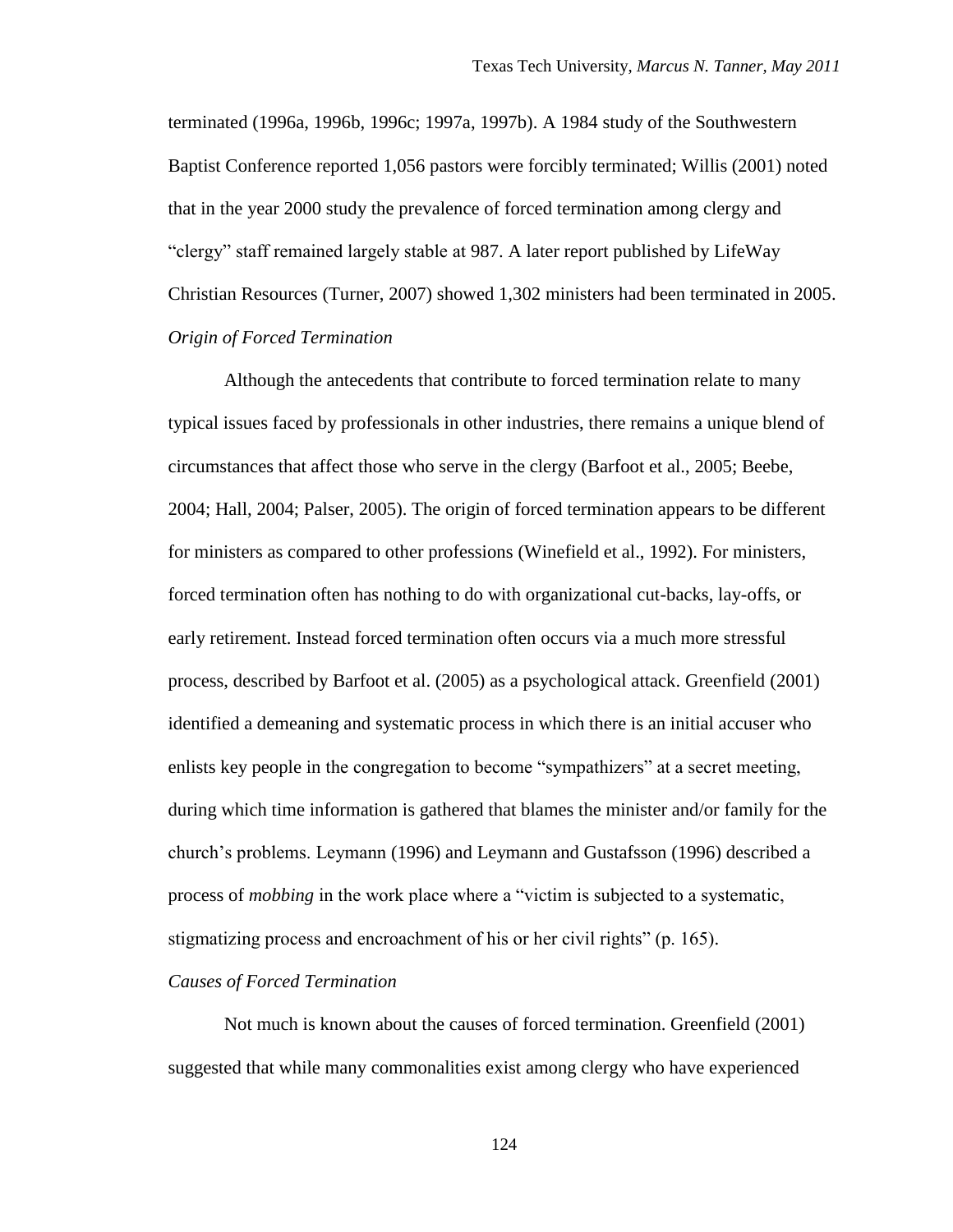forced termination, there is no one set pattern or sequence of events. Barfoot et al. (2005) indicated factors that typically lead to forced termination included personality conflicts and conflicting vision for the church. Other causes may be centered around budget issues, poor planning or organization on the part of leadership, and certain groups feeling ignored by the pastoral staff. Greenfield (2001) wrote that, "It doesn"t really matter what the problems are…In most cases the minister is blamed…[and] is responsible for whatever is wrong in the church and its ministry" (p. 24).

#### *Effects of Forced Termination*

Financial effects of forced termination are well documented. In Barfoot's (2005) work, financial instability was a challenge for 69% of the pastors, understandable since 50% received no severance package. In the Willis (2001) study, only 35.2% of those who had been terminated received any severance. Given that Barfoot et al. (2005) reported that 75% of the pastors in residence could not survive financially longer than four months after being forced out, the financial repercussions of forced termination are often severe and more so than those in other vocations because clergy are not eligible for unemployment benefits.

LaRue"s (1996a, 1996b, 1996c; 1997a, 1997b) body of work is suggestive of many life changes for clergy who have been forcibly terminated and for their families; for example: 64% of clergy spouses had to change jobs, and 66% of children were forced to change schools. Change in the clergy members" self-confidence has been found: 59% of pastors had a drop in their self-confidence as a leader. Family problems have been suggested: in LaRue"s work, 54% of pastors reported a heavy emotional toll on their spouse, while Barfoot reported that clergy and their spouses experienced a diminished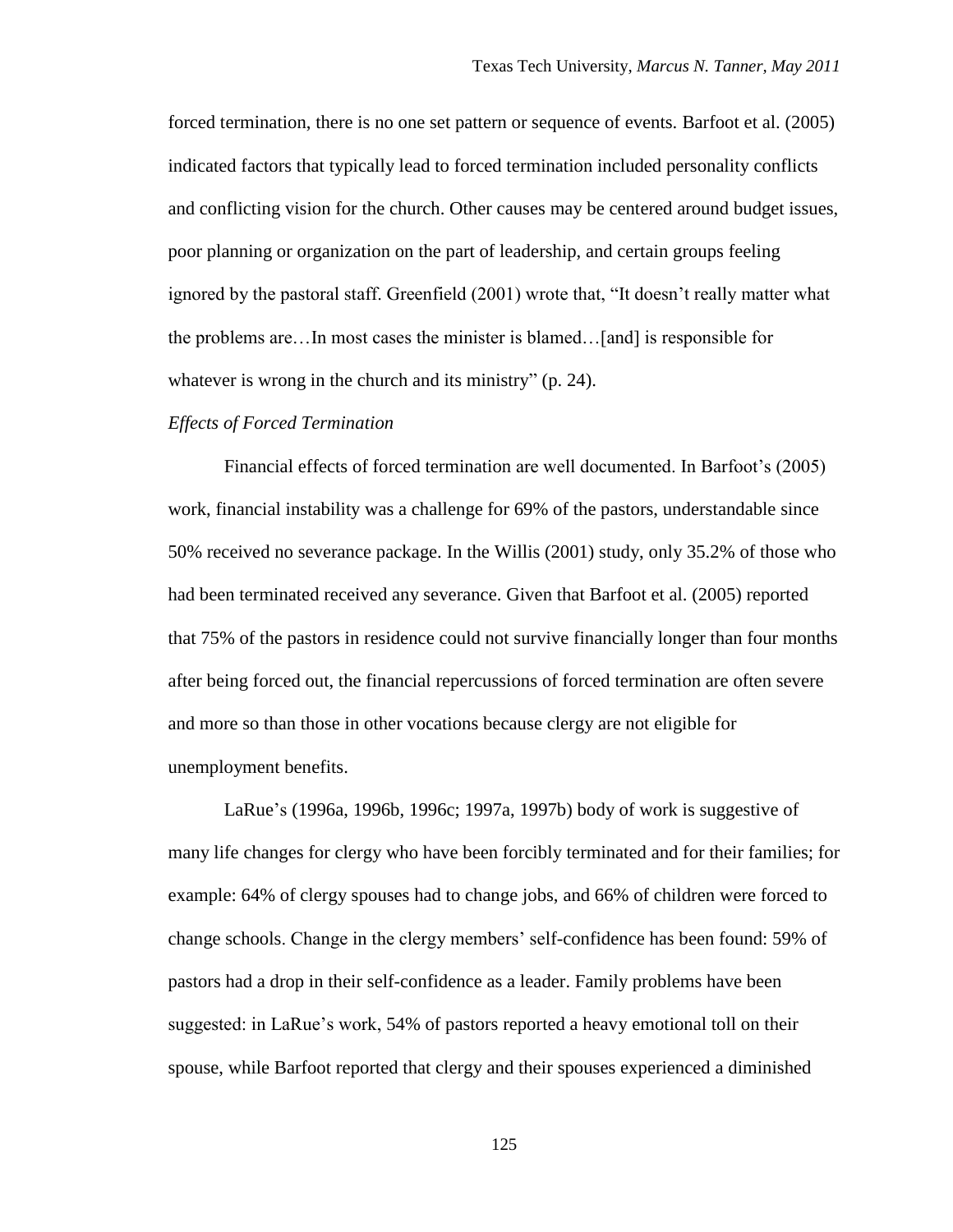ability to trust people; 71% and 67% respectively. Health was a concern, emotional health problems were identified by 59% of Barfoot's sample and 10% of LaRue's reported a major illness within one year of the forced termination.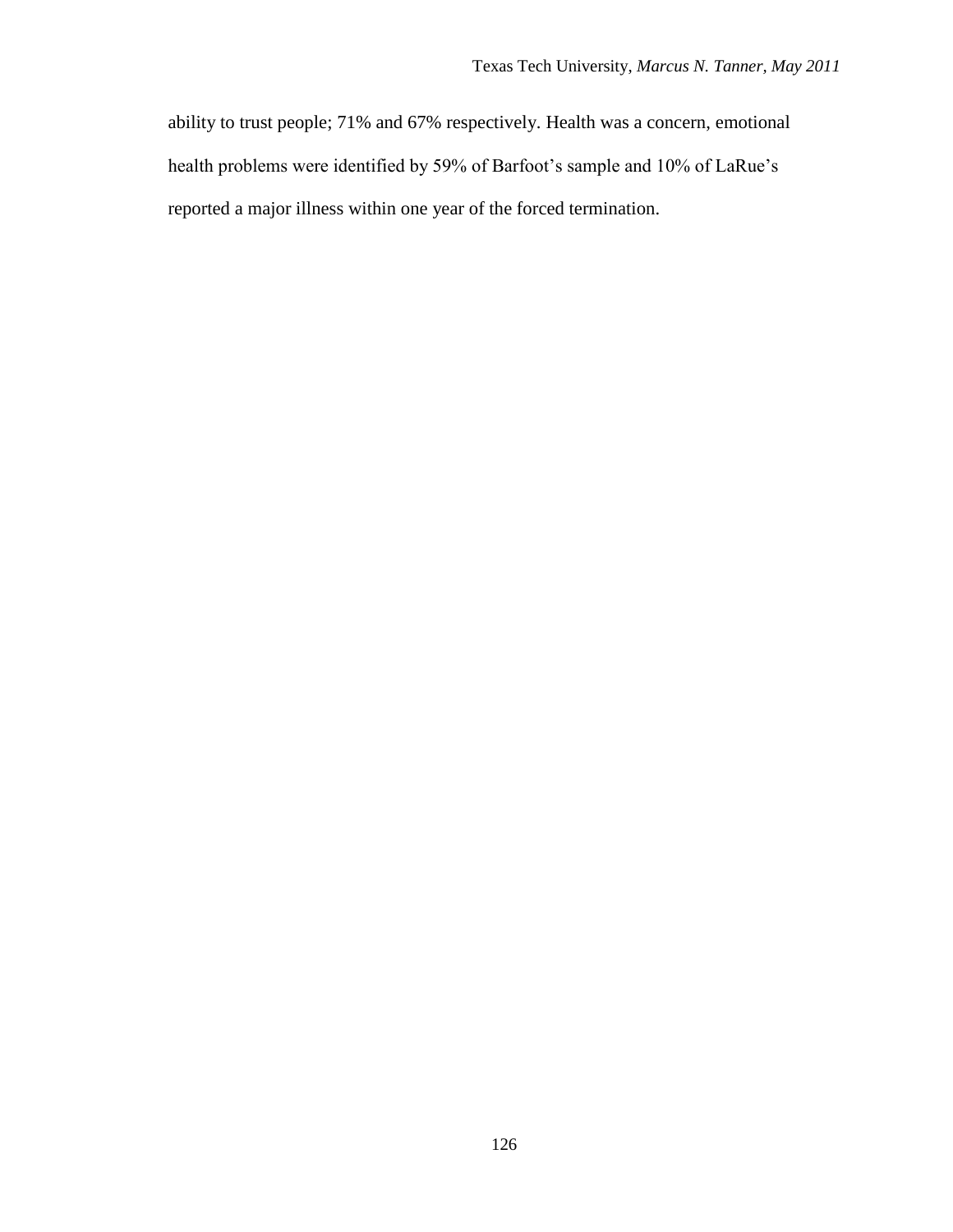# APPENDIX B: GLOSSARY

- **Betrayal** when a trusted member of the congregation uses trusted information against the pastor in a concerted effort to end his or her ministry.
- **Boundary Ambiguity –** are the unclear social boundaries present in ministry work when it comes to managing ministry demands and can lead to indecision and/or inconsistencies when allowing or not allowing outside interference in the clergy familiy (Lee, 1999).
- **Burnout -** is emotional exhaustion, and is a result of chronic stress from working with people (Maslach et al., 2001).
- **Clergy Family** any immediate family member of the clergy person, i.e., spouse and/or children.
- **Forced Termination** the result of a process of involuntary removal of paid and nonpaid clergy-persons that includes from traumatic and demeaning psychological, emotional, social, and spiritual abuse.
- **Forced Termination** "A forced pastoral exit is a process by which a congregation, a personnel committee, or individual leader within a church terminates or forces the resignation of a minister from a position of ministry (LaRue, 1996). Furthermore a pastor may abdicate his post due to the constant negativity found in personal attacks and criticism from a small faction within the congregation from whom the minister feels psychologically pressured to step down from his or her service of ministry (Goodwin, 1997)." (Barfoot et al., 2005 p 3)
- **Ministry Demands –** are the day to day activities and social interactions of a minster that encroach on his/her family life. Lee (1999) categoized **Intrusive Demands** as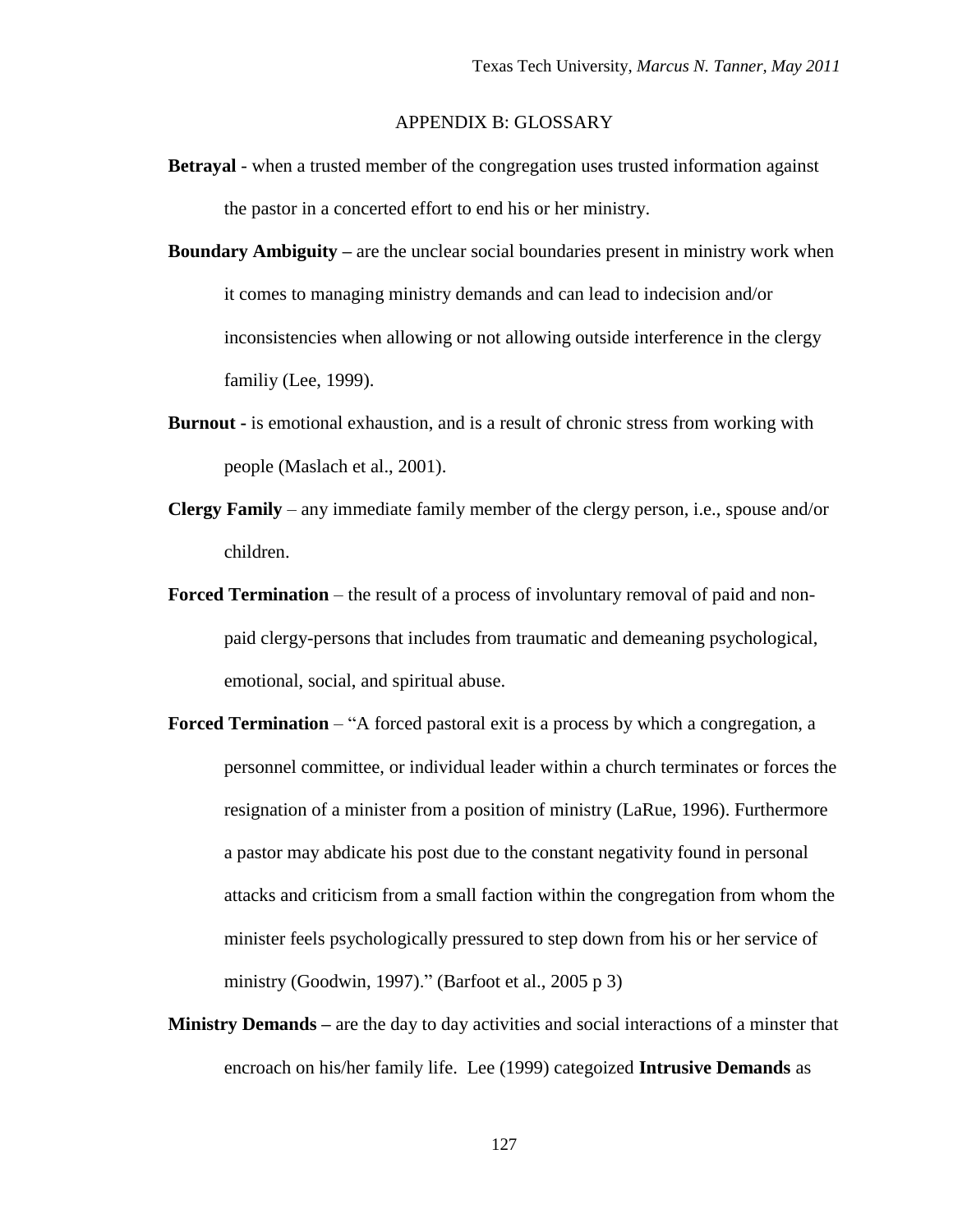personal ctiricism of the minister, presumtive expectations of the ministers flexibility and avaiablbility, boundary ambiguity, and criticism of the minister's family.

- **Personal Attacks** when a minister is personally confronted by a participating faction member and is publicly or privately demeaned.
- **Presumptive Expectations –** are the demands placed on a minister concerning flxibility and availability of time. For example a minister may be called at the last minute to perform a ministry task with no consideration of his/her flexibility or availability to perform the task (Lee, 1999).
- **Psychological Pressure** subtle messages sent by congregational members that reflect their desire for the minister to step down, i.e. quit paying tithe, stop attending church, step down from leadership positions.
- **Social Context Stressors** are the stressors that exist in the clergy family as a result of ministry work, i.e., having to perform the funeral of a disgruntled family who has left the church.
- **Unresolved Conflict** when the minister is unable to resolve the conflict between him/herself and the source of conflict, i.e., influential member, worship style, church finances, etc.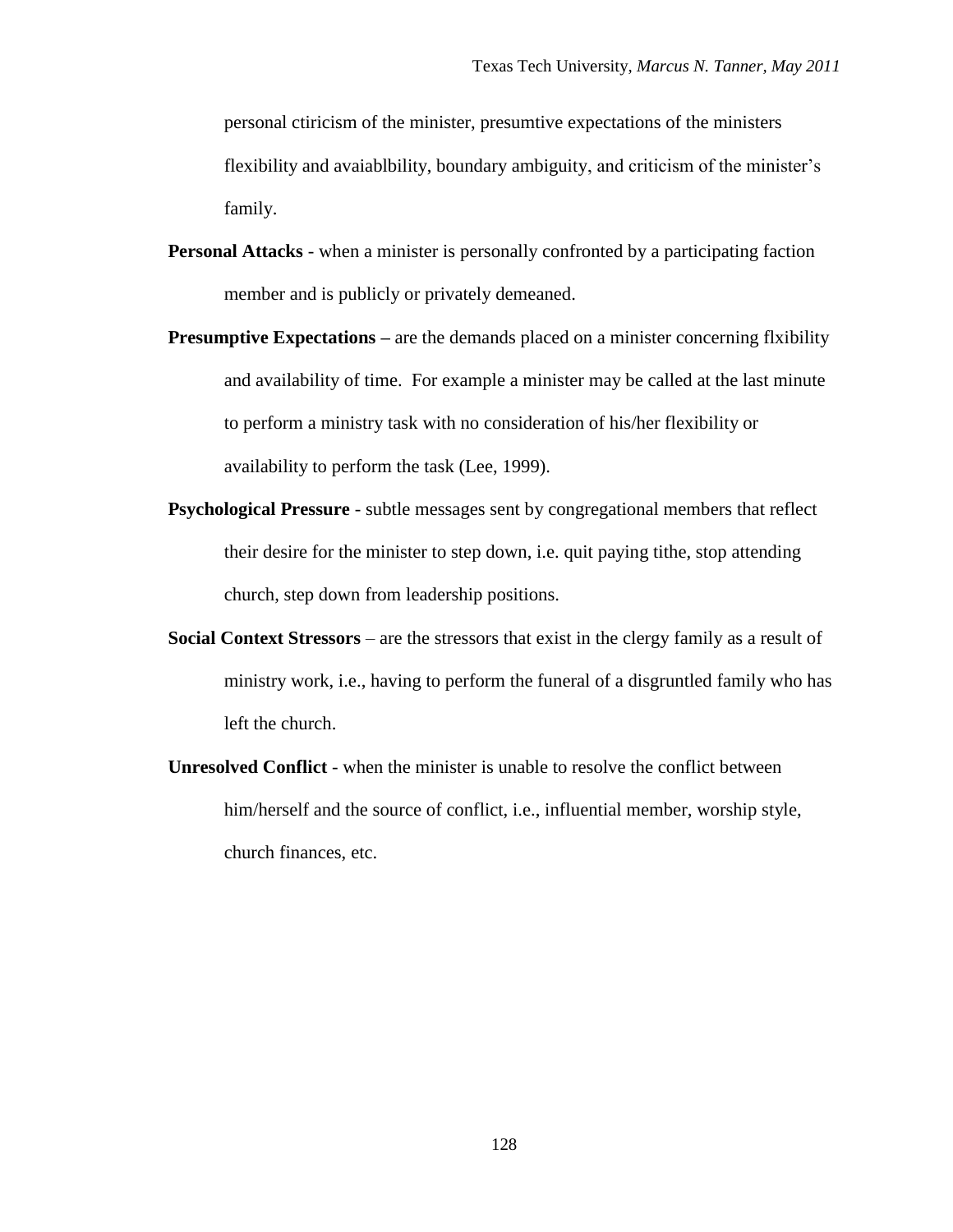# APPENDIX C: PERCEPTIONS OF TERMINATED MINISTERS SCALE – REVISED

Marcus N. Tanner

Anisa M. Zvonkovic

Texas Tech University

Michelle R. Tanner

Southwestern Assemblies of God University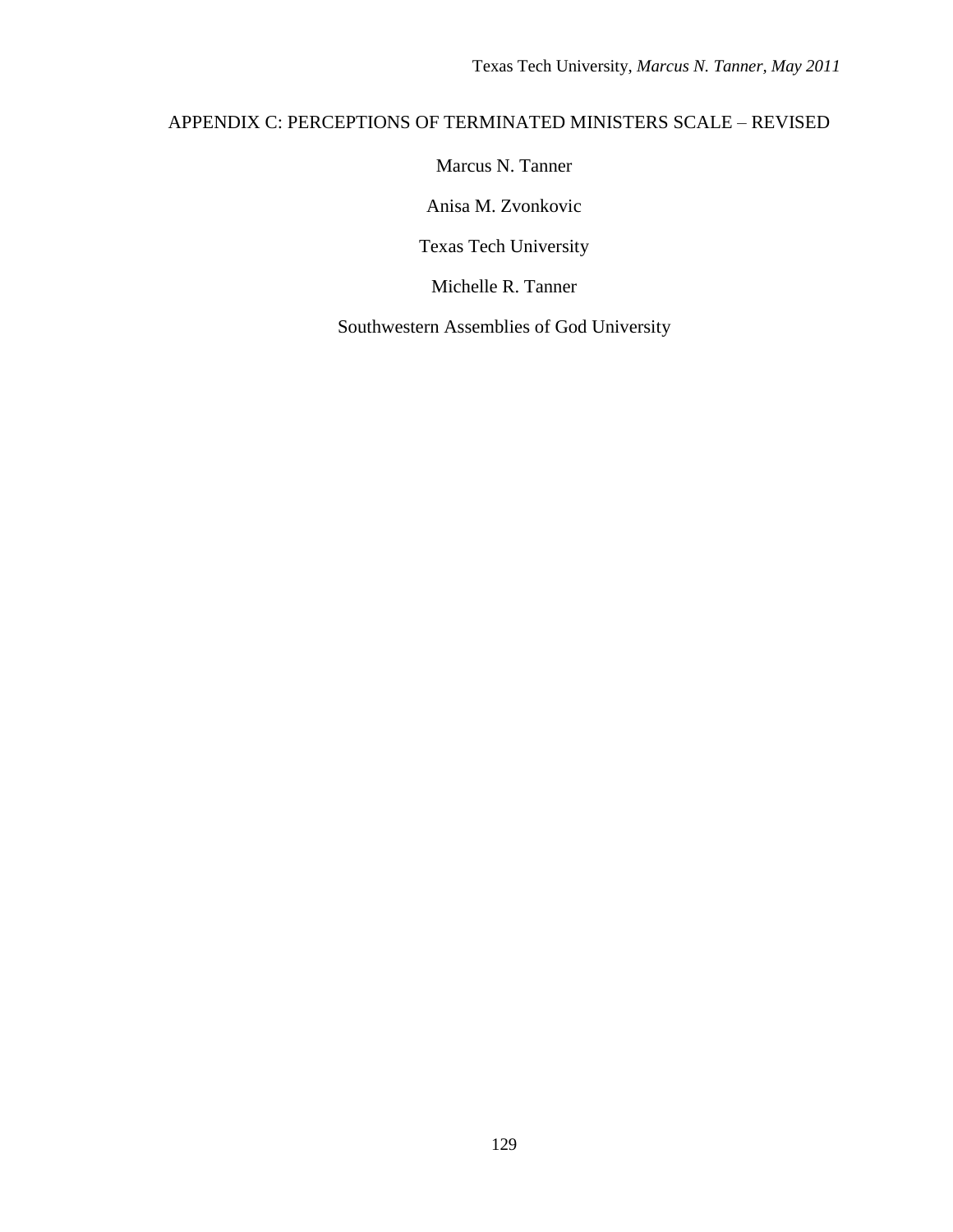# ABSTRACT

The Perceptions of Terminated Ministers Scale – Revised (PTM-R), a 15-item measure of perceptions of termination appropriate to members of clergy, was developed for use among researchers studying the how clergy-persons perceive the effects of forced termination events. To examine the reliability and validity of the measure, three samples of clergy were assessed using the PTM and PTM-R. Data analysis among all three samples supports the reliability and validity of the scale and commends it for further use among clergy who have experienced forced termination.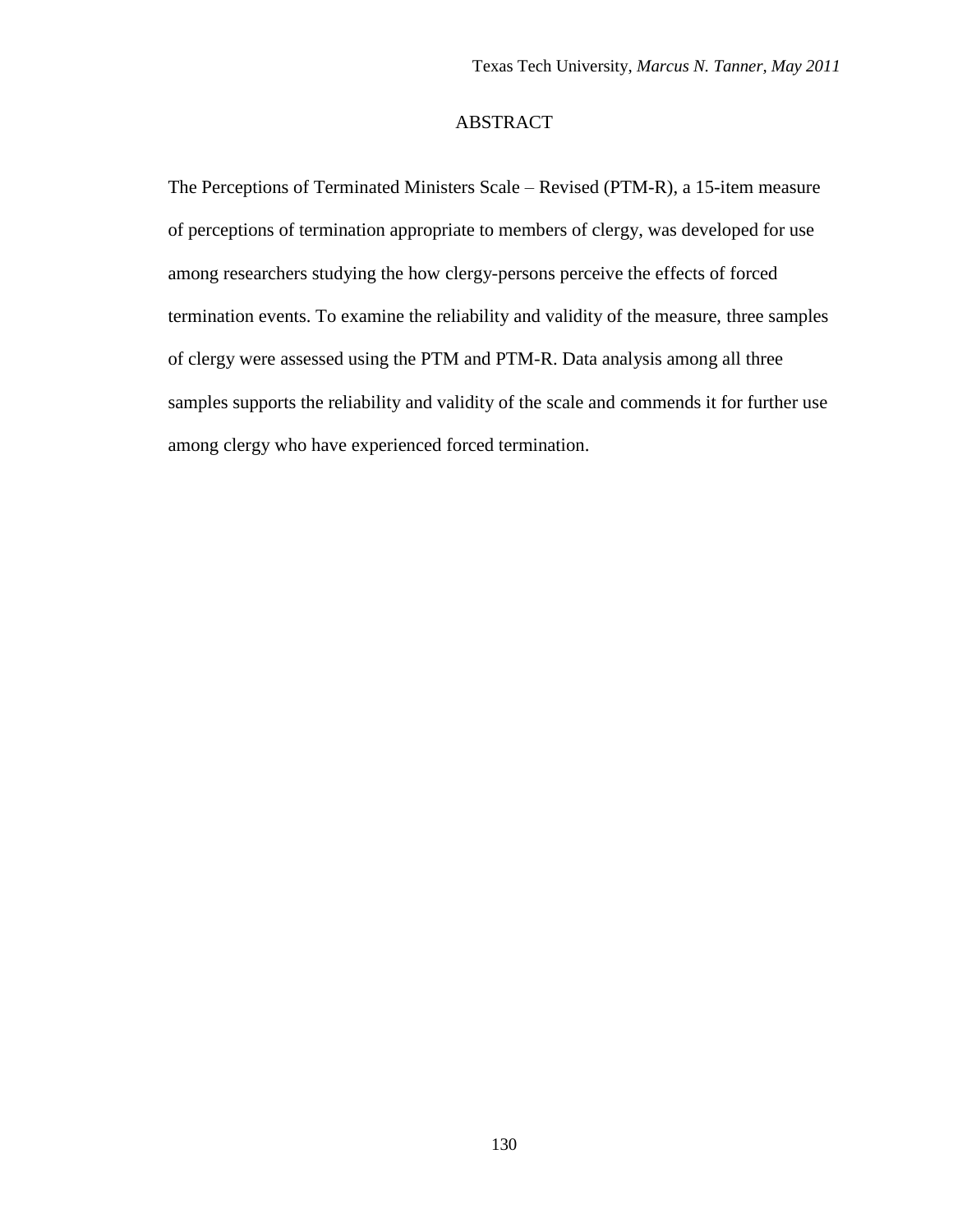# PERCEPTIONS OF TERMINATED MINISTERS SCALE

The ministry work environment is different and unique from other working environments. There are assumptions that are made by clergy about the people in which they serve that seem to influence their perceptions about the ministry work environment. One of those assumptions is that because clergy are interacting mainly with those who profess to be Christians, that they would be treated with love and respect.

A phenomenon that exists among clergy but has received little attention by researchers is that of forced termination. Forced termination occurs in other professions but is dissimilar in the effects on clergy and family. One main difference of concern is the often, near complete loss of resources when a minister has been forcibly terminated. For ministers, forced termination often comes by a personal psychological attack from the members of the church (Barfoot et al., 2005). Barfoot et al. give a working definition of forced pastoral exits, "a pastor may abdicate his post due to the constant negativity found in personal attacks and criticism from a small faction within the congregation from whom the minister feels psychologically pressured to step down from his or her service of ministry" (p. 2). Guy Greenfield (2001) identified descriptions of how the process of forced termination typically occurs for ministers and labels the attackers as "clergy killers". Currently no measure exists to determine the perceptions of the minister when attacked and forced to leave a ministry position. The development of the PTM scale is intended to meet this need.

The Perceptions of Terminated Ministers Scale (PTM) was developed for to aid researchers concerned with how clergy-persons perceive the effects of forced termination events. The original scale was an 11-item self-report measure concerned with an effective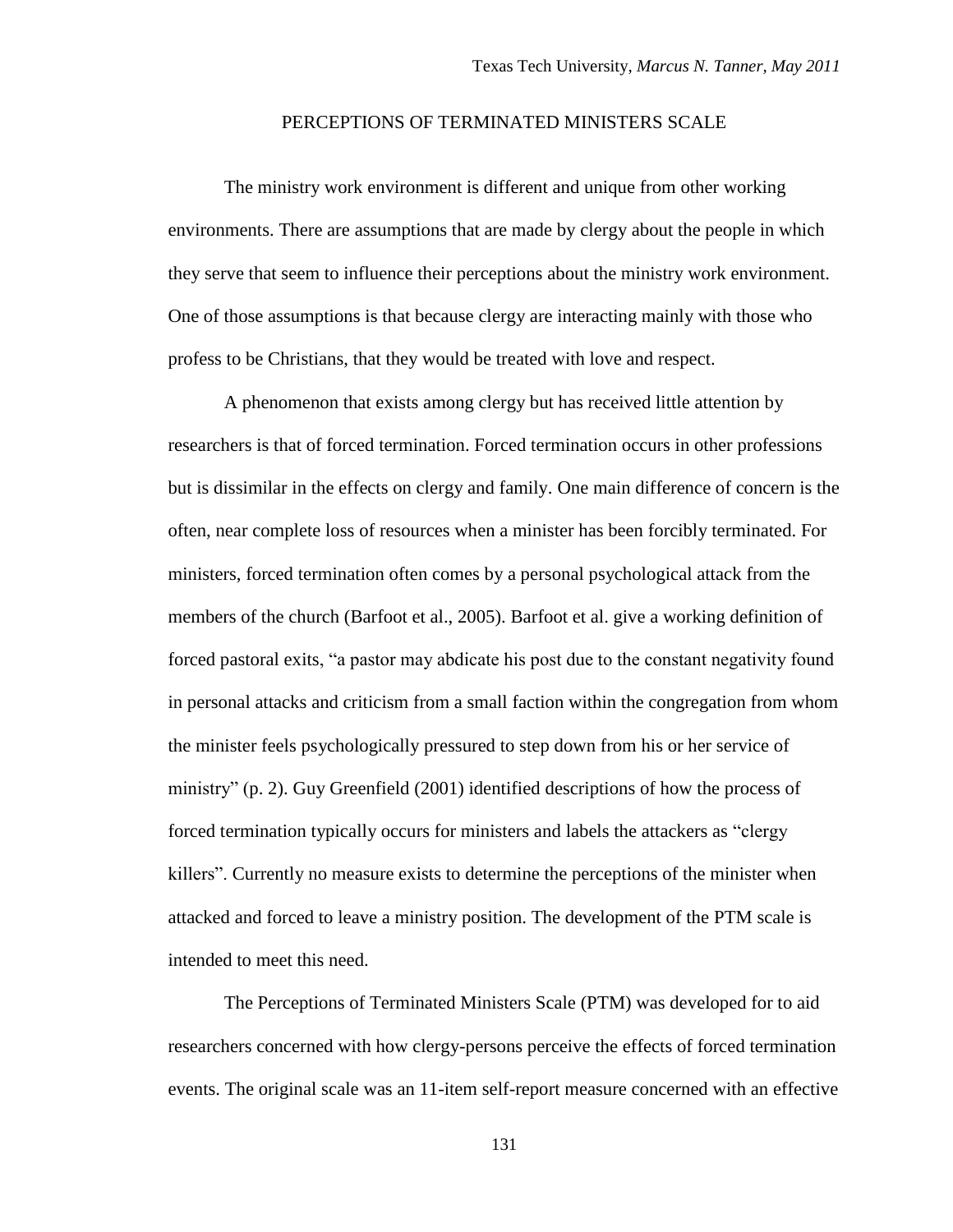response to *feelings of termination experience* (i.e. embarrassment, anger, and faith), *responses of termination* (i.e. difficulty facing responsible party, forgiving responsible party, and speaking with responsible party), *trauma* (i.e. reminders of the event are stressful) and *hurt* (i.e. my family was deeply hurt), scored on a 5-point Likert type scale, ranging from strongly agree to strongly disagree. Scores can range from 11 to 55, with higher scores indicating a more negative perception of termination.

The PTM was revised in a third study to consider how distressing clergy found the event. Five questions related to symptoms of PTSD were added to create the PTM-R scale for a total of 16 items. Those questions were developed from the description of PTSD by the *Diagnostic and Statistical Manual of Mental Disorders-Fourth Edition*  (1994). A sample item reads, "Reminders of the event are stressful." The rationale for the included items derives from previous unpublished research by the author and nonempirical writings on the subject of forced termination (Campbell, 1998; Faulkner, 1986; Onley, 1994; Tanner & Zvonkovic, 2011). A total possible score was calculated by multiplying the number of items by five. A mid-range score is 40. A score above 40 would indicate increasingly negative perceptions of forced termination and symptoms of PTSD.

Three studies have employed the PTM. First, Tanner and Zvonkovic (2011) report data from 227 ministers. The first principal factor of an unrotated solution estimated by principal component analysis accounted for 55% of the variance, with individual loadings ranging from .41 to .72. Further the alpha coefficient was .70, with individual corrected correlation items ranging between .09 and .62. In the second study clergy from thirty nine denominations were asked about forced termination. Those who had been forcibly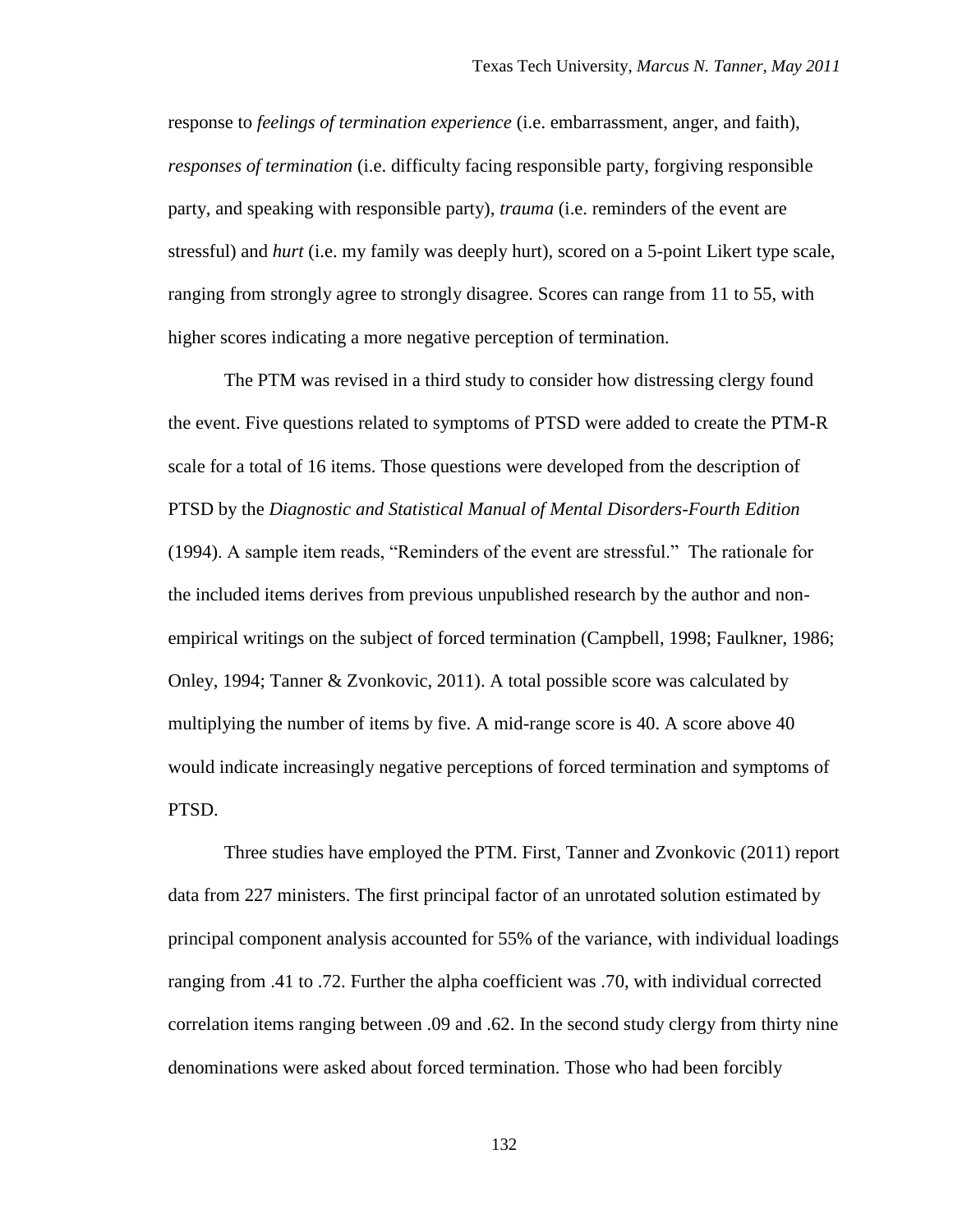terminated were asked to complete the PTM. The first principal factor of an unrotated solution estimated by principal component analysis accounted for 61% of the variance, with individual loadings ranging between .40 and .87. Further, the alpha coefficient was .83, with individual corrected correlation items ranging between .45 and .77. In the third study clergy were asked to complete the PTM-R. The first principal factor of an unrotated solution estimated by principal component analysis accounted for 70% of the variance, with individual loadings ranging between .52 and .81. Further, the alpha coefficient was .90, with individual corrected correlation items ranging between .45 and .77. The aim of the present study is to examine the reliability and validity of Perceptions of Terminated Ministers Scale – Revised.

#### **METHOD**

# *Participants*

Sample one consisted of 227 Assemblies of God ministers, 86% were male while 14% female. Of these, 60% were age 46 or over, 95% married, 51% held the position of senior or solo pastor, 89 (41%) experienced a forced termination. Sample two consisted of 582 Protestant ministers from more than thirty nine denominations in the United States, 70% were male and 30% were female. The age range of the participants were mainly clustered in the  $26 - 35$  age range (24.5%),  $36 - 45$  age range (28.6%), and  $46 -$ 55 age range (28%). Over half of the participants were Senior/Solo Pastors while 14% were Associate Pastors, 9% were Youth Pastors, and 3% were Children"s Pastors. Over thirty nine different denominations were represented in the survey. The respondents were primarily, Presbyterians (21.9%), Assembly of God (15.2%), Baptist (15.3%), Non-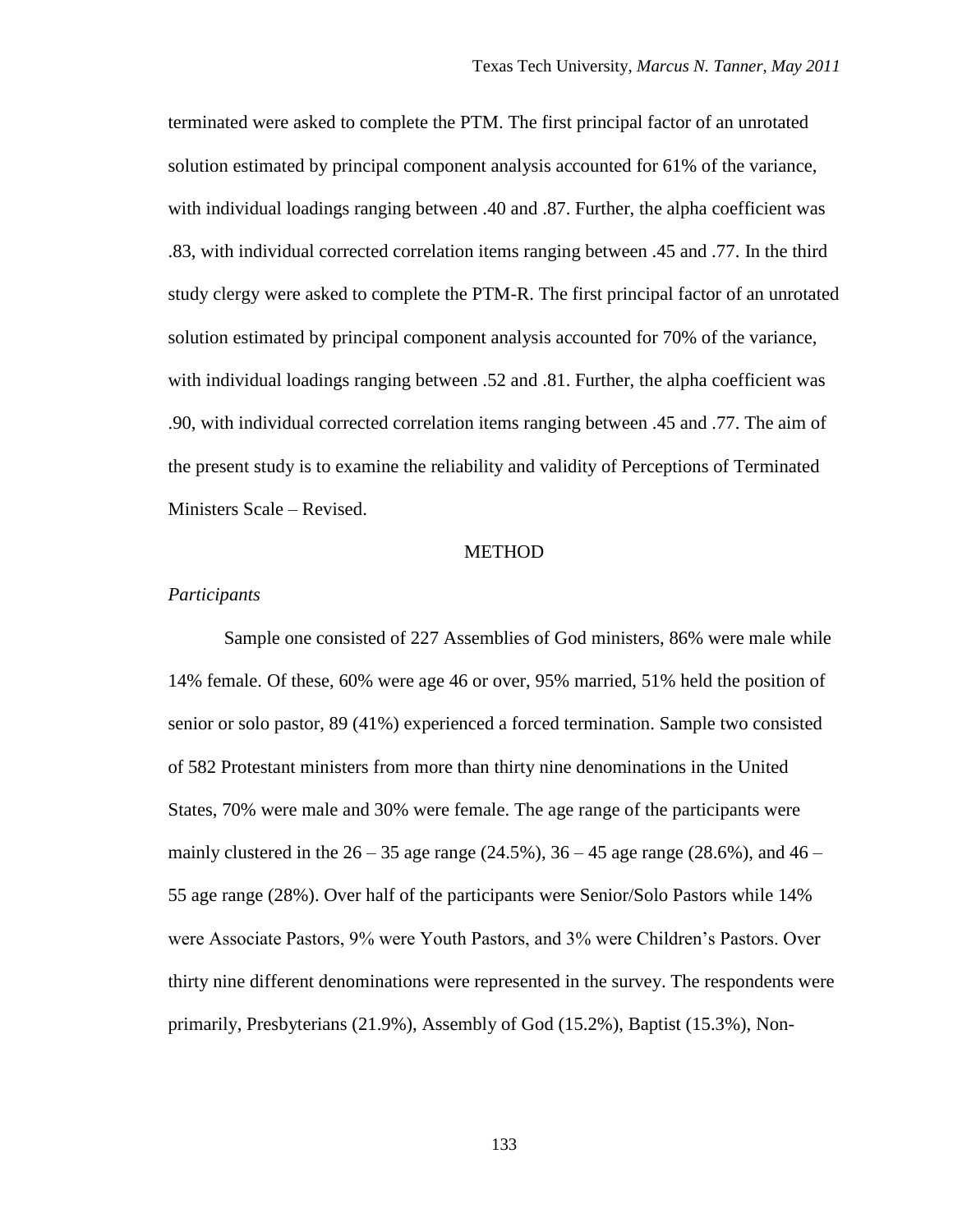Denominational (14.8%) and Church of Christ (9%). Twenty-eight percent of the sample had been forcibly terminated at least once during their ministry.

There were 55 participants in the third sample, all of which had been forced out of a ministry position; 67% males and 33% females. The respondents varied in age, with the largest group (47%) representing the 4*5 to 54* age group. Eighty-two percent were married. Eighty-seven percent of the sample identified their race as white or Caucasian while 11% identified themselves as African American. Forty-seven percent of the sample held a Master's degree and 26% had at least a 4-year college degree. Assemblies of God made up 21% of the sample, 17% were Baptist, 15% were non-denominational, 21% identified as other, 9% were Methodist, and 8% were Lutheran. Thirty-six percent of the respondents were senior or solo pastors at the time of their forced termination, 16% were associate pastors, 7% were youth pastors and 2% were children"s or worship pastors, respectively, and another 9% fell in the category of other.

#### *Scale Construction*

Several statements representing perceptions of terminated ministers were culled from the empirical and anecdotal literature and the researcher"s knowledge of clergy termination (Barfoot et al., 2005; Barna, 1993; Blanton & Morris, 1999; Campbell, 1998; Greenfield, 2001; Hoge & Wenger, 2005; Lehr, 2006; London & Wiseman, 2003; Schmidt, no date). The PTM was administered as part of a larger survey. In all of the samples, one item was dropped (*There was something I could have done different to stop my resignation or termination*) because it was not significantly correlated with any other item in the scale and its inclusion lowered the coefficient alpha. Dropping the item resulted in a 9-item scale. In sample one, questions 3 and 6 were stated as a positive and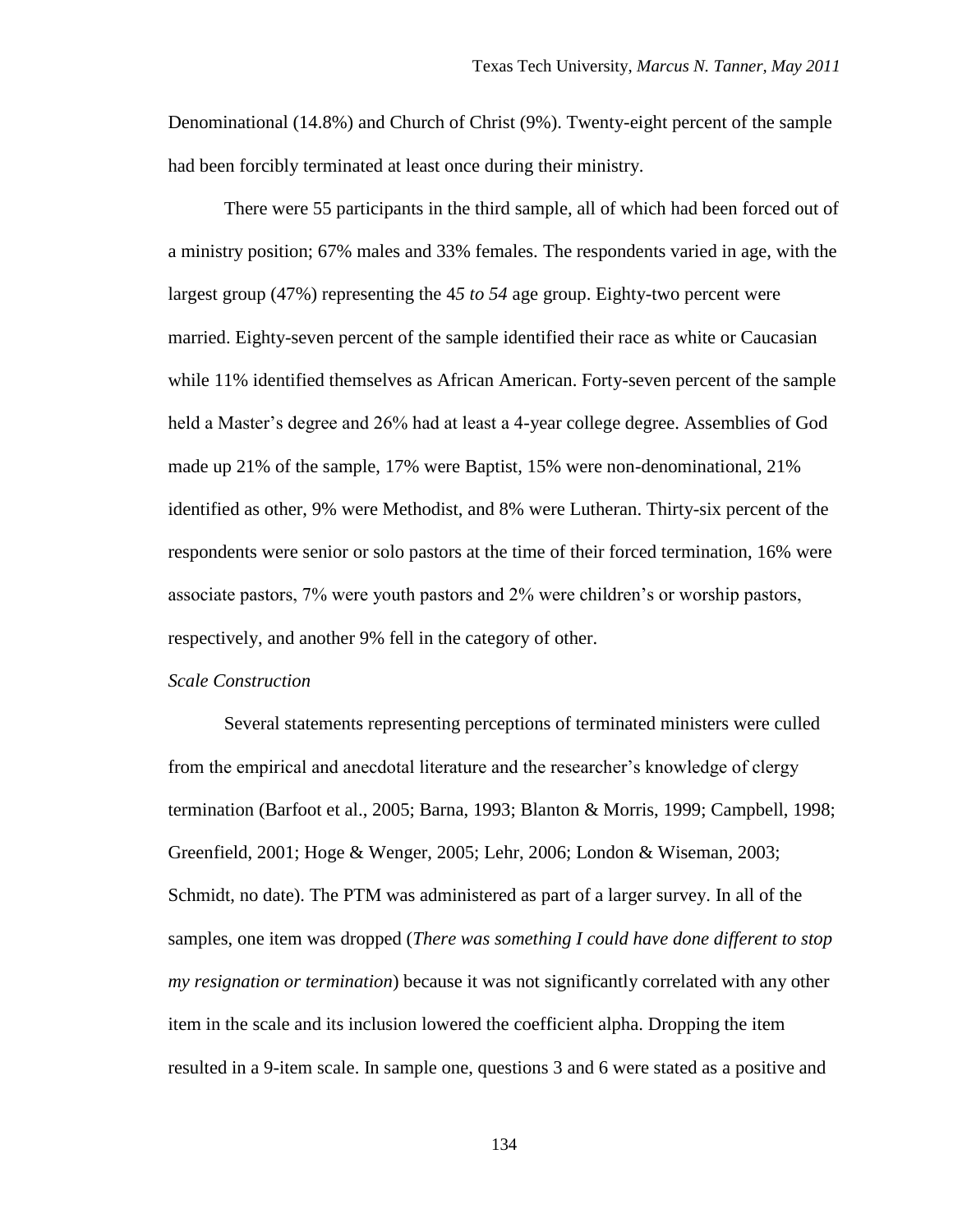reverse coded (*my family was not deeply hurt by the circumstances of my resignation or termination from a ministry position*) in sample two, the questions were stated as a negative (*my family was deeply hurt...*). The change in the statement positively affected both the correlation and the coefficient alpha in sample two. Therefore we recommend leaving the statements as negative and not reverse coding them.

In sample two, a question was added to the scale, "*I have been embarrassed to talk about my termination experience with anyone"*, adding this question to sample two resulted in a 10-item scale with a coefficient alpha of .85 with individual corrected correlation items ranging between .44 and .72. The first principal factor of an unrotated solution estimated by principal component analysis accounted for 56% of the variance, with individual loadings ranging between .32 and .88.

In sample three, five questions were added to the scale resulting in the revised 15 item scale with a coefficient alpha of .92 with individual corrected correlation items ranging between .45 and .80. The first principal factor of an unrotated solution estimated by principal component analysis accounted for 66% of the variance, with individual loadings ranging between .45 and .79.

#### RESULTS

The PTM and PTM-R was subjected to principal components analysis and varimax rotation, to determine how, if at all, the perceptions of termination might be classified into categories. Four interpretable factors did emerge from the procedure, as shown by the factor loadings for the revised 15-item scale reported in Table 9. These factors can be identified as feelings of termination (FT), responses to termination (RT), trauma (TR) and hurt (HT).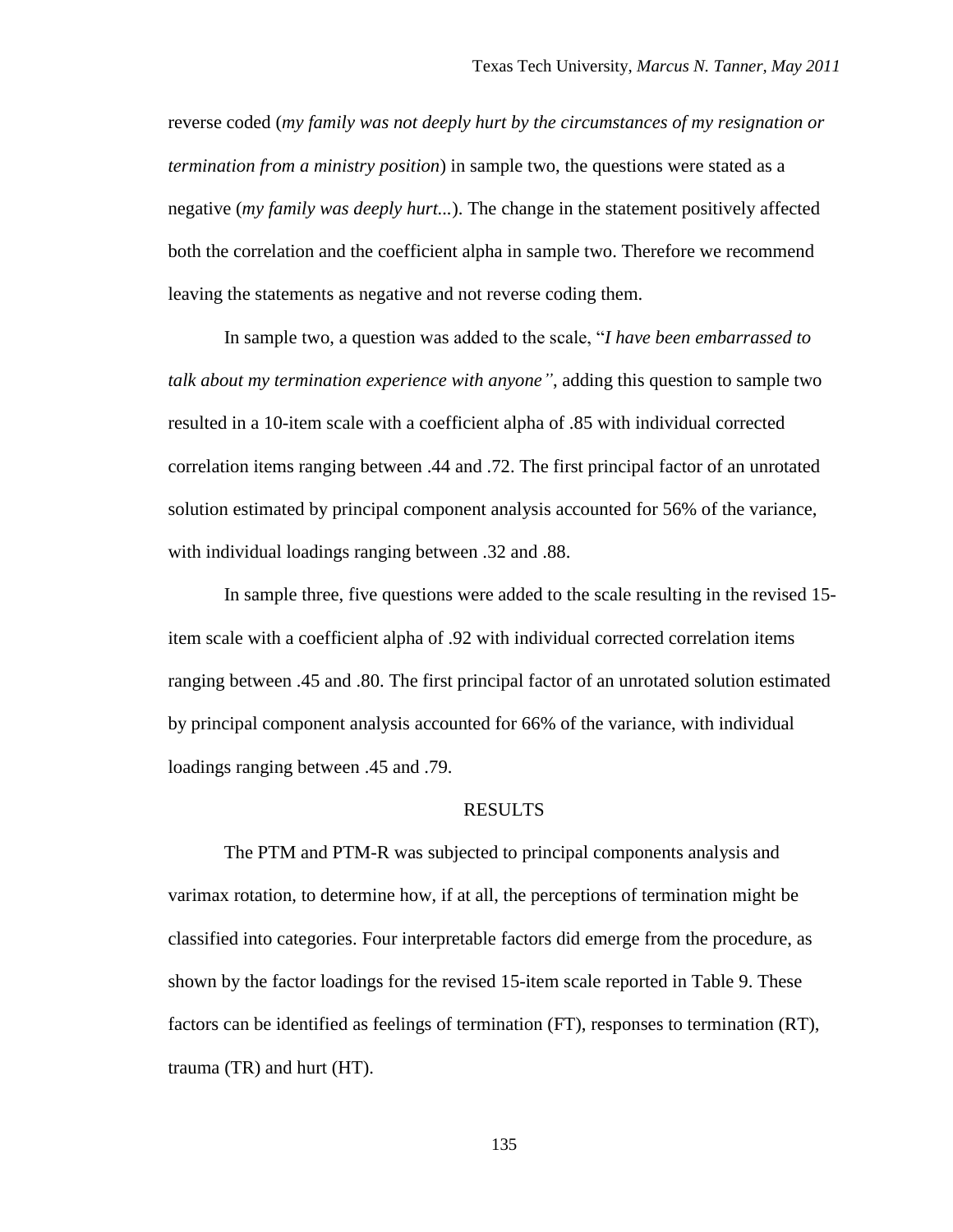Table 9

*Factor Loadings for Revised PTM Items*

|       |                                                                                                                                          | Factor |      |      |                |
|-------|------------------------------------------------------------------------------------------------------------------------------------------|--------|------|------|----------------|
| Item# | Item                                                                                                                                     |        | 2    | 3    | $\overline{4}$ |
|       |                                                                                                                                          |        |      |      |                |
| 1     | I have feelings of anger towards people at a church I was forced from.                                                                   | .743   |      |      |                |
| 3     | I have had trouble forgiving the people I believe to be directly responsible for my<br>resignation/termination.                          | .804   |      |      |                |
| 4     | I rarely think positively about the day I was forced to resign or terminated from a ministry<br>position.                                | .649   |      |      |                |
| 8     | If I had the opportunity to say how I really felt about the people responsible for my family's<br>sudden move, it would not be pleasant. | .804   |      |      |                |
| 2     | I have found it difficult to speak with anyone at a church I was forced from.                                                            |        | .826 |      |                |
| 5     | I could never face the people responsible for my resignation or termination from a ministry<br>position in a positive way.               |        | .626 |      |                |
| 9     | I have felt a decrease in my faith.                                                                                                      |        | .765 |      |                |
| 10    | I have been embarrassed to talk about my termination experience with anyone.                                                             |        | .793 |      |                |
| 6     | I was deeply hurt by the circumstances of my resignation or termination from a ministry<br>position.                                     |        |      | .903 |                |
| 7     | My family was deeply hurt by the circumstances of my resignation or termination from a<br>ministry position.                             |        |      | .911 |                |
| 11    | I have painful memories of my termination                                                                                                |        |      |      | .669           |
| 12    | Reminders of the event are physically distressing                                                                                        |        |      |      | .813           |
| 13    | I have disturbing dreams about my forced termination                                                                                     |        |      |      | .543           |
| 14    | Negative thoughts about the event occur                                                                                                  |        |      |      | .683           |
| 15    | Reminders of the event are stressful                                                                                                     |        |      |      | .839           |

NOTE: Only loadings of .40 or higher allowed.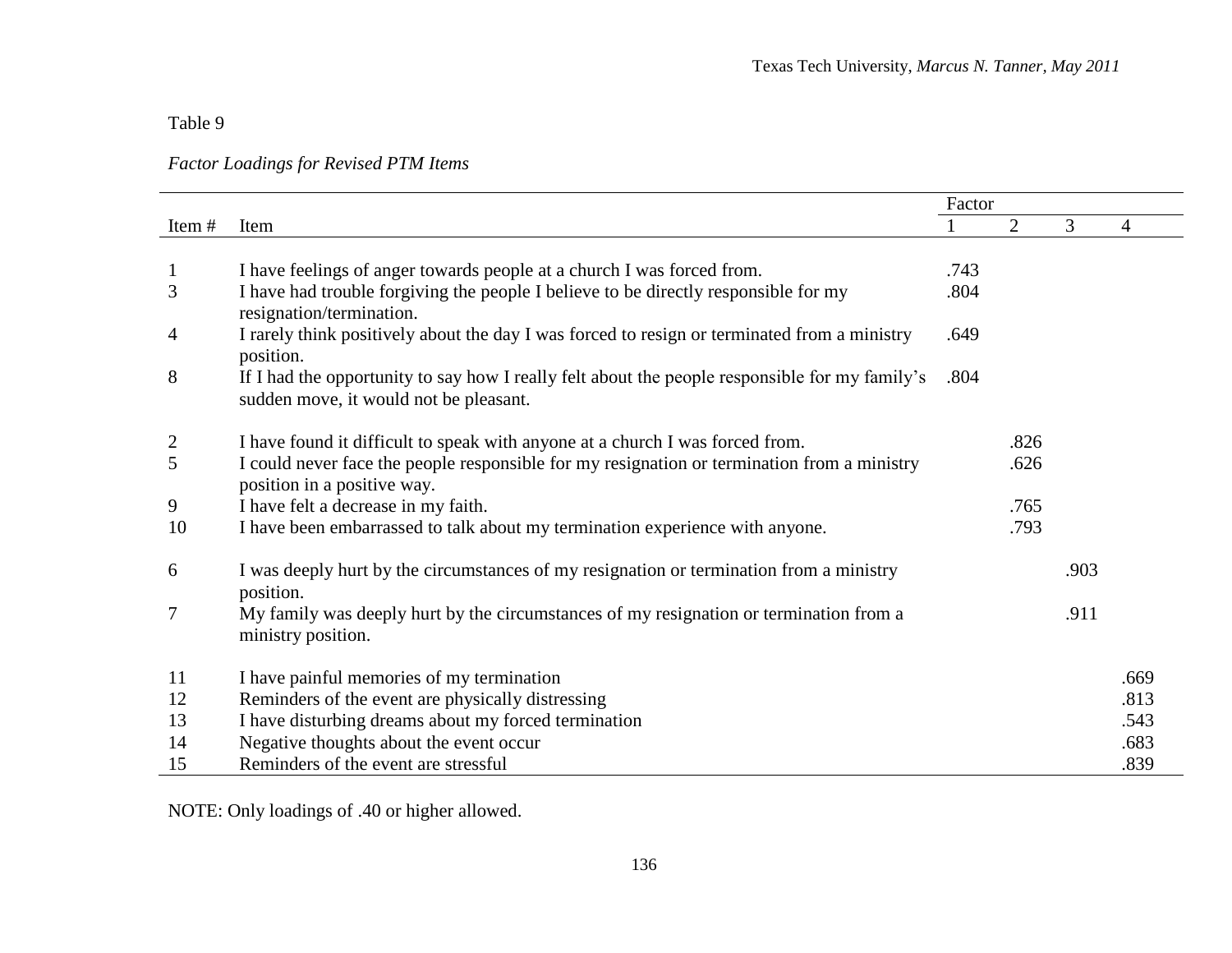# **CONCLUSION**

The PTM-R scale was developed to be used as a tool to determine the perceptions clergy had of their forced termination. Forced termination of clergy is unique and different from job loss. The assumption that ministers are serving Christians who ought to love one another can influence the perceptions of the terminated and perhaps future employment. The scale measures the minister's responses to forced termination, feelings of termination, trauma, and felt hurt. The immediate effects of termination may also have an effect on the perception of termination. It would be important for future revisions of the scale to include some measure of the influence on immediate effects of forced termination.

The aim of the present study was to examine the reliability and validity of the PTM scale. The reliability and validity data reported from three samples are generally consistent with one another. One item was found to have the lowest item-total correlations and factor loadings in all three samples and was deleted from the scale, five items related to PTSD were added to the scale resulting in the revised 15-item PTM-R. It would be important for future research to establish normative means and standard deviations for this instrument and find use among other professional human service organizations. On the basis of these findings, the PTM-R can be recommended for use among clergy.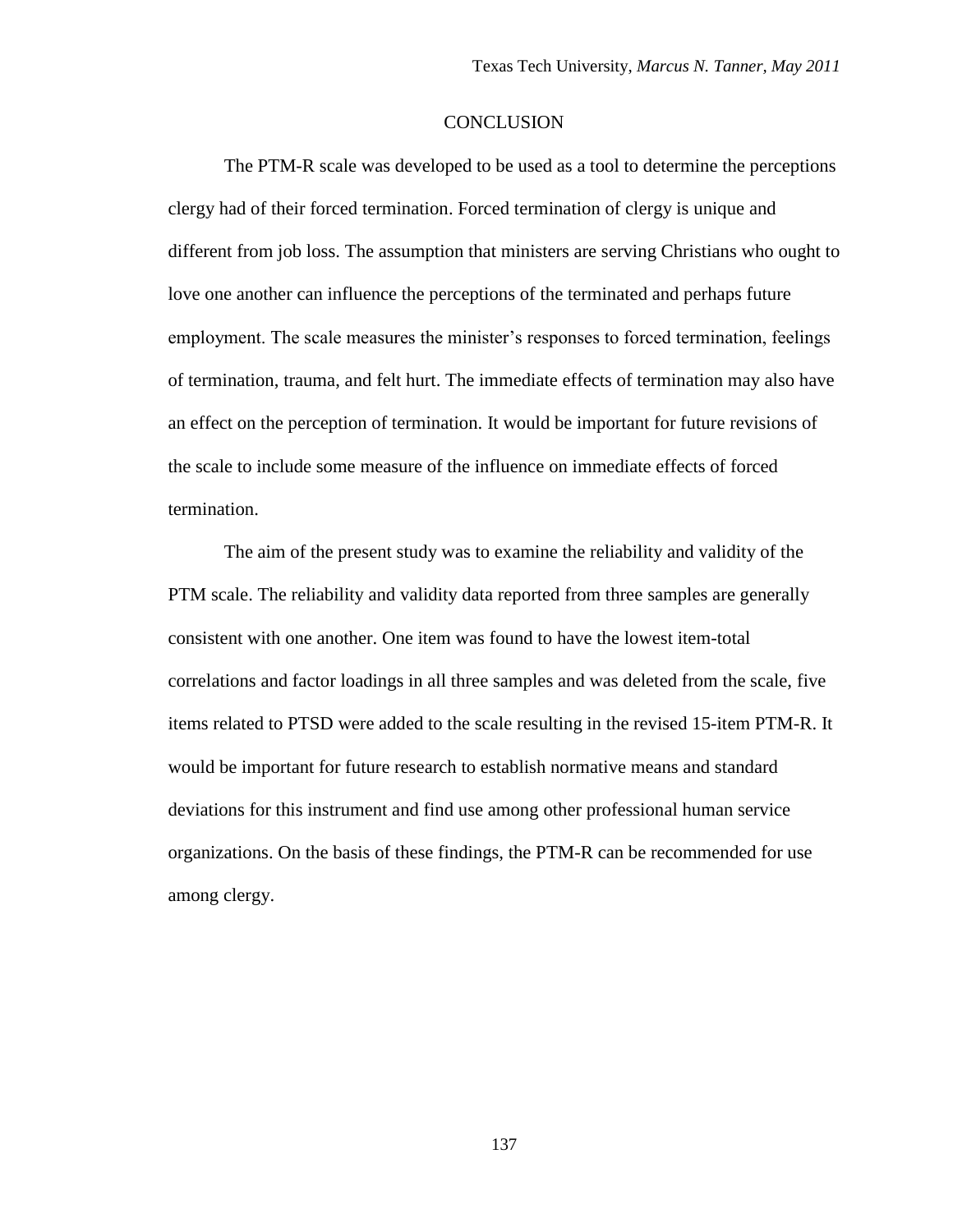# APPENDIX D: PERCEPTIONS OF TERMINATED MINISTERS SCALE – REVISED; SCALE ITEMS

*Each Item is scored on a 5-point Likert-type scale from strongly agree to strongly disagree.*

- 1) I have feelings of anger towards people at a church I was forced from.
- 2) I have had trouble forgiving the people I believe to be directly responsible for my resignation/termination.
- 3) I rarely think positively about the day I was forced to resign or terminated from a ministry position.
- 4) I have felt a decrease in my faith.
- 5) I could never face the people responsible for my resignation or termination from a ministry position in a positive way.
- 6) I was deeply hurt by the circumstances of my resignation or termination from a ministry position.
- 7) My family was deeply hurt by the circumstances of my resignation or termination from a ministry position.
- 8) If I had the opportunity to say how I really felt about the people responsible for my family"s sudden move, it would not be pleasant.
- 9) I have found it difficult to speak with anyone at a church I was forced from.
- 10) I have been embarrassed to talk about my termination experience with anyone.
- 11) I have painful memories of my termination.
- 12) Reminders of the event are physically distressing.
- 13) I have distressing dreams about my forced termination.
- 14) Negative thoughts about the event occur.
- 15) Reminders of the event are stressful.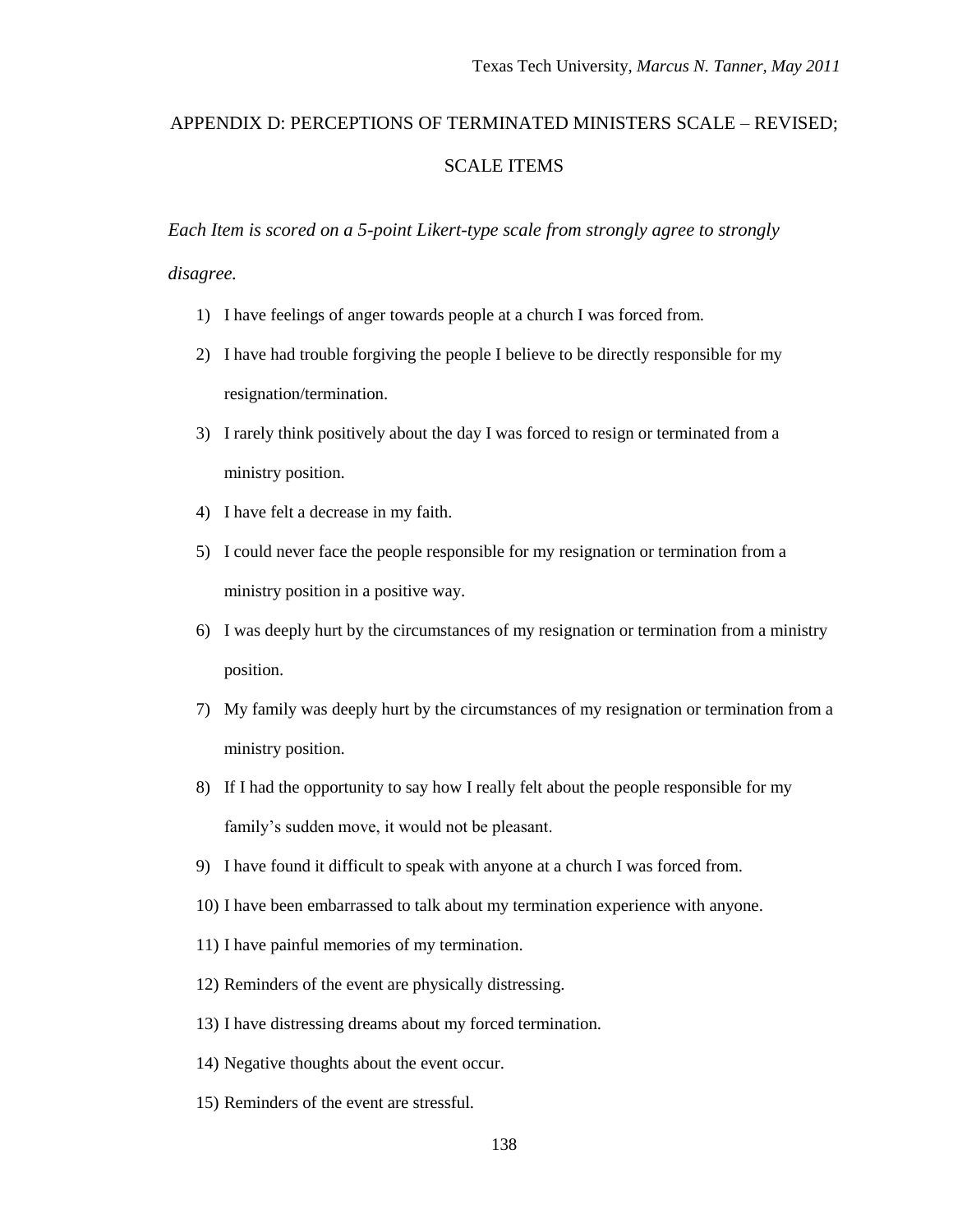# **BIBLIOGRAPHY**

- American Psychological Association (1994). *DSM-IV: Diagnostic and statistical manual of mental disorders* (4th ed.). Washington, DC.
- Barfoot, D. S., Winston, B. E., & Wickman, C. (2005). *Forced pastoral exits: An exploratory study*. Manuscript. Regents University. Virginia Beach, VA. Retrieved from<http://www.pastorinresidence.org/newsletter/SurveyPIR.pdf>

Barna, G. (1993). *Today's pastor*. Ventura, CA: Regal Books.

- Baum, A., Fleming, R., & Reddy, D. M. (1986). Unemployment stress: Loss of control, reactance and learned helplessness. *Social Science Medicine, 22*(5), 509-516.
- Beck, A., Epstein, N., Brown, G., & Steer, R. (1988). An inventory for measuring clinical anxiety: psychometric properties. *Journal of Consulting and Clinical Psychology, 56*(6), 893-897.
- Beebe, R. S. (2004). *Assessing self and role in clergy: Relationships between burnout, conflict management style, and turnover.* 64, ProQuest Information & Learning, US. Retrieved from

[http://search.ebscohost.com/login.aspx?direct=true&AuthType=ip,cookie,url,uid](http://search.ebscohost.com/login.aspx?direct=true&AuthType=ip,cookie,url,uid&db=psyh&AN=2004-99009-010&loginpage=Login.asp&site=ehost-live) [&db=psyh&AN=2004-99009-010&loginpage=Login.asp&site=ehost-live](http://search.ebscohost.com/login.aspx?direct=true&AuthType=ip,cookie,url,uid&db=psyh&AN=2004-99009-010&loginpage=Login.asp&site=ehost-live) 

- Beebe, R. S. (2007). Predicting Burnout, Conflict Management Style, and Turnover Among Clergy. *Journal of Career Assessment, 15*(2), 257.
- Blanton, P. W., & Morris, M. L. (1999). Work-related predictors of physical symptomatology and emotional well-being among clergy and spouses. *Review of Religious Research, 40*(4), 331-348.
- Blizzard, S. (1958). Protestant parish minister's self-image of his master role. *Pastoral Psychology, 9*(9), 25-32.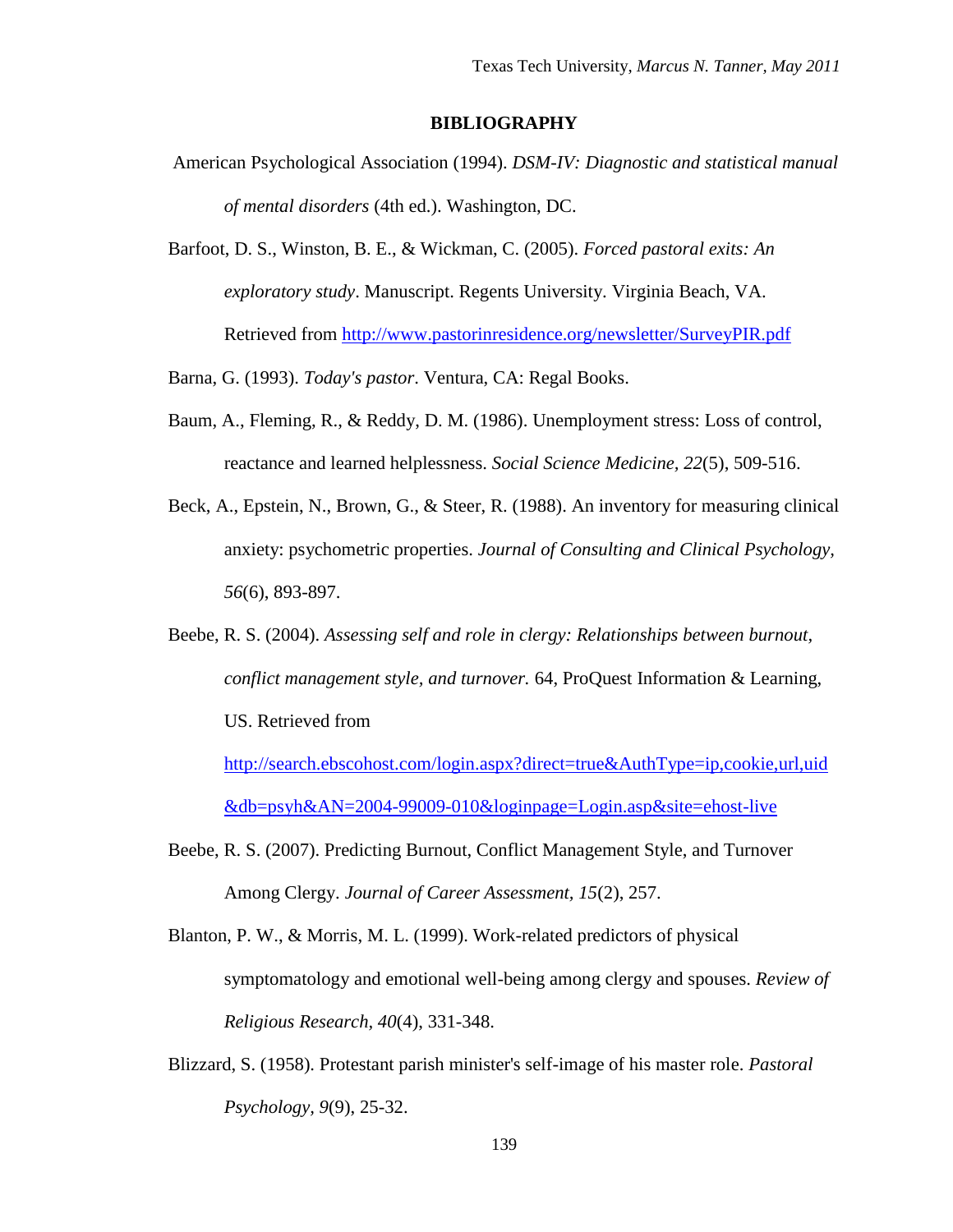- Browne, K. (2005). Snowball sampling: using social networks to research nonheterosexual women. *International Journal of Social Research Methodology, 8*(1), 47-60.
- Campbell, D. R. (1998). How forced termination affects the pastor's child. *The Servant, 3*.
- Carroll, J. (October, 2000). *Protestant pastoral ministry at the beginning of the new millennium*. Paper presented at the Society for the Scientific Study of Religion and Religious Research Association, Houston, TX.

<http://www.pulpitandpew.duke.edu/DPLP/reports/PDFs/jackcarroll.pdf>

- Chandler, C. (2001). When churches beat their plowshares into swords: people at war with the pastor. *Review and Expositor, 98*(4), 557-578.
- Clark, A., & Oswald, A. (1994). Unhappiness and unemployment. *The Economic Journal*, 648-659.
- Cochrane-Brink, K., Lofchy, J., & Sakinofsky, I. (2000). Clinical rating scales in suicide risk assessment. *General Hospital Psychiatry, 22*(6), 445-451.
- Cohen, S., Kamarck, T., & Mermelstien, R. (1983). A global measure of perceived stress. *Journal of Health and Social Behavior, 24*(4), 385-396.
- Cohen, S., & Williamson, G. (1988). Perceived stress in a probability sample of the United States. *The social psychology of health, 13*, 123-128.
- Colbert, D. (2003). *Deadly emotions*. Nashville, TN: Thomas Nelson, Inc.
- Couper, M., Blair, J., & Triplett, T. (1999). A comparison of mail and e-mail for a survey of employees in federal statistical agencies. *Journal of Official Statistics, 15*(1), 39-56.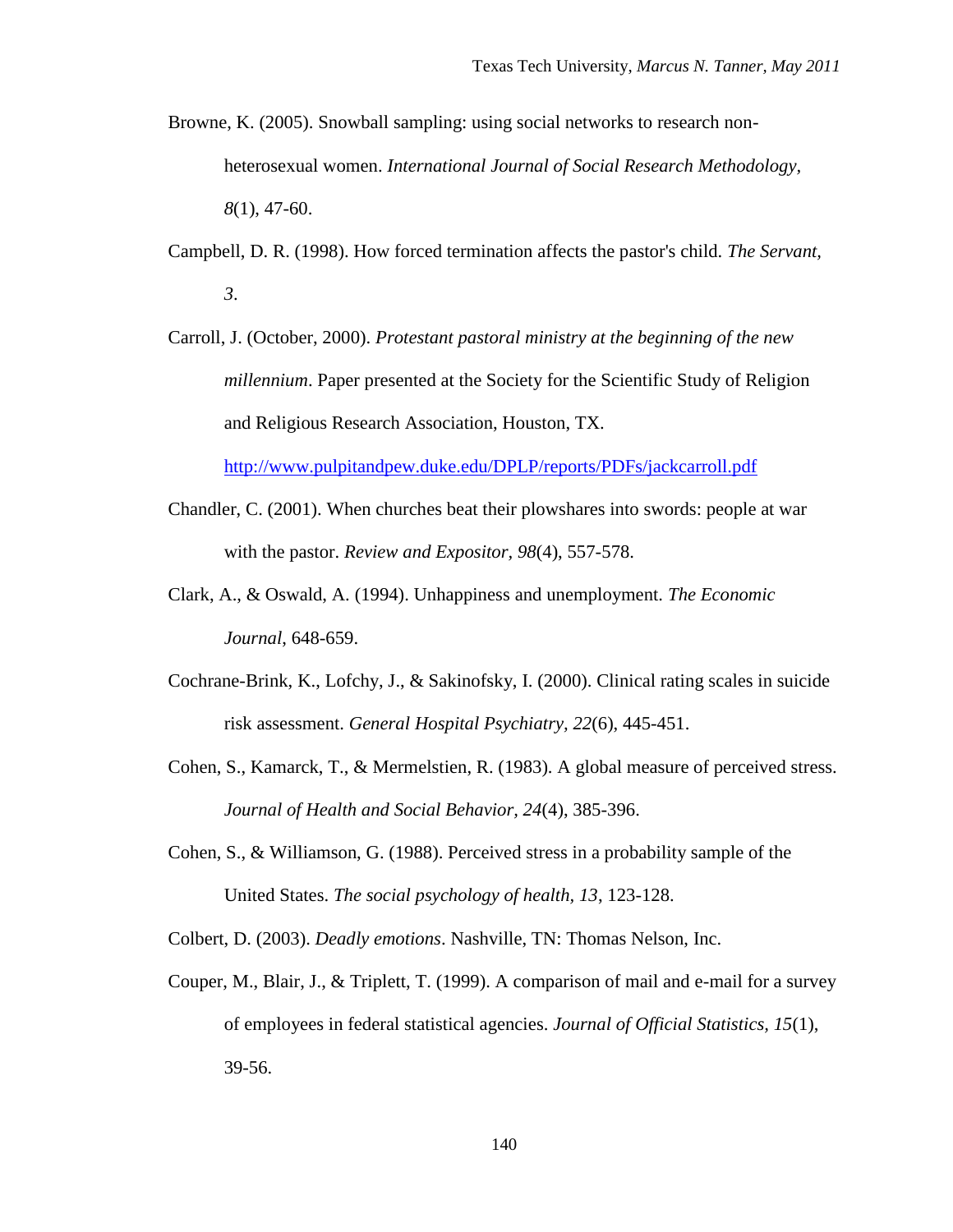- Creamer, M., Bell, R., & Failla, S. (2003). Psychometric properties of the Impact of Event Scale--Revised. *Behaviour Research and Therapy, 41*(12), 1489-1496.
- Croucher, R. (2002). Forced terminations: When a church asks a pastor to leave. Retrieved May 18, 2010, from

<http://www.priscillasfriends.org/studies/terminations.html>

- Crowell, R. (1995). *Forced pastoral exits: an empirical study.* Unpublished doctoral dissertation, Dallas Theological Seminary, Dallas, TX.
- Dew, M. A., Bromet, E. J., & Penkower, L. (1992). Mental health effects of job loss in women. *Psychological Medicine, 22*(3), 751-764.
- Dillman, D. (2007). *Mail and internet surveys: the tailored design method*. Hoboken, New Jersey: John Wiley & Sons Inc.
- Dooley, D., & Catalano, R. (1988). Recent research on the psychological effects of unemployment. *Journal of Social Issues, 44*(4), 1-12.
- Einarsen, S., & Hoel, H. (May, 2001). *The Negative Acts Questionnaire: development, validation and revision of a measure of bullying at work*, Paper presented at the 10th European Congress on Work and Organisational Psychology, Prague.
- Einarsen, S., & Skogstad, A. (1996). Bullying at work: epidemiological findings in public and private organizations. *European Journal of Work & Organizational Psychology, 5*(2), 185.
- Fagin, L. (1981). *Unemployment and health in families*. London: Department of Health and Social Security.
- Faulkner, B. R. (1986). *Forced Termination: Redemptive Options for Ministers and Churches*. Nashville, TN: Broadman Press.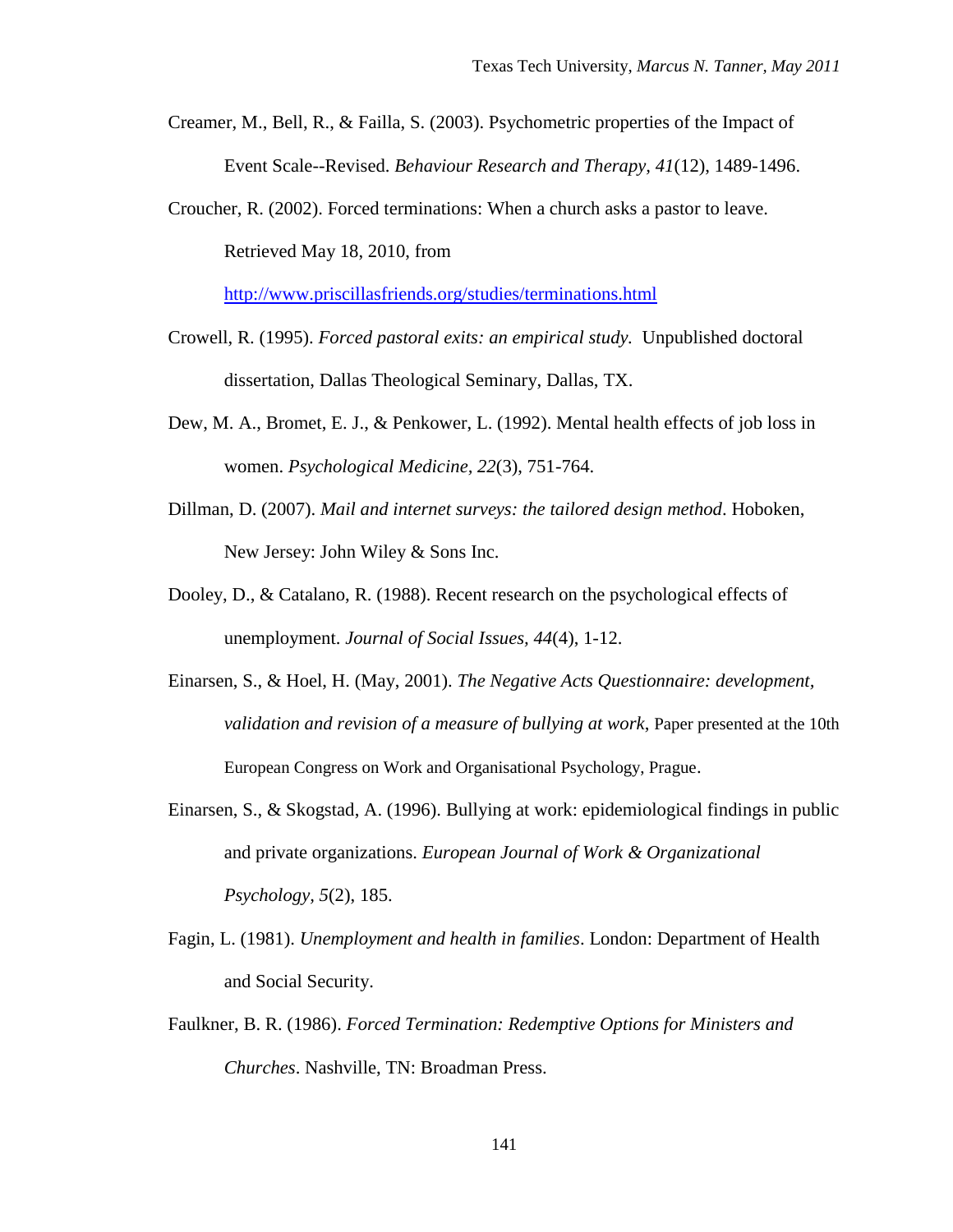- Francis, L., Kaldor, P., Robbins, M., & Castle, K. (2005). Happy but exhausted? Workrelated psychological health among clergy. *Pastoral sciences, 24*(2), 101-120.
- Francis, L. J., Kaldor, P., Shevlin, M., & Lewis, C. A. (2004). Assessing-emotional exhaustion among the Australian clergy: Internal reliability and construct validity of the scale of emotional exhaustion in ministry (SEEM). *Review of Religious Research, 45*(3), 269-277.
- Gallagher, T. (2009 ). Fired! do church employees get unemployment benefits? Retrieved 22 Jan, 2011, from [http://ncronline.org/news/faith-parish/fired-do](http://ncronline.org/news/faith-parish/fired-do-church-employees-get-unemployment-benefits)[church-employees-get-unemployment-benefits](http://ncronline.org/news/faith-parish/fired-do-church-employees-get-unemployment-benefits)
- Gemzoe-Mikkelsen, E., & Einarsen, S. (2002). Relationships between exposure to bullying at work and psychological and psychosomatic health complaints: the role of state negative affectivity and generalized self-efficacy. *Scandinavian Journal of Psychology, 43*(5), 397-405.
- Greenfield, G. (2001). *The wounded minister: Healing from and preventing personal attacks*. Grand Rapids, MI: Baker Books.
- Groeblinghoff, D., & Becker, M. (1996). A case study of mobbing and the clinical treatment of mobbing victims. *European Journal of Work & Organizational Psychology, 5*(2), 277.
- Gurney, R. M. (1981). Leaving school, facing unemployment, and making attributions about the causes of unemployment. *Journal of Vocational Behavior, 18*(1), 79-91.
- Hall, J. (2004). *A multi-case study of clergy termination.* Doctor of Philosophy Dissertation, Regent University, Virginia Beach, VA.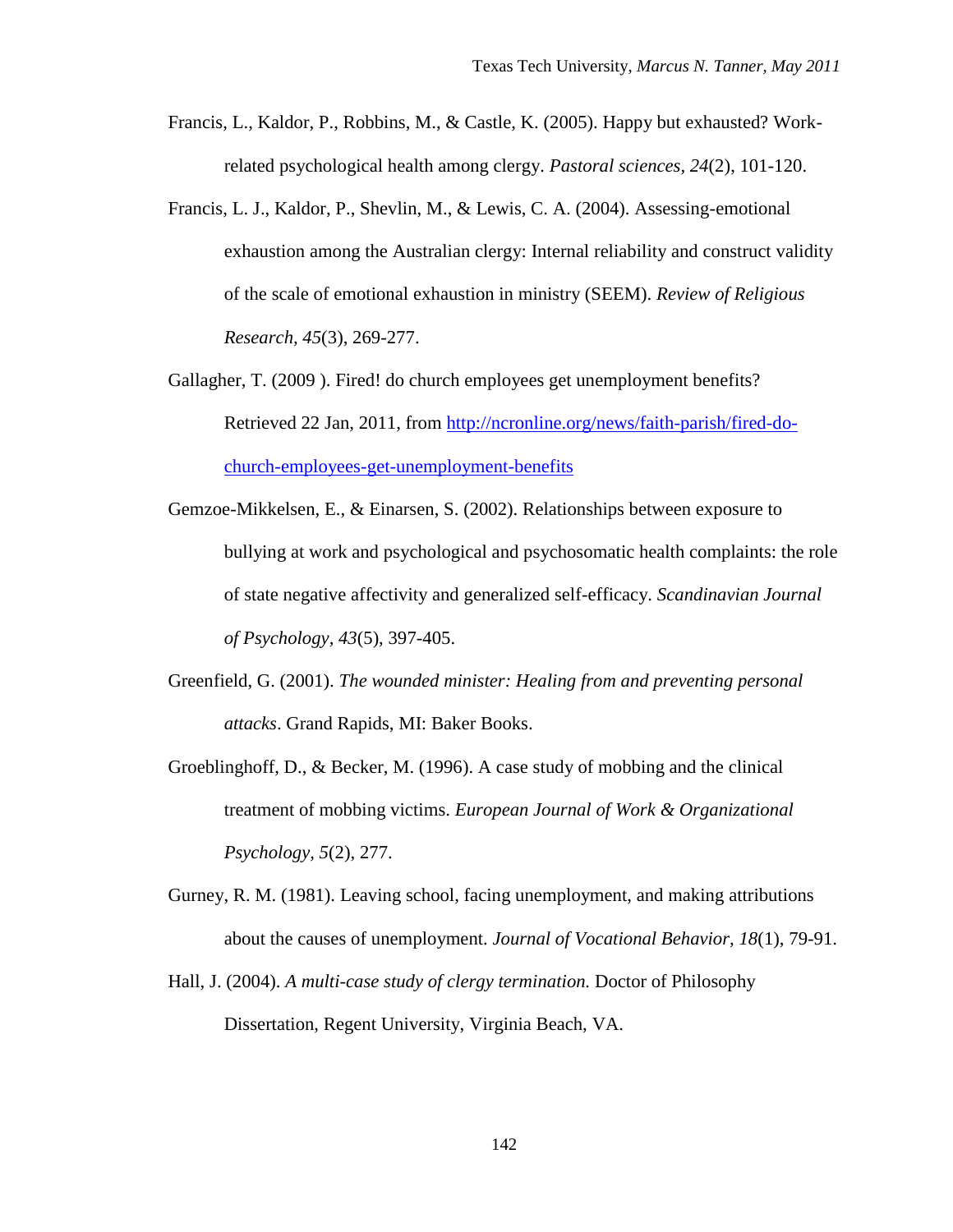- Hammar, R. R. (1998). The church as employer: unemployment taxes Retrieved 22 Jan, 2011, from<http://www.churchlawtoday.com/private/library/pcl/p10c.htm>
- Han, J., & Lee, C. (2004). Ministry demand and stress among Korean American pastors: A brief report. *Pastoral Psychology, 52*(6), 473-478.
- Hoge, D. R., & Wenger, J. E. (2005). *Pastors in transition: Why clergy leave local church ministry*. Grand Rapids, MI: William B. Eerdmans Publishing Company.
- Holmes, T. H., & Rahe, R. H. (1967). The social readjustment rating scale. *Journal of psychosomatic research, 11*(2), 213-218.
- Hurrell, J. J., & McLaney, M. (1988). Exposure to job stress: A new psychometric instrument. *Scandnavian Journal of Work Environment and Health, 14*(suppl 1), 27-28.
- Iacovides, A., Fountoulakis, K. N., Kaprinis, S., & Kaprinis, G. (2003). The relationship between job stress, burnout and clinical depression. *Journal of Affective Disorders, 75*(3), 209-221.
- Jiménez, B., Muñoz, A., Gamarra, M., & Herrer, M. (2007). Assessing workplace bullying: Spanish validation of a reduced version of the Negative Acts Questionnaire. *Spanish Journal of Psychology 10*(2), 449-457.
- Kaldor, P., & Bullpitt, R. (2001). *Burnout in church leaders*: Openbook Publishers.
- Kanter, R. (1977). *Work and family in the United States: A critical review and agenda for research and policy*. New York: Russell Sage Foundation.
- Kaplowitz, M., Hadlock, T., & Levine, R. (2004). A comparison of web and mail survey response rates. *Public opinion quarterly, 68*(1), 94.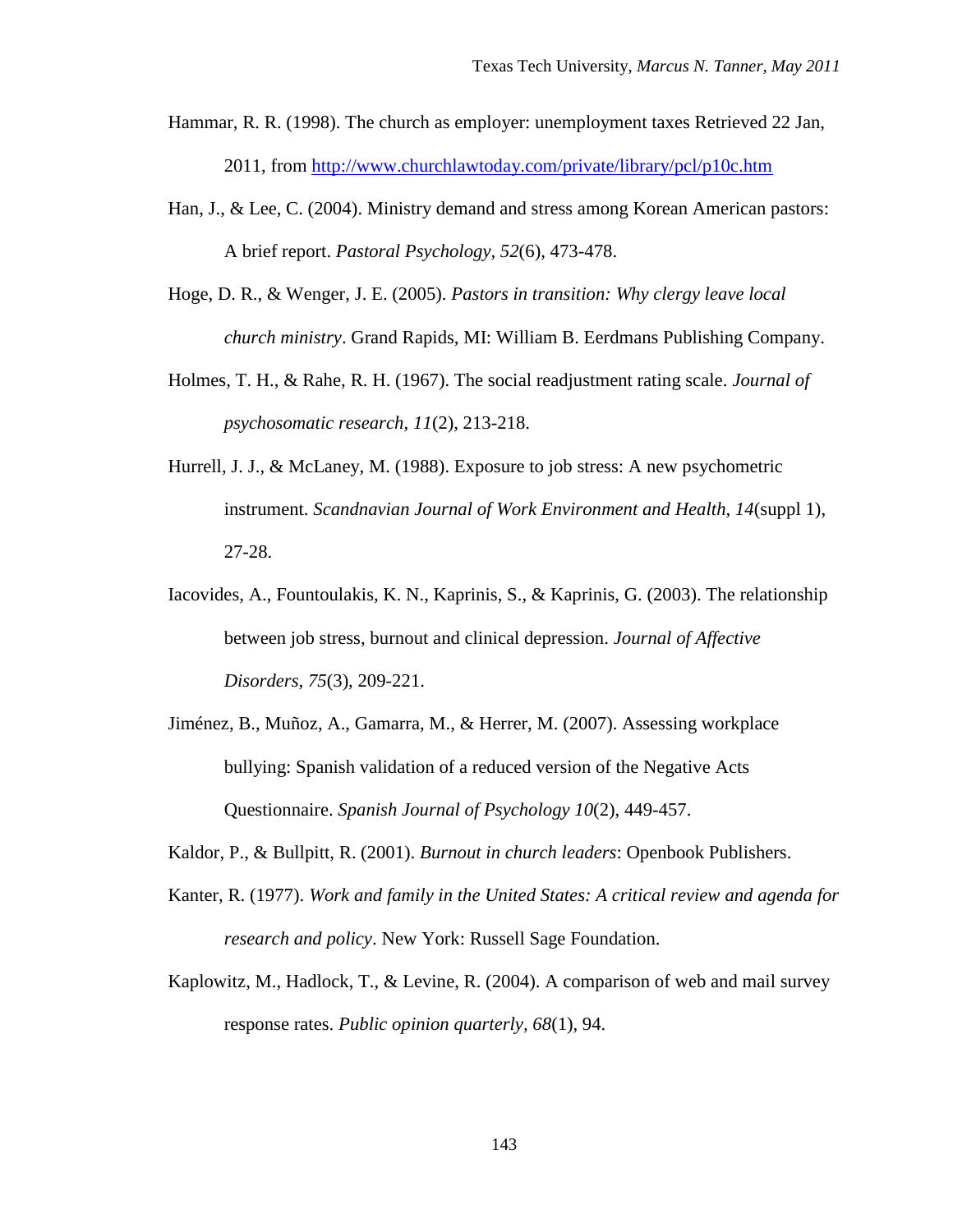- Kasl, S. V., Rodriguez, E., & Lasch, K. E. (1998). The impact of unemployment on health and well-being. *Adversity, stress, and psychopathology*, 111-113.
- Kessler, R. C., House, J. S., & Turner, J. B. (1987). Unemployment and health in a community sample. *Journal of Health and Social Behavior, 28*(1), 51-59.
- Kinicki, A. J. (1985). Personal consequences of plant closings: A model and preliminary test. *Human Relations, 38*(3), 197-212.
- Kinicki, A. J., & Latack, J. C. (1990). Explication of the construct of coping with involuntary job loss. *Journal of Vocational Behavior, 36*(3), 339-360.
- LaRue, J. C. (1996). Forced exits: personal effects Retrieved 11 May, 2009, from <http://www.christianitytoday.com/yc/more/specialreport/6y6064.html>
- LaRue, J. C., Jr. (1996a). Forced Exits: High-Risk Churches, from <http://www.christianitytoday.com/yc/more/specialreport/6y3072.html>
- LaRue, J. C., Jr. (1996b). Forced Exits: Personal Effects, from <http://www.christianitytoday.com/yc/more/specialreport/6y6064.html>
- LaRue, J. C., Jr. (1996c). Forced Exits: Preparation and Survival, from <http://www.christianitytoday.com/yc/more/specialreport/6y4064.html>
- LaRue, J. C., Jr. (1997a). Forced Exits: A Too-Common Ministry Hazard, from <http://www.christianitytoday.com/yc/more/specialreport/6y2072.html>

LaRue, J. C., Jr. (1997b). Forced Exits: How to Avoid One, from <http://www.christianitytoday.com/yc/more/specialreport/7y1088.html>

Lavender, L. (1983). *They cry, too! what you always wanted to know, about your minister but didn't know whom to ask*. New York: Hawthorne Books.

Lavender, L. (1986). *They cry, too!* : Zondervan Publishing Company.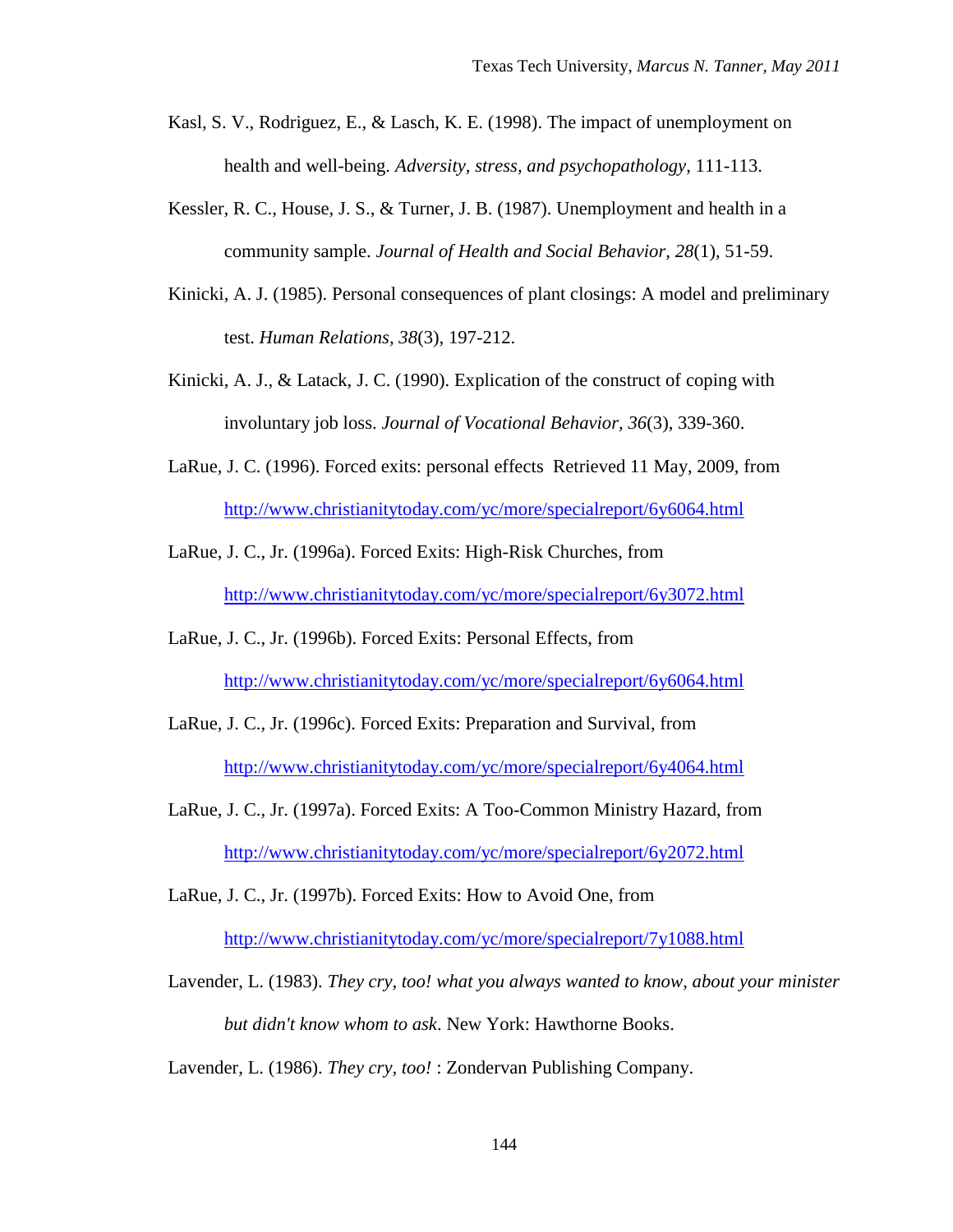Leana, C., & Feldman, D. (1992). *Coping with job loss*. New York: Lexington Books

- Lee, C. (1992). *PK's: helping pastors; kids through their identity crisis*. Grand Rapids, MI: Zondervan.
- Lee, C. (1999). Specifying intrusive demands and their outcomes in congregational ministry: A report on the Ministry Demands Inventory. *Journal for the Scientific Study of Religion, 38*(4), 477-489.
- Lee, C. (2007). Patterns of stress and support among Adventist clergy: Do pastors and their spouses differ? *Pastoral Psychology, 55*(6), 761-771.
- Lee, C., & Balswick, J. (1989). Life in a glass house: The minister's family in its unique social context: Grand Rapids, MI: Zondervan.
- Lee, C., & Balswick, J. (2006). *Life In a glass house: The minister's family and the local congregation*. Pasadena, CA: Fuller Seminary Press.
- Lee, C., & Iverson-Gilbert, J. (2003). Demand, support, and perception in family-related stress among Protestant clergy. *Family Relations, 52*(3), 249-257.
- Leganger, A., Kraft, P., & Roysamb, E. (2000). Perceived self-Efficacy in health behaviour research: conceptualisation, measurement and correlates. *Psychology & Health, 15*(1), 51.
- Lehr, F. (2006). *Clergy Burnout: Recovering from the 70-hour work week...and other self-defeating practices*. Minneapolis, MN: Fortress Press.
- Leymann, H. (1996). The content and development of mobbing at work. *European Journal of Work and Organizational Psychology, 5*(2), 165-184.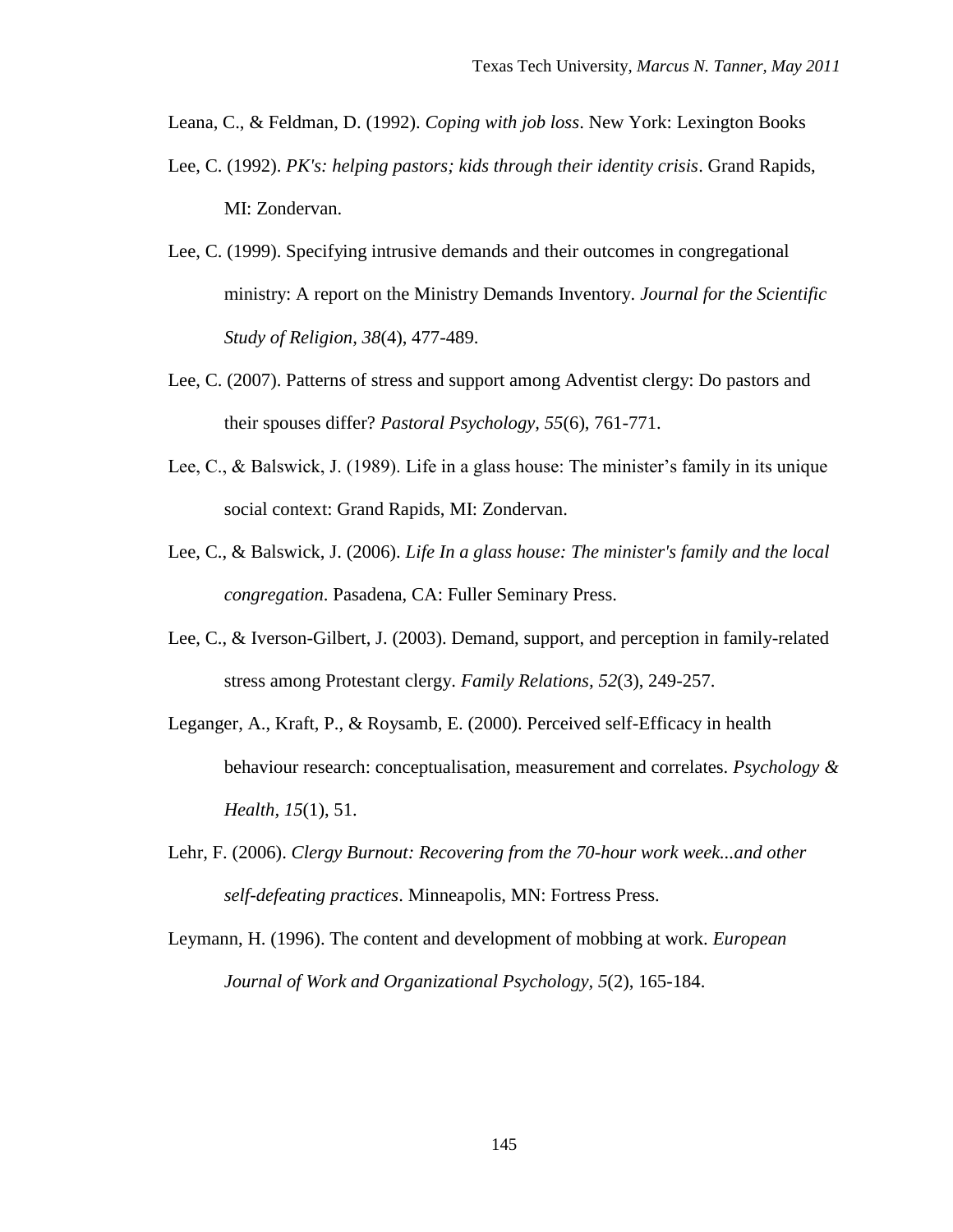- Leymann, H., & Gustafsson, A. (1996). Mobbing at work and the development of posttraumatic stress disorders. *European Journal of Work and Organizational Psychology, 5*(2), 251-275.
- Little, L. M., Simmons, B. L., & Nelson, D. L. (2007). Health Among Leaders: Positive and Negative Affect, Engagement and Burnout, Forgiveness and Revenge. *Journal of Management Studies, 44*, 243-260.
- London, H. B. J., & Wiseman, N. B. (2003). *Pastors at greater risk*. Ventura California: Regal.
- Mahoney, A., Pargament, K. I., Tarakeshwar, N., & Swank, A. B. (2001). Religion in the home in the 1980s and 1990s: A meta-analytic review and conceptual analysis of links between religion, marriage, and parenting. *Journal of Family Psychology, 15*(4), 559-596.
- Maslach, C. (1978). Job burnout: How people cope. *Public Welfare, 36*(2), 56-58.
- Maslach, C., Schaufeli, W., & Leiter, M. (2001). Job burnout. *Annual Review of Psychology, 52*(1), 397-422.
- McMillan, B. (2003). *The view from Pulpit and Pew: Provocative findings on pastoral leadership in the 21st century*. Paper presented at the Annual meeting for the Society for the Advancement of Continuing Education for Minstry.
- Medlin, C., Roy, S., & Ham Chai, T. (1999). World wide web versus mail surveys: a comparison and report Retrieved 16 Jan, 2006, from

<http://smib.vuw.ac.nz:8081/www/ANZMAC1999/Site/M/Medlin.pdf>

Mikkelsen, E., & Einarsen, S. (2002). Relationships between exposure to bullying at work and psychological and psychosomatic health complaints: the role of state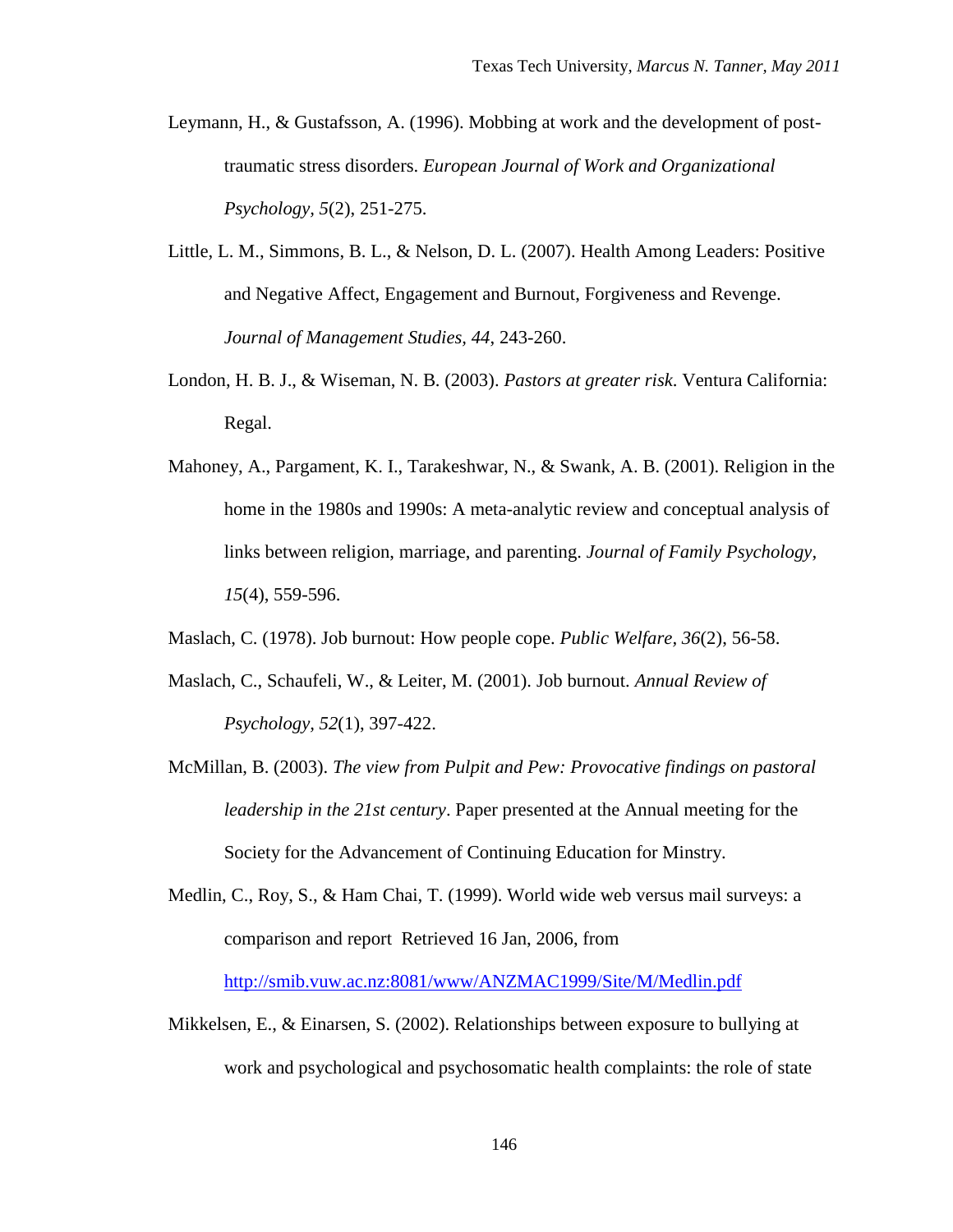negative affectivity and generalized self-efficacy. *Scandinavian Journal of Psychology, 43*(5), 397-405.

- Mills, E., & Koval, J. (1971). *Stress in the ministry* Washington, DC: Ministry Studies Board.
- Miner, M. H. (2007). Changes in burnout over the first 12 months in ministry: Links with stress and orientation to ministry. *Mental Health, Religion & Culture, 10*(1), 9-16.
- Monahan, S. C. (1999). Who controls church work? Organizational effects on jurisdictional boundaries and disputes in churches. *Journal for the Scientific Study of Religion, 38*(3), 370-385.
- Morris, M., & Blanton, P. (1994a). Denominational perceptions of stress and the provision of support services for clergy families. *Pastoral Psychology, 42*(5), 345-364.
- Morris, M., & Blanton, P. (1994b). The influence of work-related stressors on clergy husbands and their wives. *Family Relations, 43*(2), 189-195.
- Morris, M., & Blanton, P. (1998). Predictors of family functioning among clergy and spouses: Influences of social context and perceptions of work-related stressors. *Journal of Child & Family Studies, 7*(1), 27-41.
- Niedl, K. (1996). Mobbing and well-being: economic and personnel development implications. *European Journal of Work & Organizational Psychology, 5*(2), 239.
- Onley, E. H. (1994). *Crying on Sunday: surviving forced termination in ministry*. Macon, Georgia: Smith & Helwys Publishing Inc.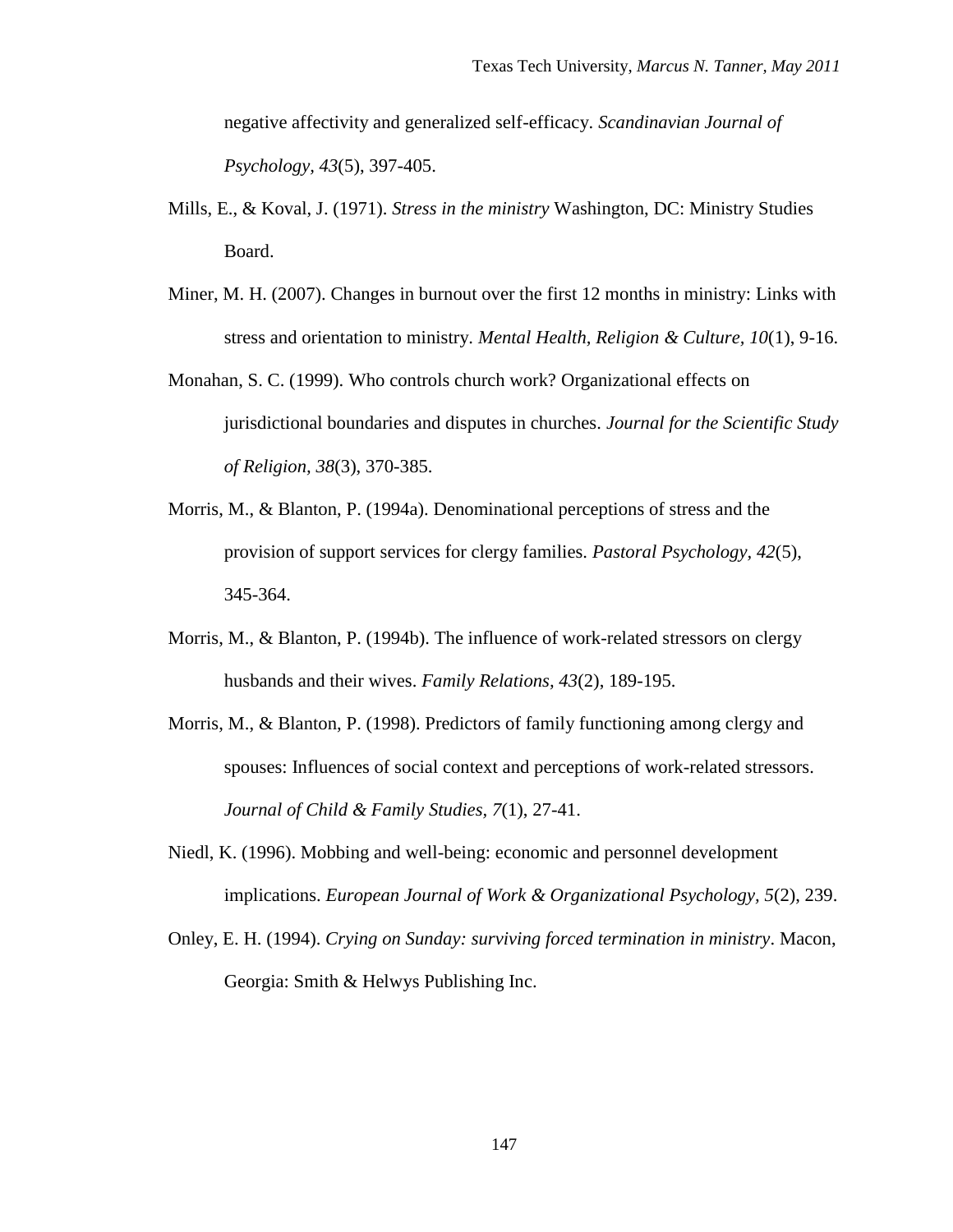- Palser, S. (2005). *The relationship between occupational burnout and emotional intelligence among clergy or professional ministry workers.* Dissertation, Regent University, Virginia Beach, VA.
- Radloff, L. S. (1977). The CES-D scale: A self-report depression scale for research in the general population. *Applied Psychological Measurement*(1), 385-401.
- Randall, K. J. (2004). Burnout as a predictor of leaving Anglican parish ministry. *Review of Religious Research, 46*(1), 20-26.
- Rankin, B., & Quane, J. (2002). Social contexts and urban adolescent outcomes: The interrelated effects of neighborhoods, families, and peers on African-American youth. *Social Problems, 49*(1), 79-100.
- Resch, M., & Schubinski, M. (1996). Mobbing--prevention and management in organizations. *European Journal of Work & Organizational Psychology, 5*(2), 295.
- Schmidt, J. (no date). Wounded shepherds: Stages of injury and recovery Retrieved March 2, 008, from [http://www.gardenministries.com/five\\_stages.htm](http://www.gardenministries.com/five_stages.htm)
- Schumm, W., Paff-Bergen, L., Hatch, R., Obiorah, F., Copeland, J., Meens, L., et al. (1986). Concurrent and discriminant validity of the Kansas Marital Satisfaction Scale. *Journal of Marriage and the Family, 48*(May), 381 - 387.
- Schutt, R. K. (2006). *Investigating the social world: the process and practice of research* (5th ed.). Thousand Oaks, CA: Pine Forge Press.
- Sheffield, B. (2008, July). Avoid the top 5 reasons for pastoral termination, Part 5, Who runs the church? Retrieved from LifeWay Christian Resources Web site: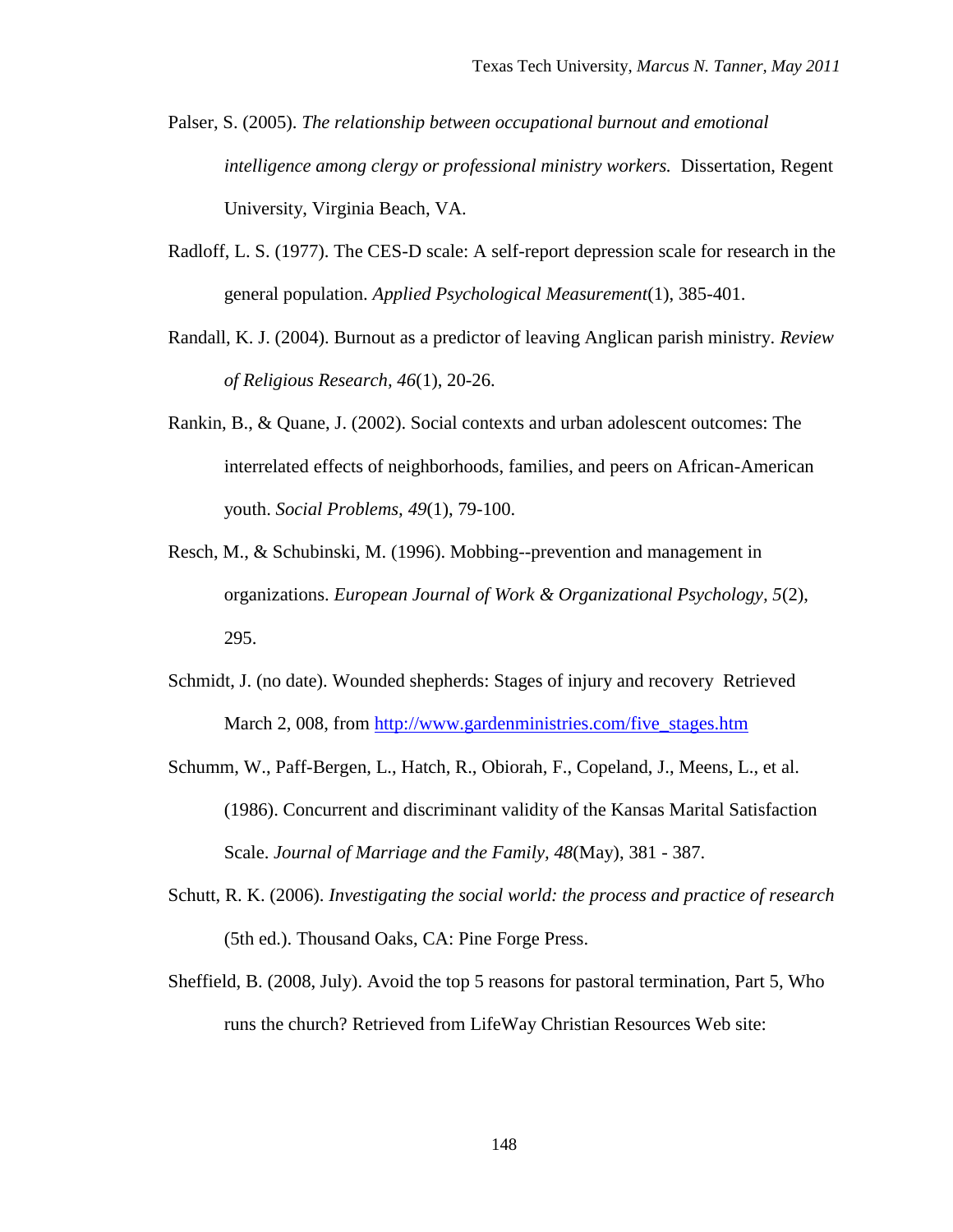[http://www.lifeway.com/lwc/article\\_main\\_page/0%2C1703%2CA%25253D1679](http://www.lifeway.com/lwc/article_main_page/0%2C1703%2CA%25253D167900%252526M%25253D200829%2C00.html) [00%252526M%25253D200829%2C00.html](http://www.lifeway.com/lwc/article_main_page/0%2C1703%2CA%25253D167900%252526M%25253D200829%2C00.html)

- Solomon, D. (2001). Conducting web-based surveys. *Practical Assessment, Research & Evaluation, 7*(19), 1-6.
- Spera, S., Buhrfeind, E., & Pennebaker, J. (1994). Expressive writing and coping with job loss. *The Academy of Management Journal, 37*(3), 722-733.
- Statistics, U. S. B. o. L. (2010). *Employment Situation Summary*. Chicago: US Bureau of Labor Statistics: Retrieved from

[http://www.bls.gov/news.release/empsit.nr0.htm.](http://www.bls.gov/news.release/empsit.nr0.htm)

- Stoner, C. R., Robin, J., & Russell-Chapin, L. (2005). On the edge: Perceptions and responses to life imbalance. *Business Horizons, 48*(4), 337-346.
- Tang, T., & Gilbert, P. (1995). Attitudes toward money as related to intrinsic and extrinsic job satisfaction, stress and work-related attitudes. *Personality and Individual Differences, 19*(3), 327-332.
- Tanner, M., & Zvonkovic, A. (2011). Forced to leave: forced termination experiences of Assemblies of God clergy and its connection to stress and well-being outcomes. *Pastoral Psychology*. doi: 10.1007/s11089-011-0339-6
- Tiggemann, M., & Winefield, A. H. (1984). The effects of unemployment on the mood, self-esteem, locus of control, and depressive affect of school-leavers. *Journal of occupational Psychology, 57*(1), 33-42.
- Turner, C. (2007). Terminations: 1,300 staff dismissed in 2005. *Facts and Trends, 53,* 39- 41.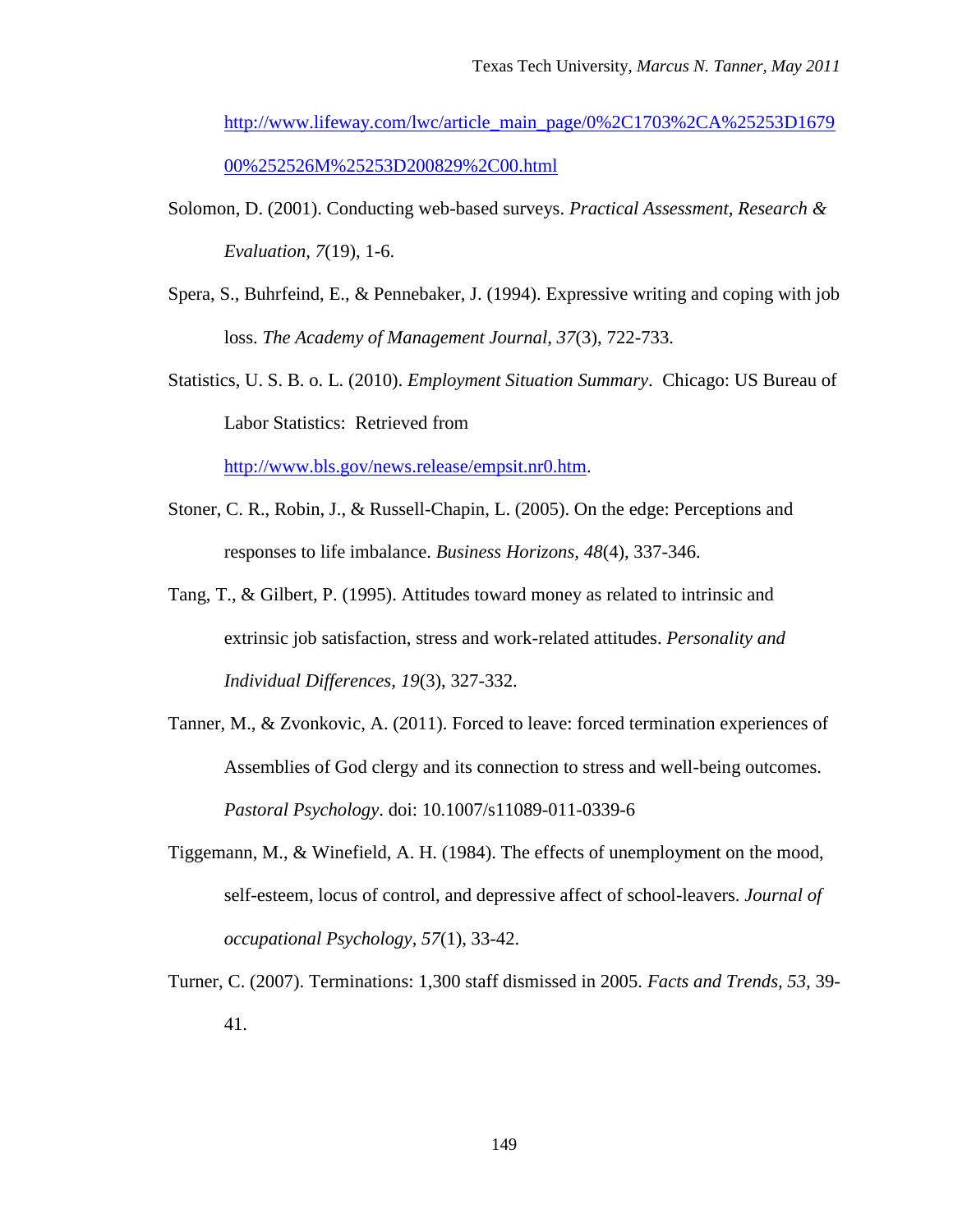- Vartia, M. (1996). The sources of bullying: psychological work environment and organizational climate. *European Journal of Work & Organizational Psychology, 5*(2), 203.
- Vinokur, A. D., & Schul, Y. (1997). Mastery and inoculation against setbacks as active ingredients in the JOBS intervention for the unemployed. *Journal of Consulting and Clinical Psychology, 65*(5), 867-877.
- Vohs, K., Mead, N., & Goode, M. (2006). The psychological consequences of money. *Science, 314*(5802), 1154.
- Watters, J., & Biernacki, P. (1989). Targeted sampling: options for the study of hidden populations. *Social Problems, 36*(4), 416-430.
- Weiss, D. (1996). Psychometric review of the impact of events scale-revised. *Measurement of stress, trauma, and adaptation*, 186-187.
- Weiss, D., Marmar, C., Metzler, T., & Ronfeldt, H. (1995). Predicting symptomatic distress in emergency services personnel. *Journal of Consulting and Clinical Psychology, 63*(3), 361.
- Wells, B. (2002). Which way to clergy health? *Divinty* Retrieved 11 Feb, 2009, from <http://pulpitandpew.org/which-way-clergy-health>
- Whitbeck, L., Adams, G., Hoyt, D., & Chen, X. (2004). Conceptualizing and measuring historical trauma among American Indian people. *American Journal of Community Psychology, 33*(3), 119-130.
- Willis, C. (2001). Terminations of pastors, staff leveling off, survey results show. Retrieved January, 30, 2008, from<http://www.nacba.net/Article/termination.htm>